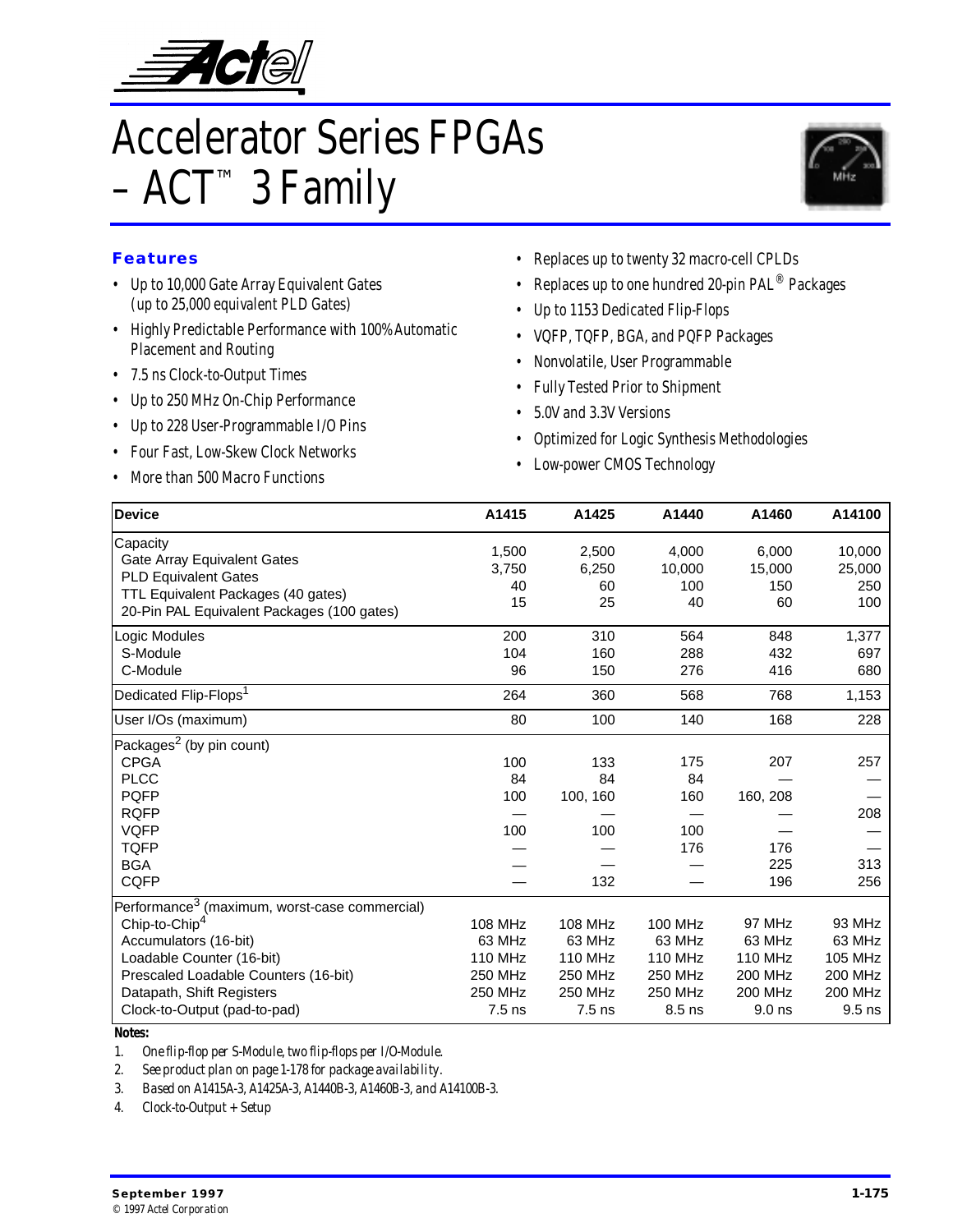

### **Description**

Actel's ACT 3 Accelerator Series of FPGAs offers the industry's fastest high-capacity programmable logic device. ACT 3 FPGAs offer a high perfomance, PCI compliant programmable solution capable of 250 MHz on-chip performance and 7.5 nanosecond clock-to-output, with capacities spanning from 1,500 to 10,000 gate array equivalent gates. For further information regarding PCI compliance of ACT 3 devices, see "Accelerator Series FPGAs—ACT 3 PCI Compliant Family."

The ACT 3 family builds on the proven two-module architecture consisting of combinatorial and sequential logic modules used in Actel's 3200DX and 1200XL families. In addition, the ACT 3 I/O modules contain registers which deliver 7.5 nanosecond clock-to-out times. The devices contain four clock distribution networks, including dedicated array and I/O clocks, supporting very fast synchronous and asynchronous designs. In addition, routed clocks can be used to drive high fanout signals such as flip-flop resets and output enables.

The ACT 3 family is supported by Actel's Designer Series Development System which offers automatic placement and routing (with automatic or fixed pin assignments), static timing anlaysis, user programming, and debug and diagnostic probe capabilities. The Designer Series is supported on the following platforms: 486/Pentium class PC's,  $\overline{\text{Sun}}^{\circledR}$ , and  $\text{HP}^{\circledR}$ . workstations. The software provides CAE interfaces to Cadence, Mentor Graphics®,  $OrCAD^{\mathbb{M}}$  and Viewlogic®, design environments. Additional platforms are supported through Actel's Industry Alliance Program, including DATA I/O (ABEL FPGA) and MINC.

| <b>Predictable Performance* (Worst-Case Commercial)</b> |         |  |  |  |  |  |
|---------------------------------------------------------|---------|--|--|--|--|--|
| 63 MHz<br><b>Accumulators (16-bit)</b>                  |         |  |  |  |  |  |
| <b>Loadable Counters (16-bit)</b><br>110 MHz            |         |  |  |  |  |  |
| <b>Prescaled Loadable Counters (16-bit)</b>             | 250 MHz |  |  |  |  |  |
| <b>Shift Registers</b>                                  | 250 MHz |  |  |  |  |  |



# **System Performance Model**

|          |                   |                    | <b>Chip-to-Chip Performance</b><br>(Worst-Case Commercial) |           |    |  |  |  |
|----------|-------------------|--------------------|------------------------------------------------------------|-----------|----|--|--|--|
|          | <sup>I</sup> CKHS | <sup>I</sup> TRACE | <b>MHz</b><br>Total<br><sup>I</sup> INSU                   |           |    |  |  |  |
| A1425A-3 | 7.5               | 1.0                | 8. ا                                                       | $10.3$ ns | 97 |  |  |  |
| A1460A-3 | 9.0               | 1.0                | 1.3                                                        | $11.3$ ns | 88 |  |  |  |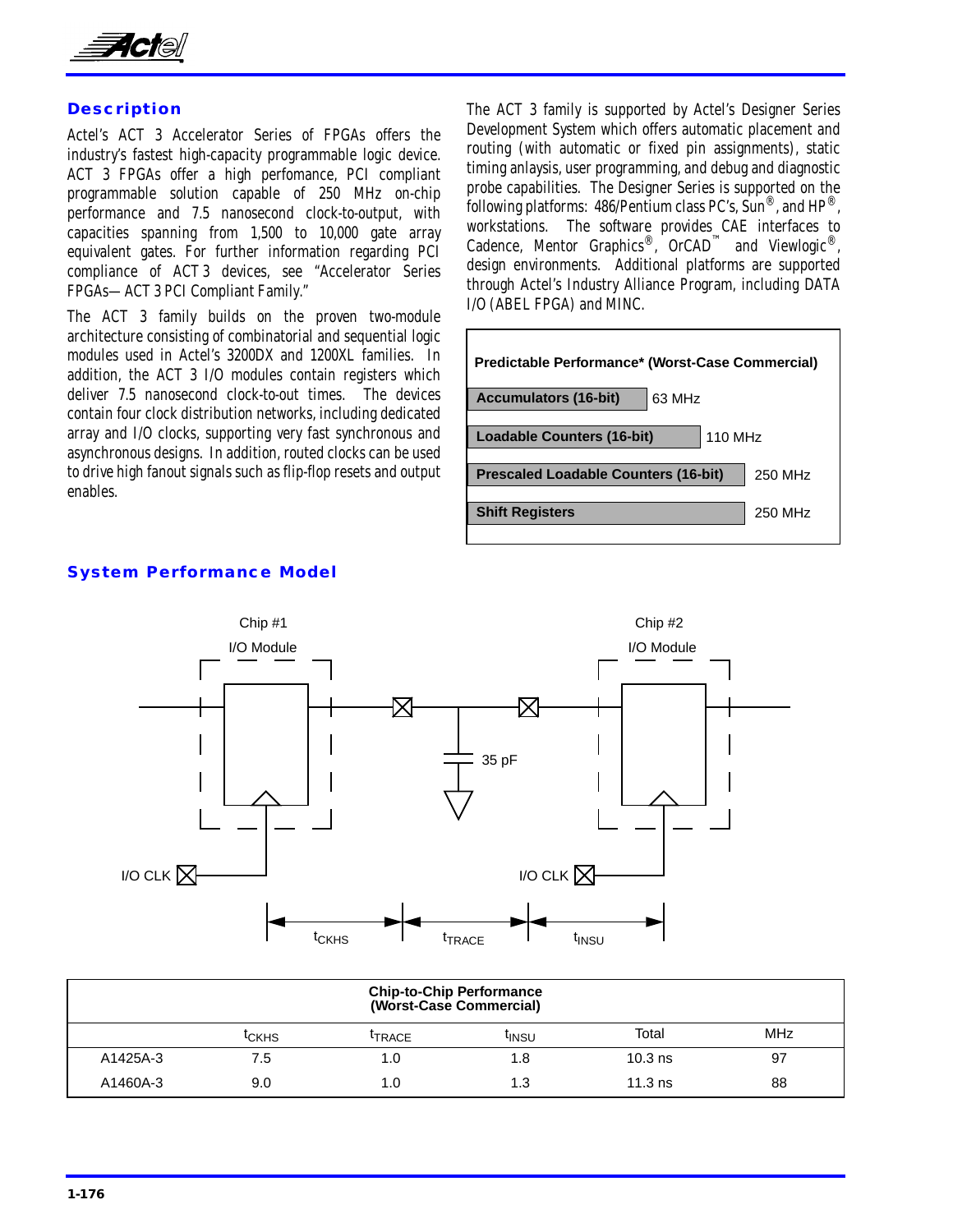#### **Ordering Information**

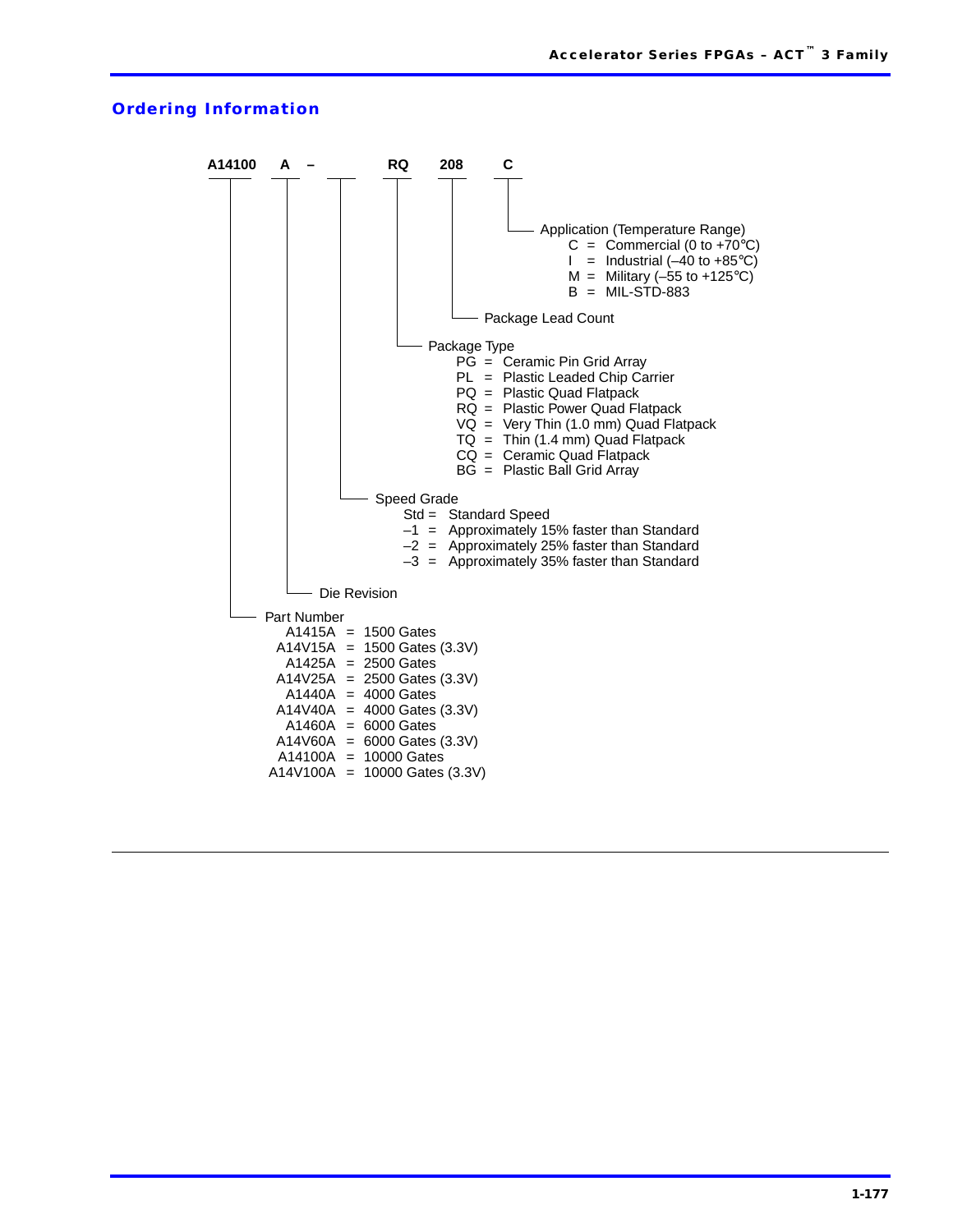<span id="page-3-0"></span>

### **Product Plan**

|                                                                                                                                                                                                                                                      |                                 | Speed Grade*               |                                    |                                    |                                                                                                                                                |                  | <b>Application</b> |   |
|------------------------------------------------------------------------------------------------------------------------------------------------------------------------------------------------------------------------------------------------------|---------------------------------|----------------------------|------------------------------------|------------------------------------|------------------------------------------------------------------------------------------------------------------------------------------------|------------------|--------------------|---|
|                                                                                                                                                                                                                                                      | <b>Std</b>                      | $-1$                       | -2                                 | $-3$                               | C                                                                                                                                              | П                | м                  | В |
| A1415A Device                                                                                                                                                                                                                                        |                                 |                            |                                    |                                    |                                                                                                                                                |                  |                    |   |
| 84-pin Plastic Leaded Chip Carrier (PLCC)<br>100-pin Plastic Quad Flatpack (PQFP)<br>100-pin Very Thin Quad Flatpack (VQFP)<br>100-pin Ceramic Pin Grid Array (CPGA)                                                                                 | V<br>V<br>V<br>✓                | V<br>V<br>V<br>✓           | V<br>V<br>V<br>$\checkmark$        | V<br>V<br>V<br>V                   | V<br>V<br>V<br>✓                                                                                                                               | V<br>V           |                    |   |
| A14V15A Device                                                                                                                                                                                                                                       |                                 |                            |                                    |                                    |                                                                                                                                                |                  |                    |   |
| 84-pin Plastic Leaded Chip Carrier (PLCC)<br>100-pin Very Thin Quad Flatpack (VQFP)                                                                                                                                                                  | V<br>V                          |                            |                                    |                                    | V<br>✓                                                                                                                                         |                  |                    |   |
| A1425A Device                                                                                                                                                                                                                                        |                                 |                            |                                    |                                    |                                                                                                                                                |                  |                    |   |
| 84-pin Plastic Leaded Chip Carrier (PLCC)<br>100-pin Plastic Quad Flatpack (PQFP)<br>100-pin Very Thin Quad Flatpack (VQFP)<br>132-pin Ceramic Quad Flatpack (CQFP)<br>133-pin Ceramic Pin Grid Array (CPGA)<br>160-pin Plastic Quad Flatpack (PQFP) | V<br>✓<br>✓<br>V                | V<br>V<br>V<br>V<br>V<br>V | V<br>V<br>V<br>$\mathbf{v}$ t<br>V | V<br>V<br>V<br>$\mathbf{v}$ t<br>V | V<br>V<br>V<br>V<br>V<br>V                                                                                                                     | V<br>V<br>V<br>V | V<br>V             |   |
| A14V25A Device                                                                                                                                                                                                                                       |                                 |                            |                                    |                                    |                                                                                                                                                |                  |                    |   |
| 84-pin Plastic Leaded Chip Carrier (PLCC)<br>100-pin Very Thin Quad Flatpack (VQFP)<br>160-pin Plastic Quad Flatpack (PQFP)                                                                                                                          | V<br>V<br>V                     |                            |                                    |                                    | V<br>V<br>V                                                                                                                                    |                  |                    |   |
| <b>A1440A Device</b>                                                                                                                                                                                                                                 |                                 |                            |                                    |                                    |                                                                                                                                                |                  |                    |   |
| 84-pin Plastic Leaded Chip Carrier (PLCC)<br>100-pin Very Thin Quad Flatpack (VQFP)<br>160-pin Plastic Quad Flatpack (PQFP)<br>175-pin Ceramic Pin Grid Array (CPGA)<br>176-pin Thin Quad Flatpack (TQFP)                                            | V<br>✓                          | V<br>V<br>V<br>V<br>V      | V<br>V<br>V                        | V<br>V<br>V<br>✓<br>V              | V<br>V<br>V<br>V<br>V                                                                                                                          | V<br>✓           |                    |   |
| A14V40A Device                                                                                                                                                                                                                                       |                                 |                            |                                    |                                    |                                                                                                                                                |                  |                    |   |
| 84-pin Plastic Leaded Chip Carrier (PLCC)<br>100-pin Very Thin Quad Flatpack (VQFP)<br>160-pin Plastic Quad Flatpack (PQFP)<br>176-pin Thin Quad Flatpack (TQFP)                                                                                     | V<br>V<br>V                     |                            |                                    |                                    | V<br>V<br>V                                                                                                                                    |                  |                    |   |
| A1460A Device                                                                                                                                                                                                                                        |                                 |                            |                                    |                                    |                                                                                                                                                |                  |                    |   |
| 160-pin Plastic Quad Flatpack (PQFP)<br>176-pin Thin Quad Flatpack (TQFP)<br>196-pin Ceramic Quad Flatpack (CQFP)<br>207-pin Ceramic Pin Grid Array (CPGA)<br>208-pin Plastic Quad Flatpack (PQFP)<br>225-pin Platic Ball Grid Array (BGA)           | V                               | V                          | V                                  | P<br>Ρ<br>P <sub>†</sub><br>P<br>P | V                                                                                                                                              | V                |                    |   |
| Availability:<br>$C = \textit{Commercial}$<br><i><b>Applications:</b></i><br>= Industrial<br>$M =$ Military                                                                                                                                          | $=$ Available<br>V<br>= Planned | = Not Planned              |                                    |                                    | * Speed Grade: $-1$ = Approx. 15% faster than Standard<br>$-2$ = Approx. 25% faster than Standard<br>$-3$ = Approx. 35 % faster than Standard. |                  |                    |   |

*B = MIL-STD-883* † *Commercial Only*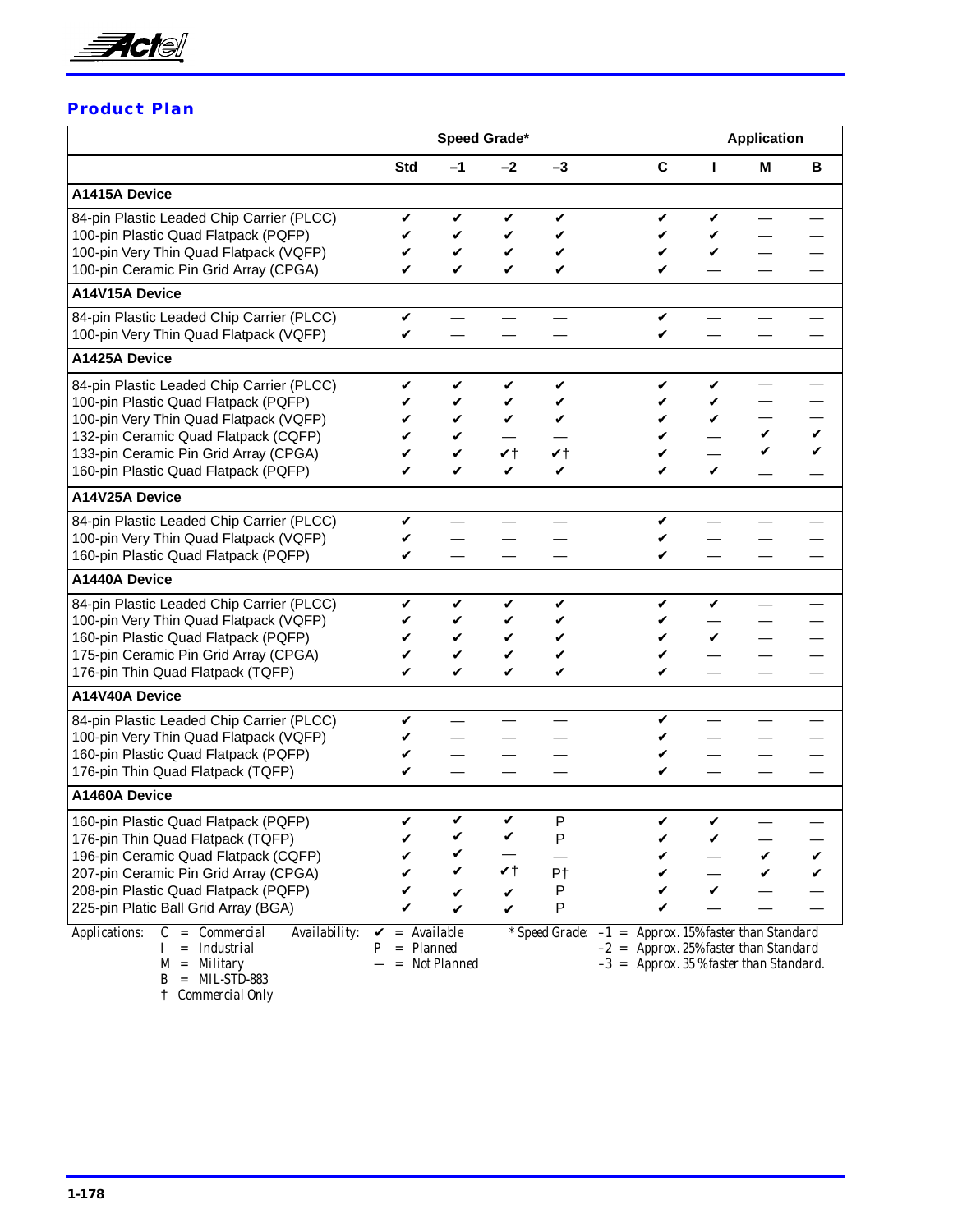# **Product Plan (continued)**

|                                                                                                                                                              |            | Speed Grade*                                                    |      |    |                                                                                                                                                | <b>Application</b> |   |
|--------------------------------------------------------------------------------------------------------------------------------------------------------------|------------|-----------------------------------------------------------------|------|----|------------------------------------------------------------------------------------------------------------------------------------------------|--------------------|---|
|                                                                                                                                                              | <b>Std</b> | -1                                                              | $-2$ | -3 | C                                                                                                                                              | м                  | в |
| A14V60A Device                                                                                                                                               |            |                                                                 |      |    |                                                                                                                                                |                    |   |
| 160-pin Plastic Quad Flatpack (PQFP)<br>176-pin Thin Quad Flatpack (TQFP)                                                                                    |            |                                                                 |      |    |                                                                                                                                                |                    |   |
| 208-pin Plastic Quad Flatpack (PQFP)                                                                                                                         |            |                                                                 |      |    |                                                                                                                                                |                    |   |
| A14100A Device                                                                                                                                               |            |                                                                 |      |    |                                                                                                                                                |                    |   |
| 208-pin Power Quad Flatpack (RQFP)<br>257-pin Ceramic Pin Grid Array (CPGA)<br>313-pin Plastic Ball Grid Array (BGA)<br>256-pin Ceramic Quad Flatpack (CQFP) | ✔          |                                                                 | Vt   |    |                                                                                                                                                |                    |   |
| A14V100A Device                                                                                                                                              |            |                                                                 |      |    |                                                                                                                                                |                    |   |
| 208-pin Power Quad Flatpack (RQFP)<br>313-pin Plastic Ball Grid Array (BGA)                                                                                  |            |                                                                 |      |    |                                                                                                                                                |                    |   |
| Availability:<br><b>Applications:</b><br><i>Commercial</i><br><i>Industrial</i><br>$=$<br>Military<br>$1 \pi T$ $\alpha \pi D$ $\alpha \alpha$               | $=$<br>$=$ | <i><b>Available</b></i><br><b>Planned</b><br><b>Not Planned</b> |      |    | * Speed Grade: $-1$ = Approx. 15% faster than Standard<br>$-2$ = Approx. 25% faster than Standard<br>$-3$ = Approx. 35 % faster than Standard. |                    |   |

*B = MIL-STD-883*

† *Commercial Only*

### **Plastic Device Resources**

|               |                |              |             | User I/Os  |            |         |             |             |            |         |
|---------------|----------------|--------------|-------------|------------|------------|---------|-------------|-------------|------------|---------|
| <b>Device</b> | Logic          |              | <b>PLCC</b> | PQFP, RQFP |            |         | <b>VQFP</b> | <b>TQFP</b> | <b>BGA</b> |         |
| <b>Series</b> | <b>Modules</b> | <b>Gates</b> | 84-pin      | $100$ -pin | $160$ -pin | 208-pin | $100$ -pin  | 176-pin     | 225-pin    | 313-pin |
| A1415         | 200            | 1500         | 70          | 80         |            |         | 80          |             |            |         |
| A1425         | 310            | 2500         | 70          | 80         | 100        |         | 83          |             |            |         |
| A1440         | 564            | 4000         | 70          |            | 131        |         | 83          | 140         |            |         |
| A1460         | 848            | 6000         |             |            | 131        | 167     |             | 151         | 168        |         |
| A14100        | 1377           | 10000        |             |            |            | 175     |             |             |            | 228     |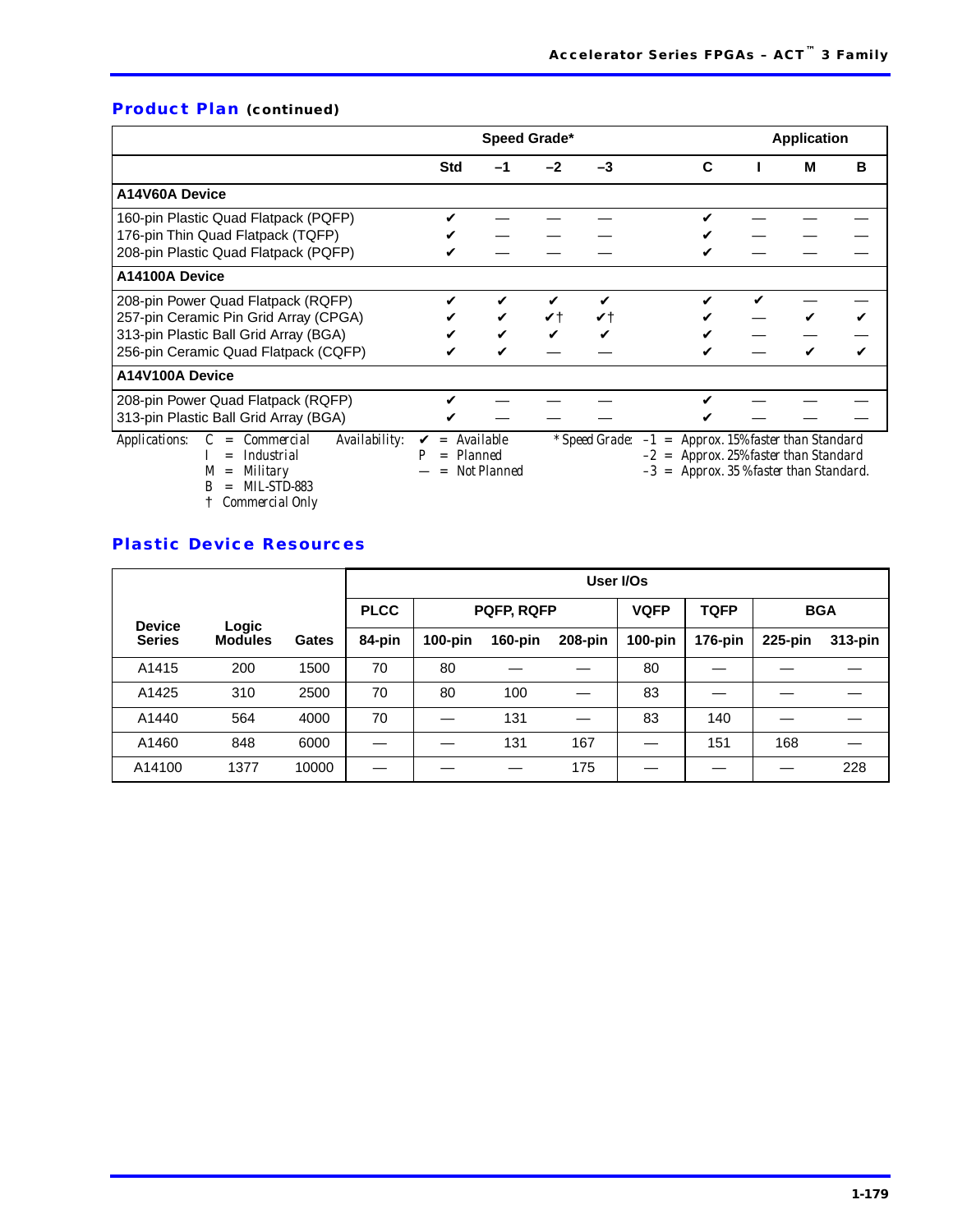

### **Hermetic Device Resources**

|               |                |       |            | User I/Os  |             |         |         |            |             |         |
|---------------|----------------|-------|------------|------------|-------------|---------|---------|------------|-------------|---------|
| <b>Device</b> | Logic          |       |            |            | <b>CPGA</b> |         |         |            | <b>CQFP</b> |         |
| <b>Series</b> | <b>Modules</b> | Gates | $100$ -pin | $133$ -pin | $175$ -pin  | 207-pin | 257-pin | $132$ -pin | 196-pin     | 256-pin |
| A1415         | 200            | 1500  | 80         |            |             |         |         |            |             |         |
| A1425         | 310            | 2500  |            | 100        |             |         |         | 100        |             |         |
| A1440         | 564            | 4000  |            |            | 140         |         |         |            |             |         |
| A1460         | 848            | 6000  |            |            |             | 168     |         |            | 168         |         |
| A14100        | 1377           | 10000 |            |            |             |         | 228     |            |             | 228     |

### **Pin Description**

### **CLKA Clock A (Input)**

Clock input for clock distribution networks. The Clock input is buffered prior to clocking the logic modules. This pin can also be used as an I/O.

### **CLKB Clock B (Input)**

Clock input for clock distribution networks. The Clock input is buffered prior to clocking the logic modules. This pin can also be used as an I/O.

### **GND Ground**

LOW supply voltage.

### **HCLK Dedicated (Hard-wired) Array Clock (Input)**

Clock input for sequential modules. This input is directly wired to each S-Module and offers clock speeds independent of the number of S-Modules being driven. This pin can also be used as an I/O.

### **I/O Input/Output (Input, Output)**

The I/O pin functions as an input, output, three-state, or bidirectional buffer. Input and output levels are compatible with standard TTL and CMOS specifications. Unused I/O pins are tristated by the Designer Series software.

### **IOCLK Dedicated (Hard-wired) I/O Clock (Input)**

Clock input for I/O modules. This input is directly wired to each I/O module and offers clock speeds independent of the number of I/O modules being driven. This pin can also be used as an I/O.

### **IOPCL Dedicated (Hard-wired) I/O Preset/Clear (Input)**

Input for I/O preset or clear. This global input is directly wired to the preset and clear inputs of all I/O registers. This pin functions as an I/O when no I/O preset or clear macros are used.

### **MODE Mode (Input)**

The MODE pin controls the use of diagnostic pins (DCLK, PRA, PRB, SDI). When the MODE pin is HIGH, the special functions are active. When the MODE pin is LOW, the pins function as I/Os. To provide Actionprobe capability, the MODE pin should be terminated to GND through a 10K resistor so that the MODE pin can be pulled high when required.

### **NC No Connection**

This pin is not connected to circuitry within the device.

### **PRA Probe A (Output)**

The Probe A pin is used to output data from any user-defined design node within the device. This independent diagnostic pin can be used in conjunction with the Probe B pin to allow real-time diagnostic output of any signal path within the device. The Probe A pin can be used as a user-defined I/O when debugging has been completed. The pin's probe capabilities can be permanently disabled to protect programmed design confidentiality. PRA is accessible when the MODE pin is HIGH. This pin functions as an I/O when the MODE pin is LOW.

### **PRB Probe B (Output)**

The Probe B pin is used to output data from any user-defined design node within the device. This independent diagnostic pin can be used in conjunction with the Probe A pin to allow real-time diagnostic output of any signal path within the device. The Probe B pin can be used as a user-defined I/O when debugging has been completed. The pin's probe capabilities can be permanently disabled to protect programmed design confidentiality. PRB is accessible when the MODE pin is HIGH. This pin functions as an I/O when the MODE pin is LOW.

### **SDI Serial Data Input (Input)**

Serial data input for diagnostic probe and device programming. SDI is active when the MODE pin is HIGH. This pin functions as an I/O when the MODE pin is LOW.

### **DCLK Diagnostic Clock (Input)**

Clock input for diagnostic probe and device programming. DCLK is active when the MODE pin is HIGH. This pin functions as an I/O when the MODE pin is LOW.

### **V<sub>CC</sub>** 5 V Supply Voltage HIGH supply voltage.

**1-180**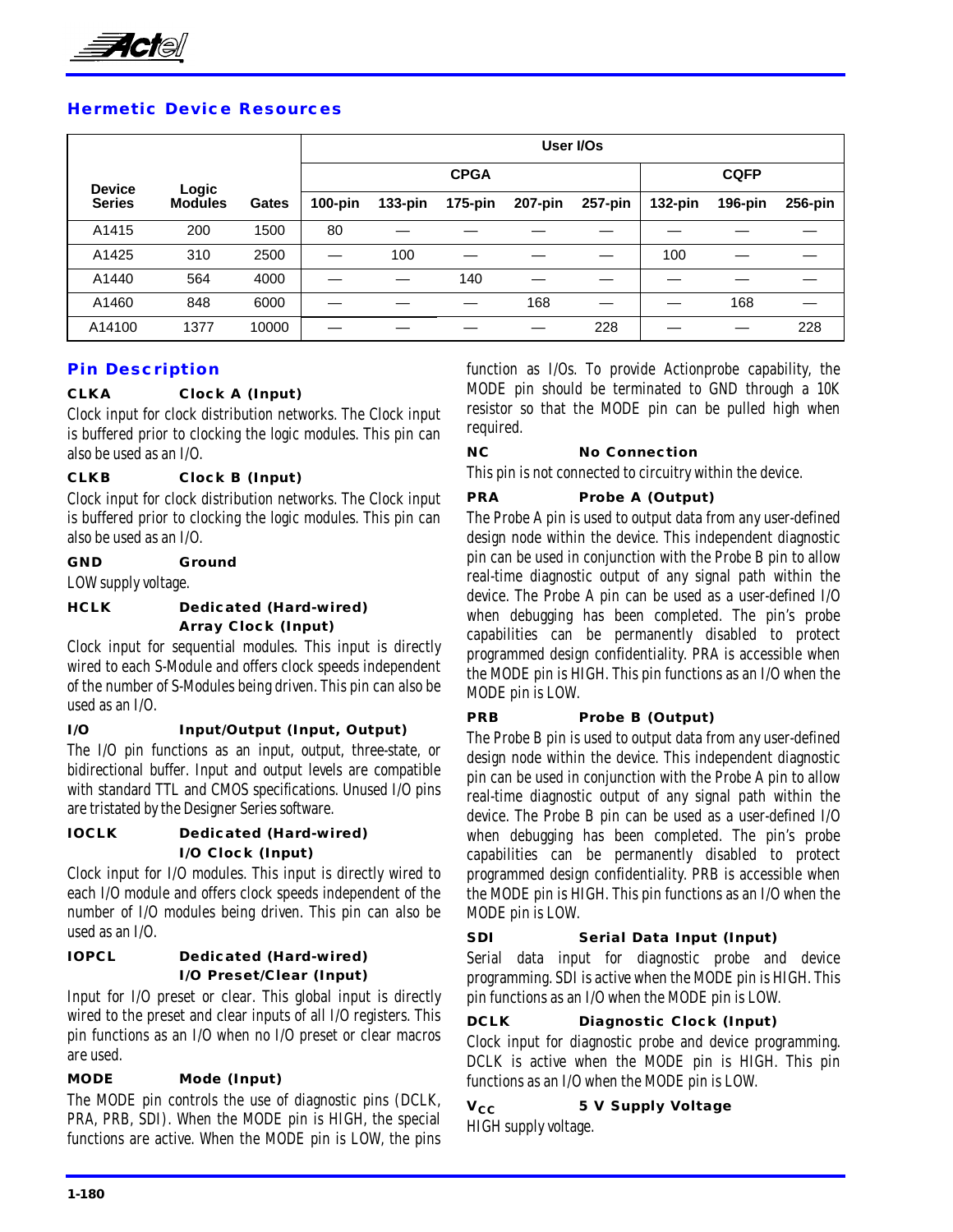### **Architecture**

This section of the data sheet is meant to familiarize the user with the architecture of the ACT 3 family of FPGA devices. A generic description of the family will be presented first, followed by a detailed description of the logic blocks, the routing structure, the antifuses, and the special function circuits. The on-chip circuitry required to program the devices is not covered.

### **Topology**

The ACT 3 family architecture is composed of six key elements: Logic modules, I/O modules, I/O Pad Drivers, Routing Tracks, Clock Networks, and Programming and Test Circuits. The basic structure is similar for all devices in the family, differing only in the number of rows, columns, and I/Os. The array itself consists of alternating rows of modules and channels. The logic modules and channels are in the center of the array; the I/O modules are located along the array periphery. A simplified floor plan is depicted in Figure 1.

### **Logic Modules**

ACT 3 logic modules are enhanced versions of the 1200XL family logic modules. As in the 1200XL family, there are two types of modules: C-modules and S-modules. The C-module is functionally equivalent to the 1200XL C-module and implements high fanin combinatorial macros, such as 5-input AND, 5-input OR, and so on. It is available for use as the CM8 hard macro. The S-module is designed to implement high-speed sequential functions within a single module. S-modules consist of a full C-module driving a flip-flop, which allows an additional level of logic to be implemented without additional propagation delay. It is available for use as the DFM8A/B and DLM8A/B hard macros. C-modules and S-modules are arranged in pairs called module-pairs. Module-pairs are arranged in alternating patterns and make up the bulk of the array. This arrangement allows the placement software to support two-module macros of four types (CC, CS, SC, and SS). The C-module implements the following function:

 $Y = 1S1 * 1S0 * D00 + 1S1 * S0 * D01 + S1 * 1S0 * D10 + S1 * S0$ \* D11

where:  $S0 = A0 * B0$  and  $S1 = A1 + B1$ 



*Figure 1 • Generalized Floor Plan of ACT 3 Device*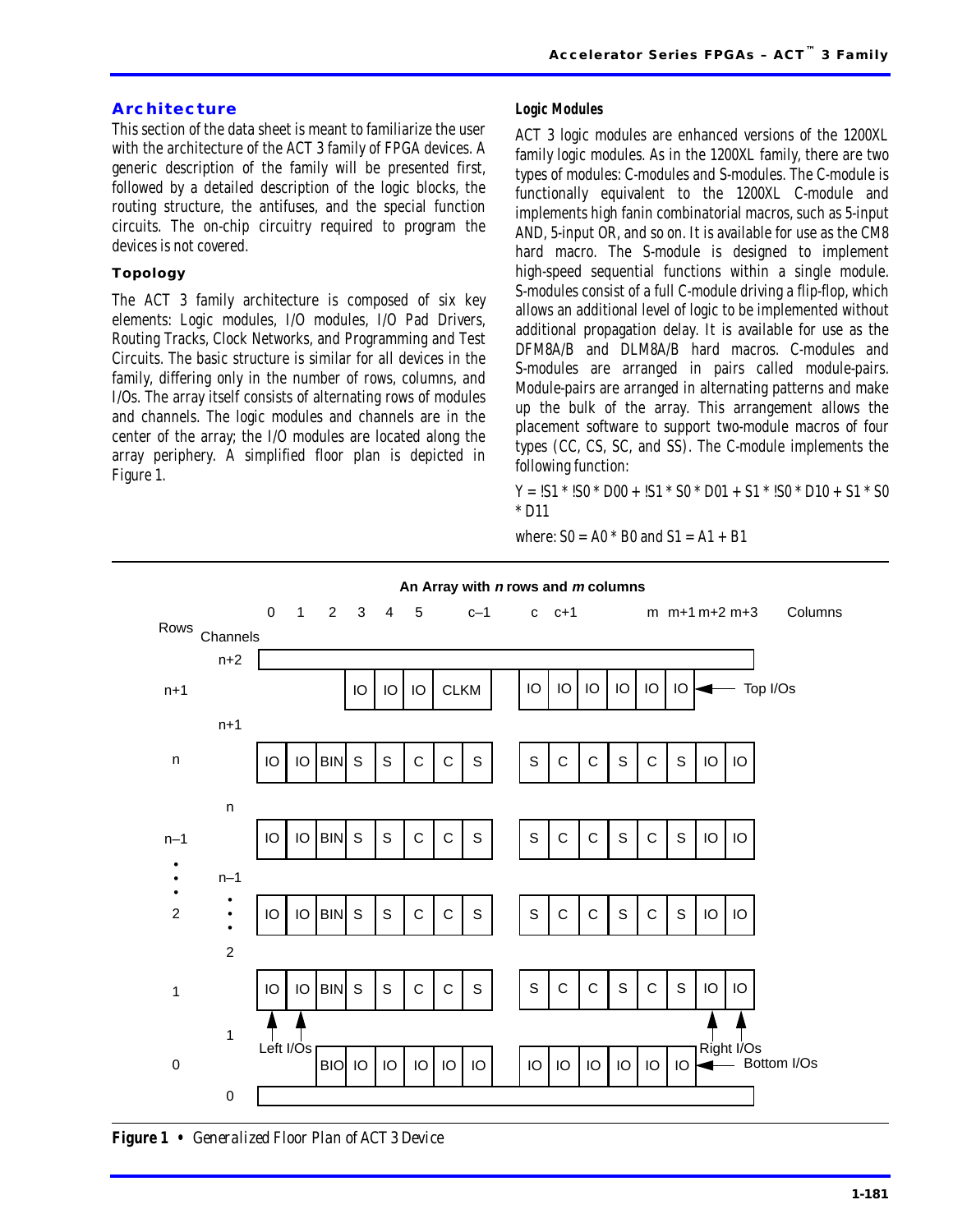

The S-module contains a full implementation of the C-module plus a clearable sequential element that can either implement a latch or flip-flop function. The S-module can therefore implement any function implemented by the C-module. This allows complex combinatorial-sequential functions to be implemented with no delay penalty. The Designer Series Development System will automatically combine any C-module macro driving an S-module macro into the S-module, thereby freeing up a logic module and eliminating a module delay.

The clear input CLR is accessible from the routing channel. In addition, the clock input may be connected to one of three clock networks: CLKA, CLKB, or HCLK. The C-module and S-module functional descriptions are shown in Figures 2 and 3. The clock selection is determined by a multiplexor select at the clock input to the S-module.

**I/Os**

#### **I/O Modules**

I/O modules provide an interface between the array and the I/O Pad Drivers. I/O modules are located in the array and access the routing channels in a similar fashion to logic modules. The I/O module schematic is shown in [Figure 4.](#page-8-0) The signals DataIn and DataOut connect to the I/O pad driver. Each I/O module contains two D-type flip-flops. Each flip-flop is connected to the dedicated I/O clock (IOCLK). Each flip-flop can be bypassed by nonsequential I/Os. In addition, each flip-flop contains a data enable input that can be accessed from the routing channels (ODE and IDE). The asynchronous preset/clear input is driven by the dedicated



*Figure 2 • C-Module Diagram*

preset/clear network (IOPCL). Either preset or clear can be selected individually on an I/O module by I/O module basis.

The I/O module output Y is used to bring Pad signals into the array *or* to feed the output register back into the array. This allows the output register to be used in high-speed state machine applications. Side I/O modules have a dedicated output segment for Y extending into the routing channels above and below (similar to logic modules). Top/Bottom I/O modules have no dedicated output segment. Signals coming into the chip from the top or bottom are routed using F-fuses and LVTs (F-fuses and LVTs are explained in detail in the routing section).



*Figure 3 • S-Module Diagram*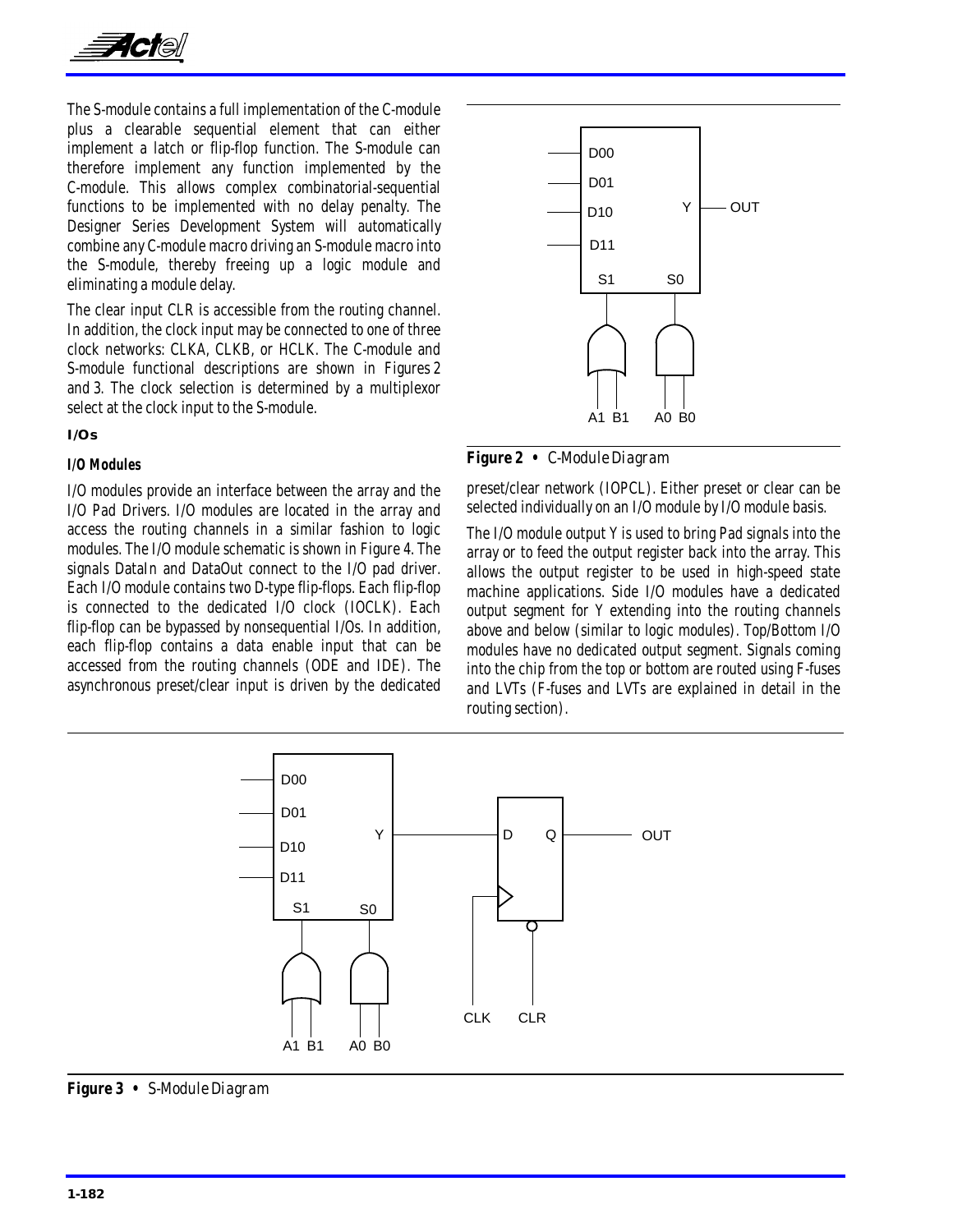<span id="page-8-0"></span>

*Figure 4 • Functional Diagram for I/O Module*

### **I/O Pad Drivers**

All pad drivers are capable of being tristate. Each buffer connects to an associated I/O module with four signals: OE (Output Enable), IE (Input Enable), DataOut, and DataIn. Certain special signals used only during programming and test also connect to the pad drivers: OUTEN (global output enable), INEN (global input enable), and SLEW (individual slew selection). See [Figure 5.](#page-9-0)

### **Special I/Os**

The special I/Os are of two types: temporary and permanent. Temporary special I/Os are used during programming and testing. They function as normal I/Os when the MODE pin is inactive. Permanent special I/Os are user programmed as either normal I/Os or special I/Os. Their function does not change once the device has been programmed. The permanent special I/Os consist of the array clock input buffers (CLKA and CLKB), the hard-wired array clock input buffer (HCLK), the hard-wired I/O clock input buffer (IOCLK), and the hard-wired I/O register preset/clear input buffer (IOPCL). Their function is determined by the I/O macros selected.

### **Clock Networks**

The ACT 3 architecture contains four clock networks: two high-performance dedicated clock networks and two general purpose routed networks. The high-performance networks function up to 200 MHz, while the general purpose routed networks function up to 150 MHz.

### **Dedicated Clocks**

Dedicated clock networks support high performance by providing sub-nanosecond skew and guaranteed performance. Dedicated clock networks contain no programming elements in the path from the I/O Pad Driver to the input of S-modules or I/O modules. There are two dedicated clock networks: one for the array registers (HCLK), and one for the I/O registers (IOCLK). The clock networks are accessed by special I/Os.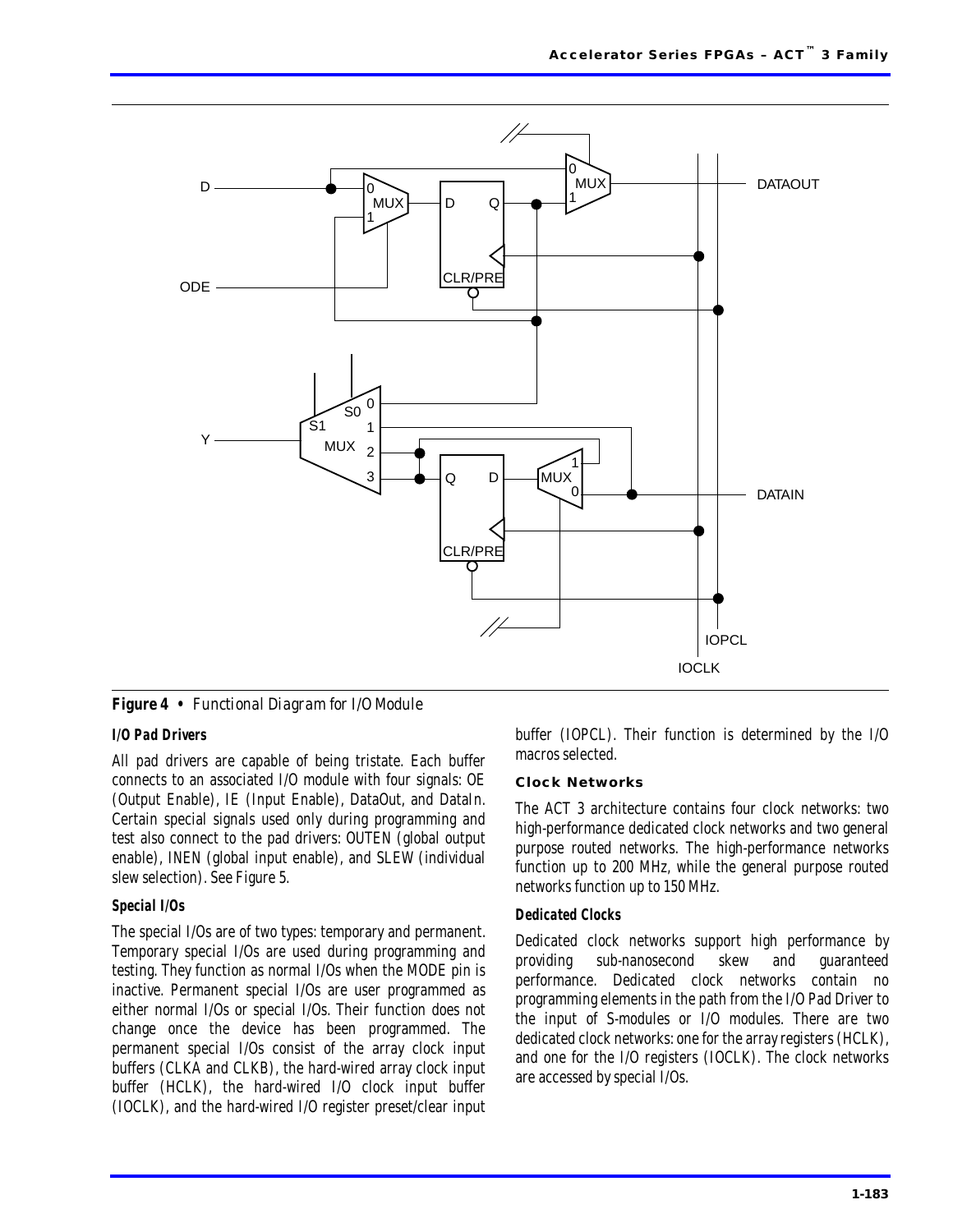<span id="page-9-0"></span>



*Figure 5 • Function Diagram for I/O Pad Driver*

### **Routed Clocks**

The routed clock networks are referred to as CLK0 and CLK1. Each network is connected to a clock module (CLKMOD) that selects the source of the clock signal and may be driven as follows (see Figure 6):

- externally from the CLKA pad
- externally from the CLKB pad
- internally from the CLKINA input
- internally from the CLKINB input

The clock modules are located in the top row of I/O modules. Clock drivers and a dedicated horizontal clock track are located in each horizontal routing channel. The function of the clock module is determined by the selection of clock macros from the macro library. The macro CLKBUF is used to connect one of the two external clock pins to a clock network, and the macro CLKINT is used to connect an internally generated clock signal to a clock network. Since both clock networks are identical, the user does not care whether CLK0 or CLK1 is being used. Routed clocks can also be used to drive high fanout nets like resets, output enables, or data enables. This saves logic modules and results in performance increases in some cases.



### **Routing Structure**

The ACT 3 architecture uses vertical and horizontal routing tracks to connect the various logic and I/O modules. These routing tracks are metal interconnects that may either be of continuous length or broken into segments. Segments can be joined together at the ends using antifuses to increase their lengths up to the full length of the track.

### **Horizontal Routing**

Horizontal channels are located between the rows of modules and are composed of several routing tracks. The horizontal routing tracks within the channel are divided into one or more segments. The minimum horizontal segment length is the width of a module-pair, and the maximum horizontal segment length is the full length of the channel. Any segment that spans more than one-third the row length is considered a long horizontal segment. A typical channel is shown in [Figure 7](#page-10-0). Undedicated horizontal routing tracks are used to route signal nets. Dedicated routing tracks are used for the global clock networks and for power and ground tie-off tracks.

### **Vertical Routing**

Other tracks run vertically through the modules. Vertical tracks are of three types: input, output, and long. Vertical tracks are also divided into one or more segments. Each segment in an input track is dedicated to the input of a particular module. Each segment in an output track is dedicated to the output of a particular module. Long segments are uncommitted and can be assigned during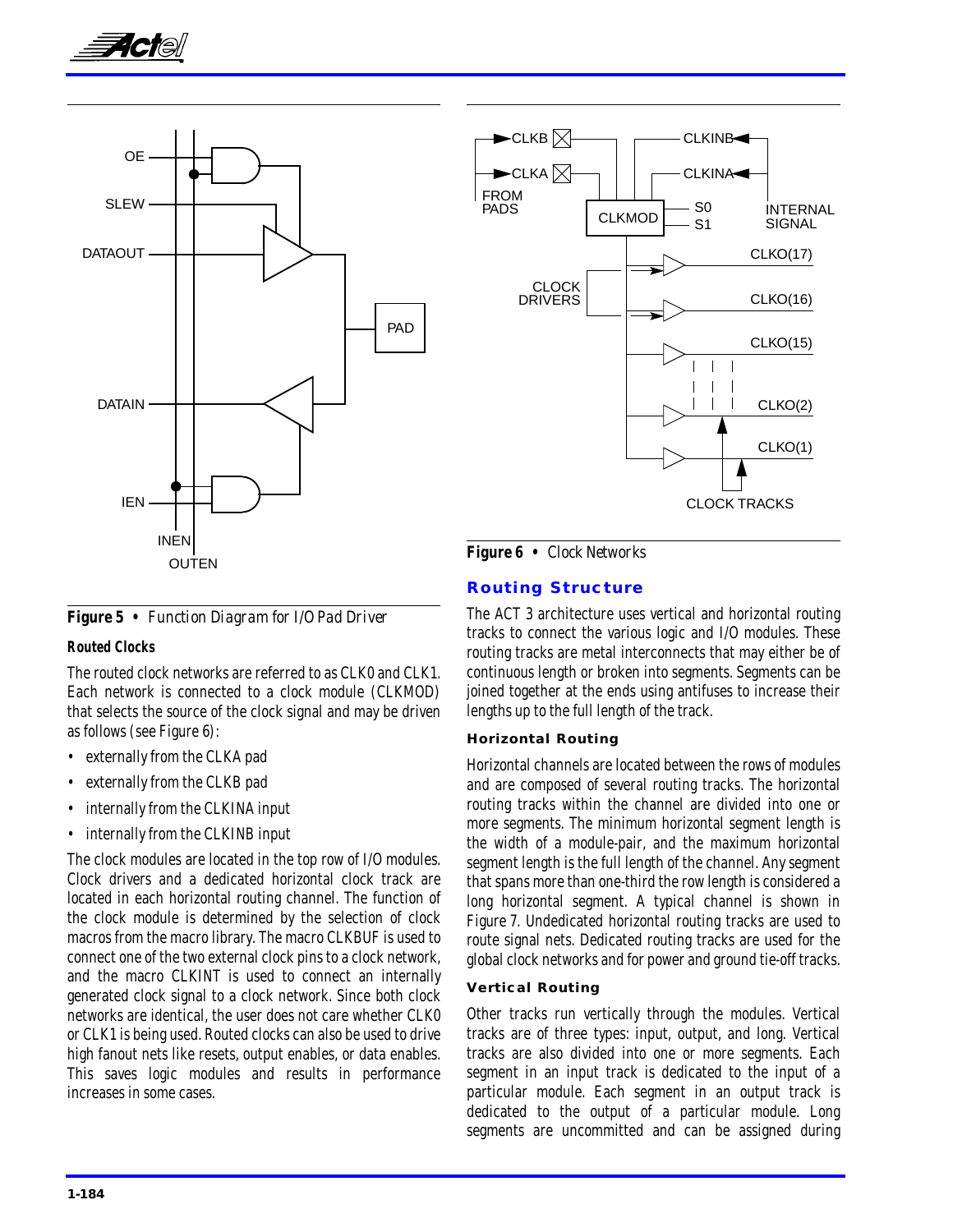<span id="page-10-0"></span>routing. Each output segment spans four channels (two above and two below), except near the top and bottom of the array where edge effects occur. LVTs contain either one or two segments. An example of vertical routing tracks and segments is shown in Figure 8.



*Figure 7 • Horizontal Routing Tracks and Segments*



*Figure 8 • Vertical Routing Tracks and Segments*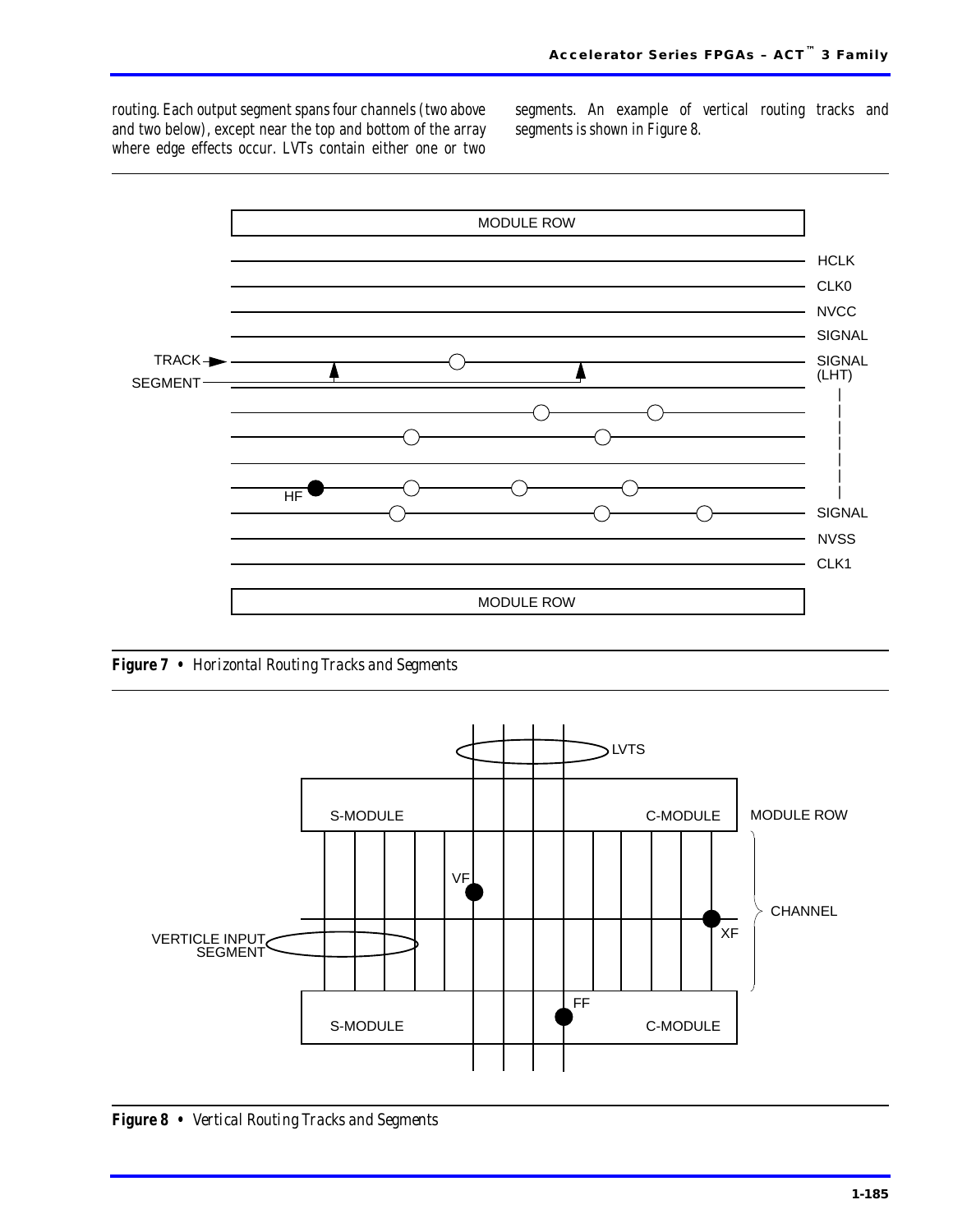

### **Antifuse Connections**

An antifuse is a "normally open" structure as opposed to the normally closed fuse structure used in PROMs or PALs. The use of antifuses to implement a programmable logic device results in highly testable structures as well as an efficient programming architecture. The structure is highly testable because there are no preexisting connections; temporary connections can be made using pass transistors. These temporary connections can isolate individual antifuses to be programmed as well as isolate individual circuit structures to be tested. This can be done both before and after programming. For example, all metal tracks can be tested for continuity and shorts between adjacent tracks, and the functionality of all logic modules can be verified.

Four types of antifuse connections are used in the routing structure of the ACT 3 array. (The physical structure of the antifuse is identical in each case; only the usage differs.) Table 1 shows four types of antifuses.

### *Table 1 • Antifuse Types*

| ХF | Horizontal-to-Vertical Connection   |
|----|-------------------------------------|
| HF | Horizontal-to-Horizontal Connection |
| VF | Vertical-to-Vertical Connection     |
| FF | "Fast" Vertical Connection          |
|    |                                     |

Examples of all four types of connections are shown in [Figures 7](#page-10-0) and [8.](#page-10-0)

#### **Module Interface**

Connections to Logic and I/O modules are made through vertical segments that connect to the module inputs and outputs. These vertical segments lie on vertical tracks that span the entire height of the array.

### **Module Input Connections**

The tracks dedicated to module inputs are segmented by pass transistors in each module row. During normal user operation, the pass transistors are inactive, which isolates the inputs of a module from the inputs of the module directly above or below it. During certain test modes, the pass transistors are active to verify the continuity of the metal tracks. Vertical input segments span only the channel above or the channel below. The logic modules are arranged such that half of the inputs are connected to the channel above and half of the inputs to segments in the channel below as shown in [Figure 9](#page-12-0).

#### **Module Output Connections**

Module outputs have dedicated output segments. Output segments extend vertically two channels above and two channels below, except at the top or bottom of the array. Output segments twist, as shown in Figure 10, so that only four vertical tracks are required.

#### **LVT Connections**

Outputs may also connect to nondedicated segments called Long Vertical Tracks (LVTs). Each module pair in the array shares four LVTs that span the length of the column. Any module in the column pair can connect to one of the LVTs in the column using an FF connection. The FF connection uses antifuses connected directly to the driver stage of the module output, bypassing the isolation transistor. FF antifuses are programmed at a higher current level than HF, VF, or XF antifuses to produce a lower resistance value.

### **Antifuse Connections**

In general every intersection of a vertical segment and a horizontal segment contains an unprogrammed antifuse (XF-type). One exception is in the case of the clock networks.

### **Clock Connections**

To minimize loading on the clock networks, a subset of inputs has antifuses on the clock tracks. Only a few of the C-module and S-module inputs can be connected to the clock networks. To further reduce loading on the clock network, only a subset of the horizontal routing tracks can connect to the clock inputs of the S-module.

#### **Programming and Test Circuits**

The array of logic and I/O modules is surrounded by test and programming circuits controlled by the temporary special I/O pins MODE, SDI, and DCLK. The function of these pins is similar to all ACT family devices. The ACT 3 family also includes support for two Actionprobe® circuits allowing complete observability of any logic or I/O module in the array using the temporary special I/O pins, PRA and PRB.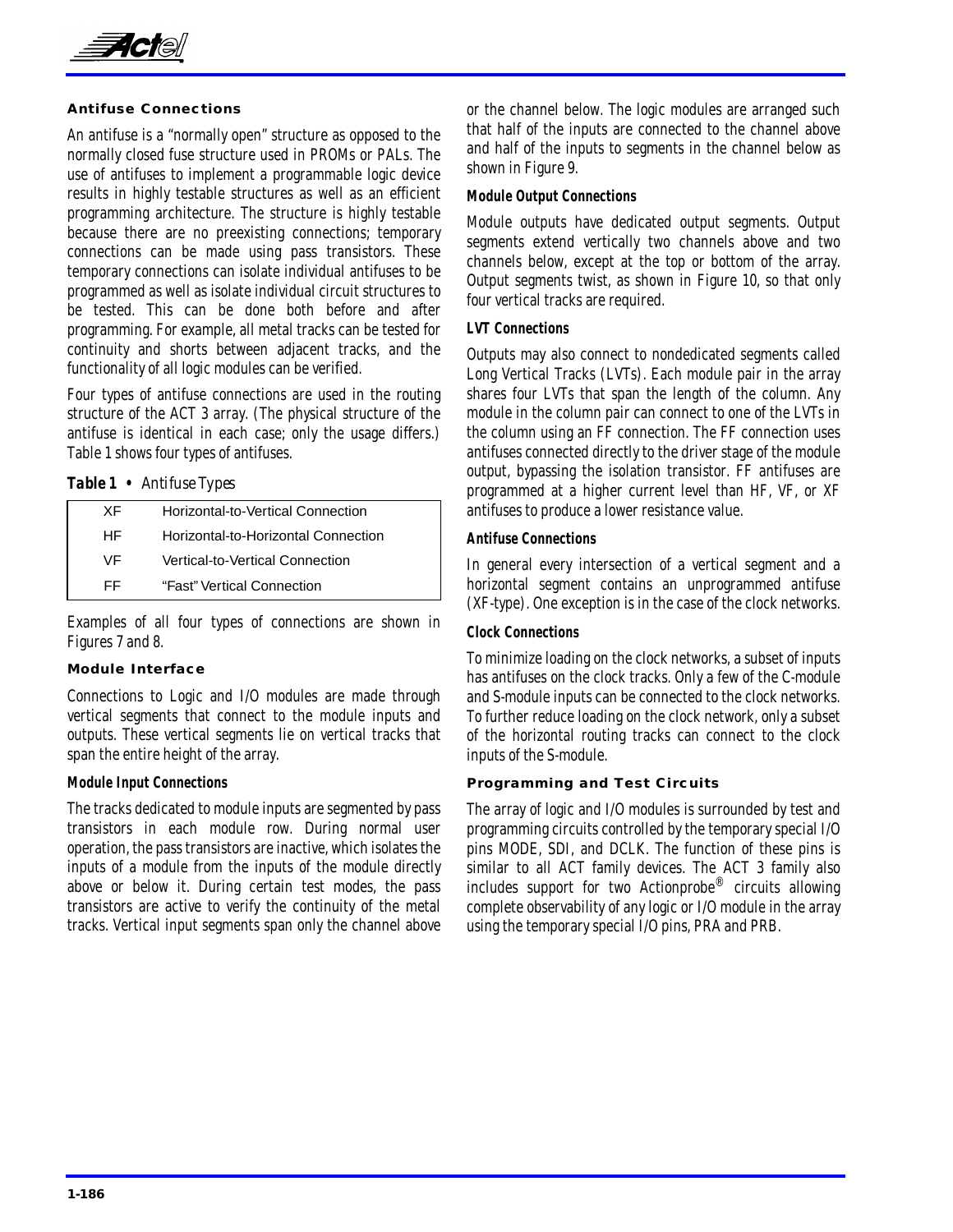<span id="page-12-0"></span>

*Figure 9 • Logic Module Routing Interface*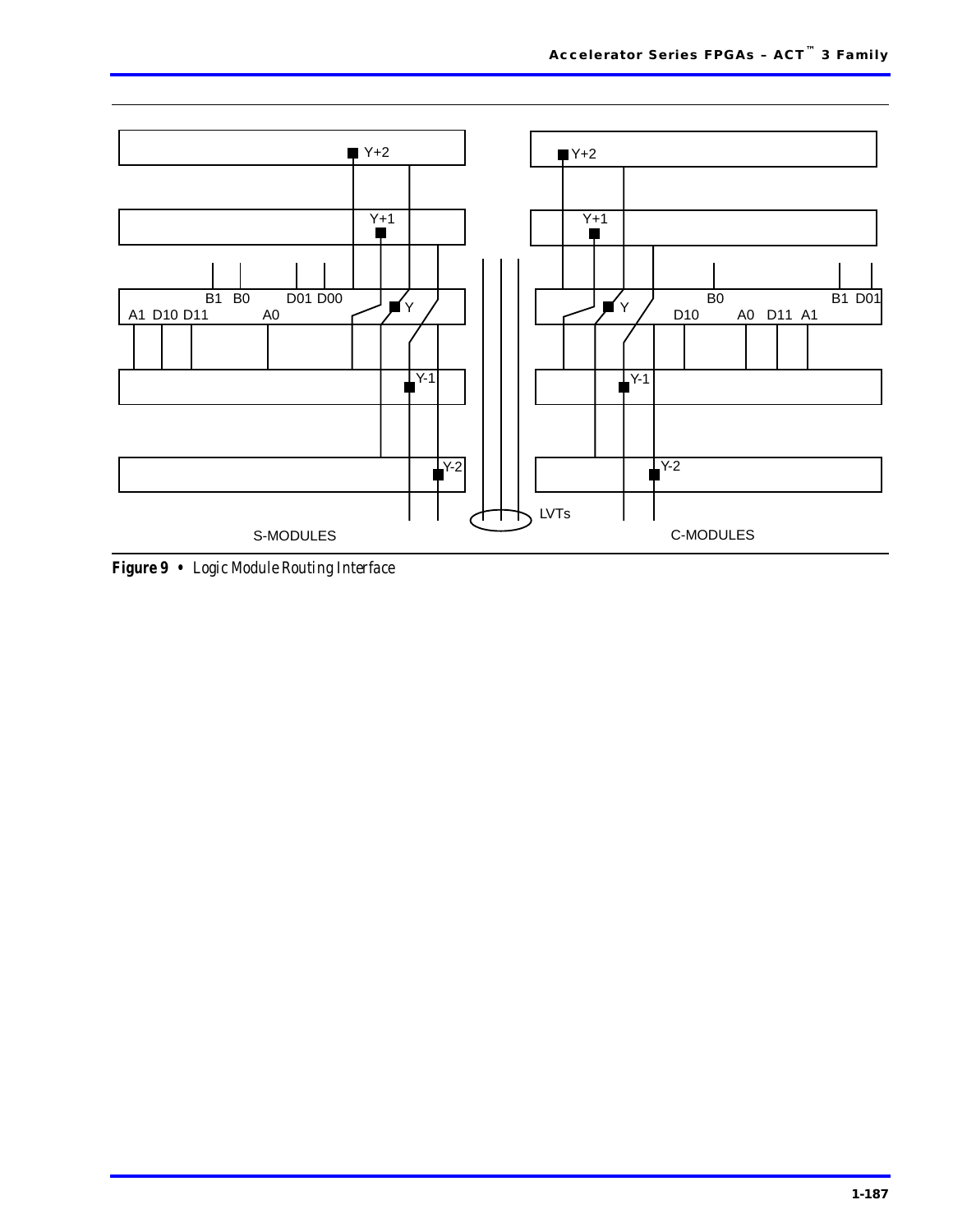

# **5V Operating Conditions**

### **Absolute Maximum Ratings<sup>1</sup>**

#### **Free air temperature range**

| <b>Symbol</b> | Parameter                               | Limits                         | Units |
|---------------|-----------------------------------------|--------------------------------|-------|
| $V_{\rm CC}$  | DC Supply Voltage                       | $-0.5$ to $+7.0$               | V     |
| $V_{1}$       | Input Voltage                           | $-0.5$ to $V_{CC}$ +0.5        | V     |
| $V_{\rm O}$   | <b>Output Voltage</b>                   | $-0.5$ to V <sub>CC</sub> +0.5 | V     |
| $I_{IO}$      | I/O Source Sink<br>Current <sup>2</sup> | ±20                            | mA    |
| l stg         | Storage Temperature                     | $-65$ to $+150$                | °C    |

*Notes:*

- *1. Stresses beyond those listed under "Absolute Maximum Ratings" may cause permanent damage to the device. Exposure to absolute maximum rated conditions for extended periods may affect device reliability. Device should not be operated outside the Recommended Operating Conditions.*
- *2. Device inputs are normally high impedance and draw extremely low current. However, when input voltage is greater than*  $V_{CC}$  *+ 0.5 V or less than GND – 0.5 V, the internal protection diodes will forward bias and can draw excessive current.*

### **Recommended Operating Conditions**

| <b>Parameter</b>                  | <b>Commercial Industrial Military</b> |            |                    | Units     |
|-----------------------------------|---------------------------------------|------------|--------------------|-----------|
| Temperature<br>Range <sup>1</sup> | 0 to $+70$                            | –40 to +85 | $-55$ to<br>$+125$ | °C        |
| 5V Power<br>Supply<br>Tolerance   | ±5                                    | ±10        | ±10                | $%V_{CC}$ |

*Note:*

*1. Ambient temperature (TA) is used for commercial and industrial; case temperature*  $(T_C)$  *is used for military.* 

|                          |                                                                        |                                             | <b>Commercial</b> |                    |        | <b>Industrial</b>  | <b>Military</b> |                    |              |
|--------------------------|------------------------------------------------------------------------|---------------------------------------------|-------------------|--------------------|--------|--------------------|-----------------|--------------------|--------------|
|                          | <b>Symbol Parameter</b>                                                | <b>Test Condition</b>                       | Min.              | Max.               | Min.   | Max.               | Min.            | Max.               | <b>Units</b> |
| $V_{OH}$ <sup>1,2</sup>  | <b>HIGH Level Output</b>                                               | $I_{OH} = -4$ mA (CMOS)                     |                   |                    | 3.7    |                    | 3.7             |                    | V            |
|                          |                                                                        | $I_{OH} = -6$ mA (CMOS)                     | 3.84              |                    |        |                    |                 |                    | V            |
|                          |                                                                        | $I_{OH} = -10$ mA (TTL) <sup>3</sup>        | 2.40              |                    |        |                    |                 |                    | $\vee$       |
| $V_{OL}$ <sup>1,2</sup>  | <b>LOW Level Output</b>                                                | $I_{\text{OI}}$ = +6 mA (CMOS)              |                   | 0.33               |        | 0.4                |                 | 0.4                | $\vee$       |
|                          |                                                                        | $I_{\text{OL}}$ = +12 mA (TTL) <sup>3</sup> |                   | 0.50               |        |                    |                 |                    | $\vee$       |
| V <sub>IH</sub>          | <b>HIGH Level Input</b>                                                | <b>TTL Inputs</b>                           | 2.0               | $V_{\rm CC}$ + 0.3 | 2.0    | $V_{\rm CC}$ + 0.3 | 2.0             | $V_{\rm CC}$ + 0.3 | $\vee$       |
| V <sub>IL</sub>          | <b>LOW Level Input</b>                                                 | <b>TTL Inputs</b>                           | $-0.3$            | 0.8                | $-0.3$ | 0.8                | $-0.3$          | 0.8                | $\vee$       |
| $I_{IN}$                 | Input Leakage                                                          | $V_1 = V_{CC}$ or GND                       | $-10$             | $+10$              | $-10$  | $+10$              | $-10$           | $+10$              | μA           |
| $I_{OZ}$                 | 3-state Output Leakage                                                 | $V_{\Omega} = V_{\text{CC}}$ or GND         | $-10$             | $+10$              | $-10$  | $+10$              | $-10$           | $+10$              | μA           |
| $C_{IO}$                 | I/O Capacitance $3,4$                                                  |                                             |                   | 10                 |        | 10                 |                 | 10                 | pF           |
| ICC(S)                   | Standby $V_{CC}$ Supply Current (typical = 0.7 mA)                     |                                             |                   | 2                  |        | 10                 |                 | 20                 | mA           |
| $ {}^{\mathsf{I}}$ CC(D) | Dynamic V <sub>CC</sub> Supply Current See "Power Dissipation" Section |                                             |                   |                    |        |                    |                 |                    |              |

### **Electrical Specifications**

*Notes:*

*1. Actel devices can drive and receive either CMOS or TTL signal levels. No assignment of I/Os as TTL or CMOS is required.*

2. Tested one output at a time,  $V_{CC} = min$ .

*3. Not tested, for information only.*

*4.*  $V_{OUT} = \frac{\partial V}{\partial t} = 1 \text{ MHz.}$ 

*5. Typical standby current = 0.7 mA. All outputs unloaded. All inputs =*  $V_{CC}$  *or GND.*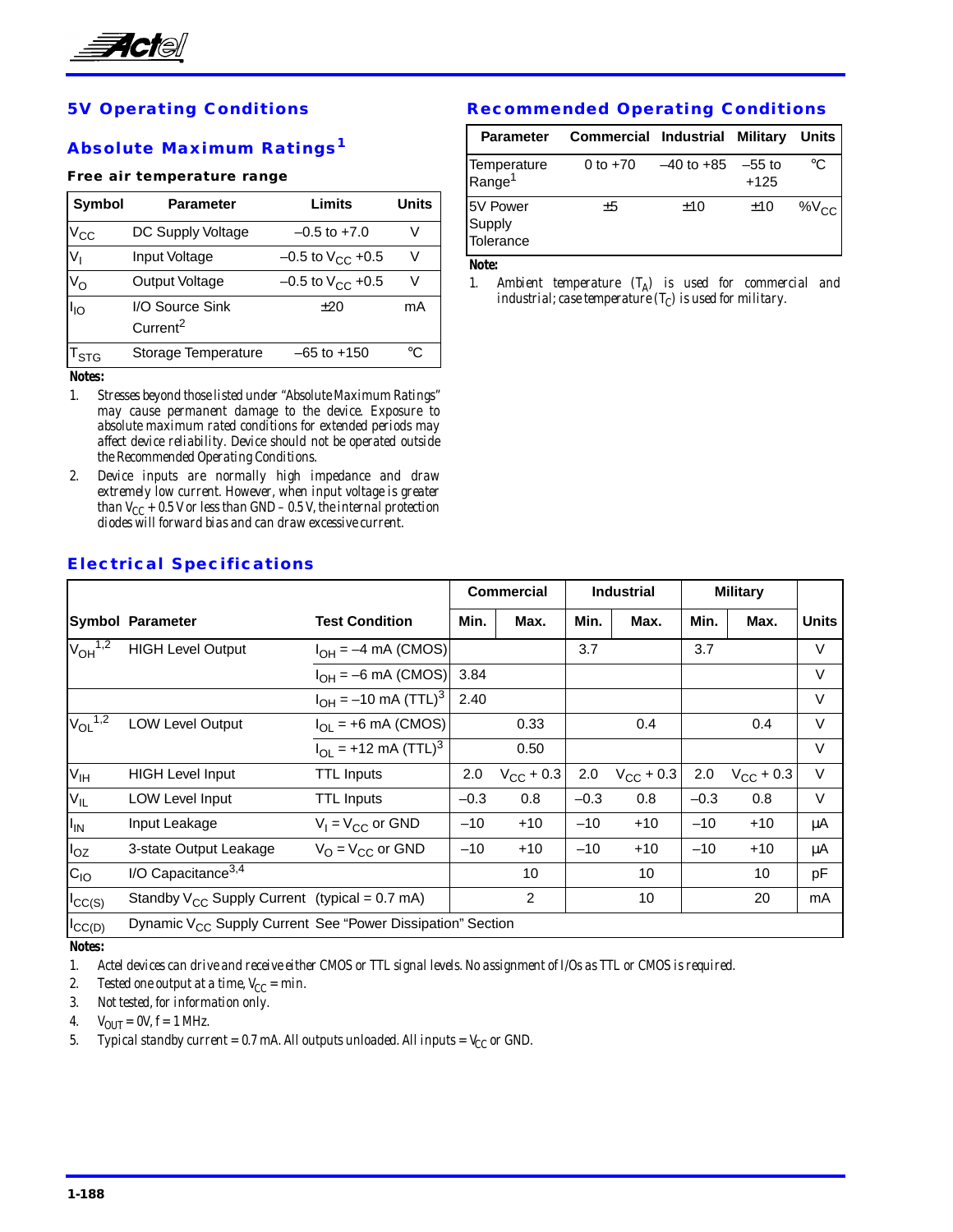# **3.3V Operating Conditions**

# **Absolute Maximum Ratings<sup>1</sup>**

#### **Free air temperature range**

| <b>Symbol</b>             | <b>Parameter</b>                        | Limits                         | <b>Units</b> |
|---------------------------|-----------------------------------------|--------------------------------|--------------|
| $V_{\rm CC}$              | DC Supply Voltage                       | $-0.5$ to $+7.0$               | V            |
| $V_{I}$                   | Input Voltage                           | $-0.5$ to V <sub>CC</sub> +0.5 | V            |
| $V_{\rm O}$               | <b>Output Voltage</b>                   | $-0.5$ to $V_{CC}$ +0.5        | V            |
| $I_{IO}$                  | I/O Source Sink<br>Current <sup>2</sup> | ±20                            | mA           |
| $\mathsf{T}_{\text{STG}}$ | Storage Temperature                     | $-65$ to $+150$                | °C           |
| $N$ atası                 |                                         |                                |              |

*Notes:*

- *1. Stresses beyond those listed under "Absolute Maximum Ratings" may cause permanent damage to the device. Exposure to absolute maximum rated conditions for extended periods may affect device reliability. Device should not be operated outside the Recommended Operating Conditions.*
- *2. Device inputs are normally high impedance and draw extremely low current. However, when input voltage is greater than*  $V_{CC}$  *+ 0.5 V or less than GND – 0.5 V, the internal protection diodes will forward bias and can draw excessive current.*

### **Recommended Operating Conditions**

| Commercial            | Units |
|-----------------------|-------|
| 0 to $+70$            |       |
| $3.0 \text{ to } 3.6$ |       |
|                       |       |

*Note:*

*1. Ambient temperature*  $(T_A)$  *is used for commercial.* 

| <b>Electrical Specifications</b> |
|----------------------------------|
|----------------------------------|

| <b>Parameter</b>                                  |                           | <b>Commercial</b> |                    |              |
|---------------------------------------------------|---------------------------|-------------------|--------------------|--------------|
|                                                   |                           | Min.              | Max.               | <b>Units</b> |
| $V_{OH}$ <sup>1</sup>                             | $(I_{OH} = -4$ mA)        | 2.15              |                    | $\vee$       |
|                                                   | $(l_{OH} = -3.2$ mA)      | 2.4               |                    | V            |
| $V_{OL}$ <sup>1</sup>                             | $(I_{OL} = 6 \text{ mA})$ |                   | 0.4                | $\vee$       |
| $V_{IL}$                                          |                           | $-0.3$            | 0.8                | $\vee$       |
| $V_{\text{IH}}$                                   |                           | 2.0               | $V_{\rm CC}$ + 0.3 | $\vee$       |
| Input Transition Time $t_R$ , $t_F^2$             |                           |                   | 500                | ns           |
| $CIO$ I/O Capacitance <sup>2, 3</sup>             |                           |                   | 10                 | pF           |
| Standby Current, $I_{CC}^{-4}$ (typical = 0.3 mA) |                           |                   | 0.75               | mA           |
| Leakage Current <sup>5</sup>                      |                           | $-10$             | 10                 | μA           |

*Notes:*

- *1.* Only one output tested at a time.  $V_{CC} = min$ .
- *2. Not tested, for information only.*
- 3. *Includes worst-case 84-pin PLCC package capacitance.*  $V_{OUT} = 0$  V,  $f = 1$  MHz.
- 4. *Typical standby current = 0.3 mA. All outputs unloaded. All inputs =*  $V_{CC}$  *or GND.*

5.  $V_O$   $V_{IN} = V_{CC}$  or GND.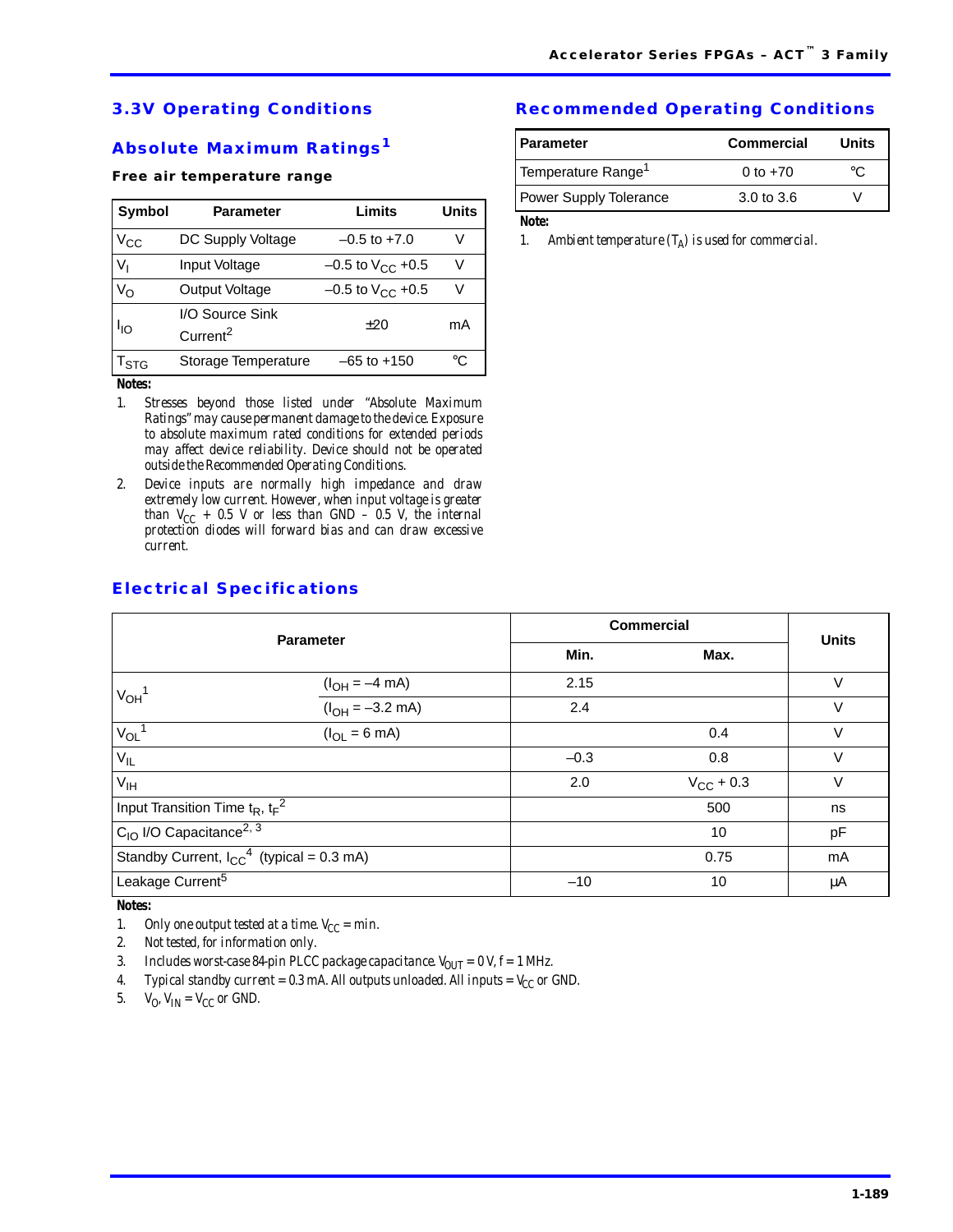

### **Package Thermal Characteristics**

The device junction to case thermal characteristic is θjc, and the junction to ambient air characteristic is θja. The thermal characteristics for θja are shown with two different air flow rates.

Maximum junction temperature is 150°C.

A sample calculation of the absolute maximum power dissipation allowed for a CPGA 175-pin package at commercial temperature and still air is as follows:

Absolute Maximum Power Allowed =  $\frac{\text{Max. junction temp. (^{\circ}C)} - \text{Max. ambient temp. (^{\circ}C)}{\theta} = \frac{150^{\circ}C - 70^{\circ}C}{25^{\circ}C/W} = 3.2 W$ 

| Package Type <sup>1</sup>   | <b>Pin Count</b> | $\theta$ jc     | $\theta$ ja<br><b>Still Air</b> | $\theta$ ja<br>300 $ft/min$ | <b>Units</b>            |
|-----------------------------|------------------|-----------------|---------------------------------|-----------------------------|-------------------------|
| Ceramic Pin Grid Array      | 100              | 20              | 35                              | 17                          | $\degree$ C/W           |
|                             | 133              | 20              | 30                              | 15                          | °C/W                    |
|                             | 175              | 20              | 25                              | 14                          | °C/W                    |
|                             | 207              | 20              | 22                              | 13                          | °C/W                    |
|                             | 257              | 20              | 15                              | 8                           | °C/W                    |
| Ceramic Quad Flatpack       | 132              | 13              | 55                              | 30                          | °C/W                    |
|                             | 196              | 13              | 36                              | 24                          | °C/W                    |
|                             | 256              | 13              | 30                              | 18                          | °C/W                    |
| Plastic Quad Flatpack       | 100              | 13              | 51                              | 40                          | °C/W                    |
|                             | 160              | 10              | 33                              | 26                          | °C/W                    |
|                             | 208              | 10              | 33                              | 26                          | °C/W                    |
| Very Thin Quad Flatpack     | 100              | 12              | 43                              | 35                          | °C/W                    |
| Thin Quad Flatpack          | 176              | 11              | 32                              | 25                          | $\mathrm{C}/\mathrm{W}$ |
| Power Quad Flatpack         | 208              | 0.4             | 17                              | 13                          | $\degree$ C/W           |
| Plastic Leaded Chip Carrier | 84               | 12 <sup>2</sup> | 37                              | 28                          | $\mathrm{C}/\mathrm{W}$ |
| Plastic Ball Grid Array     | 225              | 10              | 25                              | 19                          | $\degree$ C/W           |
|                             | 313              | 10              | 23                              | 17                          | °C/W                    |

*Note:*

*1. Maximum Power Dissipation in Still Air for 160-pin PQFP package is 2.4 Watts, 208-pin PQFP package is 2.4 Watts, 100-pin PQFP package is 1.6 Watts, 100-pin VQFP package is 1.9 Watts, 176-pin TQFP package is 2.5 Watts, 84-pin PLCC package is 2.2 Watts, 208-pin RQFP package is 4.7 Watts, 225-pin BGA package is 3.2 Watts, 313-pin BGA package is 3.5 Watts.*

### **Power Dissipation**

$$
P = [I_{CC\,standby} + I_{active}] * V_{CC} + I_{OL} * V_{OL} * N + I_{OH} * (V_{CC} - V_{OH}) * M
$$
 (1)

Where:

I<sub>CC</sub> standby is the current flowing when no inputs or outputs are changing.

I<sub>active</sub> is the current flowing due to CMOS switching.

 $I_{OL}$ ,  $I_{OH}$  are TTL sink/source currents.

 $V_{OL}$ ,  $V_{OH}$  are TTL level output voltages.

N equals the number of outputs driving TTL loads to  $V_{OL}$ .

M equals the number of outputs driving TTL loads to  $V_{OH}$ 

An accurate determination of N and M is problematical because their values depend on the design and on the system I/O. The power can be divided into two components: static and active.

#### **Static Power Component**

Actel FPGAs have small static power components that result in lower power dissipation than PALs or PLDs. By integrating multiple PALs/PLDs into one FPGA, an even greater reduction in board-level power dissipation can be achieved.

The power due to standby current is typically a small component of the overall power. Standby power is calculated below for commercial, worst case conditions.

| $I_{CC}$ | $v_{\rm CC}$ | Power             |
|----------|--------------|-------------------|
| 2mA      | 5.25V        | $10.5 \text{ mW}$ |

The static power dissipated by TTL loads depends on the number of outputs driving high or low and the DC load current. Again, this value is typically small. For instance, a 32-bit bus sinking 4 mA at 0.33 V will generate 42 mW with all outputs driving low, and 140 mW with all outputs driving high. The actual dissipation will average somewhere between as I/Os switch states with time.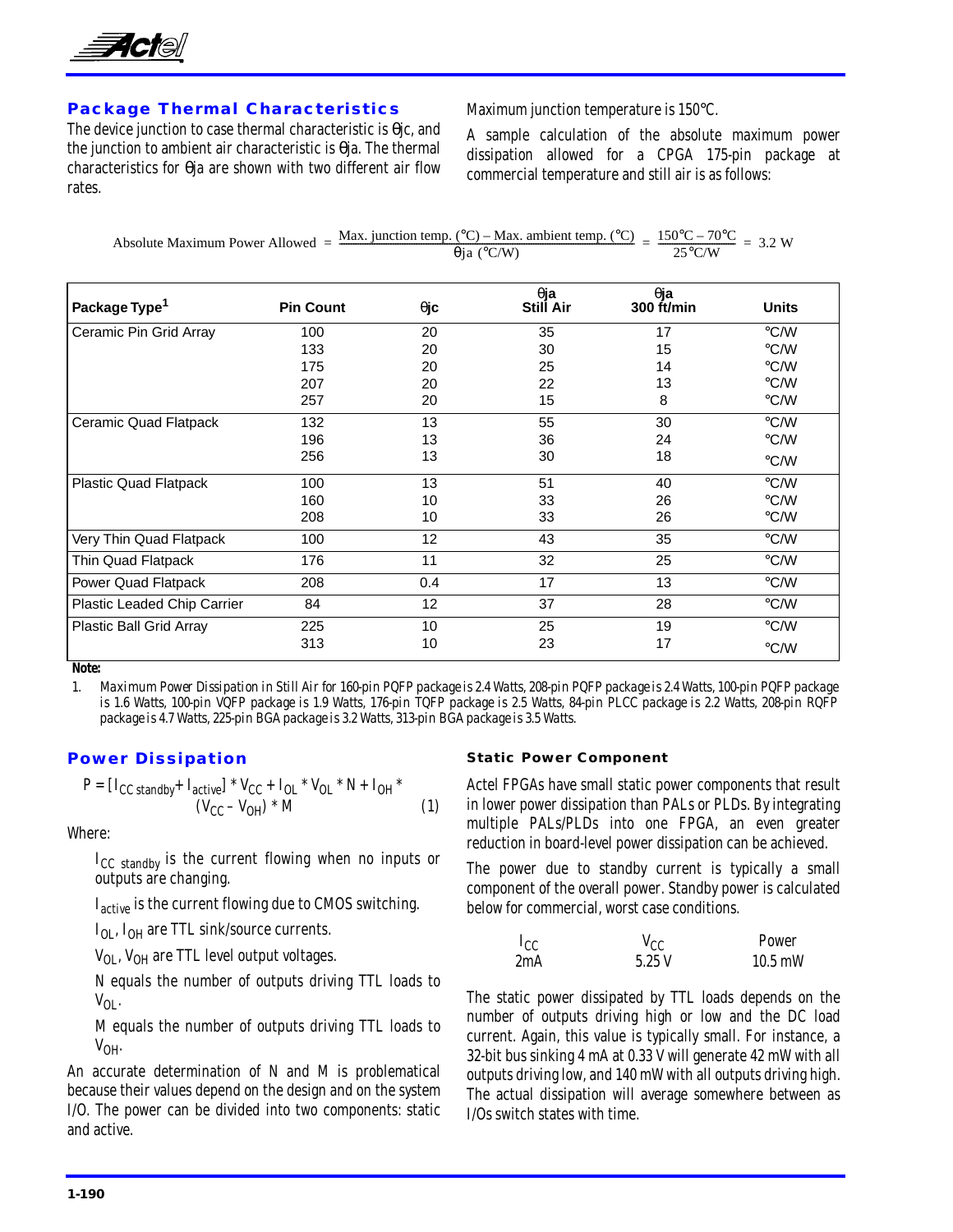#### **Active Power Component**

Power dissipation in CMOS devices is usually dominated by the active (dynamic) power dissipation. This component is frequency dependent, a function of the logic and the external I/O. Active power dissipation results from charging internal chip capacitances of the interconnect, unprogrammed antifuses, module inputs, and module outputs, plus external capacitance due to PC board traces and load device inputs. An additional component of the active power dissipation is the totem-pole current in CMOS transistor pairs. The net effect can be associated with an equivalent capacitance that can be combined with frequency and voltage to represent active power dissipation.

### **Equivalent Capacitance**

The power dissipated by a CMOS circuit can be expressed by the Equation 2.

$$
Power (uW) = C_{\text{EQ}} * V_{\text{CC}}^2 * F \tag{2}
$$

Where:

 $C_{\text{EO}}$  is the equivalent capacitance expressed in pF.

 $V_{CC}$  is the power supply in volts.

F is the switching frequency in MHz.

Equivalent capacitance is calculated by measuring  $I_{CC}$  active at a specified frequency and voltage for each circuit component of interest. Measurements have been made over a range of frequencies at a fixed value of  $V_{CC}$ . Equivalent capacitance is frequency independent so that the results may be used over a wide range of operating conditions. Equivalent capacitance values are shown below.

#### **CEQ Values for Actel FPGAs**

| Modules $(C_{EOM})$                                  | 6.7  |
|------------------------------------------------------|------|
| Input Buffers $(c_{E0I})$                            | 7.2  |
| Output Buffers $(C_{EQO})$                           | 10.4 |
| Routed Array Clock Buffer Loads (C <sub>EOCR</sub> ) | 1.6  |
| Dedicated Clock Buffer Loads (C <sub>EOCD</sub> )    | 0.7  |
| I/O Clock Buffer Loads (C <sub>EOCI</sub> )          | 0.9  |

To calculate the active power dissipated from the complete design, the switching frequency of each part of the logic must be known. Equation 3 shows a piece-wise linear summation over all components.

Power = 
$$
V_{CC}2 * [(m * C_{EQM} * f_m)_{modules} + (n * C_{EQI} * f_n)_{inputs}
$$
  
+  $(p * (C_{EQO} + C_I) * f_p)_{outputs}$   
+  $0.5 * (q_1 * C_{EQCR} * f_q1)_{rooted_CIk1} + (r_1 * f_q1)_{rooted_CIk1}$   
+  $0.5 * (q_2 * C_{EQCR} * f_q2)_{rooted_CIk2}$   
+  $(r_2 * f_q2)_{rooted_CIk2} + (r_2 * f_q2)_{rooted_CIk}$   
+  $(s_2 * CEQCI * f_{s2})_{IO_CIk}$  (3)

| Where:            |     |                                                             |
|-------------------|-----|-------------------------------------------------------------|
| m                 |     | $=$ Number of logic modules switching at $f_m$              |
| n                 | $=$ | Number of input buffers switching at $f_n$                  |
| p                 | $=$ | Number of output buffers switching at f <sub>p</sub>        |
| $q_1$             | $=$ | Number of clock loads on the first routed<br>array clock    |
| q <sub>2</sub>    | $=$ | Number of clock loads on the second routed<br>array clock   |
| $r_1$             | $=$ | Fixed capacitance due to first routed array<br>clock        |
| r <sub>2</sub>    | $=$ | Fixed capacitance due to second routed array<br>clock       |
| S <sub>1</sub>    | $=$ | Fixed number of clock loads on the dedicated<br>array clock |
| S <sub>2</sub>    |     | Fixed number of clock loads on the dedicated<br>$I/O$ clock |
| $C_{EQM}$         | $=$ | Equivalent capacitance of logic modules in pF               |
| $C_{EQI}$         |     | Equivalent capacitance of input buffers in pF               |
| $C_{EQO}$         | $=$ | Equivalent capacitance of output buffers in<br>pF           |
| $C_{\text{EQCR}}$ | $=$ | Equivalent capacitance of routed array clock<br>in pF       |
| $C_{\text{EQCD}}$ | $=$ | Equivalent capacitance of dedicated array<br>clock in pF    |
| $C_{EQCI}$        | $=$ | Equivalent capacitance of dedicated I/O clock<br>in pF      |
| $C_{I}$           |     | $=$ Output lead capacitance in $pF$                         |
| $f_m$             |     | = Average logic module switching rate in MHz                |
| $f_{n}$           | $=$ | Average input buffer switching rate in MHz                  |
| fp                | $=$ | Average output buffer switching rate in MHz                 |
| $f_{q1}$          | $=$ | Average first routed array clock rate in MHz                |
| $f_{q2}$          |     | = Average second routed array clock rate in<br><b>MHz</b>   |
| $f_{s1}$          |     | = Average dedicated array clock rate in MHz                 |
| $f_{s2}$          |     | Average dedicated I/O clock rate in MHz                     |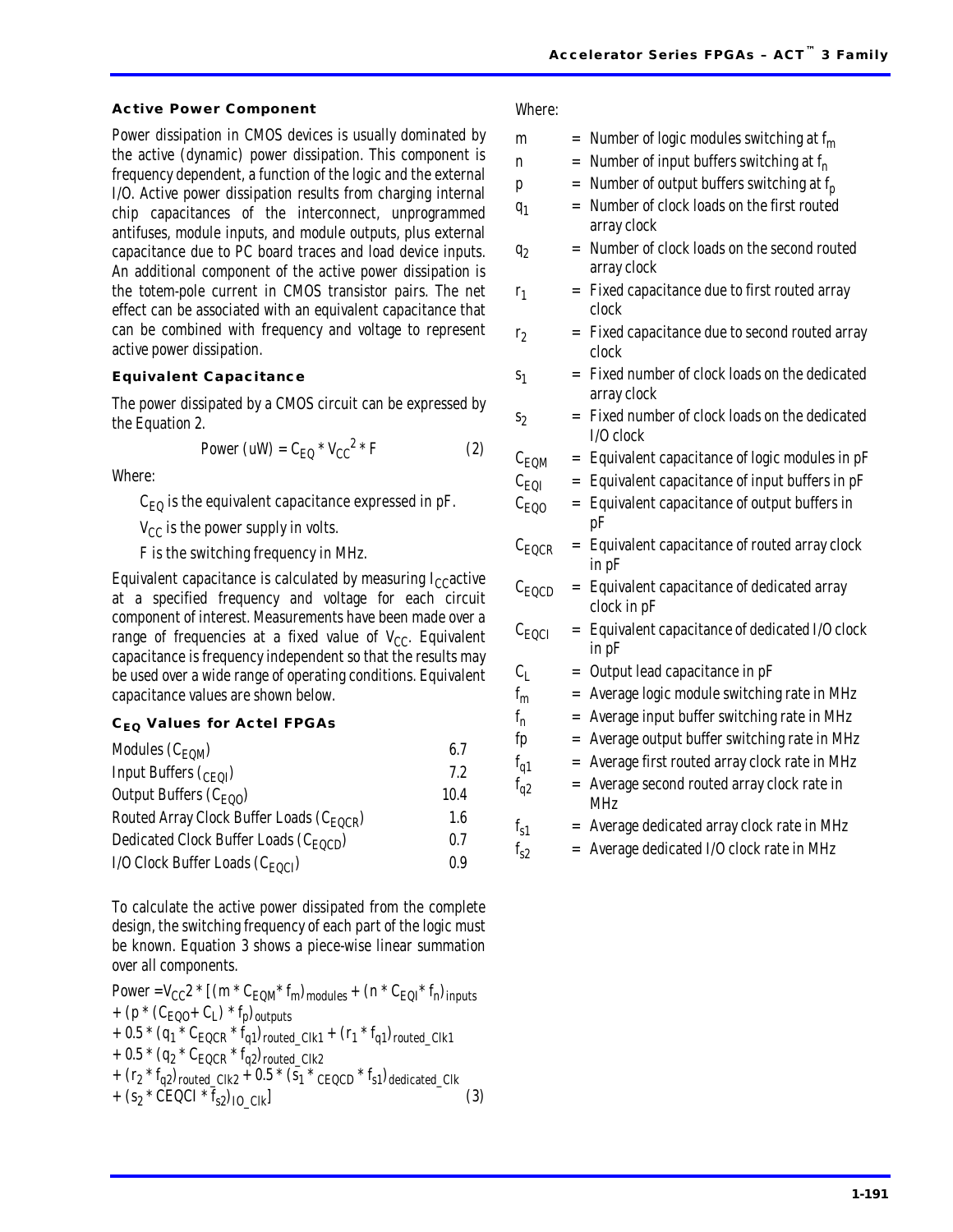

### **Fixed Capacitance Values for Actel FPGAs (pF)**

|             | $r_1$       | r <sub>2</sub> |
|-------------|-------------|----------------|
| Device Type | routed_Clk1 | routed Clk2    |
| A1415A      | 60          | 60             |
| A14V15A     | 57          | 57             |
| A1425A      | 75          | 75             |
| A14V25A     | 72          | 72             |
| A1440A      | 105         | 105            |
| A14V40A     | 100         | 100            |
| A1440B      | 105         | 105            |
| A1460A      | 165         | 165            |
| A14V60A     | 157         | 157            |
| A1460B      | 165         | 165            |
| A14100A     | 195         | 195            |
| A14V100A    | 185         | 185            |
| A14100B     | 195         | 195            |
|             |             |                |

### **Fixed Clock Loads (s<sub>1</sub>/s<sub>2</sub>)**

|             | S <sub>1</sub>        | $s_2$          |
|-------------|-----------------------|----------------|
|             | <b>Clock Loads on</b> | Clock Loads on |
| Device Type | dedicated array       | dedicated I/O  |
|             | clock                 | clock          |
| A1415A      | 104                   | 80             |
| A14V15A     | 104                   | 80             |
| A1425A      | 160                   | 100            |
| A14V25A     | 160                   | 100            |
| A1440A      | 288                   | 140            |
| A14V40A     | 288                   | 140            |
| A1440B      | 288                   | 140            |
| A1460A      | 432                   | 168            |
| A14V60A     | 432                   | 168            |
| A1460B      | 432                   | 168            |
| A14100A     | 697                   | 228            |
| A14V100A    | 697                   | 228            |
| A14100B     | 697                   | 228            |
|             |                       |                |

### **Determining Average Switching Frequency**

To determine the switching frequency for a design, you must have a detailed understanding of the data input values to the circuit. The following guidelines are meant to represent worst-case scenarios so that they can be generally used to predict the upper limits of power dissipation. These guidelines are as follows:

| Logic Modules (m)                               |     | $= 80\%$ of modules |
|-------------------------------------------------|-----|---------------------|
| Inputs switching (n)                            | $=$ | # inputs/4          |
| Outputs switching (p)                           |     | $=$ # output/4      |
| First routed array clock loads $(q_1)$          |     | $= 40\%$ of         |
|                                                 |     | sequential          |
|                                                 |     | modules             |
| Second routed array clock loads $(q_2)$         |     | $= 40\%$ of         |
|                                                 |     | sequential          |
|                                                 |     | modules             |
| Load capacitance $(C_I)$                        |     | $=$ 35 pF           |
| Average logic module switching rate $=$ F/10    |     |                     |
| $(f_m)$                                         |     |                     |
| Average input switching rate $(f_n)$            |     | $=$ F/5             |
| Average output switching rate $(f_p)$           |     | $=$ F/10            |
| Average first routed array clock rate = $F/2$   |     |                     |
| $(f_{q1})$                                      |     |                     |
| Average second routed array clock rate $=$ F/2  |     |                     |
| $(f_{q2})$                                      |     |                     |
| Average dedicated array clock rate = F          |     |                     |
| $(f_{s1})$                                      |     |                     |
| Average dedicated I/O clock rate $(f_{s2}) = F$ |     |                     |
|                                                 |     |                     |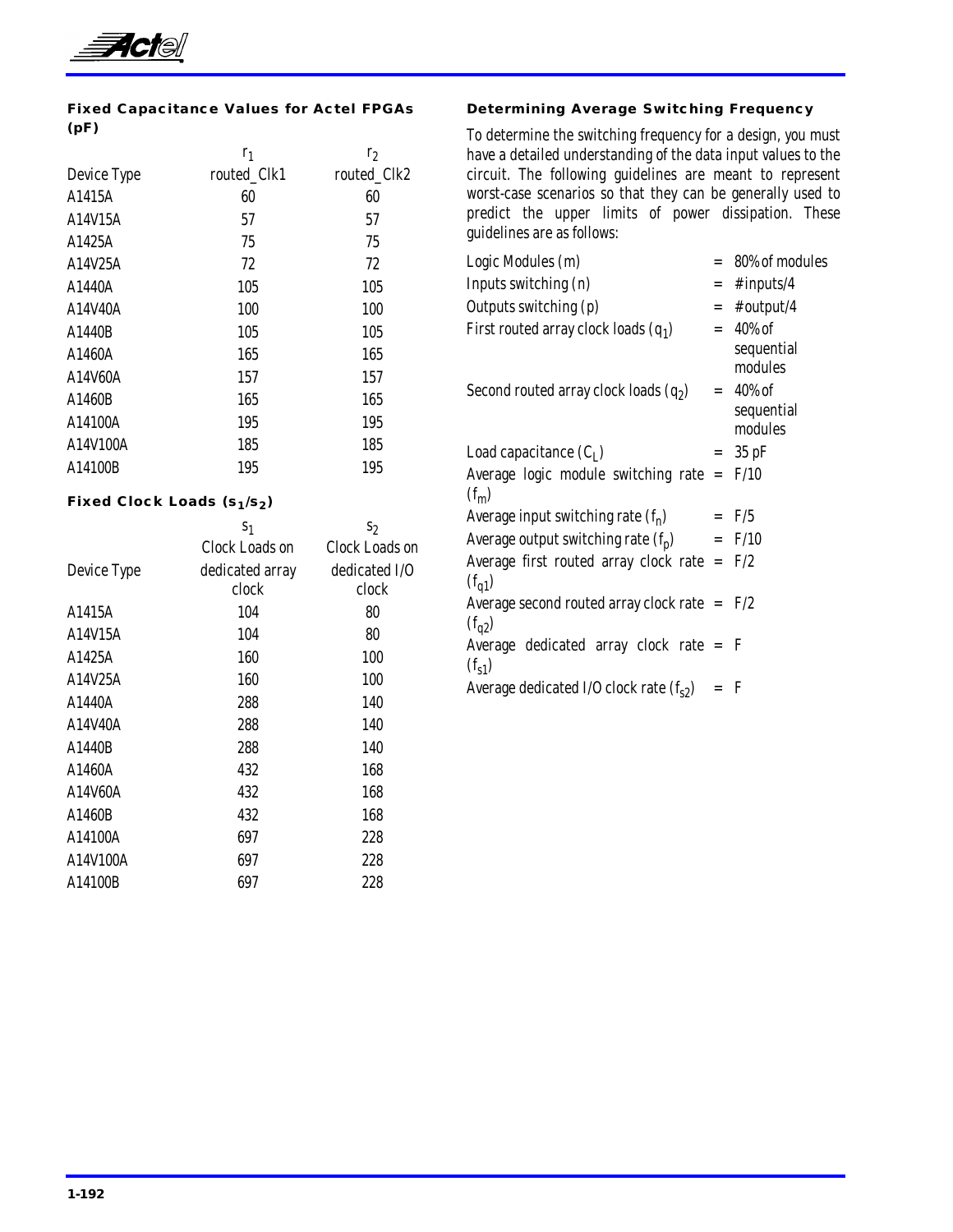

### **ACT 3 Timing Model\***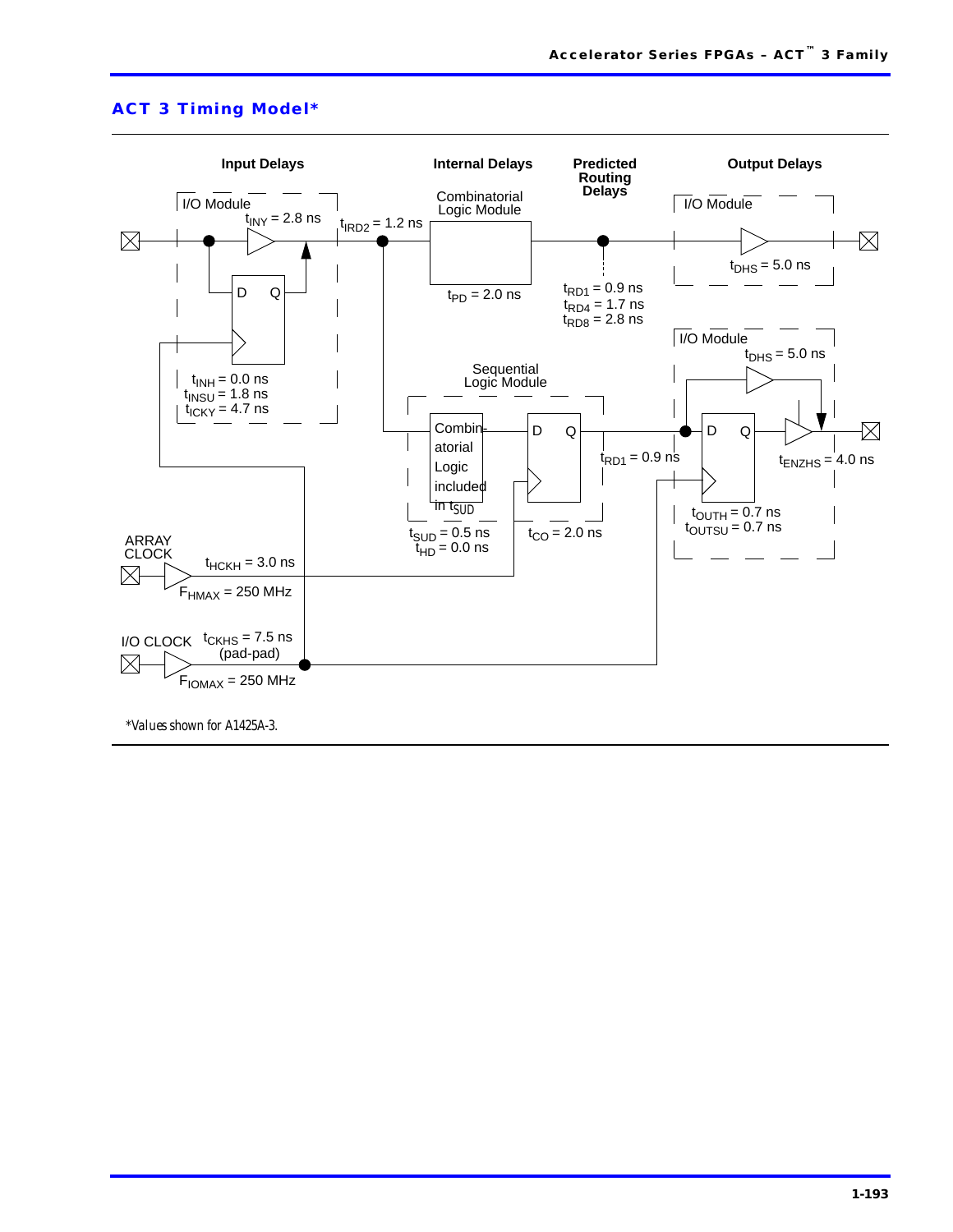

### **Output Buffer Delays**



### **AC Test Loads**



Y

GND

 $V_{\text{CC}}$ 

t<sub>PD</sub>

t<sub>PD</sub>

**Input Buffer Delays Module Delays**  $\mathsf{PAD} \longrightarrow \mathsf{INBUF} \sum Y$ In 3 V 1.5 V 1.5 V 0 V Out GND  $V_{\text{CC}}$ 50%  $t_{\text{INV}}$ 50% t<sub>INY</sub> S A B S, A or B Out GND  $V_{CC}$ 50% Out GND  $V_{CC}$ 50%  $50\%$  50%  $50\%$  GND  $\frac{1}{50\%}$  $t_{PD}$   $t_{PD}$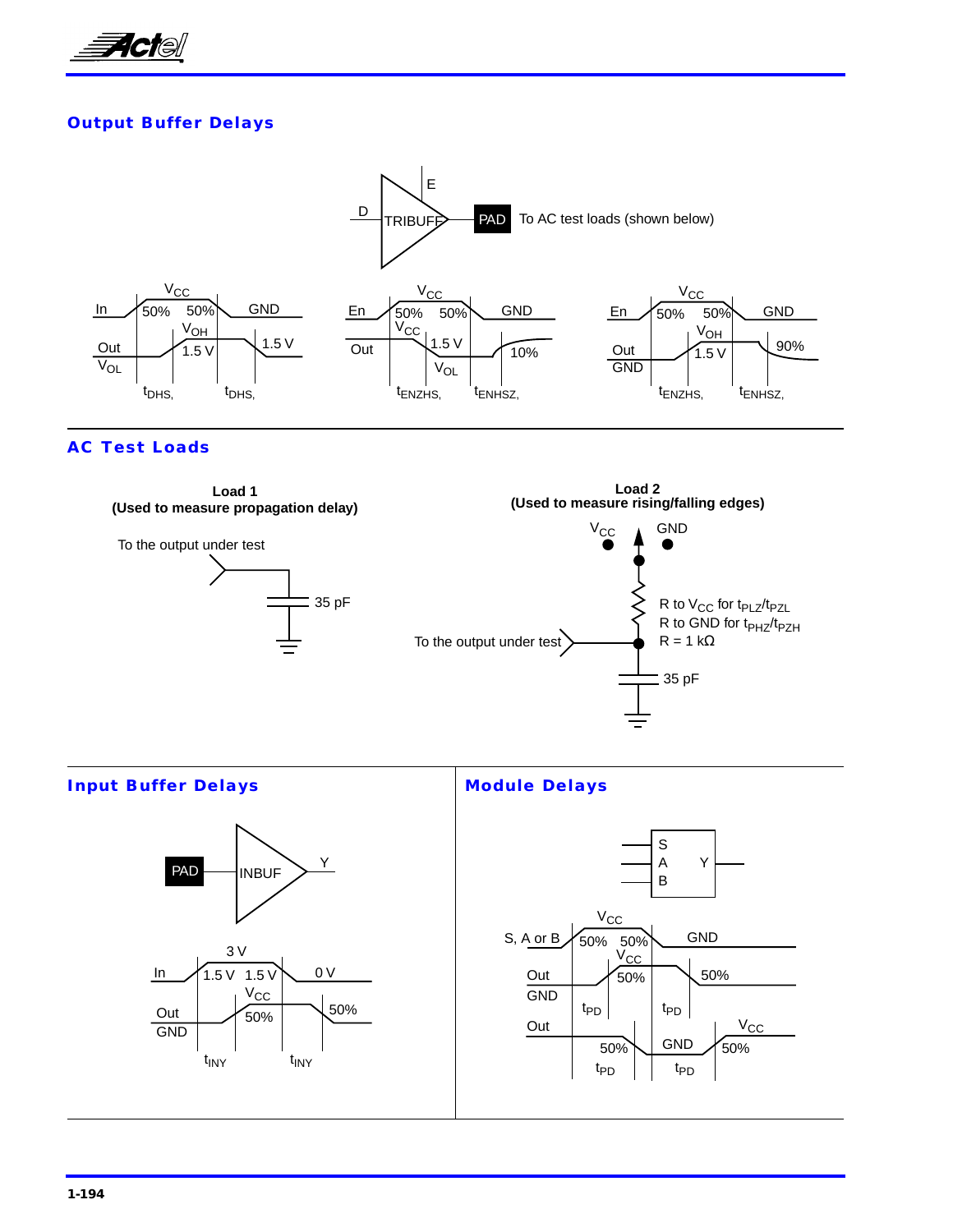# **Sequential Module Timing Characteristics**

### **Flip-Flops**



### **I/O Module: Sequential Input Timing Characteristics**

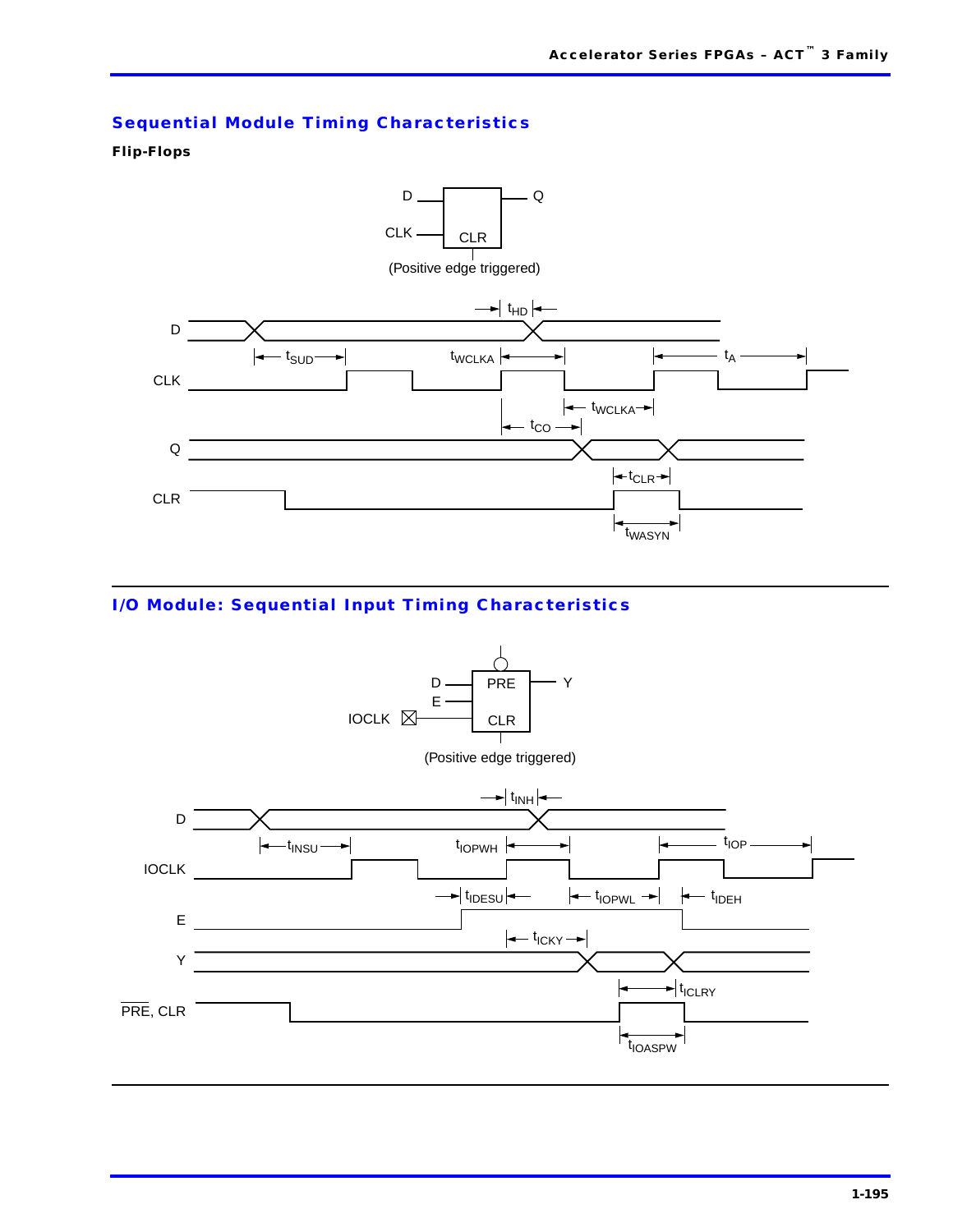

# **I/O Module: Sequential Output Timing Characteristics**

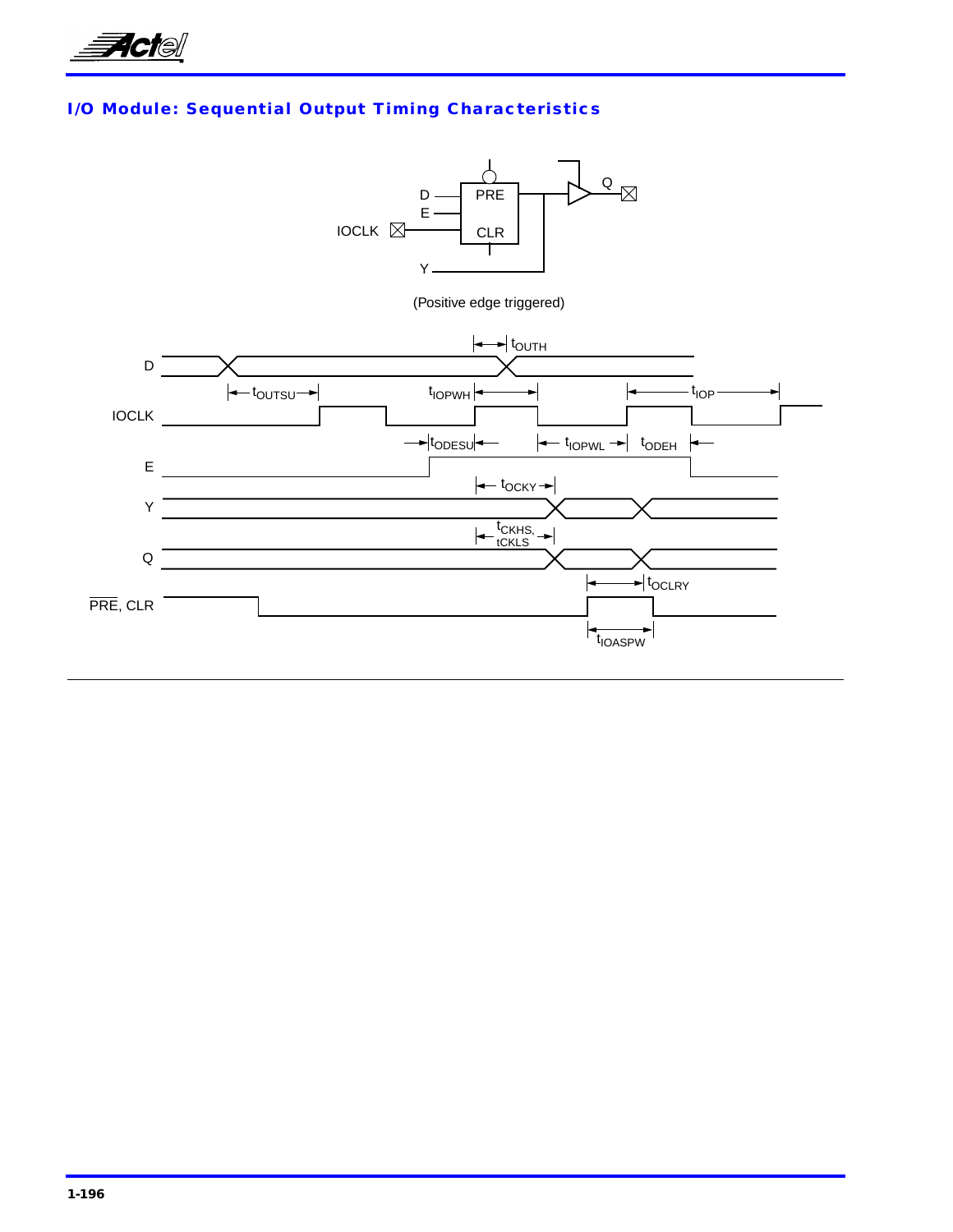### **Predictable Performance: Tightest Delay Distributions**

Propagation delay between logic modules depends on the resistive and capacitive loading of the routing tracks, the interconnect elements, and the module inputs being driven. Propagation delay increases as the length of routing tracks, the number of interconnect elements, or the number of inputs increases.

From a design perspective, the propagation delay can be statistically correlated or modeled by the fanout (number of loads) driven by a module. Higher fanout usually requires some paths to have longer lengths of routing track.

The ACT 3 family delivers the tightest fanout delay distribution of any FPGA. This tight distribution is achieved in two ways: by decreasing the delay of the interconnect elements and by decreasing the number of interconnect elements per path.

Actel's patented PLICE antifuse offers a very low resistive/capacitive interconnect. The ACT 3 family's antifuses, fabricated in 0.8 micron m lithography, offer nominal levels of 200Ω resistance and 6 femtofarad (fF) capacitance per antifuse.

The ACT 3 fanout distribution is also tighter than alternative devices due to the low number of antifuses required per interconnect path. The ACT 3 family's proprietary architecture limits the number of antifuses per path to only four, with 90% of interconnects using only two antifuses.

The ACT 3 family's tight fanout delay distribution offers an FPGA design environment in which fanout can be traded for the increased performance of reduced logic level designs. This also simplifies performance estimates when designing with ACT 3 devices.

*Table 2 • Logic Module and Routing Delay by Fanout (ns) (Worst-Case Commercial Conditions)*

| Speed FO=1 FO=2 FO=3 FO=4 FO=8 |     |      |      |       |     |
|--------------------------------|-----|------|------|-------|-----|
| ACT $3 - 3$                    | 2.9 | -3.2 | -3.4 | - 3.7 | 4.8 |

### **Timing Characteristics**

Timing characteristics for ACT 3 devices fall into three categories: family dependent, device dependent, and design dependent. The input and output buffer characteristics are common to all ACT 3 family members. Internal routing delays are device dependent. Design dependency means actual delays are not determined until after placement and routing of the user's design is complete. Delay values may then be determined by using the ALS Timer utility or performing simulation with post-layout delays.

### **Critical Nets and Typical Nets**

Propagation delays are expressed only for typical nets, which are used for initial design performance evaluation. Critical net delays can then be applied to the most time-critical paths. Critical nets are determined by net property assignment prior to placement and routing. Up to 6% of the nets in a design may be designated as critical, while 90% of the nets in a design are typical.

### **Long Tracks**

Some nets in the design use long tracks. Long tracks are special routing resources that span multiple rows, columns, or modules. Long tracks employ three and sometimes four antifuse connections. This increases capacitance and resistance, resulting in longer net delays for macros connected to long tracks. Typically up to 6% of nets in a fully utilized device require long tracks. Long tracks contribute approximatley 4 ns to 14 ns delay. This additional delay is represented statistically in higher fanout (FO=8) routing delays in the data sheet specifications section.

### **Timing Derating**

ACT 3 devices are manufactured in a CMOS process. Therefore, device performance varies according to temperature, voltage, and process variations. Minimum timing parameters reflect maximum operating voltage, minimum operating temperature, and best-case processing. Maximum timing parameters reflect minimum operating voltage, maximum operating temperature, and worst-case processing.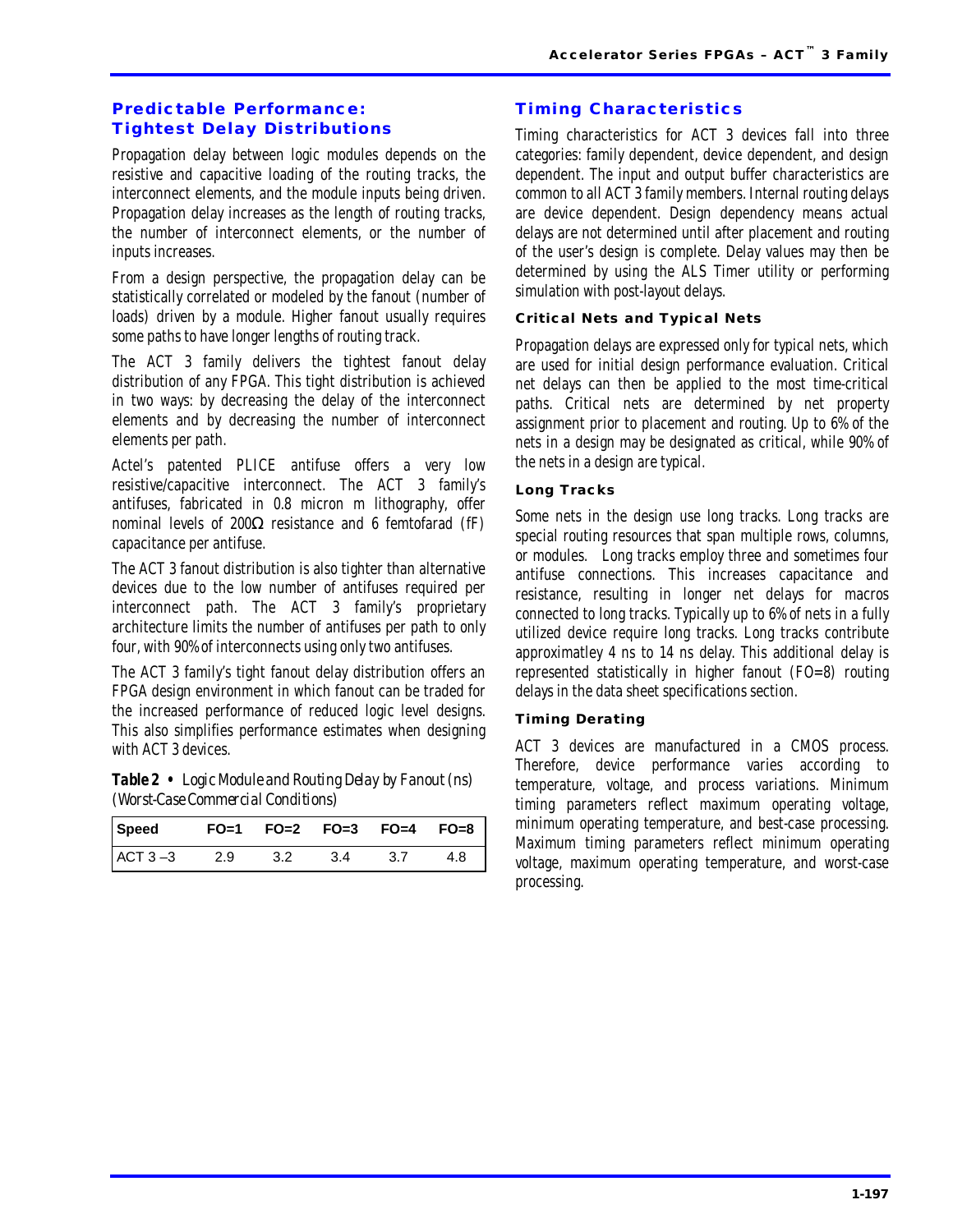

### **Timing Derating Factor (Temperature and Voltage)**

|                                              | <b>Industrial</b> |      | <b>Military</b> |      |
|----------------------------------------------|-------------------|------|-----------------|------|
|                                              | Min.              | Max. | Min.            | Max. |
| (Commercial Minimum/Maximum Specification) x | 0.66              | 1.07 | 0.63            | 1.17 |

### **Timing Derating Factor for Designs at Typical Temperature (T<sub>J</sub> = 25°C) and Voltage (5.0 V)**

| ∵Maxımun<br>neı<br>на<br>аноп<br>5DF<br>40.HH O | ____ |  |
|-------------------------------------------------|------|--|

### **Temperature and Voltage Derating Factors**  (normalized to Worst-Case Commercial, T<sub>J</sub> = 4.75 V, 70°C)

|      | $-55$ | $-40$ | 0    | 25   | 70   | 85   | 125  |
|------|-------|-------|------|------|------|------|------|
| 4.50 | 0.72  | 0.76  | 0.85 | 0.90 | 1.04 | 1.07 | 1.17 |
| 4.75 | 0.70  | 0.73  | 0.82 | 0.87 | 1.00 | 1.03 | 1.12 |
| 5.00 | 0.68  | 0.71  | 0.79 | 0.84 | 0.97 | 1.00 | 1.09 |
| 5.25 | 0.66  | 0.69  | 0.77 | 0.82 | 0.94 | 0.97 | 1.06 |
| 5.50 | 0.63  | 0.66  | 0.74 | 0.79 | 0.90 | 0.93 | 1.01 |

**Junction Temperature and Voltage Derating Curves** (normalized to Worst-Case Commercial, T<sub>J</sub> = 4.75 V, 70°C)



*Note: This derating factor applies to all routing and propagation dealys.*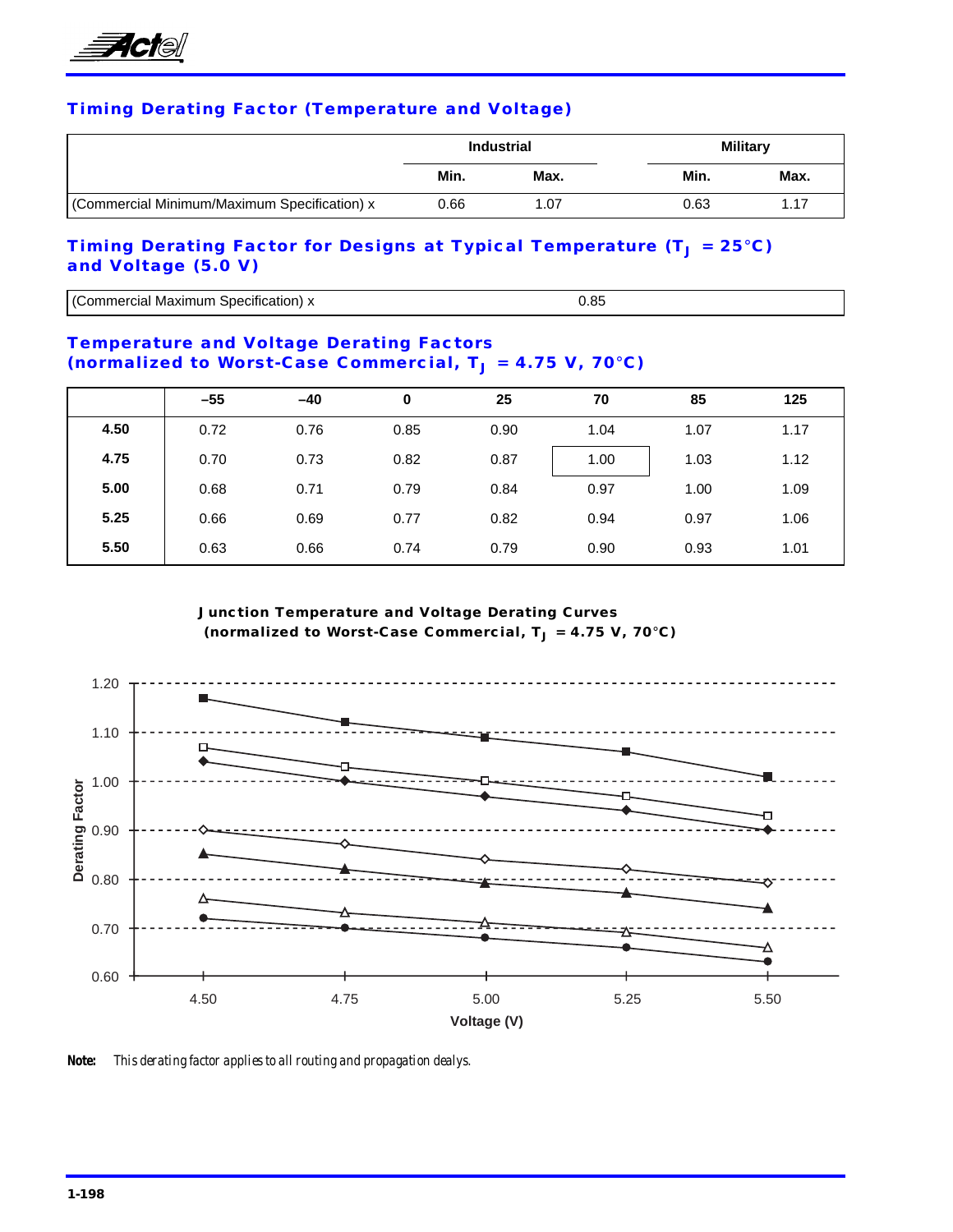| Logic Module Propagation Delays <sup>2</sup> |                                       | '-3' Speed |      |      | '-2' Speed |      | '-1' Speed |      | 'Std' Speed |      | 3.3V Speed <sup>1</sup> |              |
|----------------------------------------------|---------------------------------------|------------|------|------|------------|------|------------|------|-------------|------|-------------------------|--------------|
| <b>Parameter</b>                             | <b>Description</b>                    | Min.       | Max. | Min. | Max.       | Min. | Max.       | Min. | Max.        | Min. | Max.                    | <b>Units</b> |
| $t_{PD}$                                     | Internal Array Module                 |            | 2.0  |      | 2.3        |      | 2.6        |      | 3.0         |      | 3.9                     | ns           |
| $t_{CO}$                                     | Sequential Clock to Q                 |            | 2.0  |      | 2.3        |      | 2.6        |      | 3.0         |      | 3.9                     | ns           |
| $t_{CLR}$                                    | Asynchronous Clear to Q               |            | 2.0  |      | 2.3        |      | 2.6        |      | 3.0         |      | 3.9                     | ns           |
|                                              | Predicted Routing Delays <sup>3</sup> |            |      |      |            |      |            |      |             |      |                         |              |
| $t_{RD1}$                                    | FO=1 Routing Delay                    |            | 0.9  |      | 1.0        |      | 1.1        |      | 1.3         |      | 1.7                     | ns           |
| t <sub>RD2</sub>                             | FO=2 Routing Delay                    |            | 1.2  |      | 1.4        |      | 1.6        |      | 1.8         |      | 2.4                     | ns           |
| $t_{RD3}$                                    | FO=3 Routing Delay                    |            | 1.4  |      | 1.6        |      | 1.8        |      | 2.1         |      | 2.8                     | ns           |
| $t_{\mathsf{R}\mathsf{D}4}$                  | FO=4 Routing Delay                    |            | 1.7  |      | 1.9        |      | 2.2        |      | 2.5         |      | 3.3                     | ns           |
| $t_{RD8}$                                    | FO=8 Routing Delay                    |            | 2.8  |      | 3.2        |      | 3.6        |      | 4.2         |      | 5.5                     | ns           |
|                                              | <b>Logic Module Sequential Timing</b> |            |      |      |            |      |            |      |             |      |                         |              |
| t <sub>SUD</sub>                             | Flip-Flop Data Input Setup            | 0.5        |      | 0.6  |            | 0.7  |            | 0.8  |             | 0.8  |                         | ns           |
| $t_{HD}$                                     | Flip-Flop Data Input Hold             | 0.0        |      | 0.0  |            | 0.0  |            | 0.0  |             | 0.0  |                         | ns           |
| t <sub>SUD</sub>                             | Latch Data Input Setup                | 0.5        |      | 0.6  |            | 0.7  |            | 0.8  |             | 0.8  |                         | ns           |
| $t_{HD}$                                     | Latch Data Input Hold                 | 0.0        |      | 0.0  |            | 0.0  |            | 0.0  |             | 0.0  |                         | ns           |
| t <sub>WASYN</sub>                           | Asynchronous Pulse Width              | 1.9        |      | 2.4  |            | 3.2  |            | 3.8  |             | 4.8  |                         | ns           |
| t <sub>WCLKA</sub>                           | Flip-Flop Clock Pulse Width           | 1.9        |      | 2.4  |            | 3.2  |            | 3.8  |             | 4.8  |                         | ns           |
| $t_A$                                        | Flip-Flop Clock Input Period          | 4.0        |      | 5.0  |            | 6.8  |            | 8.0  |             | 10.0 |                         | ns           |
| $f_{MAX}$                                    | Flip-Flop Clock Frequency             |            | 250  |      | 200        |      | 150        |      | 125         |      | 100                     | MHz          |

### **A1415A, A14V15A Timing Characteristics**

(Worst-Case Commercial Conditions,  $V_{CC} = 4.75 V$ ,  $T_J = 70°C$ )<sup>1</sup>

*Notes:*

1.  $V_{CC} = 3.0$  V for 3.3V specifications.

2. For dual-module macros, use  $tp_p + tp_p + tp_p$ ,  $t_{CO} + t_{RD1} + t_{PDn}$  or  $tp_{D1} + t_{RD1} + t_{SUB}$ , whichever is appropriate.

*3. Routing delays are for typical designs across worst-case operating conditions. These parameters should be used for estimating device performance. Post-route timing analysis or simulation is required to determine actual worst-case performance. Post-route timing is based on actual routing delay measurements performed on the device prior to shipment.*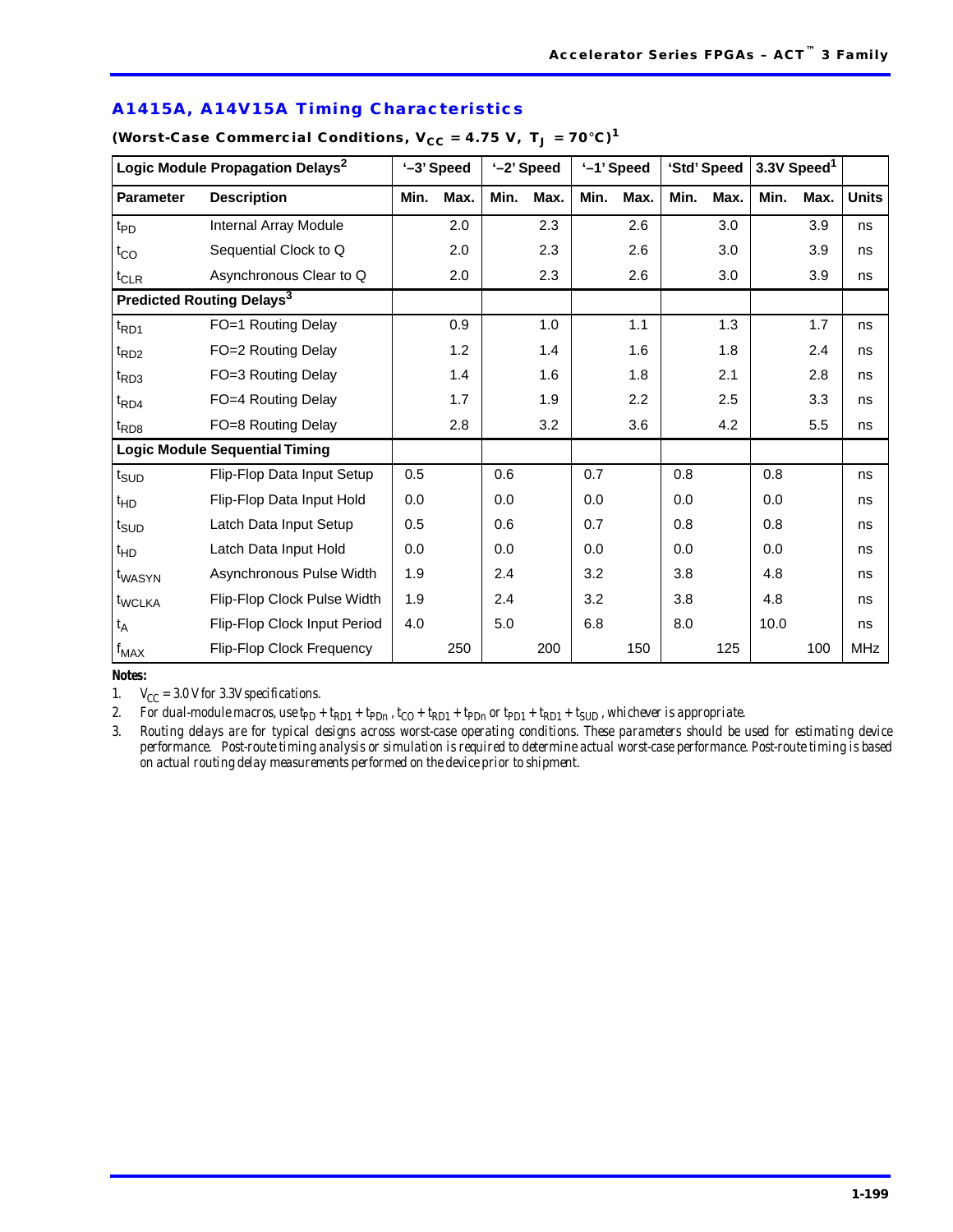

# **A1415A, A14V15A Timing Characteristics (continued)**

### **(Worst-Case Commercial Conditions)**

| I/O Module Input Propagation Delays |                                                | '-3' Speed |      | '-2' Speed |      |      | '-1' Speed |         | 'Std' Speed |      | 3.3V Speed |              |
|-------------------------------------|------------------------------------------------|------------|------|------------|------|------|------------|---------|-------------|------|------------|--------------|
| <b>Parameter</b>                    | <b>Description</b>                             | Min.       | Max. | Min.       | Max. | Min. | Max.       | Min.    | Max.        | Min. | Max.       | <b>Units</b> |
| $t_{\text{INV}}$                    | Input Data Pad to Y                            |            | 2.8  |            | 3.2  |      | 3.6        |         | 4.2         |      | 5.5        | ns           |
| t <sub>ICKY</sub>                   | Input Reg IOCLK Pad to Y                       |            | 4.7  |            | 5.3  |      | 6.0        |         | 7.0         |      | 9.2        | ns           |
| t <sub>OCKY</sub>                   | Output Reg IOCLK Pad to Y                      |            | 4.7  |            | 5.3  |      | 6.0        |         | 7.0         |      | 9.2        | ns           |
| t <sub>ICLRY</sub>                  | Input Asynchronous<br>Clear to Y               |            | 4.7  |            | 5.3  |      | 6.0        |         | 7.0         |      | 9.2        | ns           |
| t <sub>OCLRY</sub>                  | <b>Output Asynchronous</b><br>Clear to Y       |            | 4.7  |            | 5.3  |      | 6.0        |         | 7.0         |      | 9.2        | ns           |
|                                     | Predicted Input Routing Delays <sup>1</sup>    |            |      |            |      |      |            |         |             |      |            |              |
| $t$ <sub>IRD1</sub>                 | FO=1 Routing Delay                             |            | 0.9  |            | 1.0  |      | 1.1        |         | 1.3         |      | 1.7        | ns           |
| $t$ <sub>IRD2</sub>                 | FO=2 Routing Delay                             |            | 1.2  |            | 1.4  |      | 1.6        |         | 1.8         |      | 2.4        | ns           |
| $t$ <sub>IRD3</sub>                 | FO=3 Routing Delay                             |            | 1.4  |            | 1.6  |      | 1.8        |         | 2.1         |      | 2.8        | ns           |
| $t$ <sub>IRD4</sub>                 | FO=4 Routing Delay                             |            | 1.7  |            | 1.9  |      | 2.2        |         | 2.5         |      | 3.3        | ns           |
| t <sub>IRD8</sub>                   | FO=8 Routing Delay                             |            | 2.8  |            | 3.2  |      | 3.6        |         | 4.2         |      | 5.5        | ns           |
|                                     | I/O Module Sequential Timing                   |            |      |            |      |      |            |         |             |      |            |              |
| $t_{INH}$                           | Input F-F Data Hold<br>(w.r.t. IOCLK Pad)      | 0.0        |      | 0.0        |      | 0.0  |            | $0.0\,$ |             | 0.0  |            | ns           |
| t <sub>INSU</sub>                   | Input F-F Data Setup<br>(w.r.t. IOCLK Pad)     | 2.0        |      | 2.3        |      | 2.5  |            | 3.0     |             | 3.0  |            | ns           |
| t <sub>IDEH</sub>                   | Input Data Enable Hold<br>(w.r.t. IOCLK Pad)   | 0.0        |      | 0.0        |      | 0.0  |            | 0.0     |             | 0.0  |            | ns           |
| t <sub>IDESU</sub>                  | Input Data Enable Setup<br>(w.r.t. IOCLK Pad)  | 5.8        |      | 6.5        |      | 7.5  |            | 8.6     |             | 8.6  |            | ns           |
| t <sub>OUTH</sub>                   | Output F-F Data Hold<br>(w.r.t. IOCLK Pad)     | 0.7        |      | 0.8        |      | 0.9  |            | 1.0     |             | 1.0  |            | ns           |
| toursu                              | Output F-F Data Setup<br>(w.r.t. IOCLK Pad)    | 0.7        |      | 0.8        |      | 0.9  |            | 1.0     |             | 1.0  |            | ns           |
| t <sub>ODEH</sub>                   | Output Data Enable Hold<br>(w.r.t. IOCLK Pad)  | 0.3        |      | 0.4        |      | 0.4  |            | 0.5     |             | 0.5  |            | ns           |
| topesu                              | Output Data Enable Setup<br>(w.r.t. IOCLK Pad) | 1.3        |      | 1.5        |      | 1.7  |            | 2.0     |             | 2.0  |            | ns           |

*Note:*

*1. Routing delays are for typical designs across worst-case operating conditions. These parameters should be used for estimating device performance. Post-route timing analysis or simulation is required to determine actual worst-case performance. Post-route timing is based on actual routing delay measurements performed on the device prior to shipment.*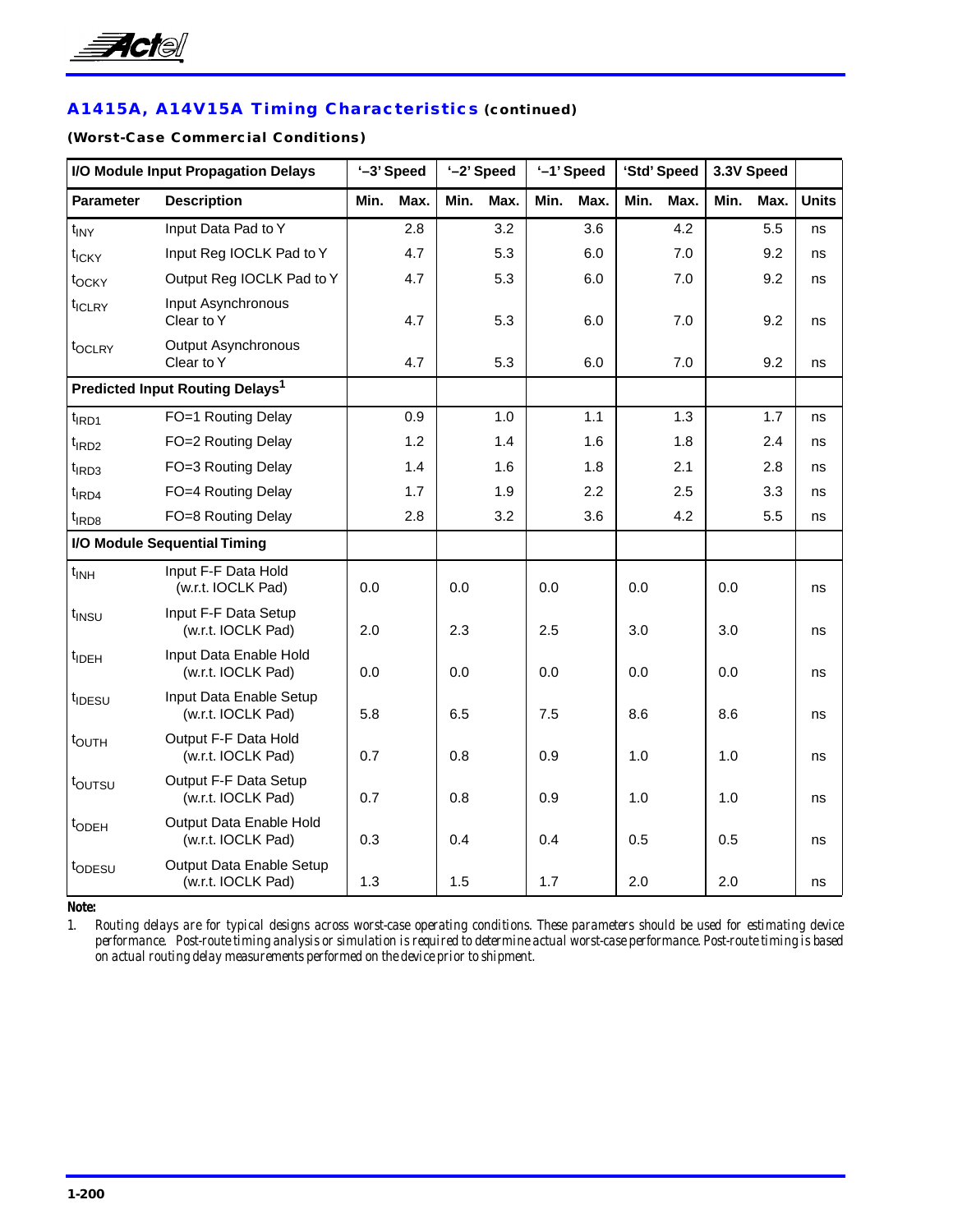# **A1415A, A14V15A Timing Characteristics (continued)**

**(Worst-Case Commercial Conditions)**

| I/O Module - TTL Output Timing <sup>1</sup> |                                              | '-3' Speed |      | '-2' Speed |      |      | '-1' Speed |      | 'Std' Speed | 3.3V Speed |      |              |
|---------------------------------------------|----------------------------------------------|------------|------|------------|------|------|------------|------|-------------|------------|------|--------------|
| <b>Parameter</b>                            | <b>Description</b>                           | Min.       | Max. | Min.       | Max. | Min. | Max.       | Min. | Max.        | Min.       | Max. | <b>Units</b> |
| $t_{\text{DHS}}$                            | Data to Pad, High Slew                       |            | 5.0  |            | 5.6  |      | 6.4        |      | 7.5         |            | 9.8  | ns           |
| $t_{\text{DLS}}$                            | Data to Pad, Low Slew                        |            | 8.0  |            | 9.0  |      | 10.2       |      | 12.0        |            | 15.6 | ns           |
| t <sub>ENZHS</sub>                          | Enable to Pad, Z to H/L,<br>Hi Slew          |            | 4.0  |            | 4.5  |      | 5.1        |      | 6.0         |            | 7.8  | ns           |
| $t_{ENZLS}$                                 | Enable to Pad, Z to H/L,<br>Lo Slew          |            | 7.4  |            | 8.3  |      | 9.4        |      | 11.0        |            | 14.3 | ns           |
| t <sub>ENHSZ</sub>                          | Enable to Pad, H/L to Z,<br>Hi Slew          |            | 6.5  |            | 7.5  |      | 8.5        |      | 10.0        |            | 13.0 | ns           |
| $t_{ENLSZ}$                                 | Enable to Pad, H/L to Z,<br>Lo Slew          |            | 6.5  |            | 7.5  |      | 8.5        |      | 10.0        |            | 13.0 | ns           |
| t <sub>CKHS</sub>                           | IOCLK Pad to Pad H/L,<br>Hi Slew             |            | 7.5  |            | 7.5  |      | 9.0        |      | 10.0        |            | 13.0 | ns           |
| $t_{CKLS}$                                  | IOCLK Pad to Pad H/L,<br>Lo Slew             |            | 11.3 |            | 11.3 |      | 13.5       |      | 15.0        |            | 19.5 | ns           |
| d <sub>TLHHS</sub>                          | Delta Low to High, Hi Slew                   |            | 0.02 |            | 0.02 |      | 0.03       |      | 0.03        |            | 0.04 | ns/pF        |
| $d$ TLHLS                                   | Delta Low to High, Lo Slew                   |            | 0.05 |            | 0.05 |      | 0.06       |      | 0.07        |            | 0.09 | ns/pF        |
| $d$ THLHS                                   | Delta High to Low, Hi Slew                   |            | 0.04 |            | 0.04 |      | 0.04       |      | 0.05        |            | 0.07 | ns/pF        |
| $d$ THLLS                                   | Delta High to Low, Lo Slew                   |            | 0.05 |            | 0.05 |      | 0.06       |      | 0.07        |            | 0.09 | ns/pF        |
|                                             | I/O Module - CMOS Output Timing <sup>1</sup> |            |      |            |      |      |            |      |             |            |      |              |
| $t_{\text{DHS}}$                            | Data to Pad, High Slew                       |            | 6.2  |            | 7.0  |      | 7.9        |      | 9.3         |            | 12.1 | ns           |
| $t_{\text{DLS}}$                            | Data to Pad, Low Slew                        |            | 11.7 |            | 13.1 |      | 14.9       |      | 17.5        |            | 22.8 | ns           |
| <sup>t</sup> ENZHS                          | Enable to Pad, Z to H/L,<br>Hi Slew          |            | 5.2  |            | 5.9  |      | 6.6        |      | 7.8         |            | 10.1 | ns           |
| $t_{ENZLS}$                                 | Enable to Pad, Z to H/L,<br>Lo Slew          |            | 8.9  |            | 10.0 |      | 11.3       |      | 13.3        |            | 17.3 | ns           |
| $t_{ENHSZ}$                                 | Enable to Pad, H/L to Z,<br>Hi Slew          |            | 6.7  |            | 7.5  |      | 8.5        |      | 10.0        |            | 13.0 | ns           |
| $t_{ENLSZ}$                                 | Enable to Pad, H/L to Z,<br>Lo Slew          |            | 6.7  |            | 7.5  |      | 9.0        |      | 10.0        |            | 13.0 | ns           |
| $t_{CKHS}$                                  | IOCLK Pad to Pad H/L,<br>Hi Slew             |            | 8.9  |            | 8.9  |      | 10.7       |      | 11.8        |            | 15.3 | ns           |
| $t_{CKLS}$                                  | IOCLK Pad to Pad H/L,<br>Lo Slew             |            | 13.0 |            | 13.0 |      | 15.6       |      | 17.3        |            | 22.5 | ns           |
| $d$ TLHHS                                   | Delta Low to High, Hi Slew                   |            | 0.04 |            | 0.04 |      | 0.05       |      | 0.06        |            | 0.08 | ns/pF        |
| $d$ <sub>TLHLS</sub>                        | Delta Low to High, Lo Slew                   |            | 0.07 |            | 0.08 |      | 0.09       |      | 0.11        |            | 0.14 | ns/pF        |
| d <sub>THLHS</sub>                          | Delta High to Low, Hi Slew                   |            | 0.03 |            | 0.03 |      | 0.03       |      | 0.04        |            | 0.05 | ns/pF        |
| $d$ <sub>THLLS</sub>                        | Delta High to Low, Lo Slew                   |            | 0.04 |            | 0.04 |      | 0.04       |      | 0.05        |            | 0.07 | ns/pF        |

*Note:*

*1. Delays based on 35pF loading.*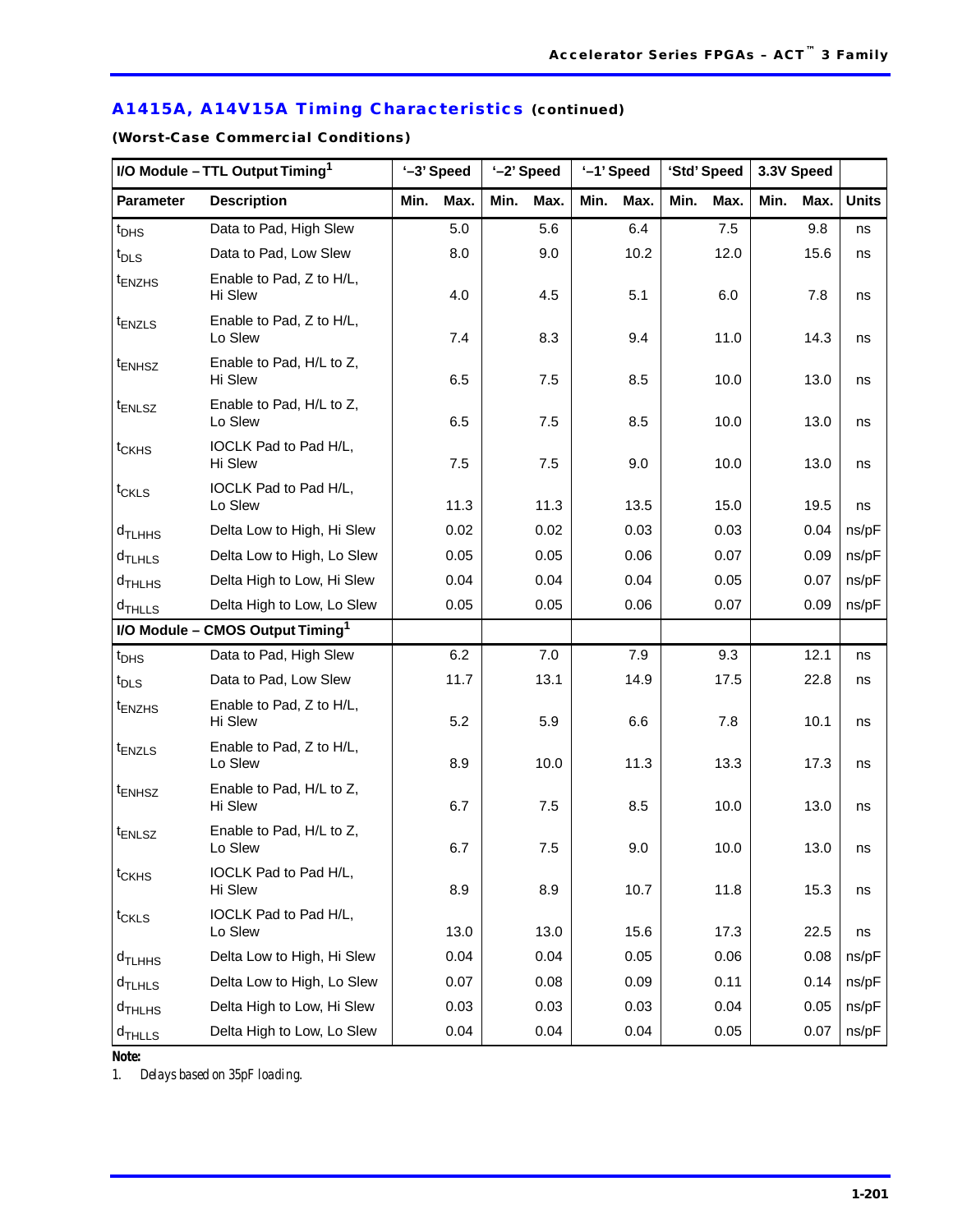

# **A1415A, A14V15A Timing Characteristics (continued)**

### **(Worst-Case Commercial Conditions)**

| Dedicated (Hard-Wired) I/O Clock<br><b>Network</b> |                                                              | '-3' Speed |      |      | '-2' Speed |      | '-1' Speed |      | 'Std' Speed |            | 3.3V Speed |              |
|----------------------------------------------------|--------------------------------------------------------------|------------|------|------|------------|------|------------|------|-------------|------------|------------|--------------|
| <b>Parameter</b>                                   | <b>Description</b>                                           | Min.       | Max. | Min. | Max.       | Min. | Max.       | Min. | Max.        | Min.       | Max.       | <b>Units</b> |
| t <sub>IOCKH</sub>                                 | Input Low to High<br>(Pad to I/O Module Input)               |            | 2.0  |      | 2.3        |      | 2.6        |      | 3.0         |            | 3.5        | ns           |
| t <sub>IOPWH</sub>                                 | Minimum Pulse Width High                                     | 1.9        |      | 2.4  |            | 3.3  |            | 3.8  |             | 4.8        |            | ns           |
| t <sub>IOPWL</sub>                                 | Minimum Pulse Width Low                                      | 1.9        |      | 2.4  |            | 3.3  |            | 3.8  |             | 4.8        |            | ns           |
| t <sub>IOSAPW</sub>                                | Minimum Asynchronous<br><b>Pulse Width</b>                   | 1.9        |      | 2.4  |            | 3.3  |            | 3.8  |             | 4.8        |            | ns           |
| t <sub>IOCKSW</sub>                                | Maximum Skew                                                 |            | 0.4  |      | 0.4        |      | 0.4        |      | 0.4         |            | 0.4        | ns           |
| t <sub>IOP</sub>                                   | Minimum Period                                               | 4.0        |      | 5.0  |            | 6.8  |            | 8.0  |             | 10.0       |            | ns           |
| f <sub>IONAX</sub>                                 | Maximum Frequency                                            |            | 250  |      | 200        |      | 150        |      | 125         |            | 100        | <b>MHz</b>   |
| <b>Network</b>                                     | <b>Dedicated (Hard-Wired) Array Clock</b>                    |            |      |      |            |      |            |      |             |            |            |              |
| t <sub>HCKH</sub>                                  | Input Low to High<br>(Pad to S-Module Input)                 |            | 3.0  |      | 3.4        |      | 3.9        |      | 4.5         |            | 5.5        | ns           |
| t <sub>HCKL</sub>                                  | Input High to Low<br>(Pad to S-Module Input)                 |            | 3.0  |      | 3.4        |      | 3.9        |      | 4.5         |            | 5.5        | ns           |
| <sup>t</sup> HPWH                                  | Minimum Pulse Width High                                     | 1.9        |      | 2.4  |            | 3.3  |            | 3.8  |             | 4.8        |            | ns           |
| t <sub>HPWL</sub>                                  | Minimum Pulse Width Low                                      | 1.9        |      | 2.4  |            | 3.3  |            | 3.8  |             | 4.8        |            | ns           |
| t <sub>HCKSW</sub>                                 | Maximum Skew                                                 |            | 0.3  |      | 0.3        |      | 0.3        |      | 0.3         |            | 0.3        | ns           |
| $t_{HP}$                                           | Minimum Period                                               | 4.0        |      | 5.0  |            | 6.8  |            | 8.0  |             | 10.0       |            | ns           |
| $f_{\sf HMAX}$                                     | Maximum Frequency                                            |            | 250  |      | 200        |      | 150        |      | 125         |            | 100        | <b>MHz</b>   |
|                                                    | <b>Routed Array Clock Networks</b>                           |            |      |      |            |      |            |      |             |            |            |              |
| t <sub>RCKH</sub>                                  | Input Low to High (FO=64)                                    |            | 3.7  |      | 4.1        |      | 4.7        |      | 5.5         |            | 9.0        | ns           |
| t <sub>RCKL</sub>                                  | Input High to Low (FO=64)                                    |            | 4.0  |      | 4.5        |      | 5.1        |      | 6.0         |            | 9.0        | ns           |
| <sup>t</sup> RPWH                                  | Min. Pulse Width High<br>$(FO=64)$                           | 3.3        |      | 3.8  |            | 4.2  |            | 4.9  |             | 6.5        |            | ns           |
| t <sub>RPWL</sub>                                  | Min. Pulse Width Low<br>$(FO=64)$                            | 3.3        |      | 3.8  |            | 4.2  |            | 4.9  |             | 6.5        |            | ns           |
| t <sub>RCKSW</sub>                                 | Maximum Skew (FO=128)                                        |            | 0.7  |      | 0.8        |      | 0.9        |      | 1.0         |            | 1.0        | ns           |
| $t_{RP}$                                           | Minimum Period (FO=64)                                       | 6.8        |      | 8.0  |            | 8.7  |            | 10.0 |             | 13.4       |            | ns           |
| f <sub>RMAX</sub>                                  | Maximum Frequency<br>$(FO=64)$                               |            | 150  |      | 125        |      | 115        |      | 100         |            | 75         | <b>MHz</b>   |
| <b>Clock-to-Clock Skews</b>                        |                                                              |            |      |      |            |      |            |      |             |            |            |              |
| t <sub>IOHCKSW</sub>                               | I/O Clock to H-Clock Skew                                    | 0.0        | 1.7  | 0.0  | 1.8        | 0.0  | 2.0        | 0.0  | 2.2         | 0.0        | 3.0        | ns           |
| t <sub>IORCKSW</sub>                               | I/O Clock to R-Clock Skew<br>$(FO = 64)$                     | 0.0        | 1.0  | 0.0  | 1.0        | 0.0  | 1.0        | 0.0  | 1.0         | 0.0        | 3.0        | ns           |
| <sup>t</sup> HRCKSW                                | H-Clock to R-Clock Skew<br>$(FO = 64)$<br>$(FO = 50\%$ max.) | 0.0        | 1.0  | 0.0  | 1.0        | 0.0  | 1.0        | 0.0  | 1.0         | 0.0<br>0.0 | 1.0<br>3.0 | ns           |

*Note:*

*1. Delays based on 35pF loading.*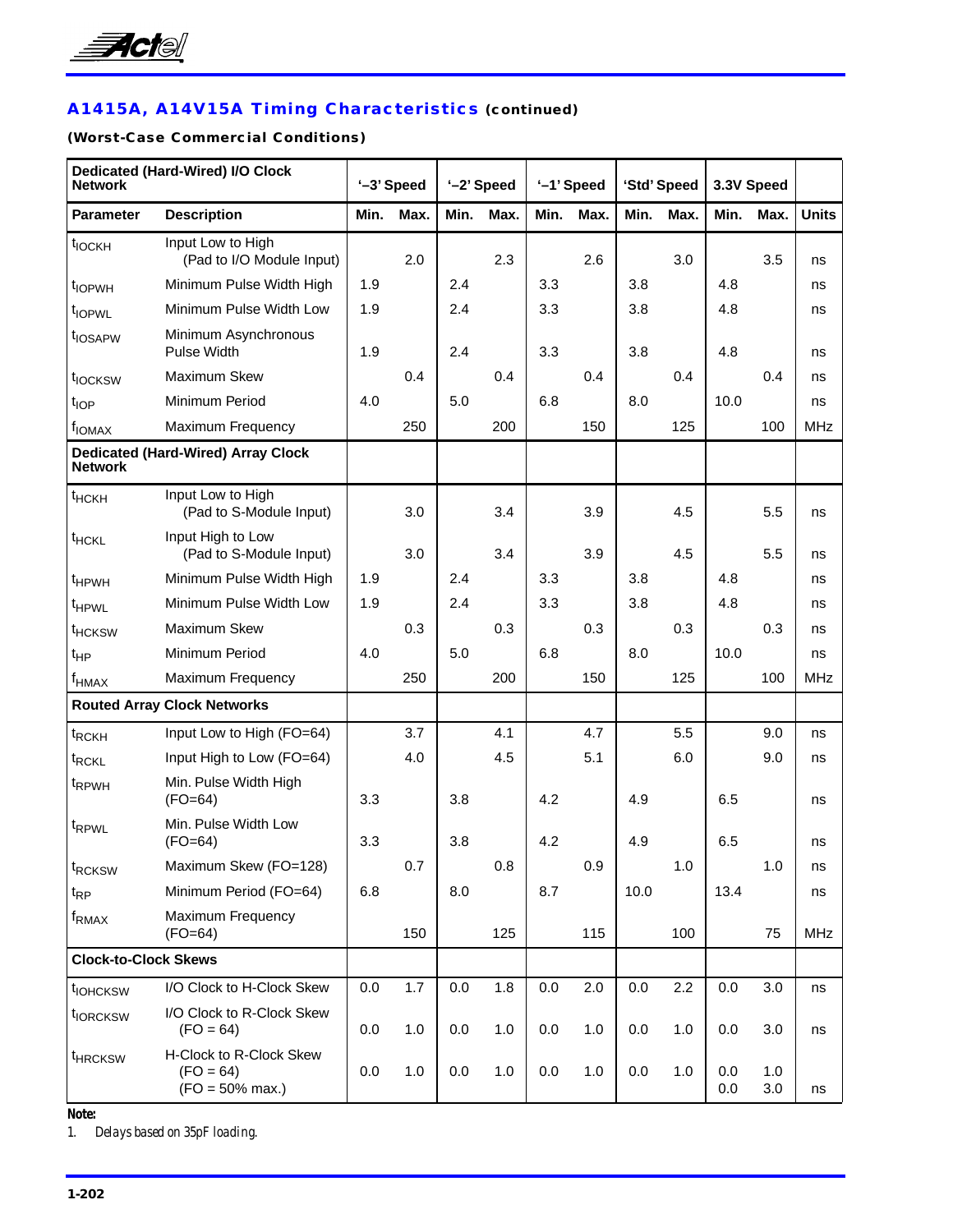|                               | Logic Module Propagation Delays <sup>2</sup> |      | '-3' Speed |      | '-2' Speed |      | '-1' Speed |      | 'Std' Speed |      | 3.3V Speed <sup>1</sup> |            |
|-------------------------------|----------------------------------------------|------|------------|------|------------|------|------------|------|-------------|------|-------------------------|------------|
| <b>Parameter</b>              | <b>Description</b>                           | Min. | Max.       | Min. | Max.       | Min. | Max.       | Min. | Max.        | Min. | Max.                    | Units      |
| $t_{PD}$                      | Internal Array Module                        |      | 2.0        |      | 2.3        |      | 2.6        |      | 3.0         |      | 3.9                     | ns         |
| $t_{CO}$                      | Sequential Clock to Q                        |      | 2.0        |      | 2.3        |      | 2.6        |      | 3.0         |      | 3.9                     | ns         |
| $t_{CLR}$                     | Asynchronous Clear to Q                      |      | 2.0        |      | 2.3        |      | 2.6        |      | 3.0         |      | 3.9                     | ns         |
|                               | Predicted Routing Delays <sup>3</sup>        |      |            |      |            |      |            |      |             |      |                         |            |
| $t_{\mathsf{RD1}}$            | FO=1 Routing Delay                           |      | 0.9        |      | 1.0        |      | 1.1        |      | 1.3         |      | 1.7                     | ns         |
| t <sub>RD2</sub>              | FO=2 Routing Delay                           |      | 1.2        |      | 1.4        |      | 1.6        |      | 1.8         |      | 2.4                     | ns         |
| $t_{RD3}$                     | FO=3 Routing Delay                           |      | 1.4        |      | 1.6        |      | 1.8        |      | 2.1         |      | 2.8                     | ns         |
| $t_{\mathsf{R}\mathsf{D}4}$   | FO=4 Routing Delay                           |      | 1.7        |      | 1.9        |      | 2.2        |      | 2.5         |      | 3.3                     | ns         |
| $t_{RD8}$                     | FO=8 Routing Delay                           |      | 2.8        |      | 3.2        |      | 3.6        |      | 4.2         |      | 5.5                     | ns         |
|                               | <b>Logic Module Sequential Timing</b>        |      |            |      |            |      |            |      |             |      |                         |            |
| $t_{\scriptsize\textsf{SUD}}$ | Flip-Flop Data Input Setup                   | 0.5  |            | 0.6  |            | 0.7  |            | 0.8  |             | 0.8  |                         | ns         |
| $t_{HD}$                      | Flip-Flop Data Input Hold                    | 0.0  |            | 0.0  |            | 0.0  |            | 0.0  |             | 0.0  |                         | ns         |
| t <sub>SUD</sub>              | Latch Data Input Setup                       | 0.5  |            | 0.6  |            | 0.7  |            | 0.8  |             | 0.8  |                         | ns         |
| $t_{HD}$                      | Latch Data Input Hold                        | 0.0  |            | 0.0  |            | 0.0  |            | 0.0  |             | 0.0  |                         | ns         |
| t <sub>WASYN</sub>            | Asynchronous Pulse Width                     | 1.9  |            | 2.4  |            | 3.2  |            | 3.8  |             | 4.8  |                         | ns         |
| t <sub>WCLKA</sub>            | Flip-Flop Clock Pulse Width                  | 1.9  |            | 2.4  |            | 3.2  |            | 3.8  |             | 4.8  |                         | ns         |
| $t_A$                         | Flip-Flop Clock Input Period                 | 4.0  |            | 5.0  |            | 6.8  |            | 8.0  |             | 10.0 |                         | ns         |
| $f_{MAX}$                     | <b>Flip-Flop Clock Frequency</b>             |      | 250        |      | 200        |      | 150        |      | 125         |      | 100                     | <b>MHz</b> |

### **A1425A, A14V25A Timing Characteristics**

# $(Worst.Case Commercial Conditions, V<sub>CC</sub> = 4.75 V, T<sub>CC</sub> = 70°C)<sup>1</sup>$

### *Notes:*

1.  $V_{CC} = 3.0$  V for 3.3V specifications.

2. For dual-module macros, use  $tp_p + tp_p + tp_p$ ,  $t_{CD} + tp_p + tp_p$  or  $tp_{D1} + tp_p + t_{SUD}$ , whichever is appropriate.

*3. Routing delays are for typical designs across worst-case operating conditions. These parameters should be used for estimating device performance. Post-route timing analysis or simulation is required to determine actual worst-case performance. Post-route timing is based on actual routing delay measurements performed on the device prior to shipment.*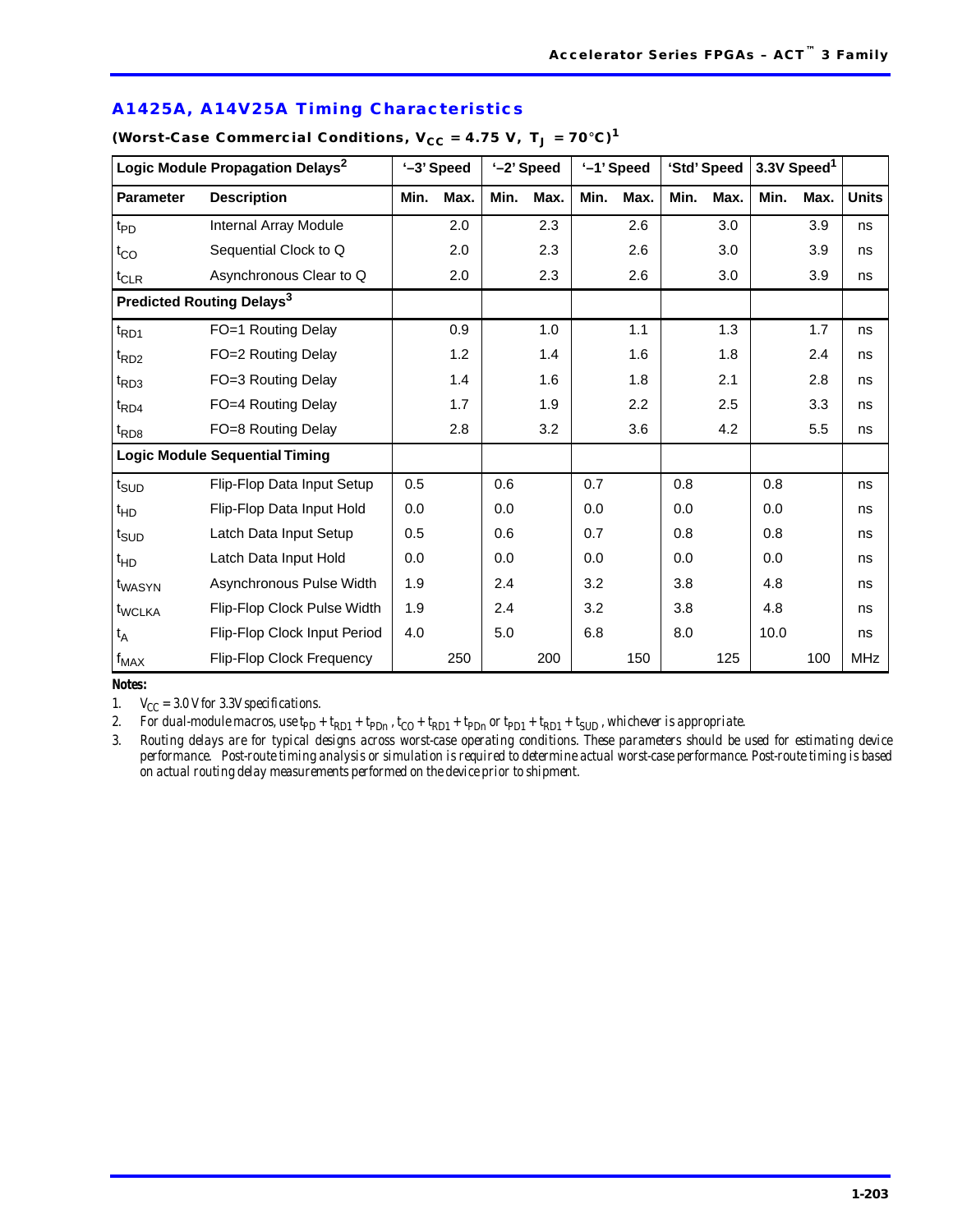

# **A1425A, A14V25A Timing Characteristics (continued)**

### **(Worst-Case Commercial Conditions)**

| I/O Module Input Propagation Delays |                                                | '-3' Speed |      | '-2' Speed |      |      | '-1' Speed |      | 'Std' Speed |      | 3.3V Speed |              |
|-------------------------------------|------------------------------------------------|------------|------|------------|------|------|------------|------|-------------|------|------------|--------------|
| <b>Parameter</b>                    | <b>Description</b>                             | Min.       | Max. | Min.       | Max. | Min. | Max.       | Min. | Max.        | Min. | Max.       | <b>Units</b> |
| $t_{\text{INV}}$                    | Input Data Pad to Y                            |            | 2.8  |            | 3.2  |      | 3.6        |      | 4.2         |      | 5.5        | ns           |
| t <sub>ICKY</sub>                   | Input Reg IOCLK Pad to Y                       |            | 4.7  |            | 5.3  |      | 6.0        |      | 7.0         |      | 9.2        | ns           |
| t <sub>OCKY</sub>                   | Output Reg IOCLK Pad to Y                      |            | 4.7  |            | 5.3  |      | 6.0        |      | 7.0         |      | 9.2        | ns           |
| t <sub>ICLRY</sub>                  | Input Asynchronous<br>Clear to Y               |            | 4.7  |            | 5.3  |      | 6.0        |      | 7.0         |      | 9.2        | ns           |
| t <sub>OCLRY</sub>                  | <b>Output Asynchronous</b><br>Clear to Y       |            | 4.7  |            | 5.3  |      | 6.0        |      | 7.0         |      | 9.2        | ns           |
|                                     | Predicted Input Routing Delays <sup>1</sup>    |            |      |            |      |      |            |      |             |      |            |              |
| $t$ <sub>IRD1</sub>                 | FO=1 Routing Delay                             |            | 0.9  |            | 1.0  |      | 1.1        |      | 1.3         |      | 1.7        | ns           |
| $t$ <sub>IRD2</sub>                 | FO=2 Routing Delay                             |            | 1.2  |            | 1.4  |      | 1.6        |      | 1.8         |      | 2.4        | ns           |
| $t$ <sub>IRD3</sub>                 | FO=3 Routing Delay                             |            | 1.4  |            | 1.6  |      | 1.8        |      | 2.1         |      | 2.8        | ns           |
| $t$ <sub>IRD4</sub>                 | FO=4 Routing Delay                             |            | 1.7  |            | 1.9  |      | 2.2        |      | 2.5         |      | 3.3        | ns           |
| t <sub>IRD8</sub>                   | FO=8 Routing Delay                             |            | 2.8  |            | 3.2  |      | 3.6        |      | 4.2         |      | 5.5        | ns           |
|                                     | I/O Module Sequential Timing                   |            |      |            |      |      |            |      |             |      |            |              |
| $t_{INH}$                           | Input F-F Data Hold<br>(w.r.t. IOCLK Pad)      | 0.0        |      | 0.0        |      | 0.0  |            | 0.0  |             | 0.0  |            | ns           |
| t <sub>INSU</sub>                   | Input F-F Data Setup<br>(w.r.t. IOCLK Pad)     | 1.8        |      | 2.0        |      | 2.3  |            | 2.7  |             | 3.0  |            | ns           |
| $t_{\text{IDEH}}$                   | Input Data Enable Hold<br>(w.r.t. IOCLK Pad)   | 0.0        |      | 0.0        |      | 0.0  |            | 0.0  |             | 0.0  |            | ns           |
| t <sub>IDESU</sub>                  | Input Data Enable Setup<br>(w.r.t. IOCLK Pad)  | 5.8        |      | 6.5        |      | 7.5  |            | 8.6  |             | 8.6  |            | ns           |
| t <sub>OUTH</sub>                   | Output F-F Data Hold<br>(w.r.t. IOCLK Pad)     | 0.7        |      | 0.8        |      | 0.9  |            | 1.0  |             | 1.0  |            | ns           |
| toursu                              | Output F-F Data Setup<br>(w.r.t. IOCLK Pad)    | 0.7        |      | 0.8        |      | 0.9  |            | 1.0  |             | 1.0  |            | ns           |
| t <sub>ODEH</sub>                   | Output Data Enable Hold<br>(w.r.t. IOCLK Pad)  | 0.3        |      | 0.4        |      | 0.4  |            | 0.5  |             | 0.5  |            | ns           |
| topesu                              | Output Data Enable Setup<br>(w.r.t. IOCLK Pad) | 1.3        |      | 1.5        |      | 1.7  |            | 2.0  |             | 2.0  |            | ns           |

*Note:*

*1. Routing delays are for typical designs across worst-case operating conditions. These parameters should be used for estimating device performance. Post-route timing analysis or simulation is required to determine actual worst-case performance. Post-route timing is based on actual routing delay measurements performed on the device prior to shipment.*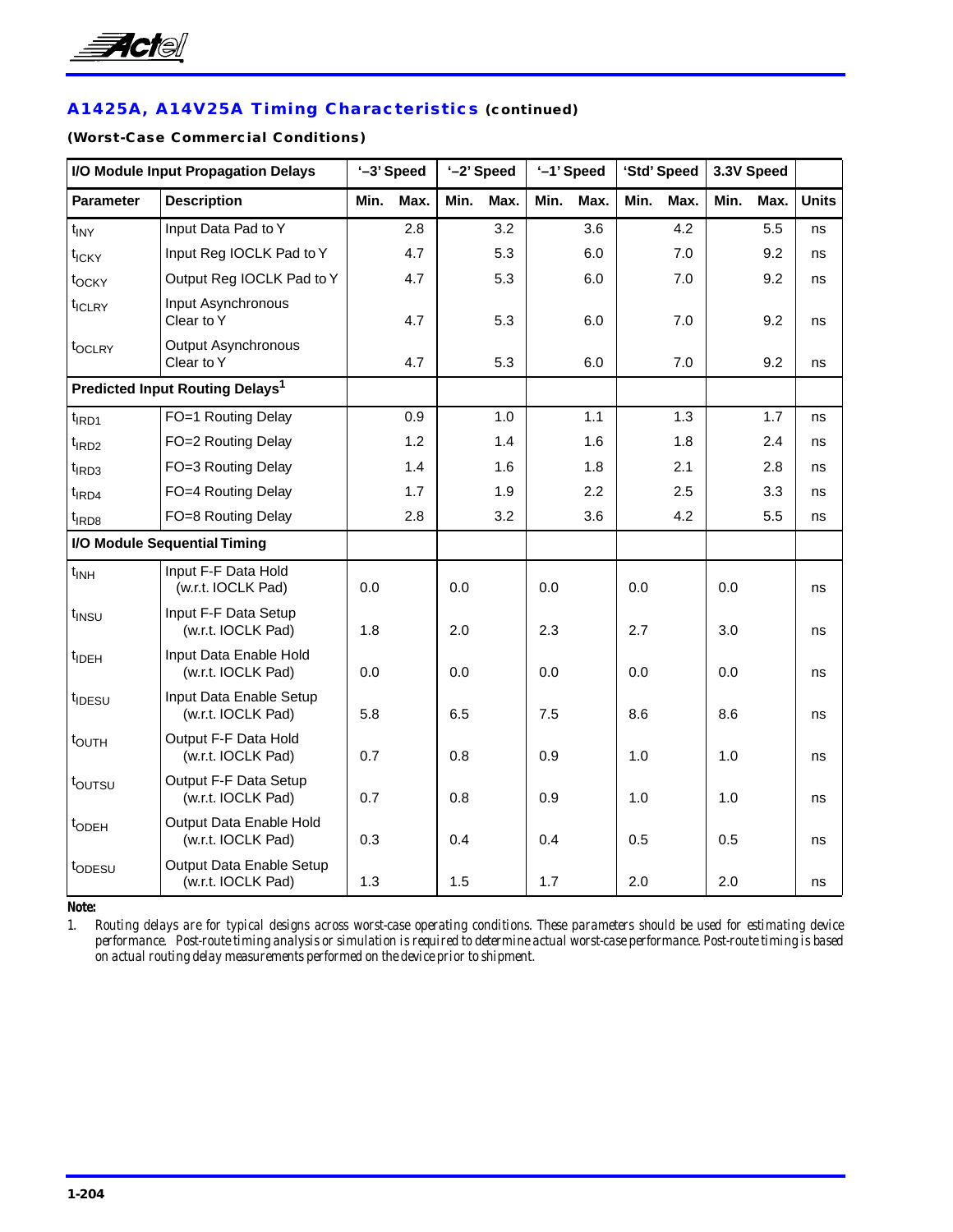# **A1425A, A14V25A Timing Characteristics (continued)**

**(Worst-Case Commercial Conditions)** 

| I/O Module - TTL Output Timing <sup>1</sup> |                                              | '-3' Speed |      | '-2' Speed |         |      | '-1' Speed |      | 'Std' Speed | 3.3V Speed |      |              |
|---------------------------------------------|----------------------------------------------|------------|------|------------|---------|------|------------|------|-------------|------------|------|--------------|
| <b>Parameter</b>                            | <b>Description</b>                           | Min.       | Max. | Min.       | Max.    | Min. | Max.       | Min. | Max.        | Min.       | Max. | <b>Units</b> |
| $t_{\text{DHS}}$                            | Data to Pad, High Slew                       |            | 5.0  |            | 5.6     |      | 6.4        |      | 7.5         |            | 9.8  | ns           |
| $t_{\text{DLS}}$                            | Data to Pad, Low Slew                        |            | 8.0  |            | 9.0     |      | 10.2       |      | 12.0        |            | 15.6 | ns           |
| <sup>t</sup> ENZHS                          | Enable to Pad, Z to H/L,<br>Hi Slew          |            | 4.0  |            | 4.5     |      | 5.1        |      | 6.0         |            | 7.8  | ns           |
| $t_{ENZLS}$                                 | Enable to Pad, Z to H/L,<br>Lo Slew          |            | 7.4  |            | 8.3     |      | 9.4        |      | 11.0        |            | 14.3 | ns           |
| t <sub>ENHSZ</sub>                          | Enable to Pad, H/L to Z,<br>Hi Slew          |            | 6.5  |            | 7.5     |      | 8.5        |      | 10.0        |            | 13.0 | ns           |
| <sup>t</sup> ENLSZ                          | Enable to Pad, H/L to Z,<br>Lo Slew          |            | 6.5  |            | 7.5     |      | 8.5        |      | 10.0        |            | 13.0 | ns           |
| $t_{CKHS}$                                  | IOCLK Pad to Pad H/L,<br>Hi Slew             |            | 7.5  |            | 7.5     |      | 9.0        |      | 10.0        |            | 13.0 | ns           |
| $t_{CKLS}$                                  | IOCLK Pad to Pad H/L,                        |            |      |            |         |      |            |      |             |            |      |              |
|                                             | Lo Slew                                      |            | 11.3 |            | 11.3    |      | 13.5       |      | 15.0        |            | 19.5 | ns           |
| $d$ TLHHS                                   | Delta Low to High, Hi Slew                   |            | 0.02 |            | 0.02    |      | 0.03       |      | 0.03        |            | 0.04 | ns/pF        |
| $d$ TLHLS                                   | Delta Low to High, Lo Slew                   |            | 0.05 |            | 0.05    |      | 0.06       |      | 0.07        |            | 0.09 | ns/pF        |
| $d$ THLHS                                   | Delta High to Low, Hi Slew                   |            | 0.04 |            | 0.04    |      | 0.04       |      | 0.05        |            | 0.07 | ns/pF        |
| $d$ THLLS                                   | Delta High to Low, Lo Slew                   |            | 0.05 |            | 0.05    |      | 0.06       |      | 0.07        |            | 0.09 | ns/pF        |
|                                             | I/O Module - CMOS Output Timing <sup>1</sup> |            |      |            |         |      |            |      |             |            |      |              |
| $t_{\text{DHS}}$                            | Data to Pad, High Slew                       |            | 6.2  |            | $7.0\,$ |      | 7.9        |      | 9.3         |            | 12.1 | ns           |
| $t_{\text{DLS}}$                            | Data to Pad, Low Slew                        |            | 11.7 |            | 13.1    |      | 14.9       |      | 17.5        |            | 22.8 | ns           |
| t <sub>ENZHS</sub>                          | Enable to Pad, Z to H/L,<br>Hi Slew          |            | 5.2  |            | 5.9     |      | 6.6        |      | 7.8         |            | 10.1 | ns           |
| $t_{ENZLS}$                                 | Enable to Pad, Z to H/L,<br>Lo Slew          |            | 8.9  |            | 10.0    |      | 11.3       |      | 13.3        |            | 17.3 | ns           |
| $t_{ENHSZ}$                                 | Enable to Pad, H/L to Z,<br>Hi Slew          |            | 6.7  |            | 7.5     |      | 8.5        |      | 10.0        |            | 13.0 | ns           |
| $t_{ENLSZ}$                                 | Enable to Pad, H/L to Z,<br>Lo Slew          |            | 6.7  |            | $7.5\,$ |      | 9.0        |      | 10.0        |            | 13.0 | ns           |
| $t_{CKHS}$                                  | IOCLK Pad to Pad H/L,<br>Hi Slew             |            | 8.9  |            | 8.9     |      | 10.7       |      | 11.8        |            | 15.3 | ns           |
| $t_{CKLS}$                                  | IOCLK Pad to Pad H/L,<br>Lo Slew             |            | 13.0 |            | 13.0    |      | 15.6       |      | 17.3        |            | 22.5 | ns           |
| d <sub>TLHHS</sub>                          | Delta Low to High, Hi Slew                   |            | 0.04 |            | 0.04    |      | 0.05       |      | 0.06        |            | 0.08 | ns/pF        |
| $d$ TLHLS                                   | Delta Low to High, Lo Slew                   |            | 0.07 |            | 0.08    |      | 0.09       |      | 0.11        |            | 0.14 | ns/pF        |
| $d$ <sub>THLHS</sub>                        | Delta High to Low, Hi Slew                   |            | 0.03 |            | 0.03    |      | 0.03       |      | 0.04        |            | 0.05 | ns/pF        |
| $d$ THLLS                                   | Delta High to Low, Lo Slew                   |            | 0.04 |            | 0.04    |      | 0.04       |      | 0.05        |            | 0.07 | ns/pF        |

*Note:*

*1. Delays based on 35pF loading.*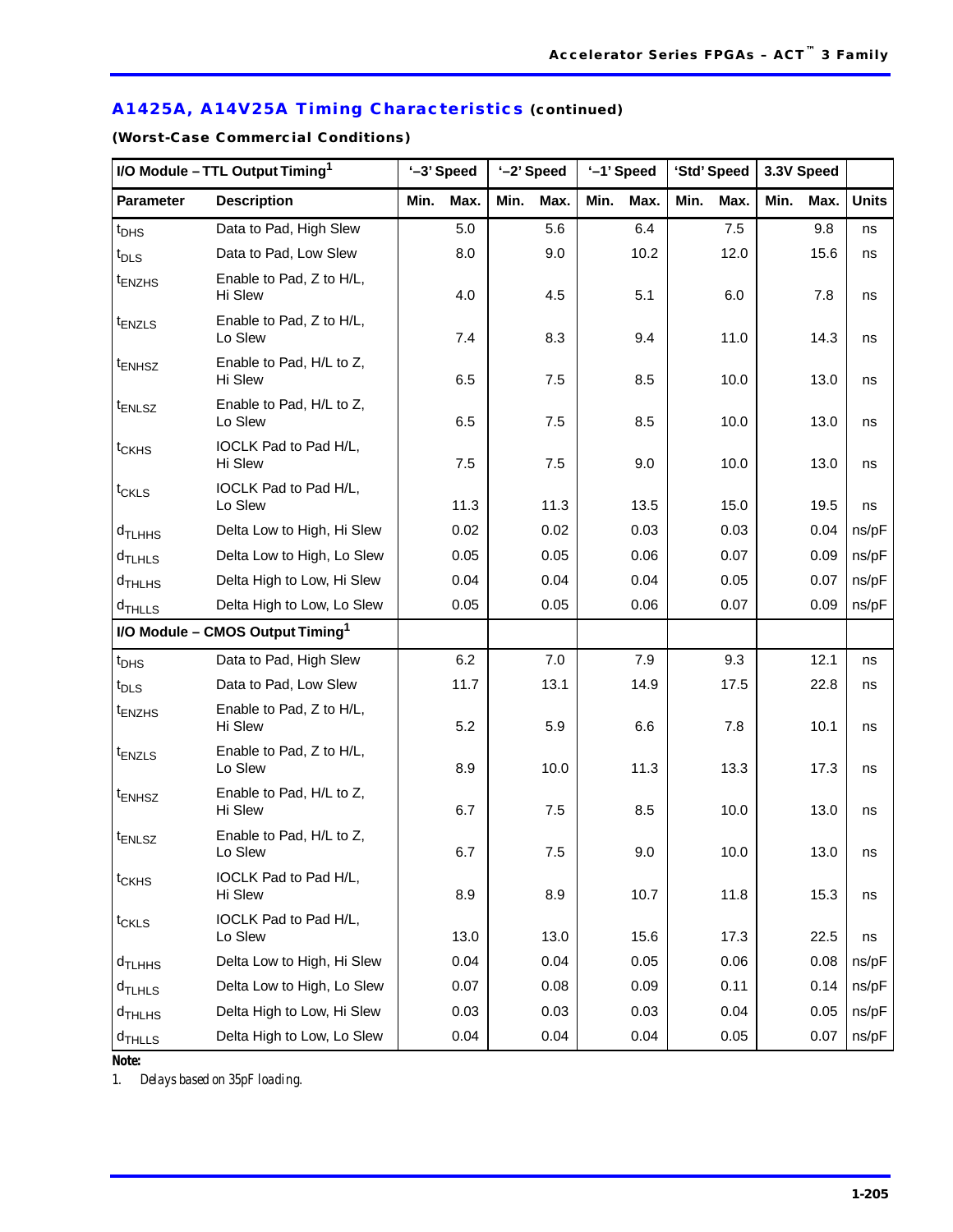

# **A1425A, A14V25A Timing Characteristics (continued)**

### **(Worst-Case Commercial Conditions)**

| <b>Network</b>              | <b>Dedicated (Hard-Wired) I/O Clock</b>                 |            | '-3' Speed |            | '-2' Speed |            | '-1' Speed |            | 'Std' Speed |            | 3.3V Speed |              |
|-----------------------------|---------------------------------------------------------|------------|------------|------------|------------|------------|------------|------------|-------------|------------|------------|--------------|
| <b>Parameter</b>            | <b>Description</b>                                      | Min.       | Max.       | Min.       | Max.       | Min.       | Max.       | Min.       | Max.        | Min.       | Max.       | <b>Units</b> |
| t <sub>IOCKH</sub>          | Input Low to High<br>(Pad to I/O Module Input)          |            | 2.0        |            | 2.3        |            | 2.6        |            | 3.0         |            | 3.5        | ns           |
| t <sub>IOPWH</sub>          | Minimum Pulse Width High                                | 1.9        |            | 2.4        |            | 3.3        |            | 3.8        |             | 4.8        |            | ns           |
| t <sub>IOPWL</sub>          | Minimum Pulse Width Low                                 | 1.9        |            | 2.4        |            | 3.3        |            | 3.8        |             | 4.8        |            | ns           |
| t <sub>IOSAPW</sub>         | Minimum Asynchronous<br><b>Pulse Width</b>              | 1.9        |            | 2.4        |            | 3.3        |            | 3.8        |             | 4.8        |            | ns           |
| t <sub>IOCKSW</sub>         | Maximum Skew                                            |            | 0.4        |            | 0.4        |            | 0.4        |            | 0.4         |            | 0.4        | ns           |
| t <sub>IOP</sub>            | Minimum Period                                          | 4.0        |            | 5.0        |            | 6.8        |            | 8.0        |             | 10.0       |            | ns           |
| f <sub>IOMAX</sub>          | Maximum Frequency                                       |            | 250        |            | 200        |            | 150        |            | 125         |            | 100        | <b>MHz</b>   |
| <b>Network</b>              | <b>Dedicated (Hard-Wired) Array Clock</b>               |            |            |            |            |            |            |            |             |            |            |              |
| $t$ HCKH                    | Input Low to High<br>(Pad to S-Module Input)            |            | 3.0        |            | 3.4        |            | 3.9        |            | 4.5         |            | 5.5        | ns           |
| <sup>t</sup> HCKL           | Input High to Low<br>(Pad to S-Module Input)            |            | 3.0        |            | 3.4        |            | 3.9        |            | 4.5         |            | 5.5        | ns           |
| <sup>t</sup> HPWH           | Minimum Pulse Width High                                | 1.9        |            | 2.4        |            | 3.3        |            | 3.8        |             | 4.8        |            | ns           |
| t <sub>HPWL</sub>           | Minimum Pulse Width Low                                 | 1.9        |            | 2.4        |            | 3.3        |            | 3.8        |             | 4.8        |            | ns           |
| <sup>t</sup> HCKSW          | Maximum Skew                                            |            | 0.3        |            | 0.3        |            | 0.3        |            | 0.3         |            | 0.3        | ns           |
| $t_{HP}$                    | Minimum Period                                          | 4.0        |            | 5.0        |            | 6.8        |            | 8.0        |             | 10.0       |            | ns           |
| $f_{HMAX}$                  | Maximum Frequency                                       |            | 250        |            | 200        |            | 150        |            | 125         |            | 100        | <b>MHz</b>   |
|                             | <b>Routed Array Clock Networks</b>                      |            |            |            |            |            |            |            |             |            |            |              |
| t <sub>RCKH</sub>           | Input Low to High (FO=64)                               |            | 3.7        |            | 4.1        |            | 4.7        |            | 5.5         |            | 9.0        | ns           |
| t <sub>RCKL</sub>           | Input High to Low (FO=64)                               |            | 4.0        |            | 4.5        |            | 5.1        |            | 6.0         |            | 9.0        | ns           |
| t <sub>RPWH</sub>           | Min. Pulse Width High<br>$(FO=64)$                      | 3.3        |            | 3.8        |            | 4.2        |            | 4.9        |             | 6.5        |            | ns           |
| t <sub>RPWL</sub>           | Min. Pulse Width Low<br>$(FO=64)$                       | 3.3        |            | 3.8        |            | 4.2        |            | 4.9        |             | 6.5        |            | ns           |
| t <sub>RCKSW</sub>          | Maximum Skew (FO=128)                                   |            | 0.7        |            | 0.8        |            | 0.9        |            | 1.0         |            | 1.0        | ns           |
| $t_{RP}$                    | Minimum Period (FO=64)                                  | 6.8        |            | 8.0        |            | 8.7        |            | 10.0       |             | 13.4       |            | ns           |
| f <sub>RMAX</sub>           | Maximum Frequency<br>$(FO=64)$                          |            | 150        |            | 125        |            | 115        |            | 100         |            | 75         | <b>MHz</b>   |
| <b>Clock-to-Clock Skews</b> |                                                         |            |            |            |            |            |            |            |             |            |            |              |
| t <sub>IOHCKSW</sub>        | I/O Clock to H-Clock Skew                               | $0.0\,$    | 1.7        | 0.0        | 1.8        | 0.0        | 2.0        | $0.0\,$    | 2.2         | 0.0        | 3.0        | ns           |
| t <sub>IORCKSW</sub>        | I/O Clock to R-Clock Skew<br>$(FO = 64)$<br>$(FO = 80)$ | 0.0<br>0.0 | 1.0<br>3.0 | 0.0<br>0.0 | 1.0<br>3.0 | 0.0<br>0.0 | 1.0<br>3.0 | 0.0<br>0.0 | 1.0<br>3.0  | 0.0<br>0.0 | 3.0<br>3.0 | ns<br>ns     |
| <sup>t</sup> HRCKSW         | H-Clock to R-Clock Skew<br>$(FO = 64)$<br>$(FO = 80)$   | 0.0<br>0.0 | 1.0<br>3.0 | 0.0<br>0.0 | 1.0<br>3.0 | 0.0<br>0.0 | 1.0<br>3.0 | 0.0<br>0.0 | 1.0<br>3.0  | 0.0<br>0.0 | 1.0<br>3.0 | ns<br>ns     |

*Note:*

*1. Delays based on 35pF loading.*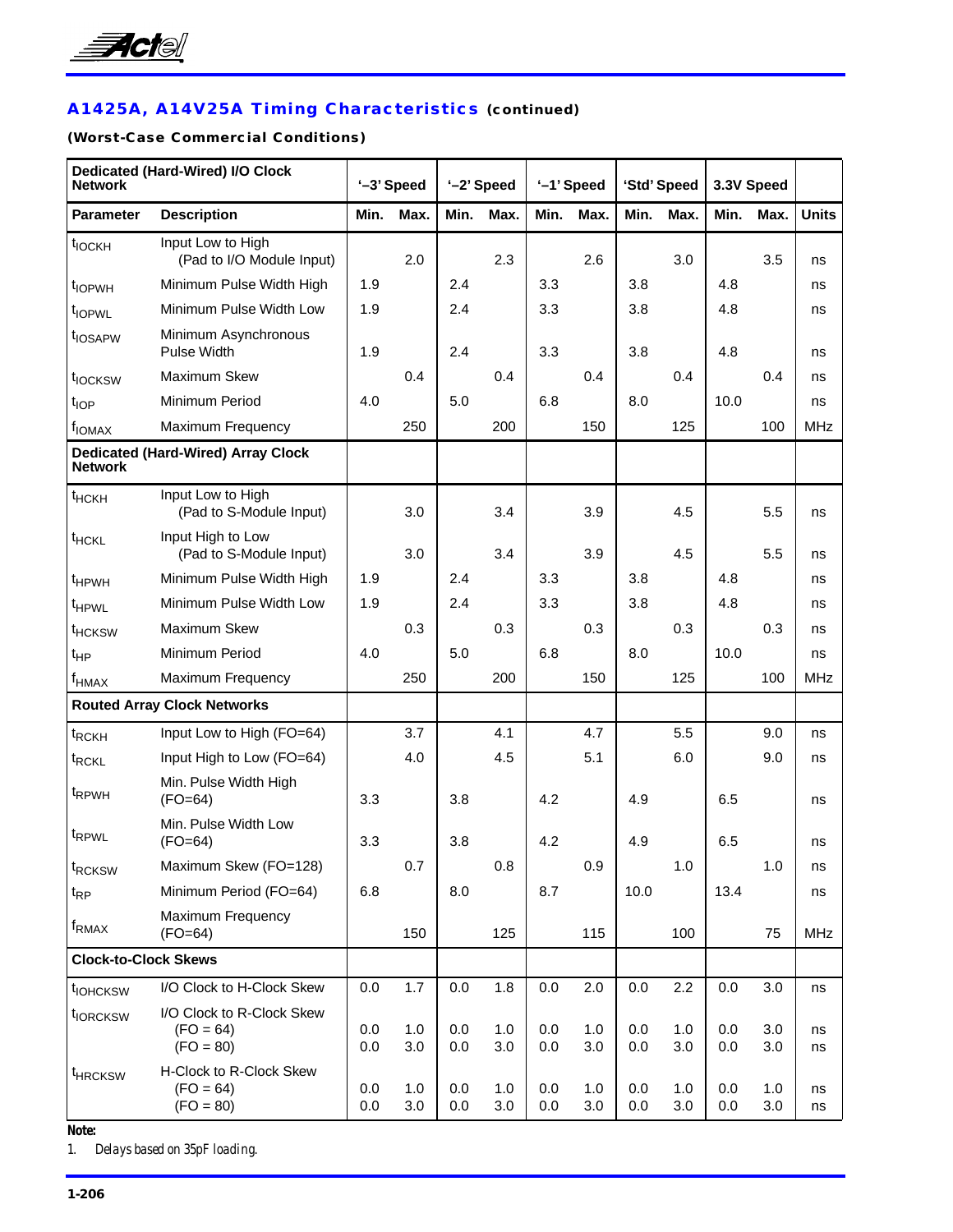| Logic Module Propagation Delays <sup>2</sup> |                                       | '-3' Speed |      |      | '-2' Speed |      | '-1' Speed |      | 'Std' Speed |      | 3.3V Speed <sup>1</sup> |              |
|----------------------------------------------|---------------------------------------|------------|------|------|------------|------|------------|------|-------------|------|-------------------------|--------------|
| <b>Parameter</b>                             | <b>Description</b>                    | Min.       | Max. | Min. | Max.       | Min. | Max.       | Min. | Max.        | Min. | Max.                    | <b>Units</b> |
| $t_{PD}$                                     | Internal Array Module                 |            | 2.0  |      | 2.3        |      | 2.6        |      | 3.0         |      | 3.9                     | ns           |
| $t_{CO}$                                     | Sequential Clock to Q                 |            | 2.0  |      | 2.3        |      | 2.6        |      | 3.0         |      | 3.9                     | ns           |
| $t_{CLR}$                                    | Asynchronous Clear to Q               |            | 2.0  |      | 2.3        |      | 2.6        |      | 3.0         |      | 3.9                     | ns           |
|                                              | Predicted Routing Delays <sup>3</sup> |            |      |      |            |      |            |      |             |      |                         |              |
| $t_{RD1}$                                    | FO=1 Routing Delay                    |            | 0.9  |      | 1.0        |      | 1.1        |      | 1.3         |      | 1.7                     | ns           |
| $t_{RD2}$                                    | FO=2 Routing Delay                    |            | 1.2  |      | 1.4        |      | 1.6        |      | 1.8         |      | 2.4                     | ns           |
| $t_{RD3}$                                    | FO=3 Routing Delay                    |            | 1.4  |      | 1.6        |      | 1.8        |      | 2.1         |      | 2.8                     | ns           |
| $t_{RD4}$                                    | FO=4 Routing Delay                    |            | 1.7  |      | 1.9        |      | 2.2        |      | 2.5         |      | 3.3                     | ns           |
| $t_{RD8}$                                    | FO=8 Routing Delay                    |            | 2.8  |      | 3.2        |      | 3.6        |      | 4.2         |      | 5.5                     | ns           |
|                                              | <b>Logic Module Sequential Timing</b> |            |      |      |            |      |            |      |             |      |                         |              |
| $t_{\scriptstyle\text{SUD}}$                 | Flip-Flop Data Input Setup            | 0.5        |      | 0.6  |            | 0.7  |            | 0.8  |             | 0.8  |                         | ns           |
| $t_{HD}$                                     | Flip-Flop Data Input Hold             | 0.0        |      | 0.0  |            | 0.0  |            | 0.0  |             | 0.0  |                         | ns           |
| $t_{\scriptstyle\text{SUD}}$                 | Latch Data Input Setup                | 0.5        |      | 0.6  |            | 0.7  |            | 0.8  |             | 0.8  |                         | ns           |
| $t_{HD}$                                     | Latch Data Input Hold                 | 0.0        |      | 0.0  |            | 0.0  |            | 0.0  |             | 0.0  |                         | ns           |
| t <sub>WASYN</sub>                           | Asynchronous Pulse Width              | 1.9        |      | 2.4  |            | 3.2  |            | 3.8  |             | 4.8  |                         | ns           |
| t <sub>WCLKA</sub>                           | Flip-Flop Clock Pulse Width           | 1.9        |      | 2.4  |            | 3.2  |            | 3.8  |             | 4.8  |                         | ns           |
| $t_A$                                        | Flip-Flop Clock Input Period          | 4.0        |      | 5.0  |            | 6.8  |            | 8.0  |             | 10.0 |                         | ns           |
| $f_{MAX}$                                    | Flip-Flop Clock Frequency             |            | 250  |      | 200        |      | 150        |      | 125         |      | 100                     | <b>MHz</b>   |

### **A1440A, A14V40A Timing Characteristics**

(Worst-Case Commercial Conditions,  $V_{CC} = 4.75 V$ ,  $T_J = 70°C$ )<sup>1</sup>

### *Notes:*

1.  $V_{CC} = 3.0$  V for 3.3V specifications.

2. For dual-module macros, use  $tpp + tpp + tpp$ ,  $t_{CD} + tpp + tpp$  or  $tpp + tpp + tsyp$ , whichever is appropriate.

*3. Routing delays are for typical designs across worst-case operating conditions. These parameters should be used for estimating device performance. Post-route timing analysis or simulation is required to determine actual worst-case performance. Post-route timing is based on actual routing delay measurements performed on the device prior to shipment.*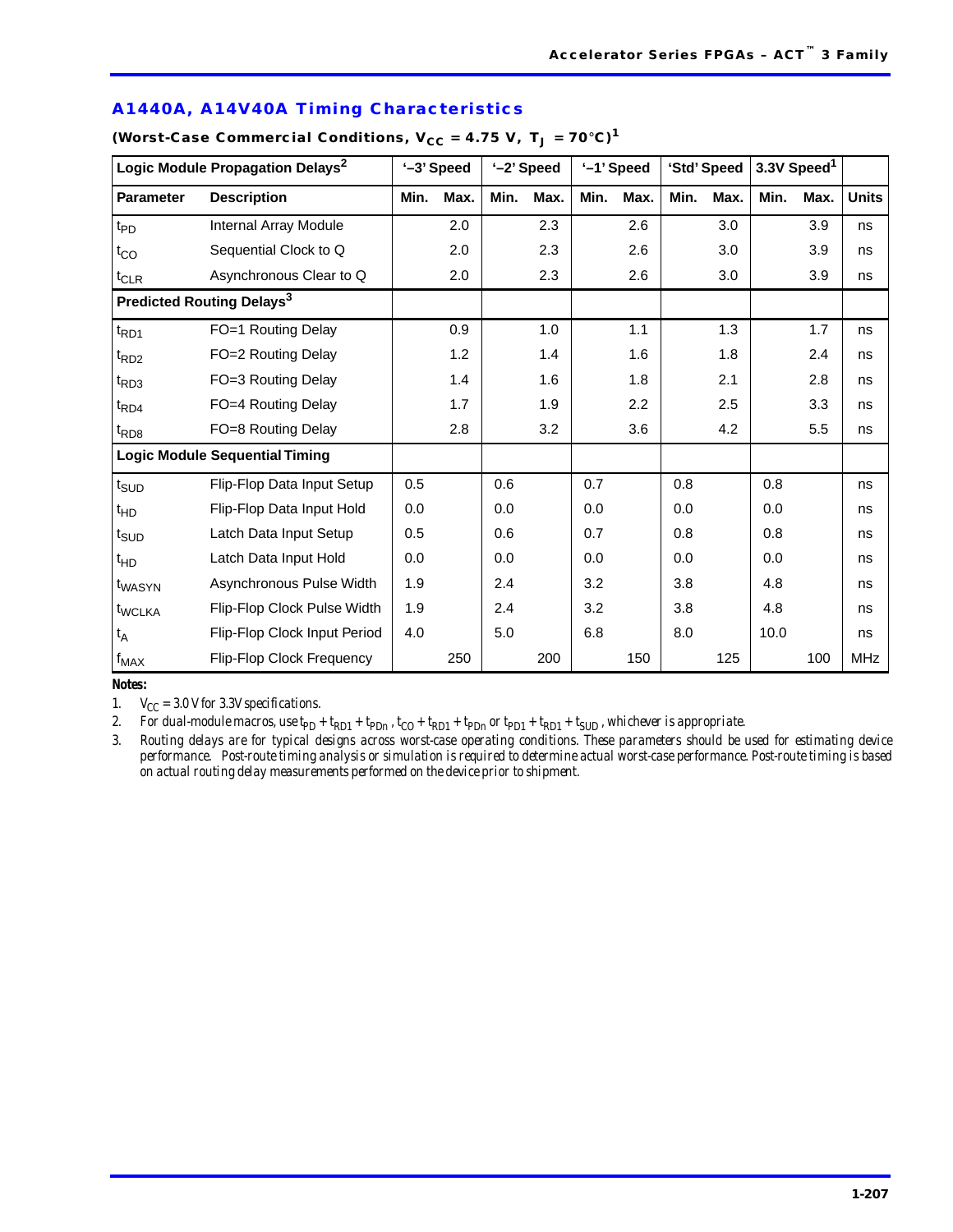

# **A1440A, A14V40A Timing Characteristics (continued)**

### **(Worst-Case Commercial Conditions)**

| I/O Module Input Propagation Delays |                                                | '-3' Speed |      | '-2' Speed |      |      | '-1' Speed |      | 'Std' Speed |      | 3.3V Speed |              |
|-------------------------------------|------------------------------------------------|------------|------|------------|------|------|------------|------|-------------|------|------------|--------------|
| <b>Parameter</b>                    | <b>Description</b>                             | Min.       | Max. | Min.       | Max. | Min. | Max.       | Min. | Max.        | Min. | Max.       | <b>Units</b> |
| $t_{\text{INV}}$                    | Input Data Pad to Y                            |            | 2.8  |            | 3.2  |      | 3.6        |      | 4.2         |      | 5.5        | ns           |
| t <sub>ICKY</sub>                   | Input Reg IOCLK Pad to Y                       |            | 4.7  |            | 5.3  |      | 6.0        |      | 7.0         |      | 9.2        | ns           |
| t <sub>OCKY</sub>                   | Output Reg IOCLK Pad to Y                      |            | 4.7  |            | 5.3  |      | 6.0        |      | 7.0         |      | 9.2        | ns           |
| t <sub>ICLRY</sub>                  | Input Asynchronous<br>Clear to Y               |            | 4.7  |            | 5.3  |      | 6.0        |      | 7.0         |      | 9.2        | ns           |
| t <sub>OCLRY</sub>                  | Output Asynchronous<br>Clear to Y              |            | 4.7  |            | 5.3  |      | 6.0        |      | 7.0         |      | 9.2        | ns           |
|                                     | Predicted Input Routing Delays <sup>1</sup>    |            |      |            |      |      |            |      |             |      |            |              |
| $t$ <sub>IRD1</sub>                 | FO=1 Routing Delay                             |            | 0.9  |            | 1.0  |      | 1.1        |      | 1.3         |      | 1.7        | ns           |
| $t$ <sub>IRD2</sub>                 | FO=2 Routing Delay                             |            | 1.2  |            | 1.4  |      | 1.6        |      | 1.8         |      | 2.4        | ns           |
| $t$ <sub>IRD3</sub>                 | FO=3 Routing Delay                             |            | 1.4  |            | 1.6  |      | 1.8        |      | 2.1         |      | 2.8        | ns           |
| $t$ <sub>IRD4</sub>                 | FO=4 Routing Delay                             |            | 1.7  |            | 1.9  |      | 2.2        |      | 2.5         |      | 3.3        | ns           |
| t <sub>IRD8</sub>                   | FO=8 Routing Delay                             |            | 2.8  |            | 3.2  |      | 3.6        |      | 4.2         |      | 5.5        | ns           |
|                                     | I/O Module Sequential Timing                   |            |      |            |      |      |            |      |             |      |            |              |
| $t_{INH}$                           | Input F-F Data Hold<br>(w.r.t. IOCLK Pad)      | 0.0        |      | 0.0        |      | 0.0  |            | 0.0  |             | 0.0  |            | ns           |
| t <sub>INSU</sub>                   | Input F-F Data Setup<br>(w.r.t. IOCLK Pad)     | 1.5        |      | 1.7        |      | 2.0  |            | 2.3  |             | 2.3  |            | ns           |
| t <sub>IDEH</sub>                   | Input Data Enable Hold<br>(w.r.t. IOCLK Pad)   | 0.0        |      | 0.0        |      | 0.0  |            | 0.0  |             | 0.0  |            | ns           |
| t <sub>IDESU</sub>                  | Input Data Enable Setup<br>(w.r.t. IOCLK Pad)  | 5.8        |      | 6.5        |      | 7.5  |            | 8.6  |             | 8.6  |            | ns           |
| t <sub>OUTH</sub>                   | Output F-F Data Hold<br>(w.r.t. IOCLK Pad)     | 0.7        |      | 0.8        |      | 0.9  |            | 1.0  |             | 1.0  |            | ns           |
| toursu                              | Output F-F Data Setup<br>(w.r.t. IOCLK Pad)    | 0.7        |      | 0.8        |      | 0.9  |            | 1.0  |             | 1.0  |            | ns           |
| t <sub>ODEH</sub>                   | Output Data Enable Hold<br>(w.r.t. IOCLK Pad)  | 0.3        |      | 0.4        |      | 0.4  |            | 0.5  |             | 0.5  |            | ns           |
| topesu                              | Output Data Enable Setup<br>(w.r.t. IOCLK Pad) | 1.3        |      | 1.5        |      | 1.7  |            | 2.0  |             | 2.0  |            | ns           |

*Note:*

*1. Routing delays are for typical designs across worst-case operating conditions. These parameters should be used for estimating device performance. Post-route timing analysis or simulation is required to determine actual worst-case performance. Post-route timing is based on actual routing delay measurements performed on the device prior to shipment.*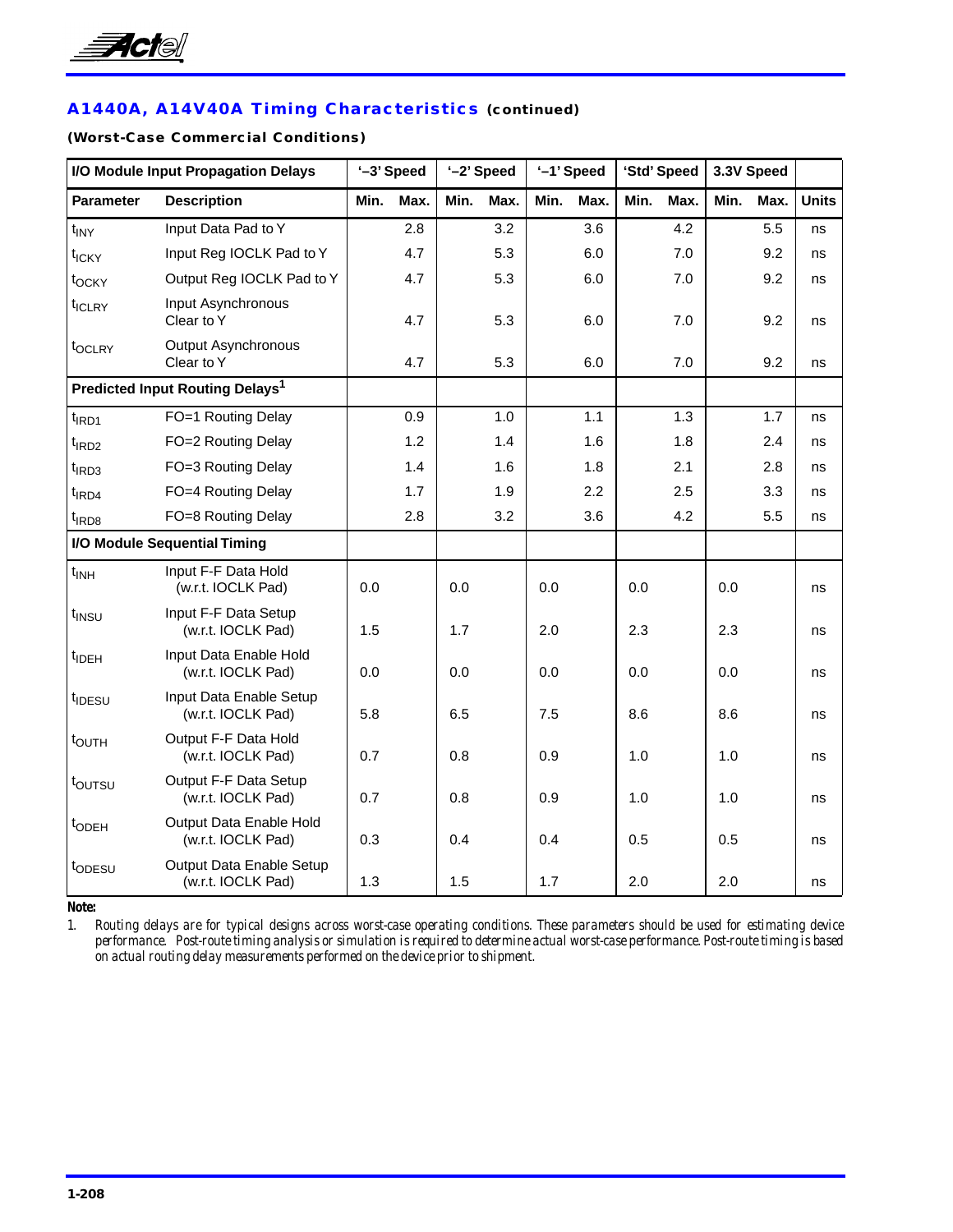# **A1440A, A14V40A Timing Characteristics (continued)**

**(Worst-Case Commercial Conditions)**

|                      | I/O Module - TTL Output Timing <sup>1</sup>  |      | '-3' Speed | '-2' Speed |      |      | '-1' Speed |      | 'Std' Speed | 3.3V Speed |      |              |
|----------------------|----------------------------------------------|------|------------|------------|------|------|------------|------|-------------|------------|------|--------------|
| <b>Parameter</b>     | <b>Description</b>                           | Min. | Max.       | Min.       | Max. | Min. | Max.       | Min. | Max.        | Min.       | Max. | <b>Units</b> |
| $t_{\text{DHS}}$     | Data to Pad, High Slew                       |      | 5.0        |            | 5.6  |      | 6.4        |      | 7.5         |            | 9.8  | ns           |
| $t_{\text{DLS}}$     | Data to Pad. Low Slew                        |      | 8.0        |            | 9.0  |      | 10.2       |      | 12.0        |            | 15.6 | ns           |
| t <sub>ENZHS</sub>   | Enable to Pad, Z to H/L,<br>Hi Slew          |      | 4.0        |            | 4.5  |      | 5.1        |      | 6.0         |            | 7.8  | ns           |
| $t_{ENZLS}$          | Enable to Pad, Z to H/L,<br>Lo Slew          |      | 7.4        |            | 8.3  |      | 9.4        |      | 11.0        |            | 14.3 | ns           |
| t <sub>ENHSZ</sub>   | Enable to Pad, H/L to Z,<br>Hi Slew          |      | 7.4        |            | 8.3  |      | 9.4        |      | 11.0        |            | 14.3 | ns           |
| $t_{ENLSZ}$          | Enable to Pad, H/L to Z,<br>Lo Slew          |      | 7.4        |            | 8.3  |      | 9.4        |      | 11.0        |            | 14.3 | ns           |
| t <sub>CKHS</sub>    | IOCLK Pad to Pad H/L,<br>Hi Slew             |      | 8.5        |            | 8.5  |      | 9.5        |      | 11.0        |            | 14.3 | ns           |
| $t_{CKLS}$           | IOCLK Pad to Pad H/L,                        |      |            |            |      |      |            |      |             |            |      |              |
|                      | Lo Slew                                      |      | 11.3       |            | 11.3 |      | 13.5       |      | 15.0        |            | 19.5 | ns           |
| d <sub>TLHHS</sub>   | Delta Low to High, Hi Slew                   |      | 0.02       |            | 0.02 |      | 0.03       |      | 0.03        |            | 0.04 | ns/pF        |
| $d$ TLHLS            | Delta Low to High, Lo Slew                   |      | 0.05       |            | 0.05 |      | 0.06       |      | 0.07        |            | 0.09 | ns/pF        |
| $d$ THLHS            | Delta High to Low, Hi Slew                   |      | 0.04       |            | 0.04 |      | 0.04       |      | 0.05        |            | 0.07 | ns/pF        |
| $d$ THLLS            | Delta High to Low, Lo Slew                   |      | 0.05       |            | 0.05 |      | 0.06       |      | 0.07        |            | 0.09 | ns/pF        |
|                      | I/O Module - CMOS Output Timing <sup>1</sup> |      |            |            |      |      |            |      |             |            |      |              |
| $t_{\text{DHS}}$     | Data to Pad, High Slew                       |      | 6.2        |            | 7.0  |      | 7.9        |      | 9.3         |            | 12.1 | ns           |
| $t_{\text{DLS}}$     | Data to Pad, Low Slew                        |      | 11.7       |            | 13.1 |      | 14.9       |      | 17.5        |            | 22.8 | ns           |
| t <sub>ENZHS</sub>   | Enable to Pad, Z to H/L,<br>Hi Slew          |      | 5.2        |            | 5.9  |      | 6.6        |      | 7.8         |            | 10.1 | ns           |
| $t_{ENZLS}$          | Enable to Pad, Z to H/L,<br>Lo Slew          |      | 8.9        |            | 10.0 |      | 11.3       |      | 13.3        |            | 17.3 | ns           |
| $t_{ENHSZ}$          | Enable to Pad, H/L to Z,<br>Hi Slew          |      | 7.4        |            | 8.3  |      | 9.4        |      | 11.0        |            | 14.3 | ns           |
| t <sub>ENLSZ</sub>   | Enable to Pad, H/L to Z,<br>Lo Slew          |      | 7.4        |            | 8.3  |      | 9.4        |      | 11.0        |            | 14.3 | ns           |
| t <sub>CKHS</sub>    | IOCLK Pad to Pad H/L,<br>Hi Slew             |      | 9.0        |            | 9.0  |      | 10.1       |      | 11.8        |            | 14.3 | ns           |
| t <sub>CKLS</sub>    | IOCLK Pad to Pad H/L,<br>Lo Slew             |      | 13.0       |            | 13.0 |      | 15.6       |      | 17.3        |            | 22.5 | ns           |
| d <sub>TLHHS</sub>   | Delta Low to High, Hi Slew                   |      | 0.04       |            | 0.04 |      | 0.05       |      | 0.06        |            | 0.08 | ns/pF        |
| $d$ <sub>TLHLS</sub> | Delta Low to High, Lo Slew                   |      | 0.07       |            | 0.08 |      | 0.09       |      | 0.11        |            | 0.14 | ns/pF        |
| d <sub>THLHS</sub>   | Delta High to Low, Hi Slew                   |      | 0.03       |            | 0.03 |      | 0.03       |      | 0.04        |            | 0.05 | ns/pF        |
| $d$ THLLS            | Delta High to Low, Lo Slew                   |      | 0.04       |            | 0.04 |      | 0.04       |      | 0.05        |            | 0.07 | ns/pF        |

*Note:*

*1. Delays based on 35pF loading.*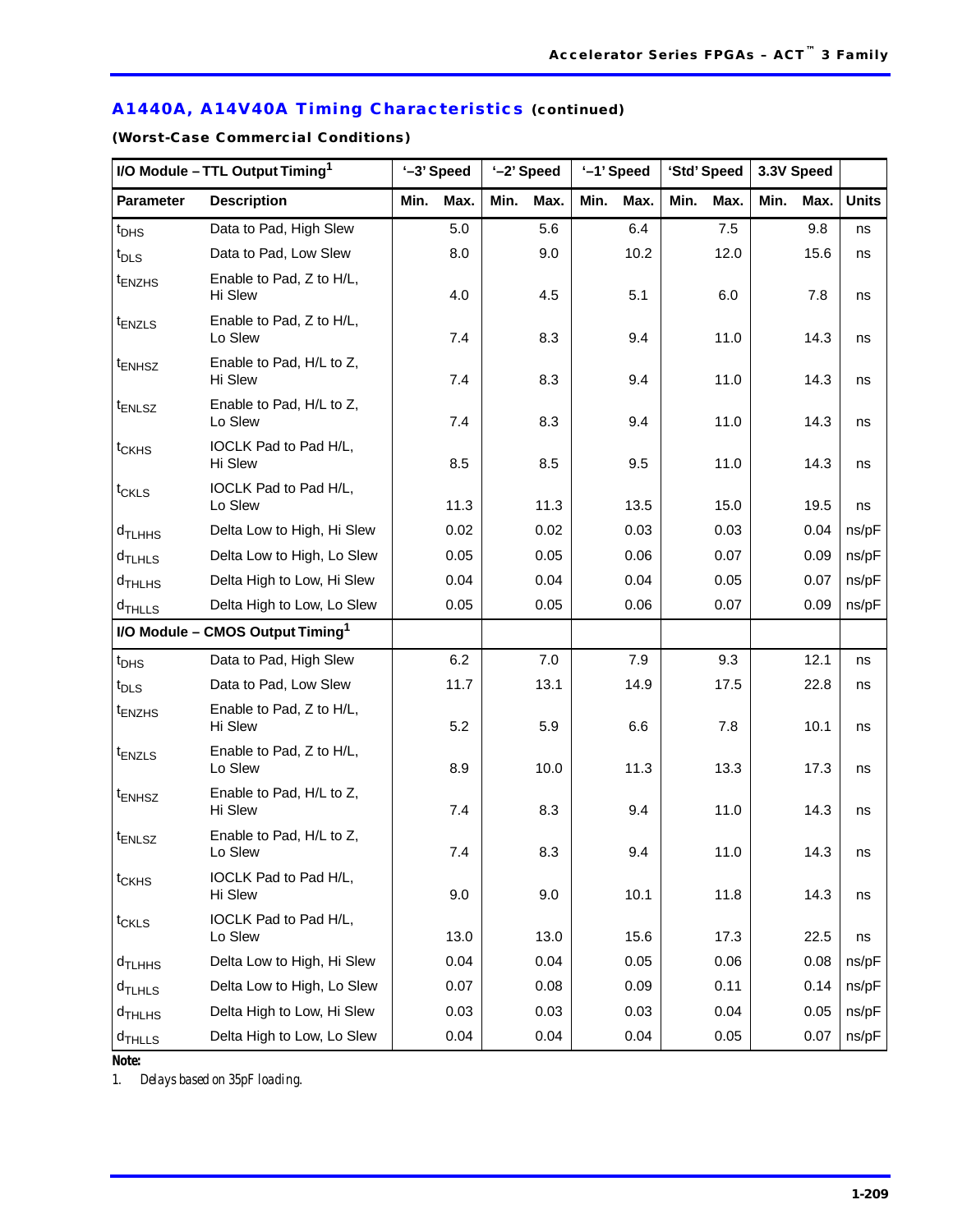

# **A1440A, A14V40A Timing Characteristics (continued)**

# **(Worst-Case Commercial Conditions)**

| <b>Network</b>              | Dedicated (Hard-Wired) I/O Clock                         |            | '-3' Speed |            | '-2' Speed |            | '-1' Speed |            | 'Std' Speed |            | 3.3V Speed |              |
|-----------------------------|----------------------------------------------------------|------------|------------|------------|------------|------------|------------|------------|-------------|------------|------------|--------------|
| <b>Parameter</b>            | <b>Description</b>                                       | Min.       | Max.       | Min.       | Max.       | Min.       | Max.       | Min.       | Max.        | Min.       | Max.       | <b>Units</b> |
| t <sub>IOCKH</sub>          | Input Low to High<br>(Pad to I/O Module Input)           |            | 2.0        |            | 2.3        |            | 2.6        |            | 3.0         |            | 3.5        | ns           |
| t <sub>IOPWH</sub>          | Minimum Pulse Width High                                 | 1.9        |            | 2.4        |            | 3.3        |            | 3.8        |             | 4.8        |            | ns           |
| t <sub>IOPWL</sub>          | Minimum Pulse Width Low                                  | 1.9        |            | 2.4        |            | 3.3        |            | 3.8        |             | 4.8        |            | ns           |
| t <sub>IOSAPW</sub>         | Minimum Asynchronous<br><b>Pulse Width</b>               | 1.9        |            | 2.4        |            | 3.3        |            | 3.8        |             | 4.8        |            | ns           |
| t <sub>IOCKSW</sub>         | Maximum Skew                                             |            | 0.4        |            | 0.4        |            | 0.4        |            | 0.4         |            | 0.4        | ns           |
| t <sub>IOP</sub>            | Minimum Period                                           | 4.0        |            | 5.0        |            | 6.8        |            | 8.0        |             | 10.0       |            | ns           |
| f <sub>IOMAX</sub>          | Maximum Frequency                                        |            | 250        |            | 200        |            | 150        |            | 125         |            | 100        | <b>MHz</b>   |
| <b>Network</b>              | <b>Dedicated (Hard-Wired) Array Clock</b>                |            |            |            |            |            |            |            |             |            |            |              |
| $t$ HCKH                    | Input Low to High<br>(Pad to S-Module Input)             |            | 3.0        |            | 3.4        |            | 3.9        |            | 4.5         |            | 5.5        | ns           |
| <sup>t</sup> HCKL           | Input High to Low<br>(Pad to S-Module Input)             |            | 3.0        |            | 3.4        |            | 3.9        |            | 4.5         |            | 5.5        | ns           |
| <sup>t</sup> HPWH           | Minimum Pulse Width High                                 | 1.9        |            | 2.4        |            | 3.3        |            | 3.8        |             | 4.8        |            | ns           |
| t <sub>HPWL</sub>           | Minimum Pulse Width Low                                  | 1.9        |            | 2.4        |            | 3.3        |            | 3.8        |             | 4.8        |            | ns           |
| <sup>t</sup> HCKSW          | Maximum Skew                                             |            | 0.3        |            | 0.3        |            | 0.3        |            | 0.3         |            | 0.3        | ns           |
| $t_{HP}$                    | Minimum Period                                           | 4.0        |            | 5.0        |            | 6.8        |            | 8.0        |             | 10.0       |            | ns           |
| $f_{HMAX}$                  | Maximum Frequency                                        |            | 250        |            | 200        |            | 150        |            | 125         |            | 100        | <b>MHz</b>   |
|                             | <b>Routed Array Clock Networks</b>                       |            |            |            |            |            |            |            |             |            |            |              |
| t <sub>RCKH</sub>           | Input Low to High (FO=64)                                |            | 3.7        |            | 4.1        |            | 4.7        |            | 5.5         |            | 9.0        | ns           |
| t <sub>RCKL</sub>           | Input High to Low (FO=64)                                |            | 4.0        |            | 4.5        |            | 5.1        |            | 6.0         |            | 9.0        | ns           |
| <sup>t</sup> RPWH           | Min. Pulse Width High<br>$(FO=64)$                       | 3.3        |            | 3.8        |            | 4.2        |            | 4.9        |             | 6.5        |            | ns           |
| t <sub>RPWL</sub>           | Min. Pulse Width Low<br>$(FO=64)$                        | 3.3        |            | 3.8        |            | 4.2        |            | 4.9        |             | 6.5        |            | ns           |
| t <sub>RCKSW</sub>          | Maximum Skew (FO=128)                                    |            | 0.7        |            | 0.8        |            | 0.9        |            | 1.0         |            | 1.0        | ns           |
| $t_{RP}$                    | Minimum Period (FO=64)                                   | 6.8        |            | 8.0        |            | 8.7        |            | 10.0       |             | 13.4       |            | ns           |
| f <sub>RMAX</sub>           | Maximum Frequency<br>$(FO=64)$                           |            | 150        |            | 125        |            | 115        |            | 100         |            | 75         | <b>MHz</b>   |
| <b>Clock-to-Clock Skews</b> |                                                          |            |            |            |            |            |            |            |             |            |            |              |
| t <sub>IOHCKSW</sub>        | I/O Clock to H-Clock Skew                                | 0.0        | 1.7        | 0.0        | 1.8        | 0.0        | 2.0        | $0.0\,$    | 2.2         | 0.0        | 3.0        | ns           |
| t <sub>IORCKSW</sub>        | I/O Clock to R-Clock Skew<br>$(FO = 64)$<br>$(FO = 144)$ | 0.0<br>0.0 | 1.0<br>3.0 | 0.0<br>0.0 | 1.0<br>3.0 | 0.0<br>0.0 | 1.0<br>3.0 | 0.0<br>0.0 | 1.0<br>3.0  | 0.0<br>0.0 | 3.0<br>3.0 | ns<br>ns     |
| <sup>t</sup> HRCKSW         | H-Clock to R-Clock Skew<br>$(FO = 64)$<br>$(FO = 144)$   | 0.0<br>0.0 | 1.0<br>3.0 | 0.0<br>0.0 | 1.0<br>3.0 | 0.0<br>0.0 | 1.0<br>3.0 | 0.0<br>0.0 | 1.0<br>3.0  | 0.0<br>0.0 | 1.0<br>3.0 | ns<br>ns     |

*Note:*

*1. Delays based on 35pF loading.*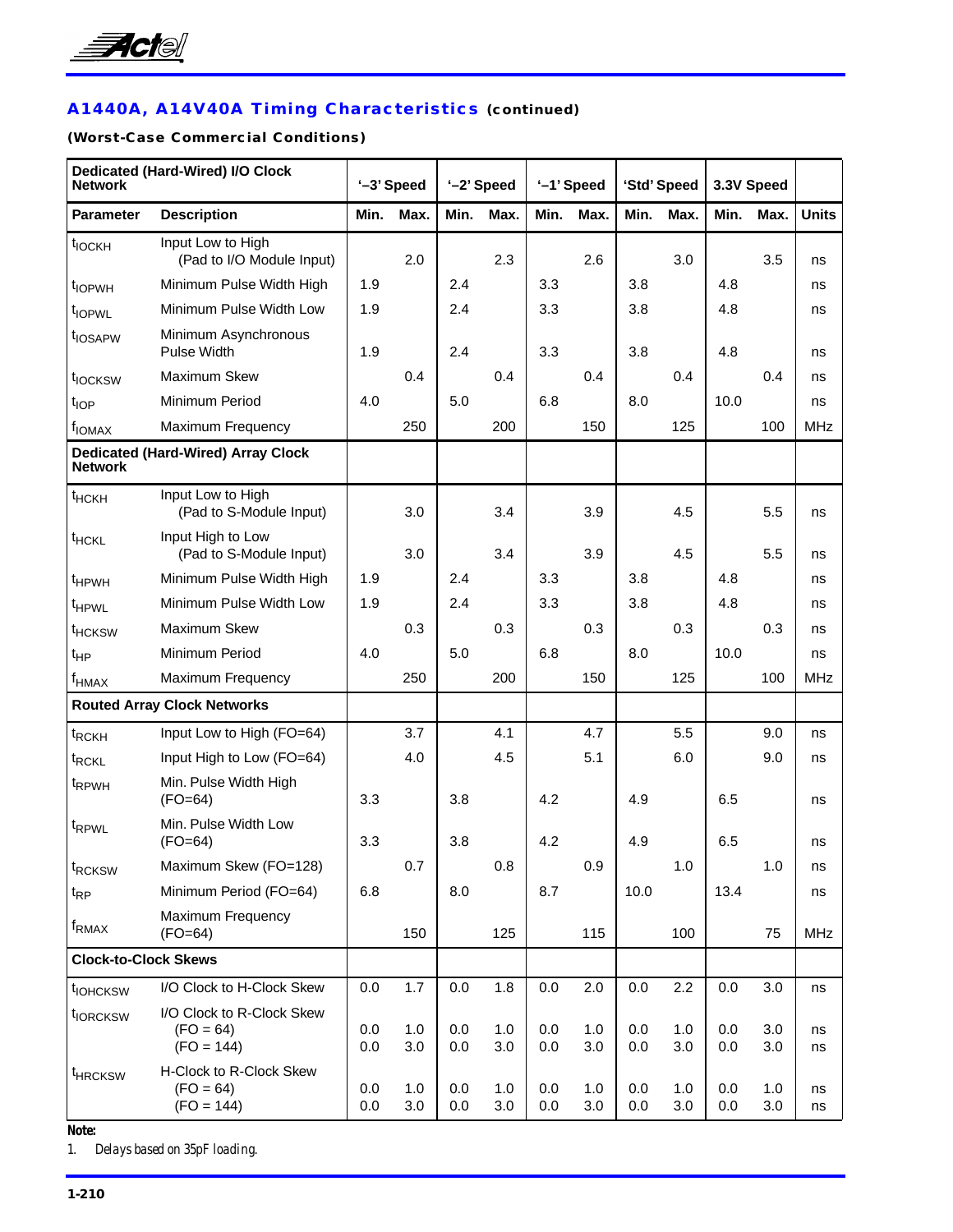|                              | Logic Module Propagation Delays <sup>2</sup> |      | '-3' Speed |      | '-2' Speed |      | '-1' Speed |      | 'Std' Speed |      | 3.3V Speed <sup>1</sup> |              |
|------------------------------|----------------------------------------------|------|------------|------|------------|------|------------|------|-------------|------|-------------------------|--------------|
| <b>Parameter</b>             | <b>Description</b>                           | Min. | Max.       | Min. | Max.       | Min. | Max.       | Min. | Max.        | Min. | Max.                    | <b>Units</b> |
| $t_{PD}$                     | Internal Array Module                        |      | 2.0        |      | 2.3        |      | 2.6        |      | 3.0         |      | 3.9                     | ns           |
| $t_{CO}$                     | Sequential Clock to Q                        |      | 2.0        |      | 2.3        |      | 2.6        |      | 3.0         |      | 3.9                     | ns           |
| $t_{CLR}$                    | Asynchronous Clear to Q                      |      | 2.0        |      | 2.3        |      | 2.6        |      | 3.0         |      | 3.9                     | ns           |
|                              | Predicted Routing Delays <sup>3</sup>        |      |            |      |            |      |            |      |             |      |                         |              |
| $t_{RD1}$                    | FO=1 Routing Delay                           |      | 0.9        |      | 1.0        |      | 1.1        |      | 1.3         |      | 1.7                     | ns           |
| $t_{RD2}$                    | FO=2 Routing Delay                           |      | 1.2        |      | 1.4        |      | 1.6        |      | 1.8         |      | 2.4                     | ns           |
| $t_{RD3}$                    | FO=3 Routing Delay                           |      | 1.4        |      | 1.6        |      | 1.8        |      | 2.1         |      | 2.8                     | ns           |
| $t_{RD4}$                    | FO=4 Routing Delay                           |      | 1.7        |      | 1.9        |      | 2.2        |      | 2.5         |      | 3.3                     | ns           |
| $t_{RD8}$                    | FO=8 Routing Delay                           |      | 2.8        |      | 3.2        |      | 3.6        |      | 4.2         |      | 5.5                     | ns           |
|                              | <b>Logic Module Sequential Timing</b>        |      |            |      |            |      |            |      |             |      |                         |              |
| $t_{\text{SUD}}$             | Flip-Flop Data Input Setup                   | 0.5  |            | 0.6  |            | 0.7  |            | 0.8  |             | 0.8  |                         | ns           |
| $t_{HD}$                     | Flip-Flop Data Input Hold                    | 0.0  |            | 0.0  |            | 0.0  |            | 0.0  |             | 0.0  |                         | ns           |
| $t_{\scriptstyle\text{SUD}}$ | Latch Data Input Setup                       | 0.5  |            | 0.6  |            | 0.7  |            | 0.8  |             | 0.8  |                         | ns           |
| $t_{HD}$                     | Latch Data Input Hold                        | 0.0  |            | 0.0  |            | 0.0  |            | 0.0  |             | 0.0  |                         | ns           |
| t <sub>WASYN</sub>           | Asynchronous Pulse Width                     | 2.4  |            | 3.2  |            | 3.8  |            | 4.8  |             | 6.5  |                         | ns           |
| t <sub>WCLKA</sub>           | Flip-Flop Clock Pulse Width                  | 2.4  |            | 3.2  |            | 3.8  |            | 4.8  |             | 6.5  |                         | ns           |
| $t_A$                        | Flip-Flop Clock Input Period                 | 5.0  |            | 6.8  |            | 8.0  |            | 10.0 |             | 13.4 |                         | ns           |
| $f_{MAX}$                    | Flip-Flop Clock Frequency                    |      | 200        |      | 150        |      | 125        |      | 100         |      | 75                      | <b>MHz</b>   |

### **A1460A, A14V60A Timing Characteristics**

(Worst-Case Commercial Conditions,  $V_{CC} = 4.75 V$ ,  $T_J = 70°C$ )<sup>1</sup>

*Notes:*

1.  $V_{CC} = 3.0$  V for 3.3V specifications.

2. For dual-module macros, use  $tpp + tpp + tpp$ ,  $t_{CD} + tpp + tpp$  or  $tpp + tpp + tsyp$ , whichever is appropriate.

*3. Routing delays are for typical designs across worst-case operating conditions. These parameters should be used for estimating device performance. Post-route timing analysis or simulation is required to determine actual worst-case performance. Post-route timing is based on actual routing delay measurements performed on the device prior to shipment.*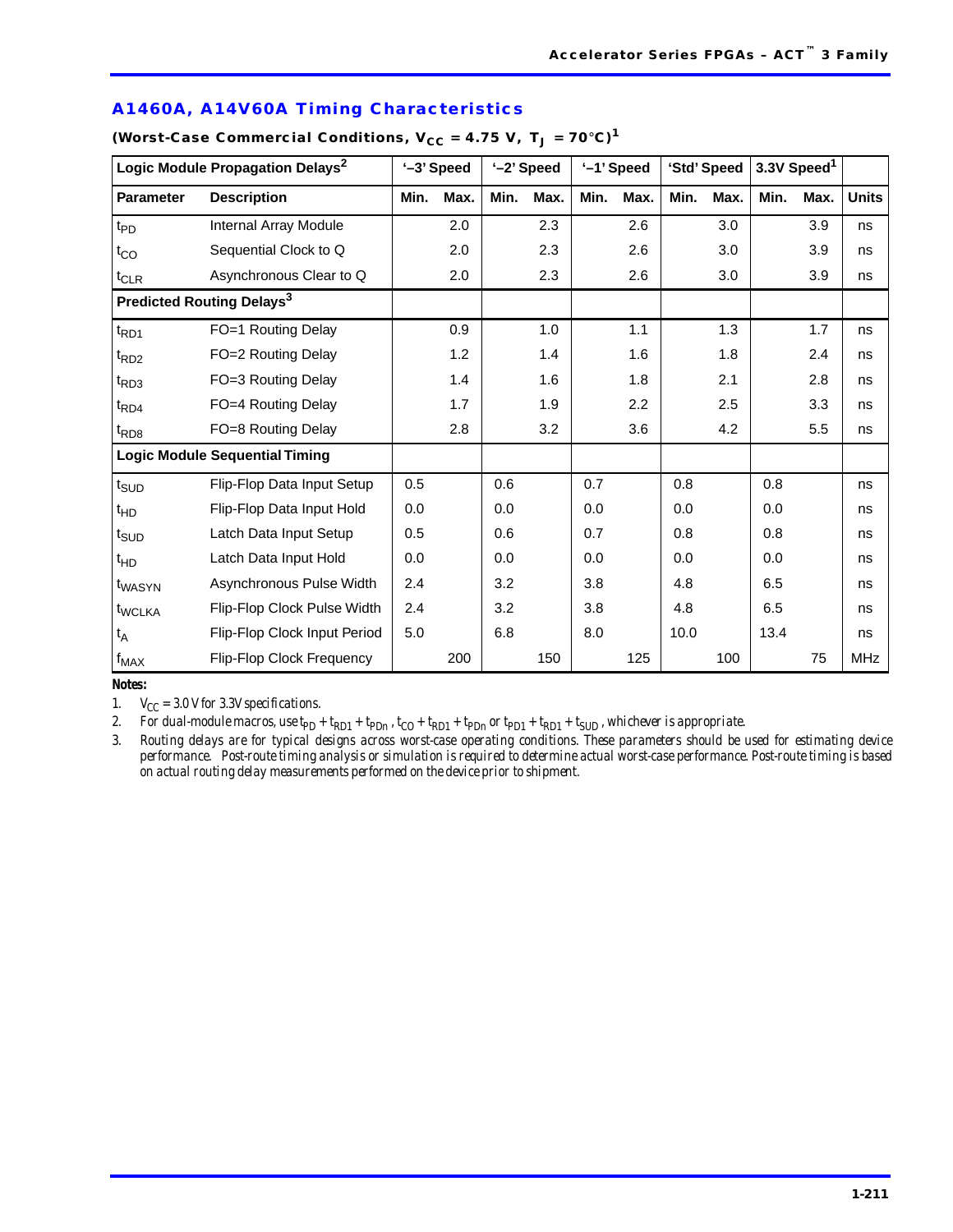

# **A1460A, A14V60A Timing Characteristics (continued)**

### **(Worst-Case Commercial Conditions)**

|                     | I/O Module Input Propagation Delays            |      | '-3' Speed |      | '-2' Speed |      | '-1' Speed |      | 'Std' Speed |      | 3.3V Speed |              |
|---------------------|------------------------------------------------|------|------------|------|------------|------|------------|------|-------------|------|------------|--------------|
| Parameter           | <b>Description</b>                             | Min. | Max.       | Min. | Max.       | Min. | Max.       | Min. | Max.        | Min. | Max.       | <b>Units</b> |
| $t_{\text{INV}}$    | Input Data Pad to Y                            |      | 2.8        |      | 3.2        |      | 3.6        |      | 4.2         |      | 5.5        | ns           |
| t <sub>ICKY</sub>   | Input Reg IOCLK Pad to Y                       |      | 4.7        |      | 5.3        |      | 6.0        |      | 7.0         |      | 9.2        | ns           |
| t <sub>OCKY</sub>   | Output Reg IOCLK Pad to Y                      |      | 4.7        |      | 5.3        |      | 6.0        |      | 7.0         |      | 9.2        | ns           |
| t <sub>ICLRY</sub>  | Input Asynchronous<br>Clear to Y               |      | 4.7        |      | 5.3        |      | 6.0        |      | 7.0         |      | 9.2        | ns           |
| t <sub>OCLRY</sub>  | Output Asynchronous<br>Clear to Y              |      | 4.7        |      | 5.3        |      | 6.0        |      | 7.0         |      | 9.2        | ns           |
|                     | Predicted Input Routing Delays <sup>1</sup>    |      |            |      |            |      |            |      |             |      |            |              |
| $t$ <sub>IRD1</sub> | FO=1 Routing Delay                             |      | 0.9        |      | 1.0        |      | 1.1        |      | 1.3         |      | 1.7        | ns           |
| $t$ <sub>IRD2</sub> | FO=2 Routing Delay                             |      | 1.2        |      | 1.4        |      | 1.6        |      | 1.8         |      | 2.4        | ns           |
| $t$ <sub>IRD3</sub> | FO=3 Routing Delay                             |      | 1.4        |      | 1.6        |      | 1.8        |      | 2.1         |      | 2.8        | ns           |
| $t$ <sub>IRD4</sub> | FO=4 Routing Delay                             |      | 1.7        |      | 1.9        |      | 2.2        |      | 2.5         |      | 3.3        | ns           |
| t <sub>IRD8</sub>   | FO=8 Routing Delay                             |      | 2.8        |      | 3.2        |      | 3.6        |      | 4.2         |      | 5.5        | ns           |
|                     | I/O Module Sequential Timing                   |      |            |      |            |      |            |      |             |      |            |              |
| $t_{INH}$           | Input F-F Data Hold<br>(w.r.t. IOCLK Pad)      | 0.0  |            | 0.0  |            | 0.0  |            | 0.0  |             | 0.0  |            | ns           |
| t <sub>INSU</sub>   | Input F-F Data Setup<br>(w.r.t. IOCLK Pad)     | 1.3  |            | 1.5  |            | 1.8  |            | 2.0  |             | 2.0  |            | ns           |
| t <sub>IDEH</sub>   | Input Data Enable Hold<br>(w.r.t. IOCLK Pad)   | 0.0  |            | 0.0  |            | 0.0  |            | 0.0  |             | 0.0  |            | ns           |
| t <sub>IDESU</sub>  | Input Data Enable Setup<br>(w.r.t. IOCLK Pad)  | 5.8  |            | 6.5  |            | 7.5  |            | 8.6  |             | 8.6  |            | ns           |
| t <sub>OUTH</sub>   | Output F-F Data Hold<br>(w.r.t. IOCLK Pad)     | 0.7  |            | 0.8  |            | 0.9  |            | 1.0  |             | 1.0  |            | ns           |
| toursu              | Output F-F Data Setup<br>(w.r.t. IOCLK Pad)    | 0.7  |            | 0.8  |            | 0.9  |            | 1.0  |             | 1.0  |            | ns           |
| t <sub>ODEH</sub>   | Output Data Enable Hold<br>(w.r.t. IOCLK Pad)  | 0.3  |            | 0.4  |            | 0.4  |            | 0.5  |             | 0.5  |            | ns           |
| topesu              | Output Data Enable Setup<br>(w.r.t. IOCLK Pad) | 1.3  |            | 1.5  |            | 1.7  |            | 2.0  |             | 2.0  |            | ns           |

*Note:*

*1. Routing delays are for typical designs across worst-case operating conditions. These parameters should be used for estimating device performance. Post-route timing analysis or simulation is required to determine actual worst-case performance. Post-route timing is based on actual routing delay measurements performed on the device prior to shipment.*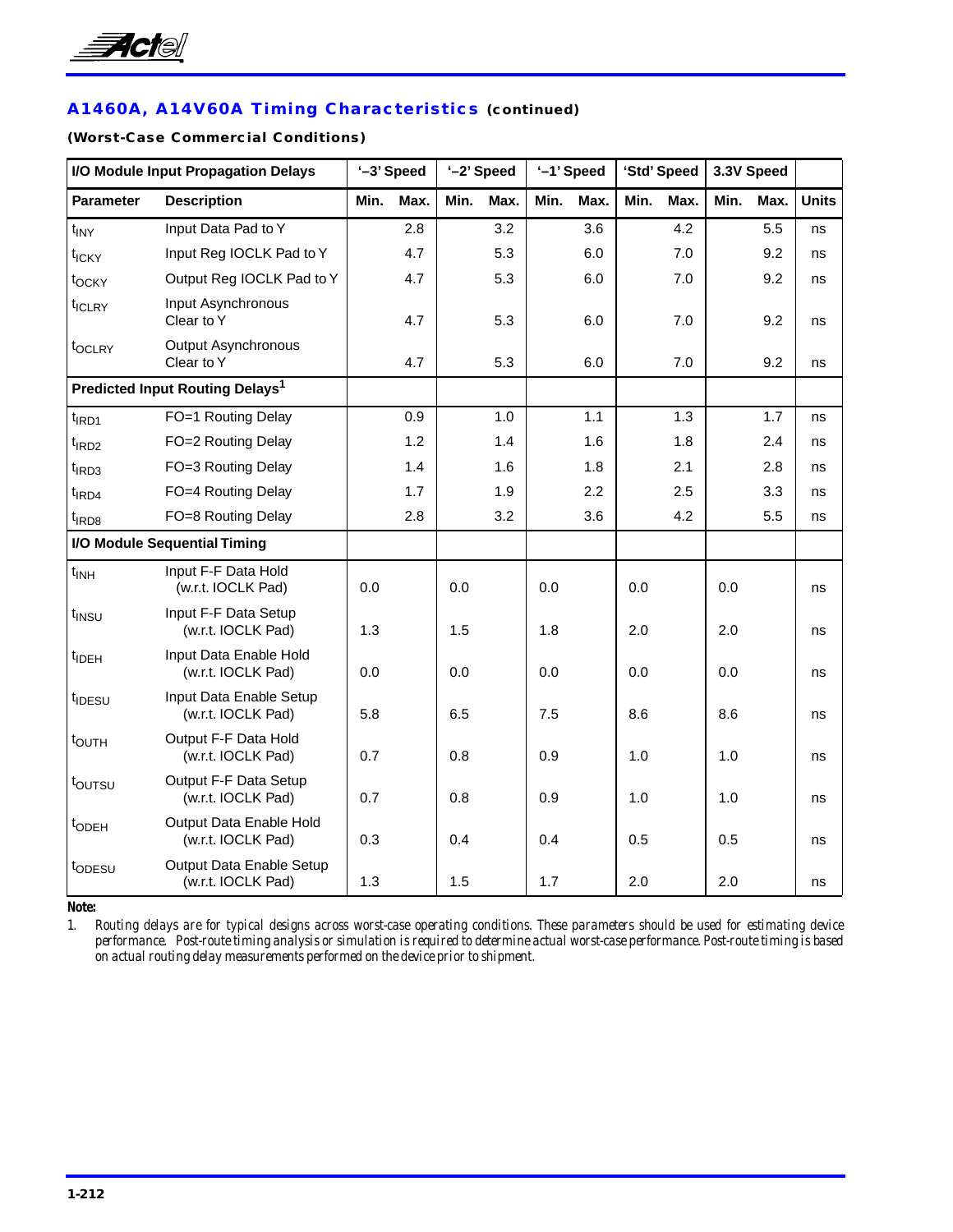# **A1460A, A14V60A Timing Characteristics (continued)**

**(Worst-Case Commercial Conditions)**

|                      | I/O Module - TTL Output Timing <sup>1</sup>  |      | '-3' Speed | '-2' Speed |      |      | '-1' Speed |      | 'Std' Speed | 3.3V Speed |      |              |
|----------------------|----------------------------------------------|------|------------|------------|------|------|------------|------|-------------|------------|------|--------------|
| <b>Parameter</b>     | <b>Description</b>                           | Min. | Max.       | Min.       | Max. | Min. | Max.       | Min. | Max.        | Min.       | Max. | <b>Units</b> |
| $t_{\text{DHS}}$     | Data to Pad, High Slew                       |      | 5.0        |            | 5.6  |      | 6.4        |      | 7.5         |            | 9.8  | ns           |
| $t_{\text{DLS}}$     | Data to Pad, Low Slew                        |      | 8.0        |            | 9.0  |      | 10.2       |      | 12.0        |            | 15.6 | ns           |
| t <sub>ENZHS</sub>   | Enable to Pad, Z to H/L,<br>Hi Slew          |      | 4.0        |            | 4.5  |      | 5.1        |      | 6.0         |            | 7.8  | ns           |
| $t_{ENZLS}$          | Enable to Pad, Z to H/L,<br>Lo Slew          |      | 7.4        |            | 8.3  |      | 9.4        |      | 11.0        |            | 14.3 | ns           |
| t <sub>ENHSZ</sub>   | Enable to Pad, H/L to Z,<br>Hi Slew          |      | 7.8        |            | 8.7  |      | 9.9        |      | 11.6        |            | 15.1 | ns           |
| $t_{ENLSZ}$          | Enable to Pad, H/L to Z,<br>Lo Slew          |      | 7.4        |            | 8.3  |      | 9.4        |      | 11.0        |            | 14.3 | ns           |
| t <sub>CKHS</sub>    | IOCLK Pad to Pad H/L,<br>Hi Slew             |      | 9.0        |            | 9.0  |      | 10.0       |      | 11.5        |            | 15.0 | ns           |
| $t_{CKLS}$           | IOCLK Pad to Pad H/L,                        |      |            |            |      |      |            |      |             |            |      |              |
|                      | Lo Slew                                      |      | 12.8       |            | 12.8 |      | 15.3       |      | 17.0        |            | 22.1 | ns           |
| d <sub>TLHHS</sub>   | Delta Low to High, Hi Slew                   |      | 0.02       |            | 0.02 |      | 0.03       |      | 0.03        |            | 0.04 | ns/pF        |
| $d$ TLHLS            | Delta Low to High, Lo Slew                   |      | 0.05       |            | 0.05 |      | 0.06       |      | 0.07        |            | 0.09 | ns/pF        |
| $d$ THLHS            | Delta High to Low, Hi Slew                   |      | 0.04       |            | 0.04 |      | 0.04       |      | 0.05        |            | 0.07 | ns/pF        |
| $d$ THLLS            | Delta High to Low, Lo Slew                   |      | 0.05       |            | 0.05 |      | 0.06       |      | 0.07        |            | 0.09 | ns/pF        |
|                      | I/O Module - CMOS Output Timing <sup>1</sup> |      |            |            |      |      |            |      |             |            |      |              |
| $t_{\text{DHS}}$     | Data to Pad, High Slew                       |      | 6.2        |            | 7.0  |      | 7.9        |      | 9.3         |            | 12.1 | ns           |
| $t_{\text{DLS}}$     | Data to Pad, Low Slew                        |      | 11.7       |            | 13.1 |      | 14.9       |      | 17.5        |            | 22.8 | ns           |
| <sup>t</sup> ENZHS   | Enable to Pad, Z to H/L,<br>Hi Slew          |      | 5.2        |            | 5.9  |      | 6.6        |      | 7.8         |            | 10.1 | ns           |
| $t_{ENZLS}$          | Enable to Pad, Z to H/L,<br>Lo Slew          |      | 8.9        |            | 10.0 |      | 11.3       |      | 13.3        |            | 17.3 | ns           |
| $t_{ENHSZ}$          | Enable to Pad, H/L to Z,<br>Hi Slew          |      | 7.4        |            | 8.3  |      | 9.4        |      | 11.0        |            | 14.3 | ns           |
| $t_{ENLSZ}$          | Enable to Pad, H/L to Z,<br>Lo Slew          |      | 7.4        |            | 8.3  |      | 9.4        |      | 11.0        |            | 14.3 | ns           |
| t <sub>CKHS</sub>    | IOCLK Pad to Pad H/L,<br>Hi Slew             |      | 10.4       |            | 10.4 |      | 12.1       |      | 13.8        |            | 17.9 | ns           |
| t <sub>CKLS</sub>    | IOCLK Pad to Pad H/L,<br>Lo Slew             |      | 14.5       |            | 14.5 |      | 17.4       |      | 19.3        |            | 25.1 | ns           |
| d <sub>TLHHS</sub>   | Delta Low to High, Hi Slew                   |      | 0.04       |            | 0.04 |      | 0.05       |      | 0.06        |            | 0.08 | ns/pF        |
| $d$ <sub>TLHLS</sub> | Delta Low to High, Lo Slew                   |      | 0.07       |            | 0.08 |      | 0.09       |      | 0.11        |            | 0.14 | ns/pF        |
| d <sub>THLHS</sub>   | Delta High to Low, Hi Slew                   |      | 0.03       |            | 0.03 |      | 0.03       |      | 0.04        |            | 0.05 | ns/pF        |
| $d$ THLLS            | Delta High to Low, Lo Slew                   |      | 0.04       |            | 0.04 |      | 0.04       |      | 0.05        |            | 0.07 | ns/pF        |

*Note:*

*1. Delays based on 35pF loading.*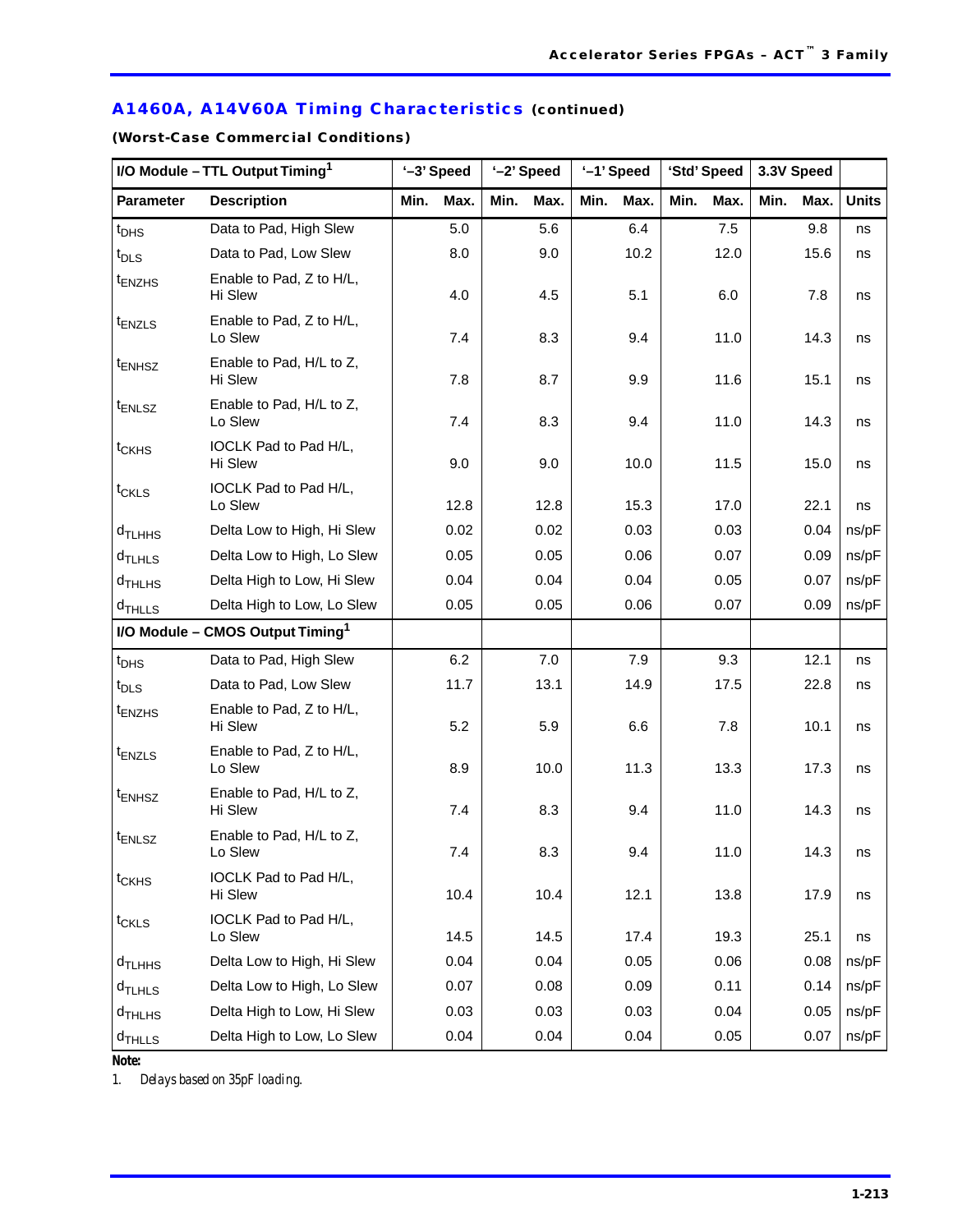

# **A1460A, A14V60A Timing Characteristics (continued)**

# **(Worst-Case Commercial Conditions)**

| <b>Network</b>              | Dedicated (Hard-Wired) I/O Clock                         |            | '-3' Speed |            | '-2' Speed |            | '-1' Speed |            | 'Std' Speed |            | 3.3V Speed |              |
|-----------------------------|----------------------------------------------------------|------------|------------|------------|------------|------------|------------|------------|-------------|------------|------------|--------------|
| <b>Parameter</b>            | <b>Description</b>                                       | Min.       | Max.       | Min.       | Max.       | Min.       | Max.       | Min.       | Max.        | Min.       | Max.       | <b>Units</b> |
| $t_{IOCKH}$                 | Input Low to High<br>(Pad to I/O Module Input)           |            | 2.3        |            | 2.6        |            | 3.0        |            | 3.5         |            | 4.5        | ns           |
| t <sub>IOPWH</sub>          | Minimum Pulse Width High                                 | 2.4        |            | 3.2        |            | 3.8        |            | 4.8        |             | 6.5        |            | ns           |
| t <sub>IOPWL</sub>          | Minimum Pulse Width Low                                  | 2.4        |            | 3.2        |            | 3.8        |            | 4.8        |             | 6.5        |            | ns           |
| t <sub>IOSAPW</sub>         | Minimum Asynchronous<br>Pulse Width                      | 2.4        |            | 3.2        |            | 3.8        |            | 4.8        |             | 6.5        |            | ns           |
| t <sub>IOCKSW</sub>         | Maximum Skew                                             |            | 0.6        |            | 0.6        |            | 0.6        |            | 0.6         |            | 0.6        | ns           |
| t <sub>IOP</sub>            | Minimum Period                                           | 5.0        |            | 6.8        |            | 8.0        |            | 10.0       |             | 13.4       |            | ns           |
| f <sub>IOMAX</sub>          | Maximum Frequency                                        |            | 200        |            | 150        |            | 125        |            | 100         |            | 75         | <b>MHz</b>   |
| <b>Network</b>              | <b>Dedicated (Hard-Wired) Array Clock</b>                |            |            |            |            |            |            |            |             |            |            |              |
| $t$ HCKH                    | Input Low to High<br>(Pad to S-Module Input)             |            | 3.7        |            | 4.1        |            | 4.7        |            | 5.5         |            | 7.0        | ns           |
| <b>t<sub>HCKL</sub></b>     | Input High to Low<br>(Pad to S-Module Input)             |            | 3.7        |            | 4.1        |            | 4.7        |            | 5.5         |            | 7.0        | ns           |
| t <sub>HPWH</sub>           | Minimum Pulse Width High                                 | 2.4        |            | 3.2        |            | 3.8        |            | 4.8        |             | 6.5        |            | ns           |
| t <sub>HPWL</sub>           | Minimum Pulse Width Low                                  | 2.4        |            | 3.2        |            | 3.8        |            | 4.8        |             | 6.5        |            | ns           |
| t <sub>HCKSW</sub>          | Maximum Skew                                             |            | 0.6        |            | 0.6        |            | 0.6        |            | 0.6         |            | 0.6        | ns           |
| $t_{HP}$                    | Minimum Period                                           | 5.0        |            | 6.8        |            | 8.0        |            | 10.0       |             | 13.4       |            | ns           |
| $f_{\sf HMAX}$              | Maximum Frequency                                        |            | 200        |            | 150        |            | 125        |            | 100         |            | 75         | <b>MHz</b>   |
|                             | <b>Routed Array Clock Networks</b>                       |            |            |            |            |            |            |            |             |            |            |              |
| t <sub>RCKH</sub>           | Input Low to High (FO=256)                               |            | 6.0        |            | 6.8        |            | 7.7        |            | 9.0         |            | 11.8       | ns           |
| t <sub>RCKL</sub>           | Input High to Low (FO=256)                               |            | 6.0        |            | 6.8        |            | 7.7        |            | 9.0         |            | 11.8       | ns           |
| t <sub>RPWH</sub>           | Min. Pulse Width High<br>$(FO=256)$                      | 4.1        |            | 4.5        |            | 5.4        |            | 6.1        |             | 8.2        |            | ns           |
| t <sub>RPWL</sub>           | Min. Pulse Width Low<br>$(FO=256)$                       | 4.1        |            | 4.5        |            | 5.4        |            | 6.1        |             | 8.2        |            | ns           |
| t <sub>RCKSW</sub>          | Maximum Skew (FO=128)                                    |            | 1.2        |            | 1.4        |            | 1.6        |            | 1.8         |            | 1.8        | ns           |
| $t_{RP}$                    | Minimum Period (FO=256)                                  | 8.3        |            | 9.3        |            | 11.1       |            | 12.5       |             | 16.7       |            | ns           |
| $f_{\sf RMAX}$              | Maximum Frequency<br>$(FO=256)$                          |            | 120        |            | 105        |            | 90         |            | 80          |            | 60         | <b>MHz</b>   |
| <b>Clock-to-Clock Skews</b> |                                                          |            |            |            |            |            |            |            |             |            |            |              |
| t <sub>IOHCKSW</sub>        | I/O Clock to H-Clock Skew                                | 0.0        | 2.6        | 0.0        | 2.7        | $0.0\,$    | 2.9        | $0.0\,$    | 3.0         | 0.0        | 3.0        | ns           |
| t <sub>IORCKSW</sub>        | I/O Clock to R-Clock Skew<br>$(FO = 64)$<br>$(FO = 216)$ | 0.0<br>0.0 | 1.7<br>5.0 | 0.0<br>0.0 | 1.7<br>5.0 | 0.0<br>0.0 | 1.7<br>5.0 | 0.0<br>0.0 | 1.7<br>5.0  | 0.0<br>0.0 | 5.0<br>5.0 | ns<br>ns     |
| <sup>t</sup> HRCKSW         | H-Clock to R-Clock Skew<br>$(FO = 64)$<br>$(FO = 216)$   | 0.0<br>0.0 | 1.3<br>3.0 | 0.0<br>0.0 | 1.0<br>3.0 | 0.0<br>0.0 | 1.0<br>3.0 | 0.0<br>0.0 | 1.0<br>3.0  | 0.0<br>0.0 | 1.0<br>3.0 | ns<br>ns     |

*Note:*

*1. Delays based on 35pF loading.*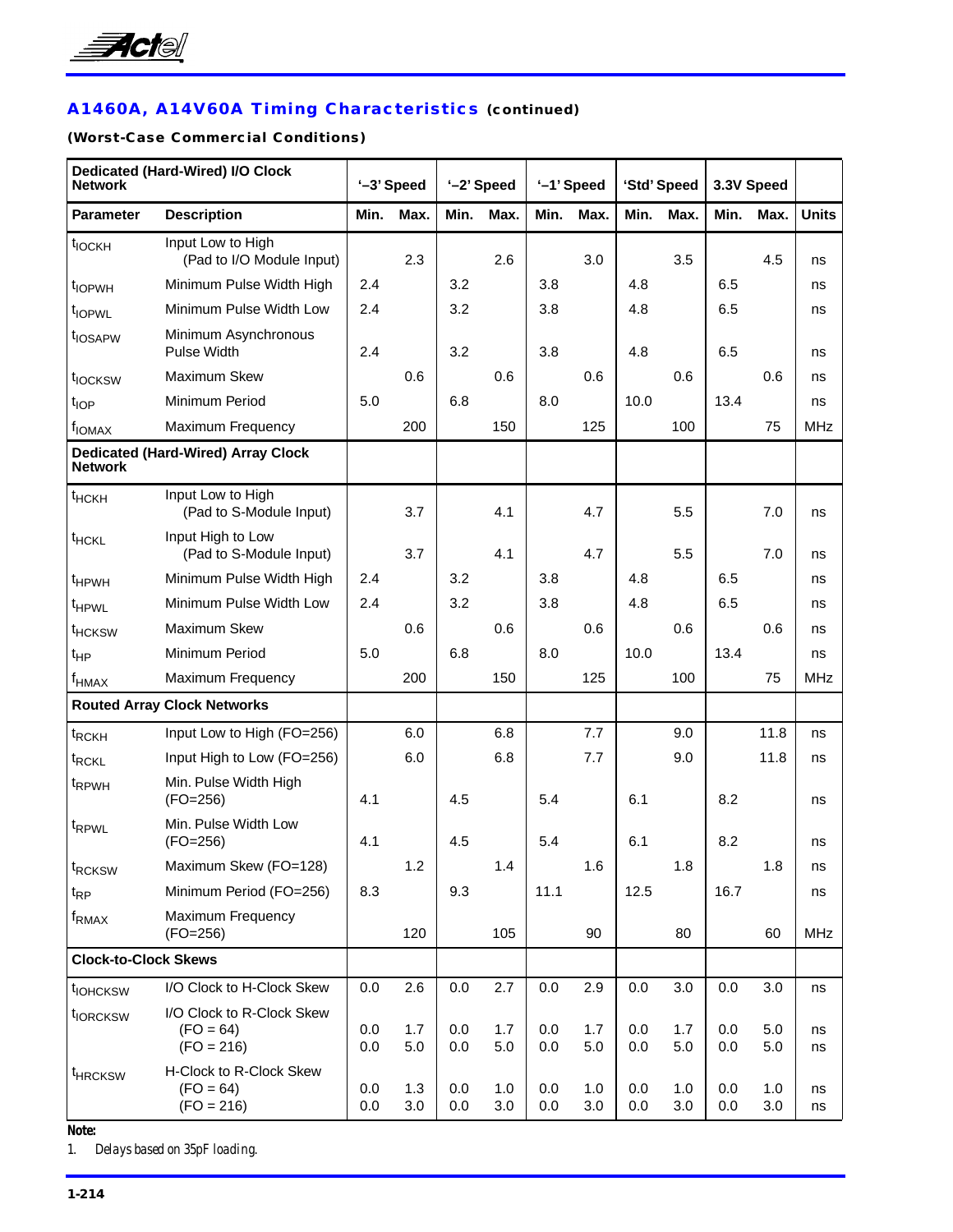| A14100A, A14V100A Timing Characteristics |  |
|------------------------------------------|--|
|------------------------------------------|--|

|                              | Logic Module Propagation Delays <sup>2</sup> |         | '-3' Speed |      | '-2' Speed |      | '-1' Speed |      | 'Std' Speed |      | 3.3V Speed <sup>1</sup> |              |
|------------------------------|----------------------------------------------|---------|------------|------|------------|------|------------|------|-------------|------|-------------------------|--------------|
| <b>Parameter</b>             | <b>Description</b>                           | Min.    | Max.       | Min. | Max.       | Min. | Max.       | Min. | Max.        | Min. | Max.                    | <b>Units</b> |
| $t_{PD}$                     | Internal Array Module                        |         | 2.0        |      | 2.3        |      | 2.6        |      | 3.0         |      | 3.9                     | ns           |
| $t_{CO}$                     | Sequential Clock to Q                        |         | 2.0        |      | 2.3        |      | 2.6        |      | 3.0         |      | 3.9                     | ns           |
| $t_{CLR}$                    | Asynchronous Clear to Q                      |         | 2.0        |      | 2.3        |      | 2.6        |      | 3.0         |      | 3.9                     | ns           |
|                              | Predicted Routing Delays <sup>3</sup>        |         |            |      |            |      |            |      |             |      |                         |              |
| $t_{RD1}$                    | FO=1 Routing Delay                           |         | 0.9        |      | 1.0        |      | 1.1        |      | 1.3         |      | 1.7                     | ns           |
| $t_{RD2}$                    | FO=2 Routing Delay                           |         | 1.2        |      | 1.4        |      | 1.6        |      | 1.8         |      | 2.4                     | ns           |
| $t_{RD3}$                    | FO=3 Routing Delay                           |         | 1.4        |      | 1.6        |      | 1.8        |      | 2.1         |      | 2.8                     | ns           |
| $t_{RD4}$                    | FO=4 Routing Delay                           |         | 1.7        |      | 1.9        |      | 2.2        |      | 2.5         |      | 3.3                     | ns           |
| $t_{RD8}$                    | FO=8 Routing Delay                           |         | 2.8        |      | 3.2        |      | 3.6        |      | 4.2         |      | 5.5                     | ns           |
|                              | <b>Logic Module Sequential Timing</b>        |         |            |      |            |      |            |      |             |      |                         |              |
| $t_{\scriptstyle\text{SUD}}$ | Flip-Flop Data Input Setup                   | 0.5     |            | 0.6  |            | 0.8  |            | 0.8  |             | 0.8  |                         | ns           |
| $t_{HD}$                     | Flip-Flop Data Input Hold                    | 0.0     |            | 0.0  |            | 0.5  |            | 0.5  |             | 0.5  |                         | ns           |
| $t_{\scriptstyle\text{SUD}}$ | Latch Data Input Setup                       | 0.5     |            | 0.6  |            | 0.8  |            | 0.8  |             | 0.8  |                         | ns           |
| $t_{HD}$                     | Latch Data Input Hold                        | 0.0     |            | 0.0  |            | 0.5  |            | 0.5  |             | 0.5  |                         | ns           |
| t <sub>WASYN</sub>           | Asynchronous Pulse Width                     | 2.4     |            | 3.2  |            | 3.8  |            | 4.8  |             | 6.5  |                         | ns           |
| t <sub>WCLKA</sub>           | Flip-Flop Clock Pulse Width                  | 2.4     |            | 3.2  |            | 3.8  |            | 4.8  |             | 6.5  |                         | ns           |
| $t_A$                        | Flip-Flop Clock Input Period                 | $5.0\,$ |            | 6.8  |            | 8.0  |            | 10.0 |             | 13.4 |                         | ns           |
| $f_{MAX}$                    | Flip-Flop Clock Frequency                    |         | 200        |      | 150        |      | 125        |      | 100         |      | 75                      | <b>MHz</b>   |

### (Worst-Case Commercial Conditions,  $V_{CC} = 4.75 V$ ,  $T_J = 70°C$ )<sup>1</sup>

#### *Notes:*

1.  $V_{CC} = 3.0$  V for 3.3V specifications.

2. For dual-module macros, use  $tpp + tpp + tpp$ ,  $t_{CD} + tpp + tpp$  or  $tpp + tpp + tsyp$ , whichever is appropriate.

*3. Routing delays are for typical designs across worst-case operating conditions. These parameters should be used for estimating device performance. Post-route timing analysis or simulation is required to determine actual worst-case performance. Post-route timing is based on actual routing delay measurements performed on the device prior to shipment.*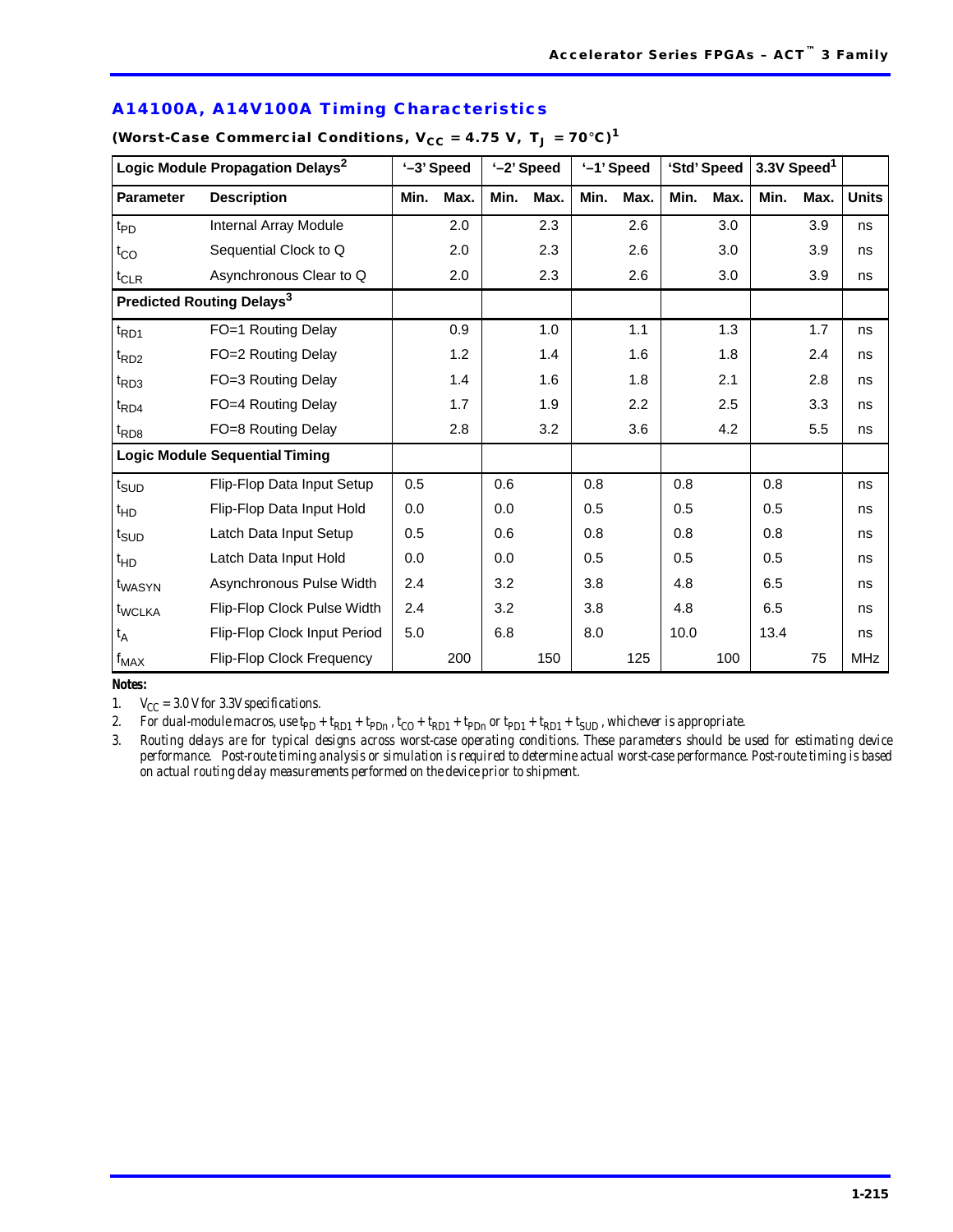

# **A14100A, A14V100A Timing Characteristics (continued)**

### **(Worst-Case Commercial Conditions)**

|                     | I/O Module Input Propagation Delays            |      | '-3' Speed |      | '-2' Speed |      | '-1' Speed |      | 'Std' Speed |      | 3.3V Speed |              |
|---------------------|------------------------------------------------|------|------------|------|------------|------|------------|------|-------------|------|------------|--------------|
| Parameter           | <b>Description</b>                             | Min. | Max.       | Min. | Max.       | Min. | Max.       | Min. | Max.        | Min. | Max.       | <b>Units</b> |
| $t_{\text{INV}}$    | Input Data Pad to Y                            |      | 2.8        |      | 3.2        |      | 3.6        |      | 4.2         |      | 5.5        | ns           |
| t <sub>ICKY</sub>   | Input Reg IOCLK Pad to Y                       |      | 4.7        |      | 5.3        |      | 6.0        |      | 7.0         |      | 9.2        | ns           |
| t <sub>OCKY</sub>   | Output Reg IOCLK Pad to Y                      |      | 4.7        |      | 5.3        |      | 6.0        |      | 7.0         |      | 9.2        | ns           |
| t <sub>ICLRY</sub>  | Input Asynchronous<br>Clear to Y               |      | 4.7        |      | 5.3        |      | 6.0        |      | 7.0         |      | 9.2        | ns           |
| t <sub>OCLRY</sub>  | Output Asynchronous<br>Clear to Y              |      | 4.7        |      | 5.3        |      | 6.0        |      | 7.0         |      | 9.2        | ns           |
|                     | Predicted Input Routing Delays <sup>1</sup>    |      |            |      |            |      |            |      |             |      |            |              |
| $t$ <sub>IRD1</sub> | FO=1 Routing Delay                             |      | 0.9        |      | 1.0        |      | 1.1        |      | 1.3         |      | 1.7        | ns           |
| $t$ <sub>IRD2</sub> | FO=2 Routing Delay                             |      | 1.2        |      | 1.4        |      | 1.6        |      | 1.8         |      | 2.4        | ns           |
| $t$ <sub>IRD3</sub> | FO=3 Routing Delay                             |      | 1.4        |      | 1.6        |      | 1.8        |      | 2.1         |      | 2.8        | ns           |
| $t$ <sub>IRD4</sub> | FO=4 Routing Delay                             |      | 1.7        |      | 1.9        |      | 2.2        |      | 2.5         |      | 3.3        | ns           |
| $t$ <sub>IRD8</sub> | FO=8 Routing Delay                             |      | 2.8        |      | 3.2        |      | 3.6        |      | 4.2         |      | 5.5        | ns           |
|                     | I/O Module Sequential Timing                   |      |            |      |            |      |            |      |             |      |            |              |
| $t_{INH}$           | Input F-F Data Hold<br>(w.r.t. IOCLK Pad)      | 0.0  |            | 0.0  |            | 0.0  |            | 0.0  |             | 0.0  |            | ns           |
| t <sub>INSU</sub>   | Input F-F Data Setup<br>(w.r.t. IOCLK Pad)     | 1.2  |            | 1.4  |            | 1.5  |            | 1.8  |             | 1.8  |            | ns           |
| t <sub>IDEH</sub>   | Input Data Enable Hold<br>(w.r.t. IOCLK Pad)   | 0.0  |            | 0.0  |            | 0.0  |            | 0.0  |             | 0.0  |            | ns           |
| t <sub>IDESU</sub>  | Input Data Enable Setup<br>(w.r.t. IOCLK Pad)  | 5.8  |            | 6.5  |            | 7.5  |            | 8.6  |             | 8.6  |            | ns           |
| t <sub>OUTH</sub>   | Output F-F Data Hold<br>(w.r.t. IOCLK Pad)     | 0.7  |            | 0.8  |            | 1.0  |            | 1.0  |             | 1.0  |            | ns           |
| toursu              | Output F-F Data Setup<br>(w.r.t. IOCLK Pad)    | 0.7  |            | 0.8  |            | 1.0  |            | 1.0  |             | 1.0  |            | ns           |
| t <sub>ODEH</sub>   | Output Data Enable Hold<br>(w.r.t. IOCLK Pad)  | 0.3  |            | 0.4  |            | 0.5  |            | 0.5  |             | 0.5  |            | ns           |
| topesu              | Output Data Enable Setup<br>(w.r.t. IOCLK Pad) | 1.3  |            | 1.5  |            | 2.0  |            | 2.0  |             | 2.0  |            | ns           |

*Note:*

*1. Routing delays are for typical designs across worst-case operating conditions. These parameters should be used for estimating device performance. Post-route timing analysis or simulation is required to determine actual worst-case performance. Post-route timing is based on actual routing delay measurements performed on the device prior to shipment.*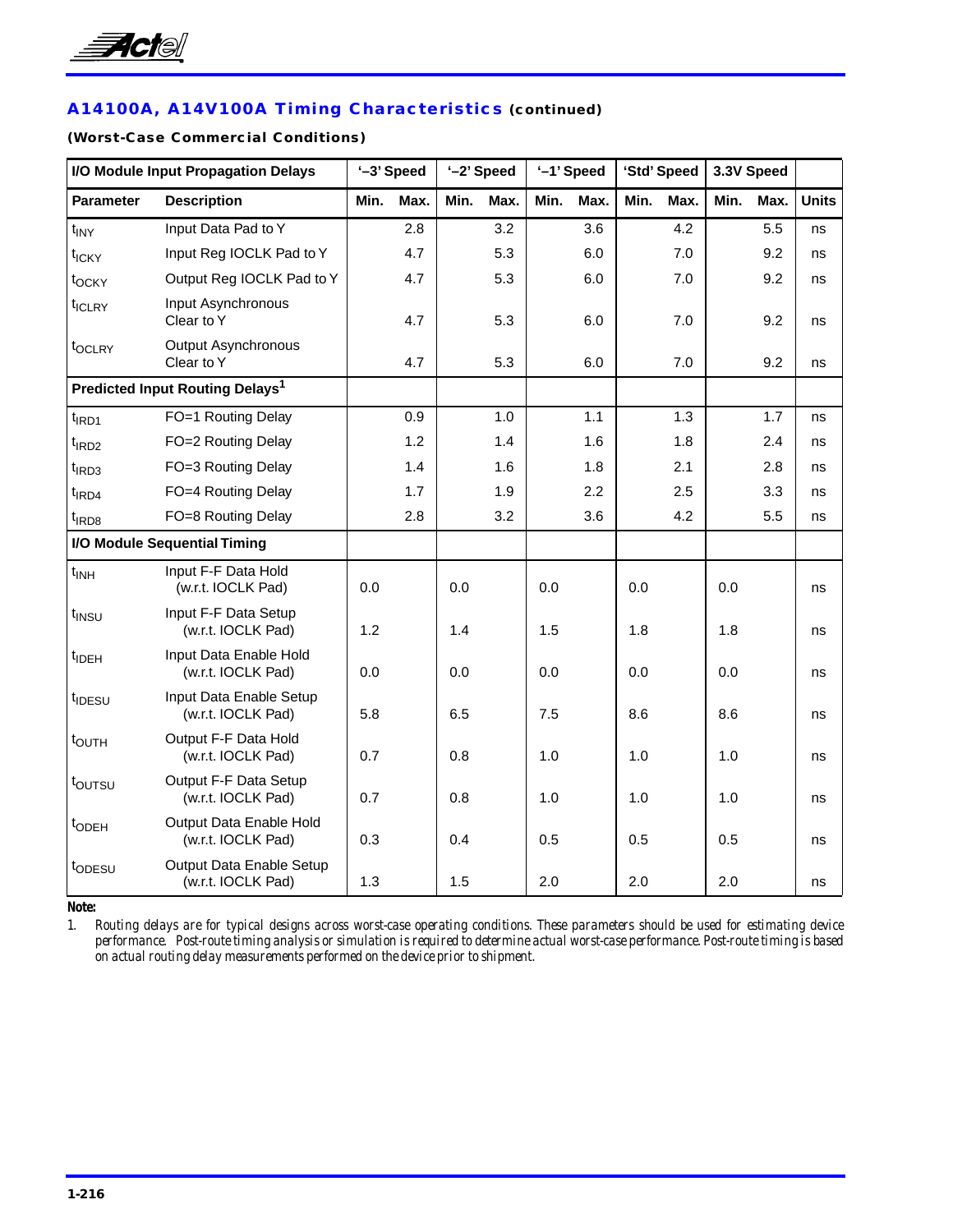# **A14100A, A14V100A Timing Characteristics (continued)**

**(Worst-Case Commercial Conditions)**

|                      | I/O Module - TTL Output Timing <sup>1</sup>  |      | '-3' Speed | '-2' Speed |      |      | '-1' Speed |      | 'Std' Speed | 3.3V Speed |      |              |
|----------------------|----------------------------------------------|------|------------|------------|------|------|------------|------|-------------|------------|------|--------------|
| <b>Parameter</b>     | <b>Description</b>                           | Min. | Max.       | Min.       | Max. | Min. | Max.       | Min. | Max.        | Min.       | Max. | <b>Units</b> |
| $t_{\text{DHS}}$     | Data to Pad, High Slew                       |      | 5.0        |            | 5.6  |      | 6.4        |      | 7.5         |            | 9.8  | ns           |
| $t_{\text{DLS}}$     | Data to Pad, Low Slew                        |      | 8.0        |            | 9.0  |      | 10.2       |      | 12.0        |            | 15.6 | ns           |
| <sup>t</sup> ENZHS   | Enable to Pad, Z to H/L,<br>Hi Slew          |      | 4.0        |            | 4.5  |      | 5.1        |      | 6.0         |            | 7.8  | ns           |
| t <sub>ENZLS</sub>   | Enable to Pad, Z to H/L,<br>Lo Slew          |      | 7.4        |            | 8.3  |      | 9.4        |      | 11.0        |            | 14.3 | ns           |
| <sup>t</sup> ENHSZ   | Enable to Pad, H/L to Z,<br>Hi Slew          |      | 8.0        |            | 9.0  |      | 10.2       |      | 12.0        |            | 15.6 | ns           |
| <sup>t</sup> ENLSZ   | Enable to Pad, H/L to Z,<br>Lo Slew          |      | 7.4        |            | 8.3  |      | 9.4        |      | 11.0        |            | 14.3 | ns           |
| t <sub>CKHS</sub>    | IOCLK Pad to Pad H/L,<br>Hi Slew             |      | 9.5        |            | 9.5  |      | 10.5       |      | 12.0        |            | 15.6 | ns           |
| $t_{CKLS}$           | IOCLK Pad to Pad H/L,                        |      |            |            |      |      |            |      |             |            |      |              |
|                      | Lo Slew                                      |      | 12.8       |            | 12.8 |      | 15.3       |      | 17.0        |            | 22.1 | ns           |
| d <sub>TLHHS</sub>   | Delta Low to High, Hi Slew                   |      | 0.02       |            | 0.02 |      | 0.03       |      | 0.03        |            | 0.04 | ns/pF        |
| $d$ TLHLS            | Delta Low to High, Lo Slew                   |      | 0.05       |            | 0.05 |      | 0.06       |      | 0.07        |            | 0.09 | ns/pF        |
| $d$ THLHS            | Delta High to Low, Hi Slew                   |      | 0.04       |            | 0.04 |      | 0.04       |      | 0.05        |            | 0.07 | ns/pF        |
| $d$ THLLS            | Delta High to Low, Lo Slew                   |      | 0.05       |            | 0.05 |      | 0.06       |      | 0.07        |            | 0.09 | ns/pF        |
|                      | I/O Module - CMOS Output Timing <sup>1</sup> |      |            |            |      |      |            |      |             |            |      |              |
| $t_{DHS}$            | Data to Pad, High Slew                       |      | 6.2        |            | 7.0  |      | 7.9        |      | 9.3         |            | 12.1 | ns           |
| $t_{\text{DLS}}$     | Data to Pad, Low Slew                        |      | 11.7       |            | 13.1 |      | 14.9       |      | 17.5        |            | 22.8 | ns           |
| t <sub>ENZHS</sub>   | Enable to Pad, Z to H/L,<br>Hi Slew          |      | 5.2        |            | 5.9  |      | 6.6        |      | 7.8         |            | 10.1 | ns           |
| <sup>t</sup> ENZLS   | Enable to Pad, Z to H/L,<br>Lo Slew          |      | 8.9        |            | 10.0 |      | 11.3       |      | 13.3        |            | 17.3 | ns           |
| t <sub>ENHSZ</sub>   | Enable to Pad, H/L to Z,<br>Hi Slew          |      | 8.0        |            | 9.0  |      | 10.0       |      | 12.0        |            | 15.6 | ns           |
| $t_{ENLSZ}$          | Enable to Pad, H/L to Z,<br>Lo Slew          |      | 7.4        |            | 8.3  |      | 9.4        |      | 11.0        |            | 14.3 | ns           |
| t <sub>CKHS</sub>    | IOCLK Pad to Pad H/L,<br>Hi Slew             |      | 10.4       |            | 10.4 |      | 12.4       |      | 13.8        |            | 17.9 | ns           |
| t <sub>CKLS</sub>    | IOCLK Pad to Pad H/L,<br>Lo Slew             |      | 14.5       |            | 14.5 |      | 17.4       |      | 19.3        |            | 25.1 | ns           |
| d <sub>TLHHS</sub>   | Delta Low to High, Hi Slew                   |      | 0.04       |            | 0.04 |      | 0.05       |      | 0.06        |            | 0.08 | ns/pF        |
| $d$ <sub>TLHLS</sub> | Delta Low to High, Lo Slew                   |      | 0.07       |            | 0.08 |      | 0.09       |      | 0.11        |            | 0.14 | ns/pF        |
| d <sub>THLHS</sub>   | Delta High to Low, Hi Slew                   |      | 0.03       |            | 0.03 |      | 0.03       |      | 0.04        |            | 0.05 | ns/pF        |
| $d$ THLLS            | Delta High to Low, Lo Slew                   |      | 0.04       |            | 0.04 |      | 0.04       |      | 0.05        |            | 0.07 | ns/pF        |

*Note:*

*1. Delays based on 35pF loading.*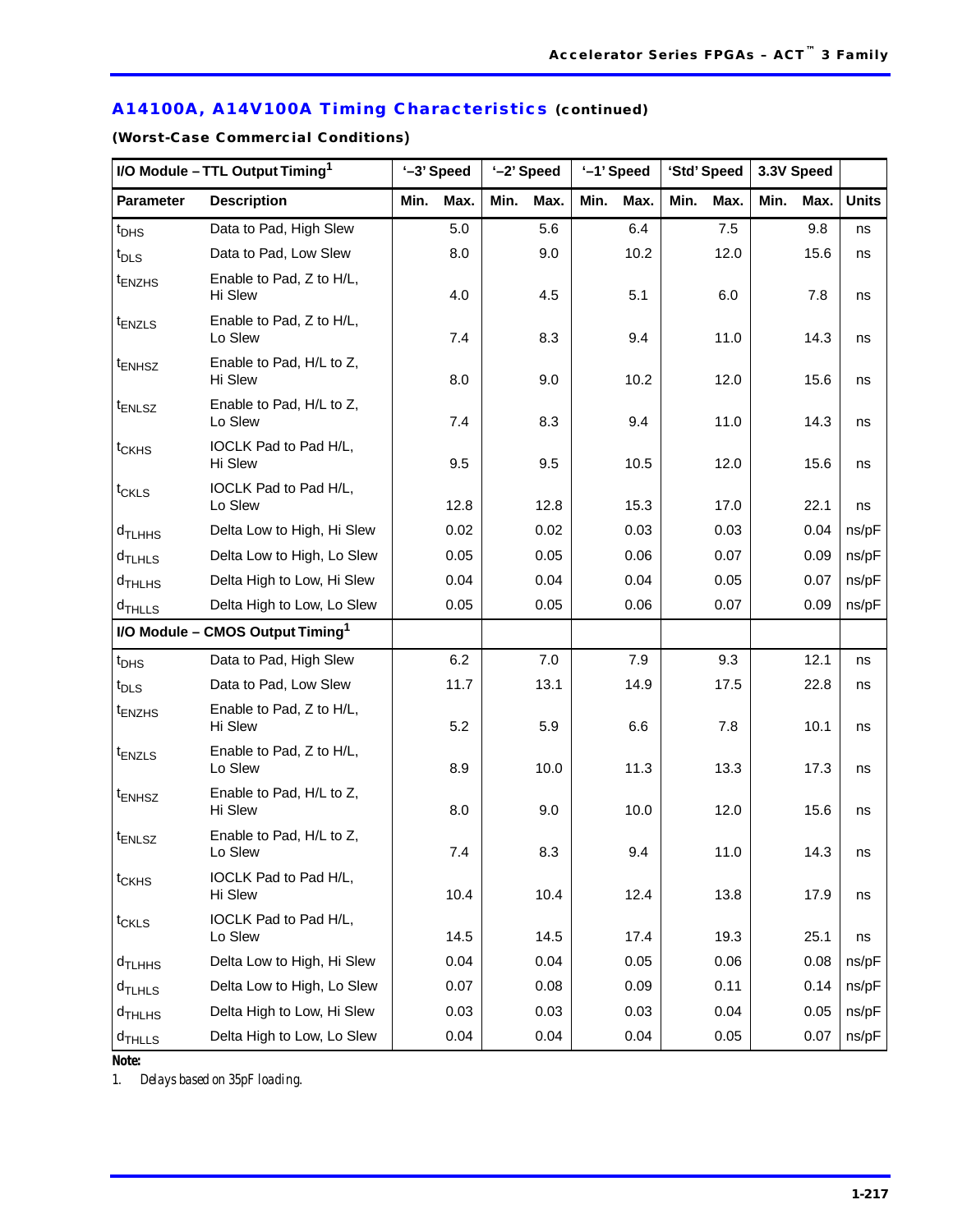

# **A14100A, A14V100A Timing Characteristics (continued)**

### **(Worst-Case Commercial Conditions)**

| <b>Network</b>              | Dedicated (Hard-Wired) I/O Clock                         |            | '-3' Speed |            | '-2' Speed |            | '-1' Speed |            | 'Std' Speed |            | 3.3V Speed |              |
|-----------------------------|----------------------------------------------------------|------------|------------|------------|------------|------------|------------|------------|-------------|------------|------------|--------------|
| <b>Parameter</b>            | <b>Description</b>                                       | Min.       | Max.       | Min.       | Max.       | Min.       | Max.       | Min.       | Max.        | Min.       | Max.       | <b>Units</b> |
| $t_{IOCKH}$                 | Input Low to High<br>(Pad to I/O Module Input)           |            | 2.3        |            | 2.6        |            | 3.0        |            | 3.5         |            | 4.5        | ns           |
| t <sub>IOPWH</sub>          | Minimum Pulse Width High                                 | 2.4        |            | 3.3        |            | 3.8        |            | 4.8        |             | 6.5        |            | ns           |
| t <sub>IOPWL</sub>          | Minimum Pulse Width Low                                  | 2.4        |            | 3.3        |            | 3.8        |            | 4.8        |             | 6.5        |            | ns           |
| t <sub>IOSAPW</sub>         | Minimum Asynchronous<br>Pulse Width                      | 2.4        |            | 3.3        |            | 3.8        |            | 4.8        |             | 6.5        |            | ns           |
| t <sub>IOCKSW</sub>         | Maximum Skew                                             |            | 0.6        |            | 0.6        |            | 0.7        |            | 0.8         |            | 0.6        | ns           |
| $t_{\text{IOP}}$            | Minimum Period                                           | 5.0        |            | 6.8        |            | 8.0        |            | 10.0       |             | 13.4       |            | ns           |
| f <sub>IONAX</sub>          | Maximum Frequency                                        |            | 200        |            | 150        |            | 125        |            | 100         |            | 75         | <b>MHz</b>   |
| <b>Network</b>              | <b>Dedicated (Hard-Wired) Array Clock</b>                |            |            |            |            |            |            |            |             |            |            |              |
| $t$ HCKH                    | Input Low to High<br>(Pad to S-Module Input)             |            | 3.7        |            | 4.1        |            | 4.7        |            | 5.5         |            | 7.0        | ns           |
| <sup>t</sup> HCKL           | Input High to Low<br>(Pad to S-Module Input)             |            | 3.7        |            | 4.1        |            | 4.7        |            | 5.5         |            | 7.0        | ns           |
| <sup>t</sup> HPWH           | Minimum Pulse Width High                                 | 2.4        |            | 3.3        |            | 3.8        |            | 4.8        |             | 6.5        |            | ns           |
| t <sub>HPWL</sub>           | Minimum Pulse Width Low                                  | 2.4        |            | 3.3        |            | 3.8        |            | 4.8        |             | 6.5        |            | ns           |
| <sup>t</sup> HCKSW          | Maximum Skew                                             |            | 0.6        |            | 0.6        |            | 0.7        |            | 0.8         |            | 0.6        | ns           |
| $t_{HP}$                    | Minimum Period                                           | 5.0        |            | 6.8        |            | 8.0        |            | 10.0       |             | 13.4       |            | ns           |
| $f_{HMAX}$                  | Maximum Frequency                                        |            | 200        |            | 150        |            | 125        |            | 100         |            | 75         | <b>MHz</b>   |
|                             | <b>Routed Array Clock Networks</b>                       |            |            |            |            |            |            |            |             |            |            |              |
| t <sub>RCKH</sub>           | Input Low to High (FO=256)                               |            | 6.0        |            | 6.8        |            | 7.7        |            | 9.0         |            | 11.8       | ns           |
| t <sub>RCKL</sub>           | Input High to Low (FO=256)                               |            | 6.0        |            | 6.8        |            | 7.7        |            | 9.0         |            | 11.8       | ns           |
| t <sub>RPWH</sub>           | Min. Pulse Width High<br>$(FO=256)$                      | 4.1        |            | 4.5        |            | 5.4        |            | 6.1        |             | 8.2        |            | ns           |
| t <sub>RPWL</sub>           | Min. Pulse Width Low<br>$(FO=256)$                       | 4.1        |            | 4.5        |            | 5.4        |            | 6.1        |             | 8.2        |            | ns           |
| t <sub>RCKSW</sub>          | Maximum Skew (FO=128)                                    |            | 12         |            | 1.4        |            | 1.6        |            | 1.8         |            | 1.8        | ns           |
| $t_{RP}$                    | Minimum Period (FO=256)                                  | 8.3        |            | 9.3        |            | 11.1       |            | 12.5       |             | 16.7       |            | ns           |
| f <sub>RMAX</sub>           | Maximum Frequency<br>$(FO=256)$                          |            | 120        |            | 105        |            | 90         |            | 80          |            | 60         | <b>MHz</b>   |
| <b>Clock-to-Clock Skews</b> |                                                          |            |            |            |            |            |            |            |             |            |            |              |
| t <sub>IOHCKSW</sub>        | I/O Clock to H-Clock Skew                                | 0.0        | 2.6        | 0.0        | 2.7        | 0.0        | 2.9        | $0.0\,$    | 3.0         | 0.0        | 3.0        | ns           |
| t <sub>IORCKSW</sub>        | I/O Clock to R-Clock Skew<br>$(FO = 64)$<br>$(FO = 350)$ | 0.0<br>0.0 | 1.7<br>5.0 | 0.0<br>0.0 | 17<br>5.0  | 0.0<br>0.0 | 1.7<br>5.0 | 0.0<br>0.0 | 1.7<br>5.0  | 0.0<br>0.0 | 5.0<br>5.0 | ns           |
| <sup>t</sup> HRCKSW         | H-Clock to R-Clock Skew<br>$(FO = 64)$<br>$(FO = 350)$   | 0.0<br>0.0 | 1.3<br>3.0 | 0.0<br>0.0 | 1.0<br>3.0 | 0.0<br>0.0 | 1.0<br>3.0 | 0.0<br>0.0 | 1.0<br>3.0  | 0.0<br>0.0 | 1.0<br>3.0 | ns           |

*Note:*

*1. Delays based on 35pF loading.*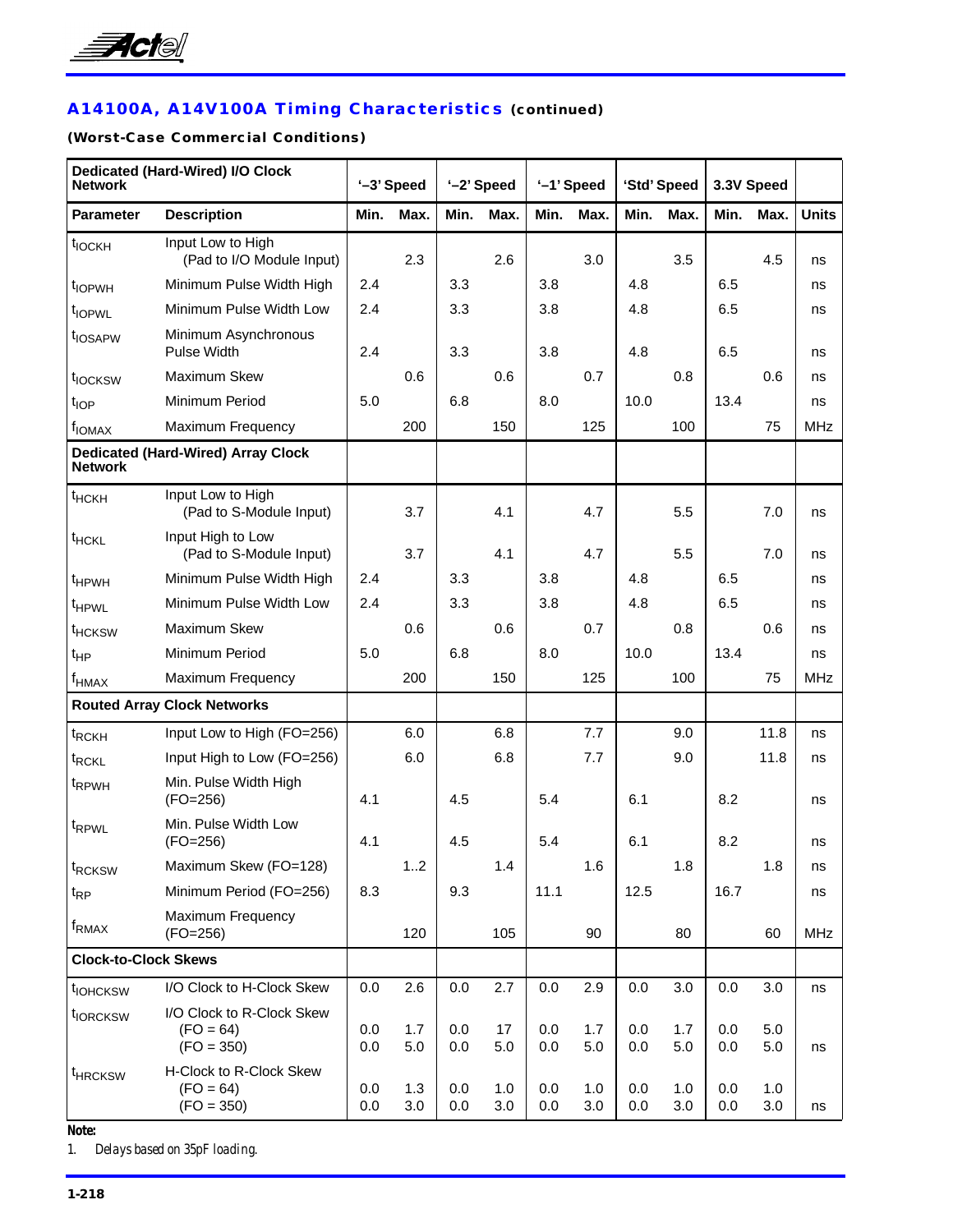### **Package Pin Assignments**

### **100-Pin PQFP (Top View)**



| <b>Pin Number</b> |             | A1415 Function A1425 Function | <b>Pin Number</b> | A1415 Function A1425 Function |            |
|-------------------|-------------|-------------------------------|-------------------|-------------------------------|------------|
| $\overline{2}$    | IOCLK, I/O  | IOCLK, I/O                    | 48                | <b>VCC</b>                    | <b>VCC</b> |
| 14                | CLKA, I/O   | CLKA, I/O                     | 61                | PRB, I/O                      | PRB, I/O   |
| 15                | CLKB, I/O   | CLKB, I/O                     | 62                | <b>GND</b>                    | <b>GND</b> |
| 16                | <b>VCC</b>  | <b>VCC</b>                    | 63                | <b>VCC</b>                    | <b>VCC</b> |
| 17                | <b>GND</b>  | <b>GND</b>                    | 64                | <b>GND</b>                    | <b>GND</b> |
| 18                | <b>VCC</b>  | <b>VCC</b>                    | 65                | <b>VCC</b>                    | <b>VCC</b> |
| 19                | <b>GND</b>  | <b>GND</b>                    | 67                | HCLK, I/O                     | HCLK, I/O  |
| 20                | PRA, I/O    | PRA, I/O                      | 78                | IOPCL, I/O                    | IOPCL, I/O |
| 27                | DCLK, I/O   | DCLK, I/O                     | 79                | <b>GND</b>                    | <b>GND</b> |
| 28                | <b>GND</b>  | <b>GND</b>                    | 85                | <b>VCC</b>                    | <b>VCC</b> |
| 29                | SDI, I/O    | SDI, I/O                      | 86                | <b>VCC</b>                    | <b>VCC</b> |
| 34                | <b>MODE</b> | <b>MODE</b>                   | 87                | <b>GND</b>                    | <b>GND</b> |
| 35                | <b>VCC</b>  | <b>VCC</b>                    | 96                | <b>VCC</b>                    | <b>VCC</b> |
| 36                | <b>GND</b>  | <b>GND</b>                    | 97                | <b>GND</b>                    | <b>GND</b> |
| 47                | <b>GND</b>  | <b>GND</b>                    |                   |                               |            |

*Notes:*

*1. All unlisted pin numbers are user I/Os.*

*2. NC : Denotes No Connection*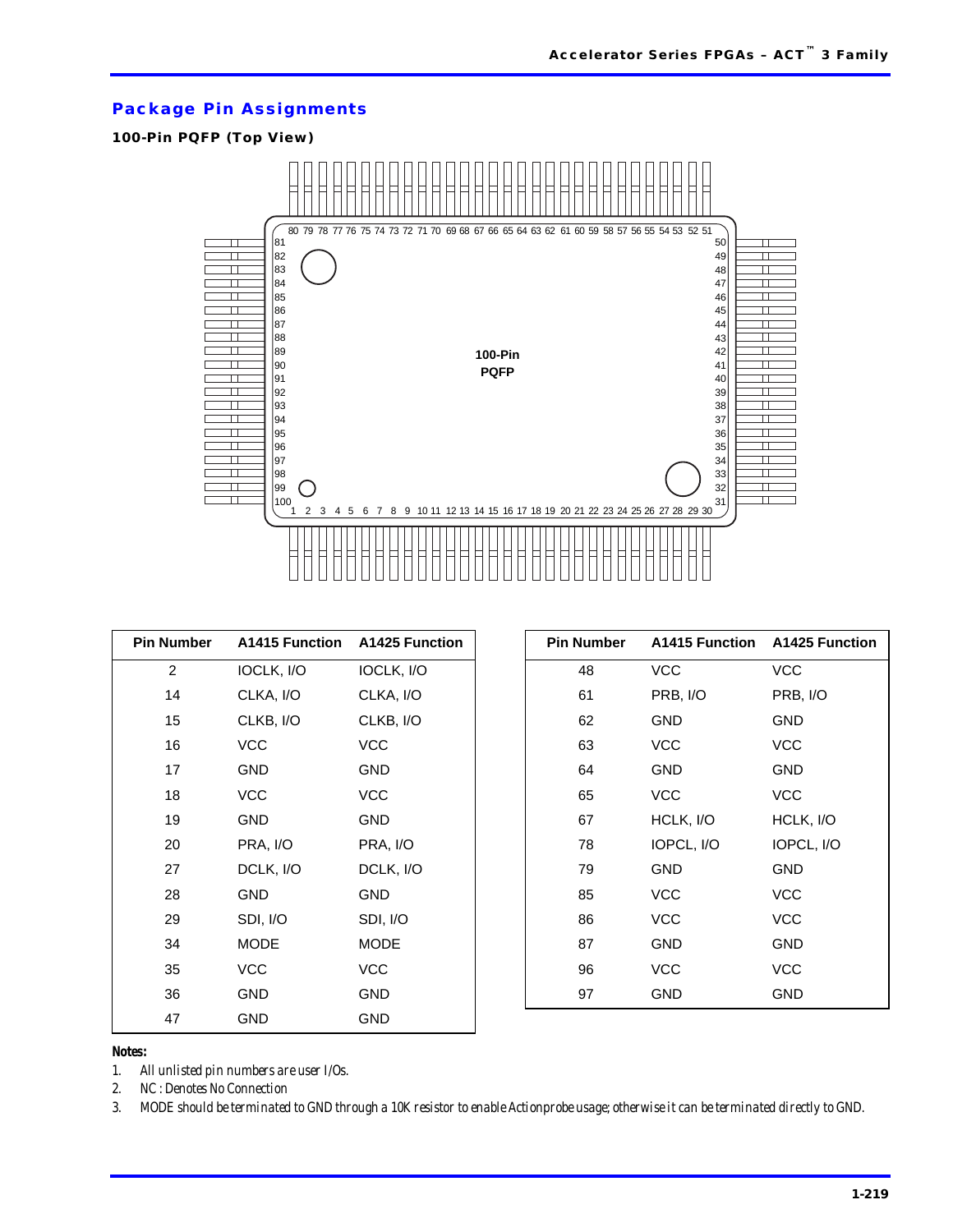

### **84-Pin PLCC (Top View)**

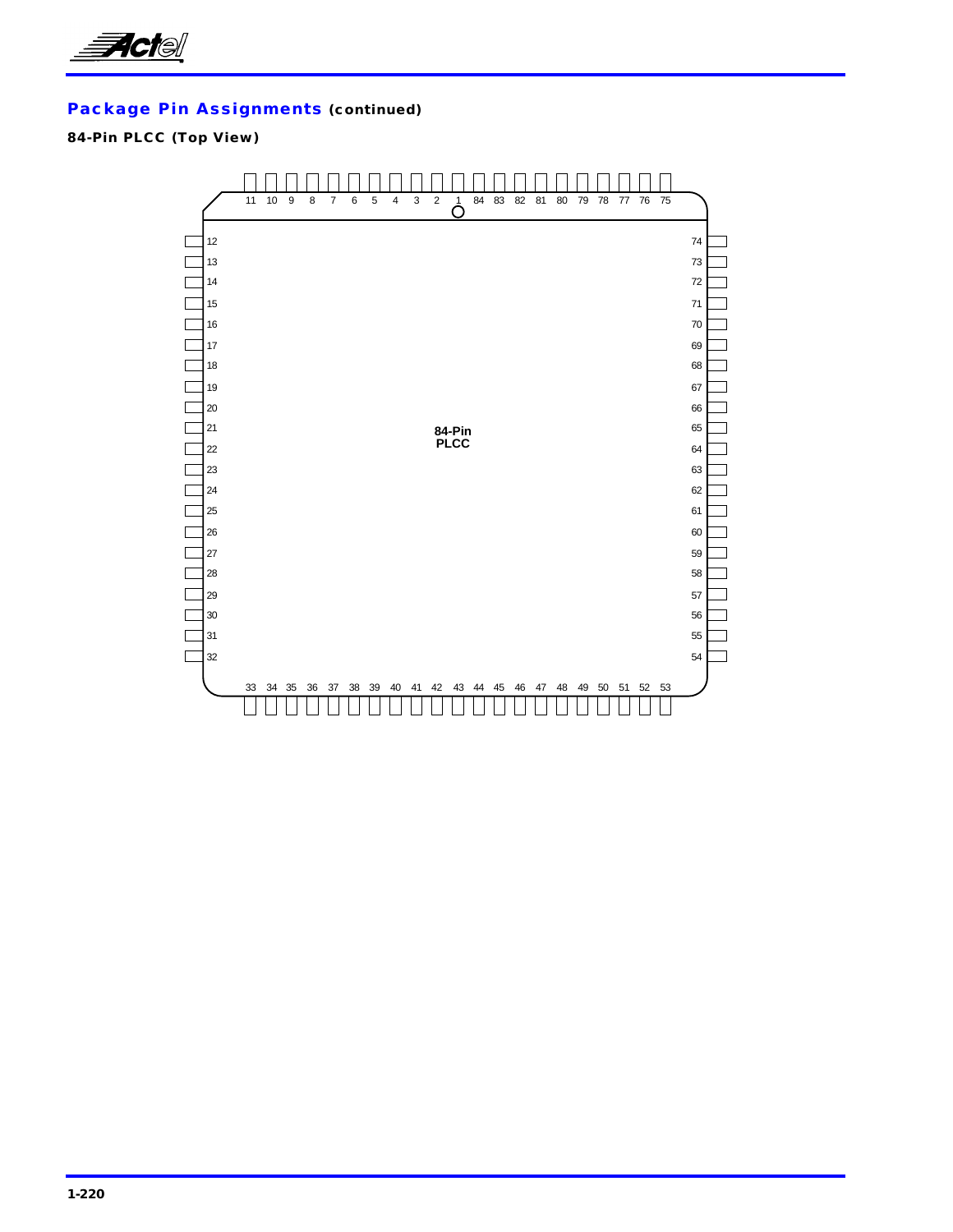| <b>Pin Number</b> | A1415<br>A14V15 Function | A1425<br>A14V25 Function | A1440<br>A14V40 Function |
|-------------------|--------------------------|--------------------------|--------------------------|
| $\mathbf{1}$      | <b>VCC</b>               | <b>VCC</b>               | <b>VCC</b>               |
| $\overline{2}$    | <b>GND</b>               | GND                      | <b>GND</b>               |
| 3                 | <b>VCC</b>               | <b>VCC</b>               | <b>VCC</b>               |
| 4                 | PRA, I/O                 | PRA, I/O                 | PRA, I/O                 |
| 11                | DCLK, I/O                | DCLK, I/O                | DCLK, I/O                |
| 12                | SDI, I/O                 | SDI, I/O                 | SDI, I/O                 |
| 16                | <b>MODE</b>              | <b>MODE</b>              | <b>MODE</b>              |
| 27                | GND                      | GND                      | <b>GND</b>               |
| 28                | <b>VCC</b>               | <b>VCC</b>               | <b>VCC</b>               |
| 40                | PRB, I/O                 | PRB, I/O                 | PRB, I/O                 |
| 41                | <b>VCC</b>               | <b>VCC</b>               | <b>VCC</b>               |
| 42                | <b>GND</b>               | GND                      | <b>GND</b>               |
| 43                | <b>VCC</b>               | <b>VCC</b>               | <b>VCC</b>               |
| 45                | HCLK, I/O                | HCLK, I/O                | HCLK, I/O                |
| 53                | IOPCL, I/O               | IOPCL, I/O               | IOPCL, I/O               |
| 59                | <b>VCC</b>               | <b>VCC</b>               | <b>VCC</b>               |
| 60                | <b>VCC</b>               | <b>VCC</b>               | <b>VCC</b>               |
| 61                | <b>GND</b>               | GND                      | <b>GND</b>               |
| 68                | <b>VCC</b>               | <b>VCC</b>               | <b>VCC</b>               |
| 69                | <b>GND</b>               | GND                      | <b>GND</b>               |
| 74                | IOCLK, I/O               | IOCLK, I/O               | IOCLK, I/O               |
| 83                | CLKA, I/O                | CLKA, I/O                | CLKA, I/O                |
| 84                | CLKB, I/O                | CLKB, I/O                | CLKB, I/O                |

#### **84-Pin PLCC**

*Notes:*

*1. All unlisted pin numbers are user I/Os.*

*2. NC : Denotes No Connection*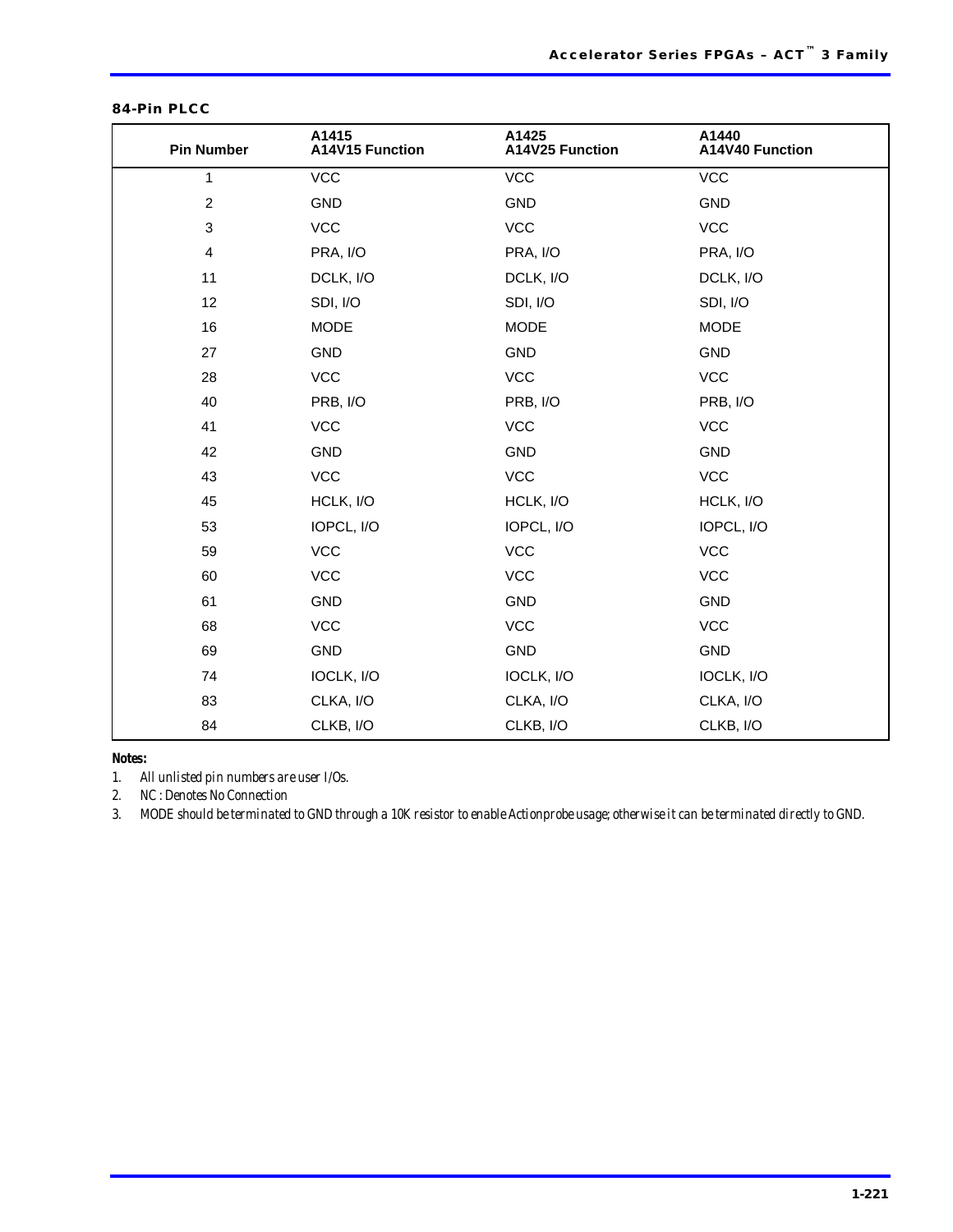

### **160-Pin PQFP (Top View)**

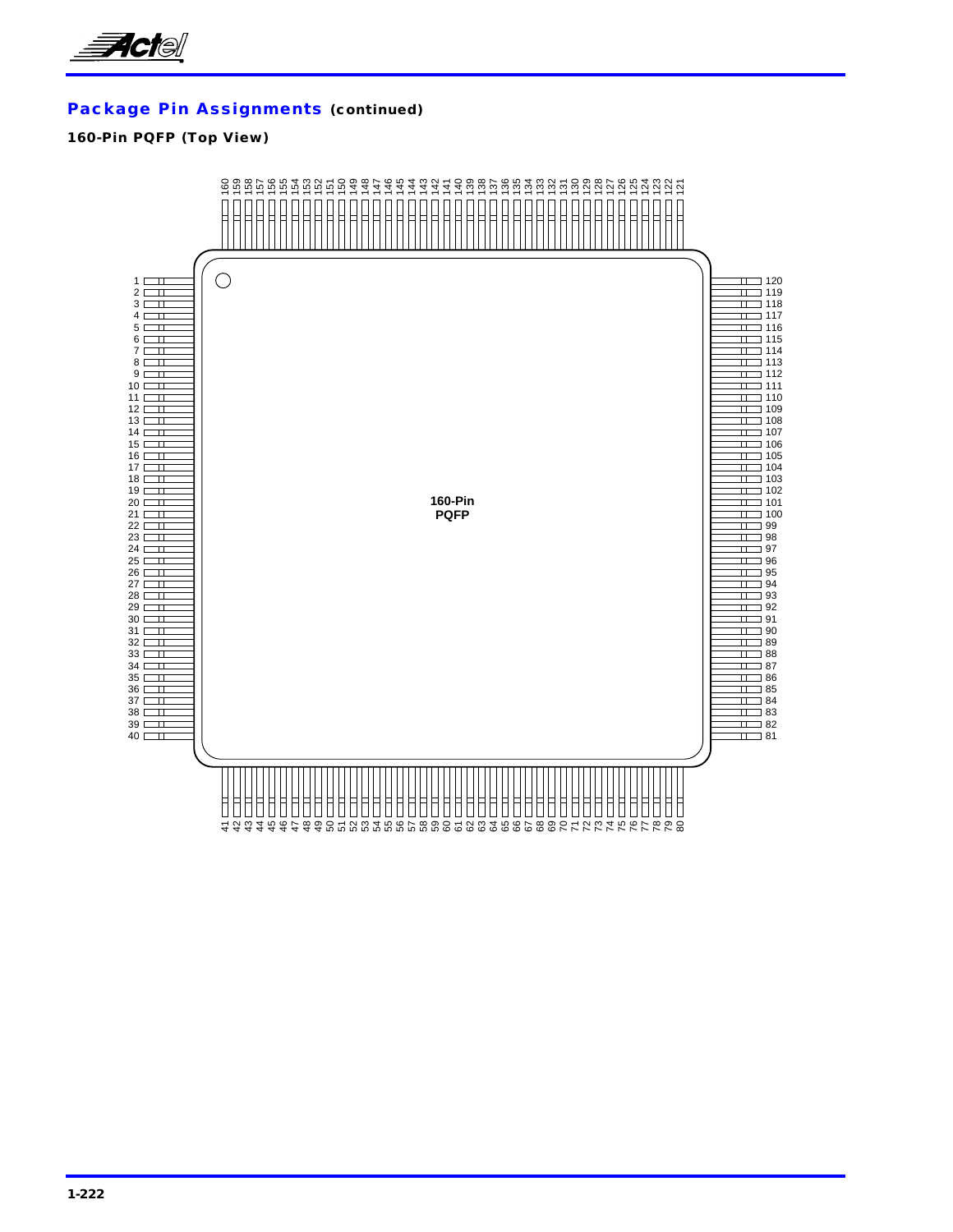#### **160-Pin PQFP**

| Pin<br><b>Number</b> | A1425<br>A14V25<br><b>Function</b> | A1440<br>A14V40<br><b>Function</b> | A1460<br>A14V60<br><b>Function</b> |
|----------------------|------------------------------------|------------------------------------|------------------------------------|
| $\mathbf{1}$         | <b>GND</b>                         | <b>GND</b>                         | GND                                |
| $\overline{2}$       | SDI, I/O                           | SDI, I/O                           | SDI, I/O                           |
| 5                    | <b>NC</b>                          | I/O                                | I/O                                |
| 9                    | <b>MODE</b>                        | <b>MODE</b>                        | <b>MODE</b>                        |
| 10                   | <b>VCC</b>                         | <b>VCC</b>                         | <b>VCC</b>                         |
| 14                   | NC                                 | I/O                                | I/O                                |
| 15                   | <b>GND</b>                         | <b>GND</b>                         | <b>GND</b>                         |
| 18                   | <b>VCC</b>                         | <b>VCC</b>                         | <b>VCC</b>                         |
| 19                   | <b>GND</b>                         | <b>GND</b>                         | <b>GND</b>                         |
| 20                   | NC                                 | I/O                                | I/O                                |
| 24                   | <b>NC</b>                          | I/O                                | I/O                                |
| 27                   | <b>NC</b>                          | I/O                                | I/O                                |
| 28                   | <b>VCC</b>                         | <b>VCC</b>                         | <b>VCC</b>                         |
| 29                   | <b>VCC</b>                         | <b>VCC</b>                         | <b>VCC</b>                         |
| 40                   | <b>GND</b>                         | <b>GND</b>                         | <b>GND</b>                         |
| 41                   | NC                                 | I/O                                | I/O                                |
| 43                   | <b>NC</b>                          | I/O                                | I/O                                |
| 45                   | <b>NC</b>                          | I/O                                | I/O                                |
| 46                   | <b>VCC</b>                         | <b>VCC</b>                         | <b>VCC</b>                         |
| 47                   | <b>NC</b>                          | I/O                                | I/O                                |
| 49                   | <b>NC</b>                          | I/O                                | I/O                                |
| 51                   | <b>NC</b>                          | I/O                                | I/O                                |
| 53                   | <b>NC</b>                          | I/O                                | I/O                                |
| 58                   | PRB, I/O                           | PRB, I/O                           | PRB, I/O                           |
| 59                   | <b>GND</b>                         | <b>GND</b>                         | <b>GND</b>                         |
| 60                   | VCC                                | <b>VCC</b>                         | <b>VCC</b>                         |
| 62                   | HCLK, I/O                          | HCLK, I/O                          | HCLK, I/O                          |
| 63                   | GND                                | GND                                | GND                                |
| 74                   | NC                                 | I/O                                | I/O                                |
| 75                   | <b>VCC</b>                         | <b>VCC</b>                         | <b>VCC</b>                         |
| 76                   | $NC$                               | I/O                                | I/O                                |
| 77                   | $NC$                               | I/O                                | I/O                                |
| 78                   | <b>NC</b>                          | I/O                                | I/O                                |
| 80                   | IOPCL, I/O                         | IOPCL, I/O                         | IOPCL, I/O                         |
| 81                   | GND                                | GND                                | GND                                |

### *Notes:*

*1. All unlisted pin numbers are user I/Os.*

*2. NC : Denotes No Connection*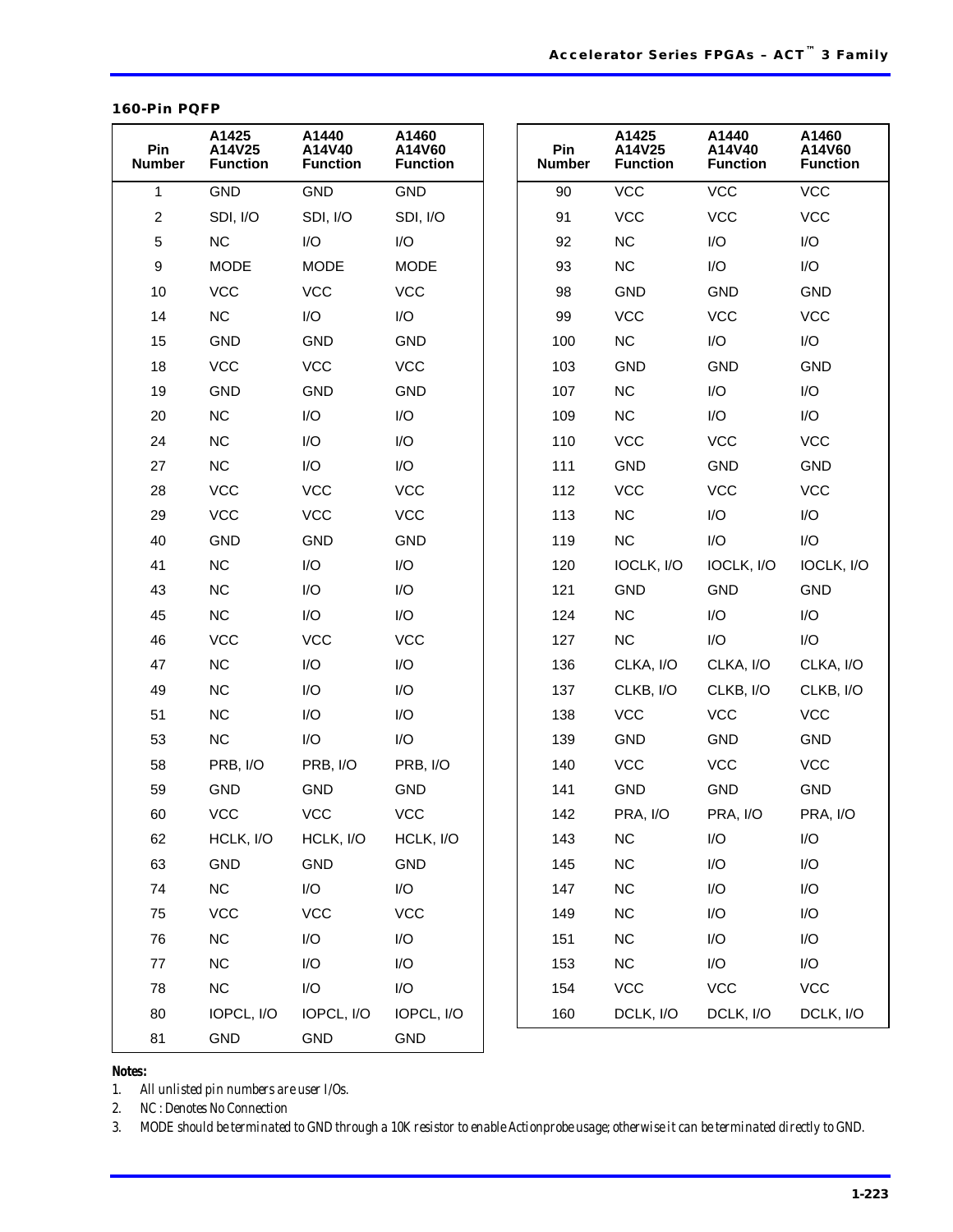

### **208-Pin PQFP, RQFP (Top View)**

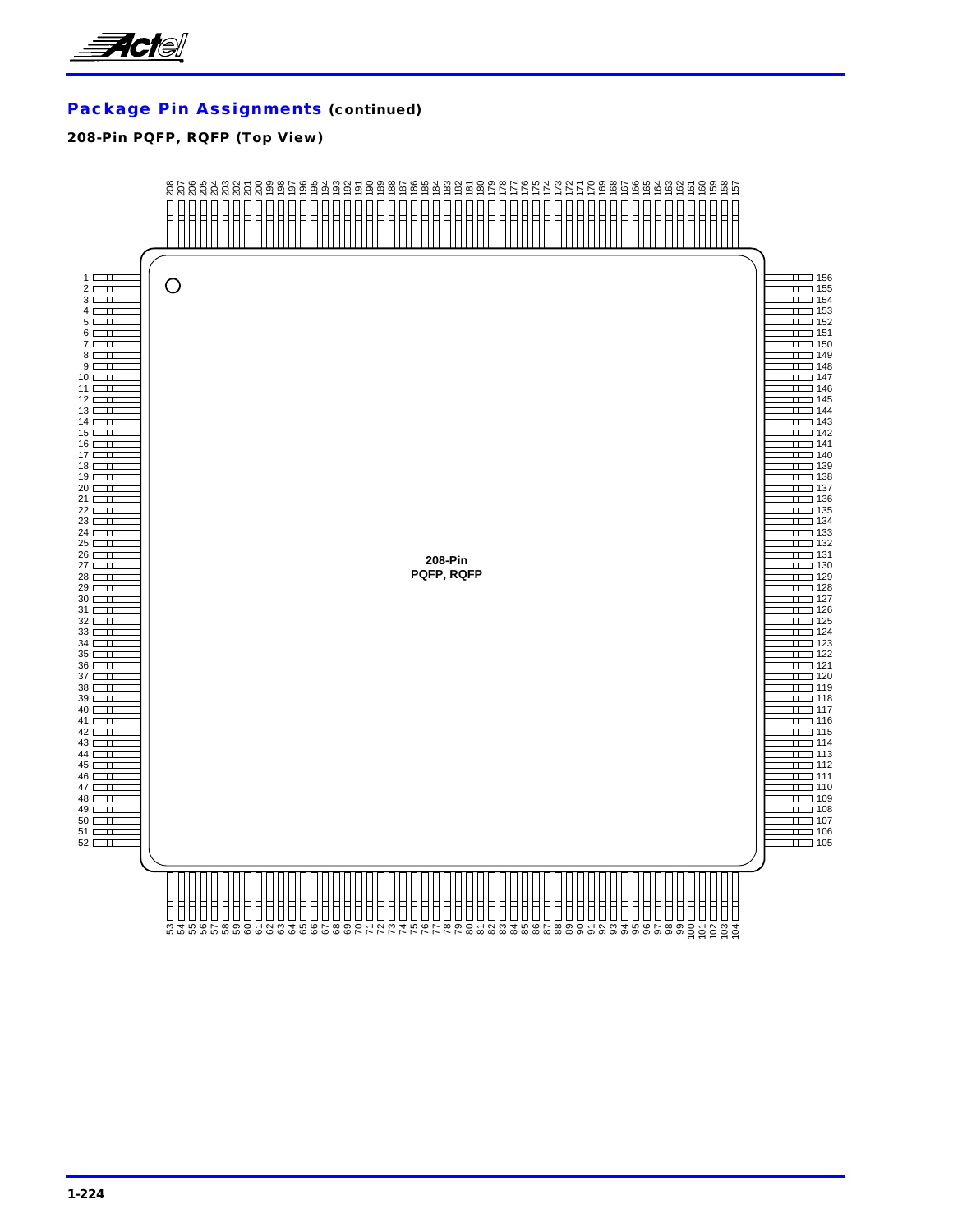| <b>Pin Number</b> | A1460<br>A14V60<br><b>Function</b> | A14100<br>A14V100<br><b>Function</b> | <b>Pin Number</b> | A1460<br>A14V60<br><b>Function</b> | A14100<br>A14V100<br><b>Function</b> |
|-------------------|------------------------------------|--------------------------------------|-------------------|------------------------------------|--------------------------------------|
| 1                 | <b>GND</b>                         | <b>GND</b>                           | 115               | <b>VCC</b>                         | <b>VCC</b>                           |
| $\sqrt{2}$        | SDI, I/O                           | SDI, I/O                             | 116               | NC                                 | I/O                                  |
| 11                | <b>MODE</b>                        | <b>MODE</b>                          | 129               | <b>GND</b>                         | <b>GND</b>                           |
| 12                | <b>VCC</b>                         | <b>VCC</b>                           | 130               | <b>VCC</b>                         | <b>VCC</b>                           |
| 25                | <b>VCC</b>                         | <b>VCC</b>                           | 131               | <b>GND</b>                         | GND                                  |
| 26                | <b>GND</b>                         | <b>GND</b>                           | 132               | <b>VCC</b>                         | <b>VCC</b>                           |
| 27                | <b>VCC</b>                         | <b>VCC</b>                           | 145               | <b>VCC</b>                         | <b>VCC</b>                           |
| 28                | <b>GND</b>                         | <b>GND</b>                           | 146               | <b>GND</b>                         | <b>GND</b>                           |
| 40                | <b>VCC</b>                         | <b>VCC</b>                           | 147               | NC                                 | I/O                                  |
| 41                | <b>VCC</b>                         | <b>VCC</b>                           | 148               | <b>VCC</b>                         | <b>VCC</b>                           |
| 52                | <b>GND</b>                         | <b>GND</b>                           | 156               | IOCLK, I/O                         | IOCLK, I/O                           |
| 53                | NC.                                | I/O                                  | 157               | <b>GND</b>                         | <b>GND</b>                           |
| 60                | <b>VCC</b>                         | <b>VCC</b>                           | 158               | NC                                 | I/O                                  |
| 65                | NC                                 | I/O                                  | 164               | <b>VCC</b>                         | <b>VCC</b>                           |
| 76                | PRB, I/O                           | PRB, I/O                             | 180               | CLKA, I/O                          | CLKA, I/O                            |
| 77                | <b>GND</b>                         | <b>GND</b>                           | 181               | CLKB, I/O                          | CLKB, I/O                            |
| 78                | <b>VCC</b>                         | <b>VCC</b>                           | 182               | <b>VCC</b>                         | <b>VCC</b>                           |
| 79                | <b>GND</b>                         | <b>GND</b>                           | 183               | <b>GND</b>                         | GND                                  |
| 80                | <b>VCC</b>                         | <b>VCC</b>                           | 184               | <b>VCC</b>                         | <b>VCC</b>                           |
| 82                | HCLK, I/O                          | HCLK, I/O                            | 185               | <b>GND</b>                         | GND                                  |
| 98                | <b>VCC</b>                         | <b>VCC</b>                           | 186               | PRA, I/O                           | PRA, I/O                             |
| 102               | NC                                 | I/O                                  | 195               | <b>NC</b>                          | I/O                                  |
| 104               | IOPCL, I/O                         | IOPCL, I/O                           | 201               | <b>VCC</b>                         | <b>VCC</b>                           |
| 105               | <b>GND</b>                         | <b>GND</b>                           | 205               | <b>NC</b>                          | I/O                                  |
| 114               | <b>VCC</b>                         | <b>VCC</b>                           | 208               | DCLK, I/O                          | DCLK, I/O                            |

### **208-Pin PQFP, RQFP**

#### *Notes:*

*1. All unlisted pin numbers are user I/Os.*

*2. NC : Denotes No Connection*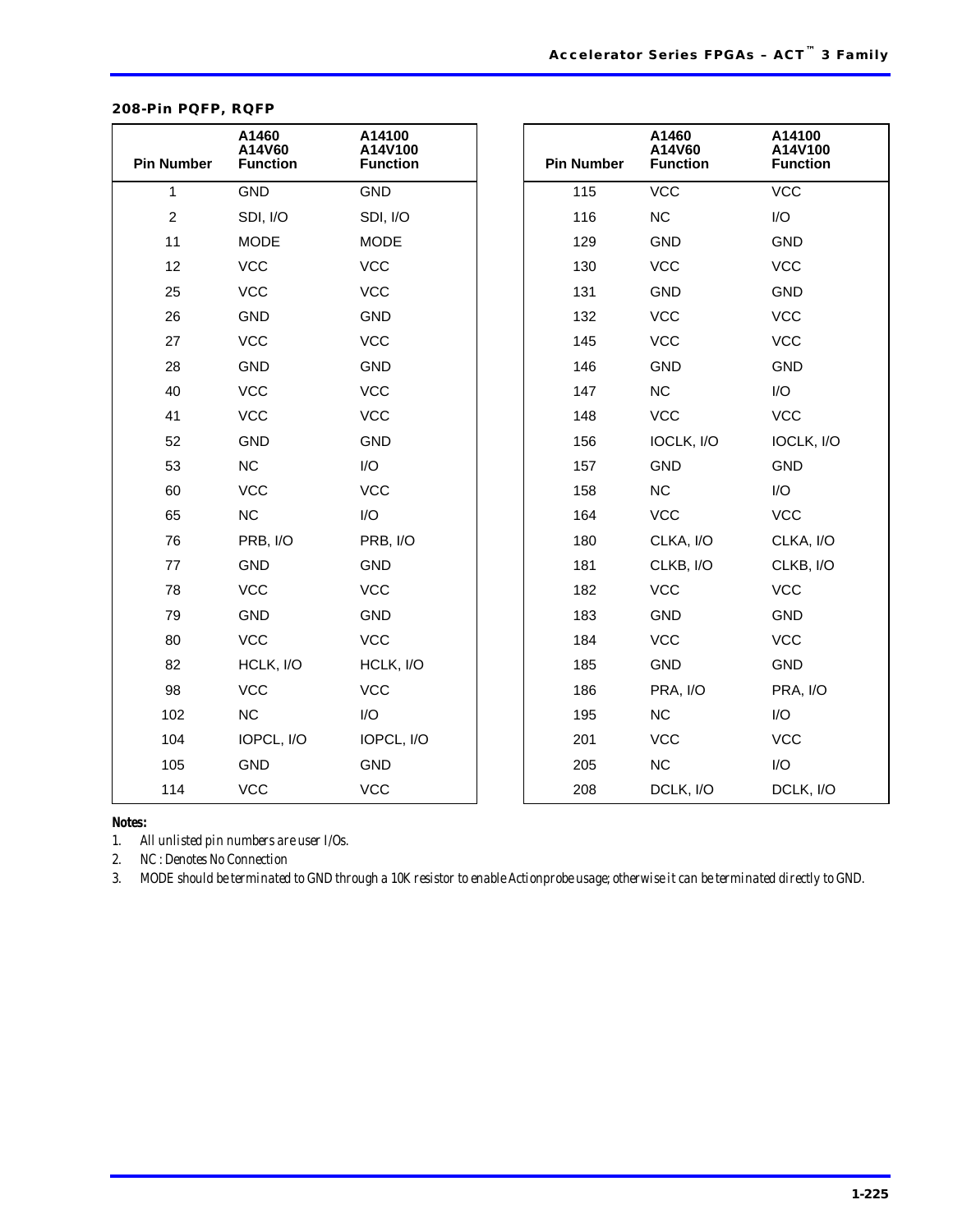

### **176-Pin TQFP (Top View)**

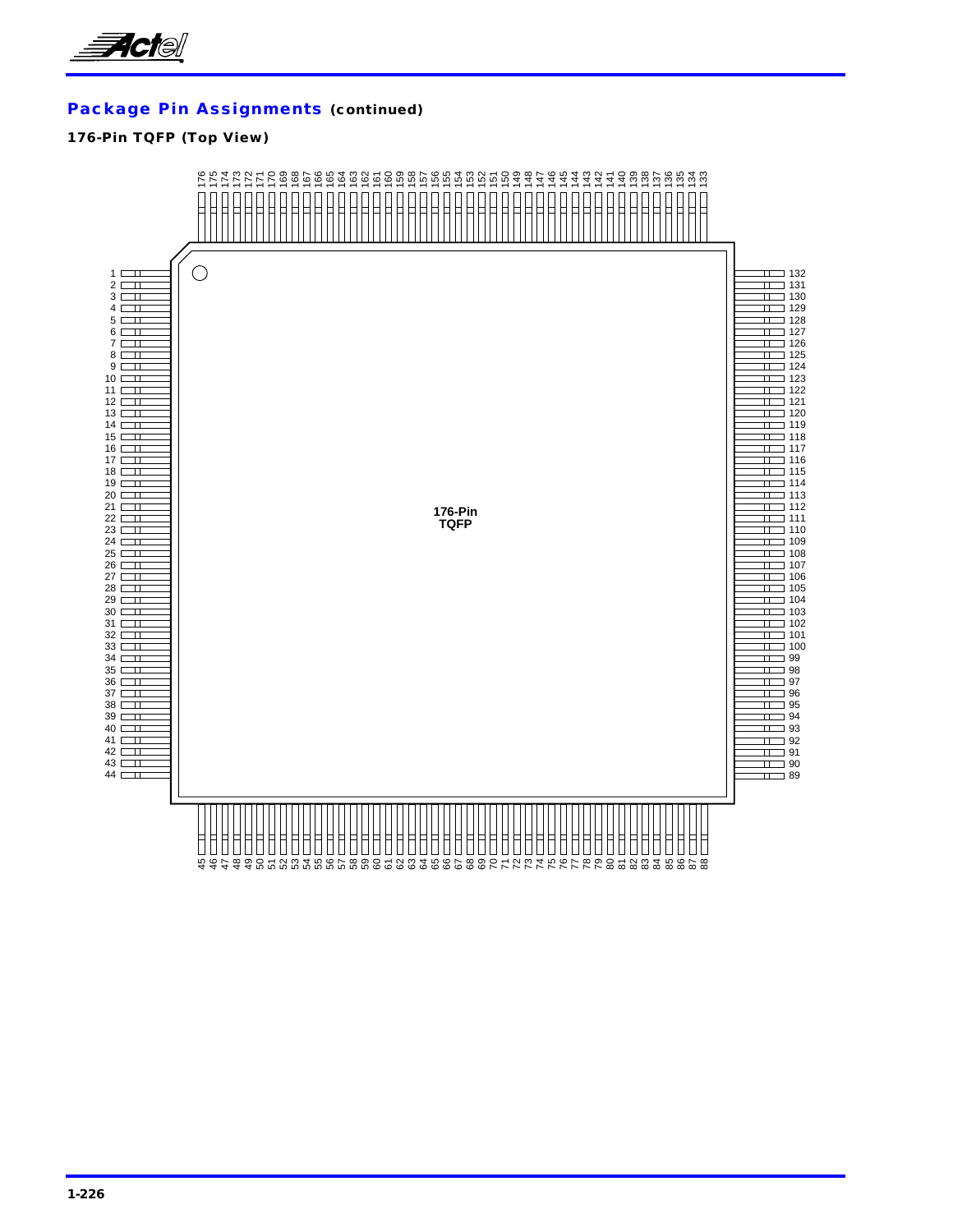| 176-Pin TQFP |  |
|--------------|--|
|--------------|--|

| Pin<br><b>Number</b> | A1440<br>A14V40<br><b>Function</b> | A1460<br>A14V60<br><b>Function</b> | Pin<br><b>Number</b> | A1440<br>A14V40<br><b>Function</b> | A1460<br>A14V60<br><b>Function</b> |
|----------------------|------------------------------------|------------------------------------|----------------------|------------------------------------|------------------------------------|
| $\mathbf{1}$         | <b>GND</b>                         | <b>GND</b>                         | 98                   | <b>VCC</b>                         | <b>VCC</b>                         |
| $\overline{c}$       | SDI, I/O                           | SDI, I/O                           | 99                   | <b>VCC</b>                         | <b>VCC</b>                         |
| 10                   | <b>MODE</b>                        | <b>MODE</b>                        | 108                  | <b>GND</b>                         | <b>GND</b>                         |
| 11                   | <b>VCC</b>                         | <b>VCC</b>                         | 109                  | <b>VCC</b>                         | <b>VCC</b>                         |
| 20                   | NC                                 | I/O                                | 110                  | <b>GND</b>                         | <b>GND</b>                         |
| 21                   | <b>GND</b>                         | <b>GND</b>                         | 119                  | NC                                 | I/O                                |
| 22                   | <b>VCC</b>                         | <b>VCC</b>                         | 121                  | NC                                 | I/O                                |
| 23                   | <b>GND</b>                         | <b>GND</b>                         | 122                  | <b>VCC</b>                         | <b>VCC</b>                         |
| 32                   | <b>VCC</b>                         | <b>VCC</b>                         | 123                  | <b>GND</b>                         | <b>GND</b>                         |
| 33                   | <b>VCC</b>                         | <b>VCC</b>                         | 124                  | <b>VCC</b>                         | <b>VCC</b>                         |
| 44                   | <b>GND</b>                         | <b>GND</b>                         | 132                  | IOCLK, I/O                         | IOCLK, I/O                         |
| 49                   | <b>NC</b>                          | I/O                                | 133                  | <b>GND</b>                         | GND                                |
| 51                   | <b>NC</b>                          | I/O                                | 138                  | <b>NC</b>                          | I/O                                |
| 63                   | <b>NC</b>                          | I/O                                | 152                  | CLKA, I/O                          | CLKA, I/O                          |
| 64                   | PRB, I/O                           | PRB, I/O                           | 153                  | CLKB, I/O                          | CLKB, I/O                          |
| 65                   | <b>GND</b>                         | <b>GND</b>                         | 154                  | <b>VCC</b>                         | <b>VCC</b>                         |
| 66                   | <b>VCC</b>                         | <b>VCC</b>                         | 155                  | <b>GND</b>                         | GND                                |
| 67                   | <b>VCC</b>                         | <b>VCC</b>                         | 156                  | <b>VCC</b>                         | <b>VCC</b>                         |
| 69                   | HCLK, I/O                          | HCLK, I/O                          | 157                  | PRA, I/O                           | PRA, I/O                           |
| 82                   | NC                                 | I/O                                | 158                  | <b>NC</b>                          | I/O                                |
| 83                   | <b>NC</b>                          | I/O                                | 170                  | NC                                 | I/O                                |
| 88                   | IOPCL, I/O                         | IOPCL, I/O                         | 176                  | DCLK, I/O                          | DCLK, I/O                          |
| 89                   | <b>GND</b>                         | <b>GND</b>                         |                      |                                    |                                    |

#### *Notes:*

*1. All unlisted pin numbers are user I/Os.*

*2. NC : Denotes No Connection*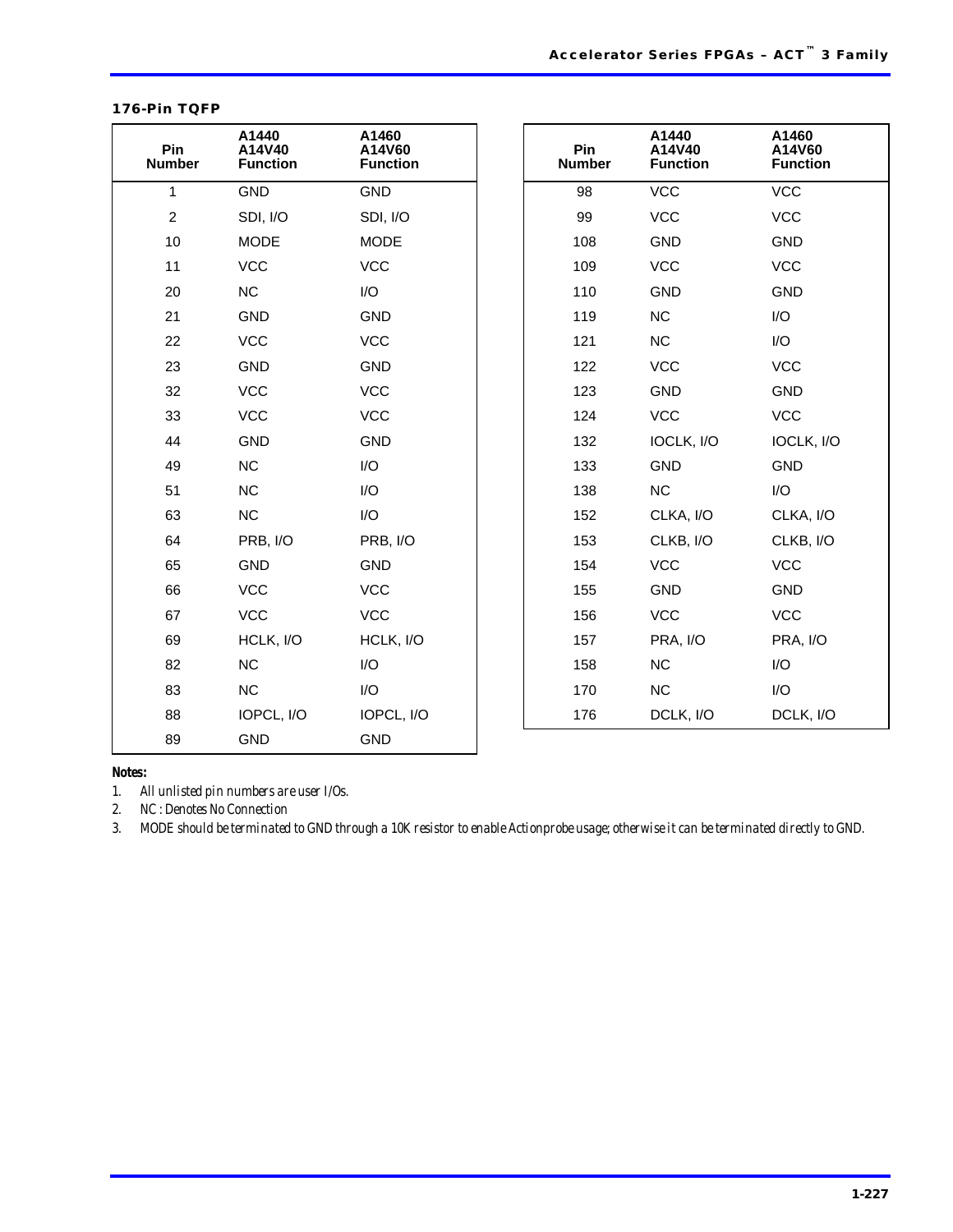

### **100-Pin VQFP (Top View)**

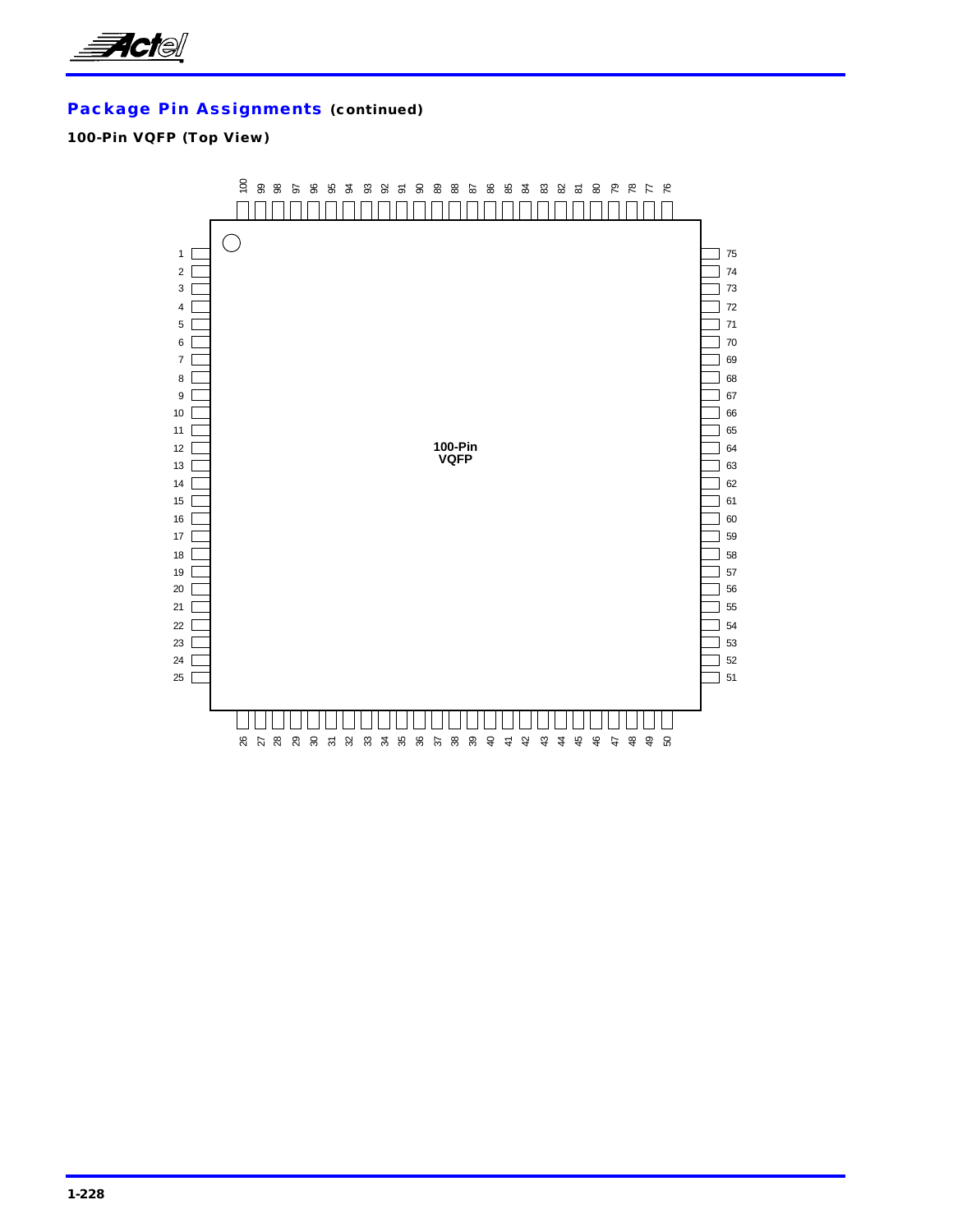| <b>Pin Number</b> | A1415<br>A14V15 Function | A1425<br>A14V25 Function | A1440<br>A14V40 Function |
|-------------------|--------------------------|--------------------------|--------------------------|
| 1                 | GND                      | <b>GND</b>               | GND                      |
| $\boldsymbol{2}$  | SDI, I/O                 | SDI, I/O                 | SDI, I/O                 |
| $\overline{7}$    | <b>MODE</b>              | <b>MODE</b>              | <b>MODE</b>              |
| $\bf8$            | <b>VCC</b>               | <b>VCC</b>               | <b>VCC</b>               |
| 9                 | GND                      | <b>GND</b>               | <b>GND</b>               |
| $20\,$            | <b>VCC</b>               | <b>VCC</b>               | <b>VCC</b>               |
| 21                | ${\sf NC}$               | $\mathsf{I}/\mathsf{O}$  | I/O                      |
| 34                | PRB, I/O                 | PRB, I/O                 | PRB, I/O                 |
| 35                | <b>VCC</b>               | <b>VCC</b>               | <b>VCC</b>               |
| 36                | GND                      | <b>GND</b>               | <b>GND</b>               |
| 37                | <b>VCC</b>               | <b>VCC</b>               | <b>VCC</b>               |
| 39                | HCLK, I/O                | HCLK, I/O                | HCLK, I/O                |
| 50                | IOPCL, I/O               | IOPCL, I/O               | IOPCL, I/O               |
| 51                | GND                      | <b>GND</b>               | GND                      |
| 57                | <b>VCC</b>               | <b>VCC</b>               | <b>VCC</b>               |
| 58                | <b>VCC</b>               | <b>VCC</b>               | <b>VCC</b>               |
| 67                | <b>VCC</b>               | <b>VCC</b>               | <b>VCC</b>               |
| 68                | <b>GND</b>               | <b>GND</b>               | GND                      |
| 69                | GND                      | <b>GND</b>               | <b>GND</b>               |
| 74                | $NC$                     | $\mathsf{I}/\mathsf{O}$  | I/O                      |
| 75                | IOCLK, I/O               | IOCLK, I/O               | IOCLK, I/O               |
| 87                | CLKA, I/O                | CLKA, I/O                | CLKA, I/O                |
| 88                | CLKB, I/O                | CLKB, I/O                | CLKB, I/O                |
| 89                | <b>VCC</b>               | <b>VCC</b>               | <b>VCC</b>               |
| 90                | <b>VCC</b>               | <b>VCC</b>               | <b>VCC</b>               |
| 91                | GND                      | GND                      | GND                      |
| 92                | PRA, I/O                 | PRA, I/O                 | PRA, I/O                 |
| 93                | NC                       | I/O                      | I/O                      |
| 100               | DCLK, I/O                | DCLK, I/O                | DCLK, I/O                |

#### **100-Pin VQFP**

*Notes:*

*1. All unlisted pin numbers are user I/Os.*

*2. NC : Denotes No Connection*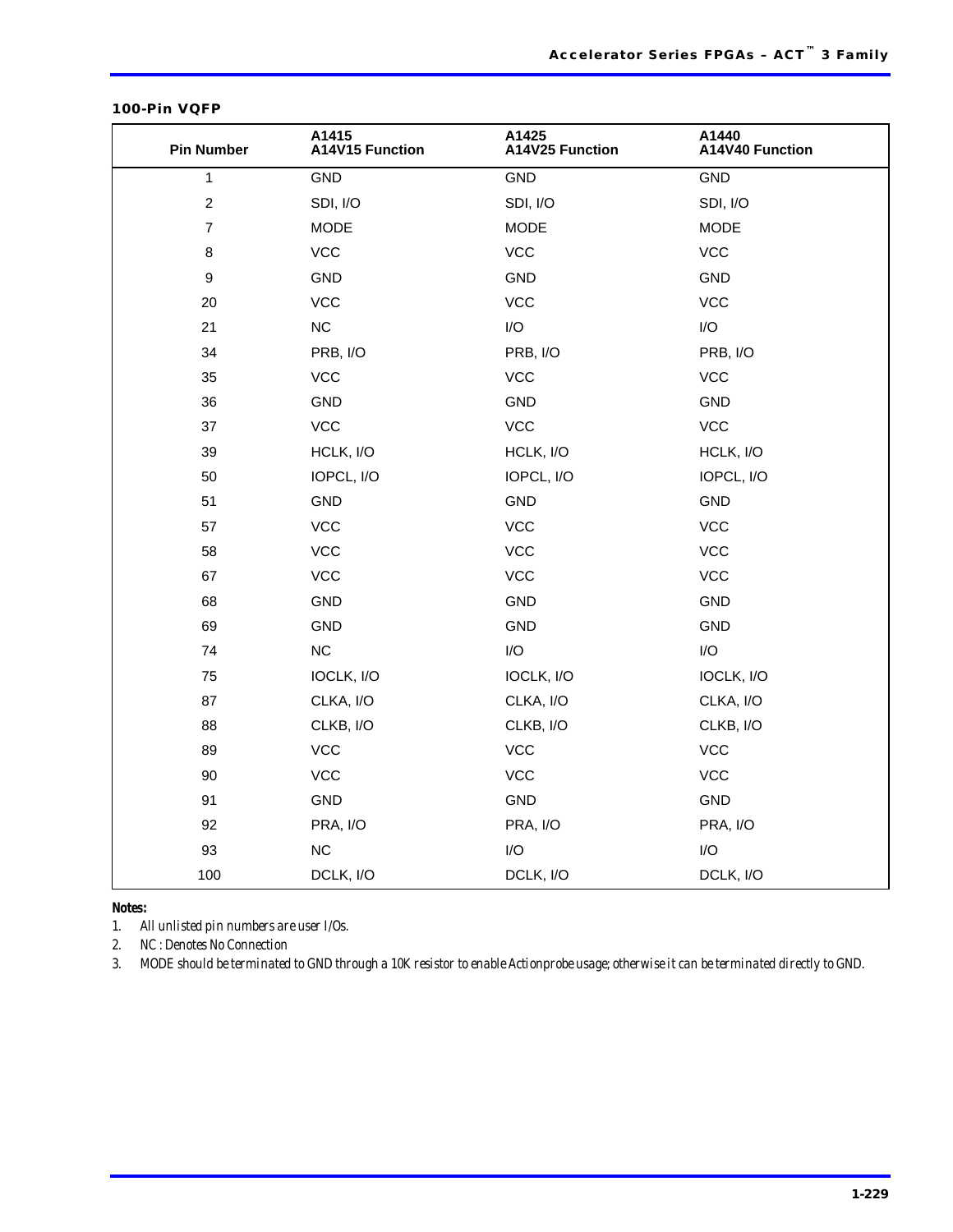

### **132-Pin CQFP (Top View)**

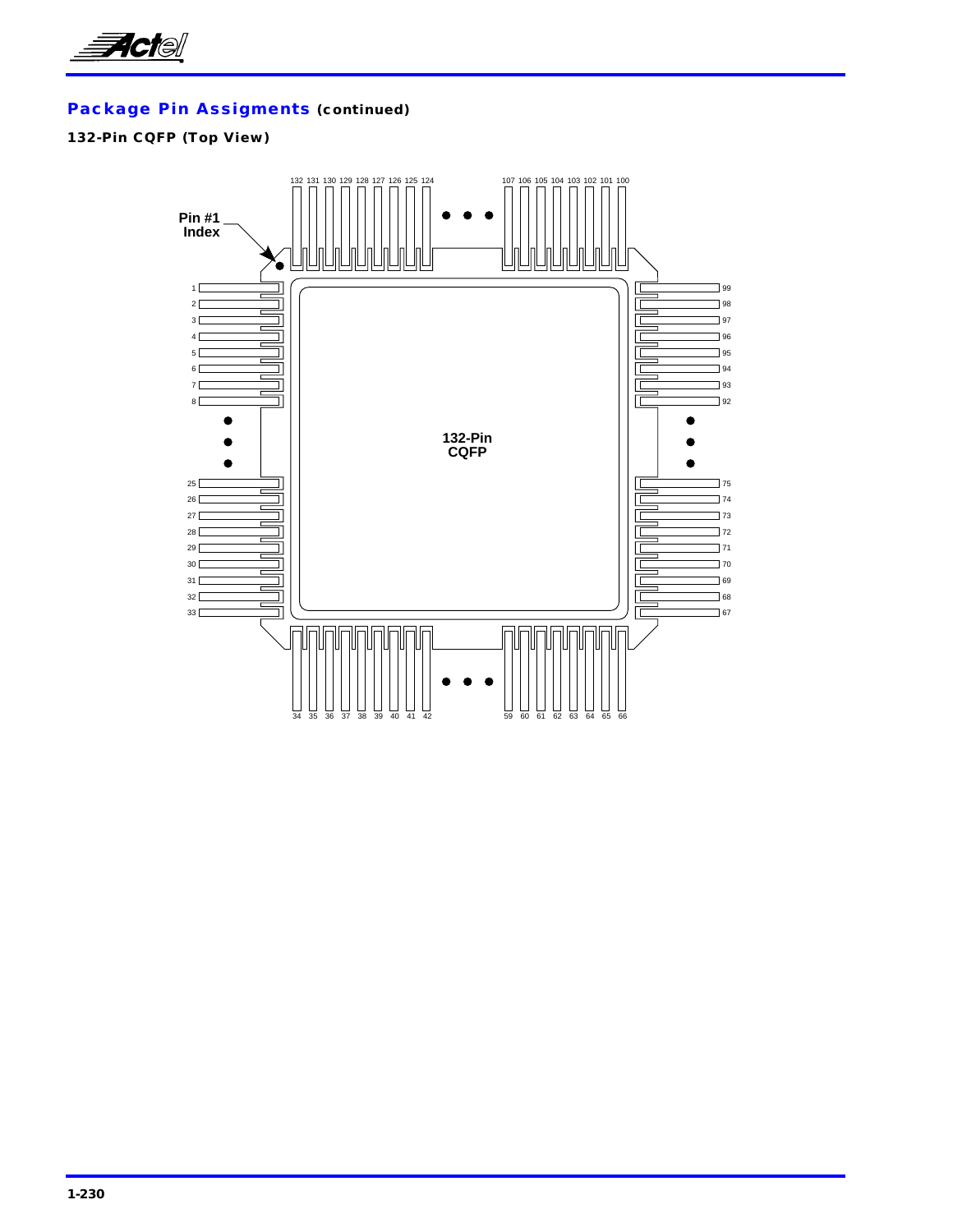| <b>Pin Number</b> | A1425 Function | <b>Pin Number</b> | A1425 Function              |
|-------------------|----------------|-------------------|-----------------------------|
| $\mathbf{1}$      | NC             | 74                | GND                         |
| $\overline{c}$    | GND            | 75                | VCC                         |
| 3                 | SDI, I/O       | 78                | VCC                         |
| $\boldsymbol{9}$  | <b>MODE</b>    | 89                | VCC                         |
| 10                | GND            | 90                | GND                         |
| 11                | VCC            | 91                | VCC                         |
| 22                | VCC            | 92                | GND                         |
| 26                | GND            | 98                | IOCLK, I/O                  |
| 27                | VCC            | 99                | NC                          |
| 34                | $NC$           | 100               | NC                          |
| 36                | GND            | 101               | GND                         |
| 42                | GND            | 106               | GND                         |
| 43                | VCC            | 107               | $\ensuremath{\mathsf{VCC}}$ |
| 48                | PRB, I/O       | 116               | CLKA, I/O                   |
| 50                | HCLK, I/O      | 117               | CLKB, I/O                   |
| 58                | GND            | 118               | PRA, I/O                    |
| 59                | VCC            | 122               | GND                         |
| 64                | IOPCL, I/O     | 123               | $\ensuremath{\mathsf{VCC}}$ |
| 65                | GND            | 131               | DCLK, I/O                   |
| 66                | NC             | 132               | <b>NC</b>                   |
| 67                | ${\sf NC}$     |                   |                             |

#### **132-Pin CQFP**

*Notes:*

*1. All unlisted pin numbers are user I/Os.*

*2. NC : Denotes No Connection*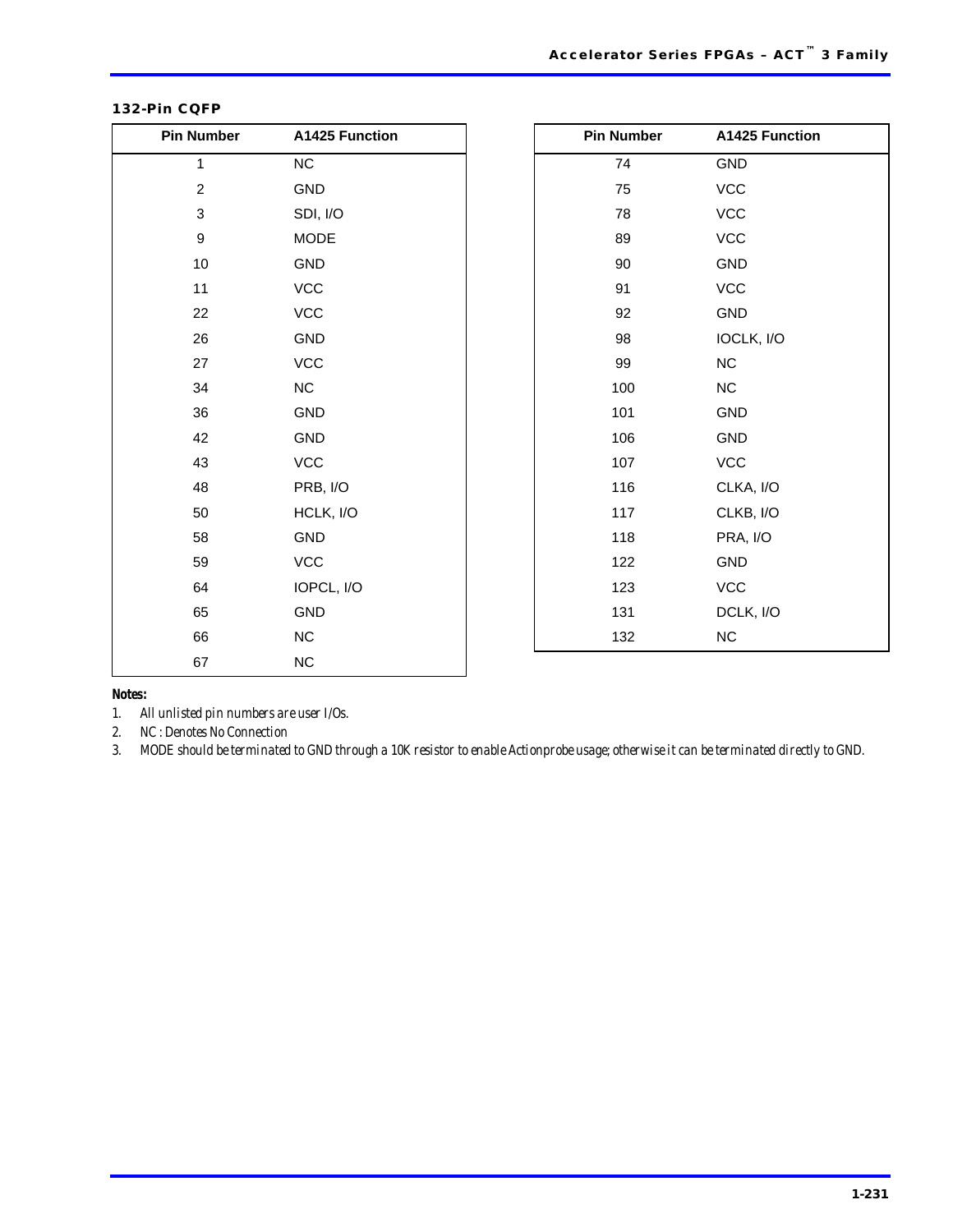

### **196-Pin CQFP (Top View)**

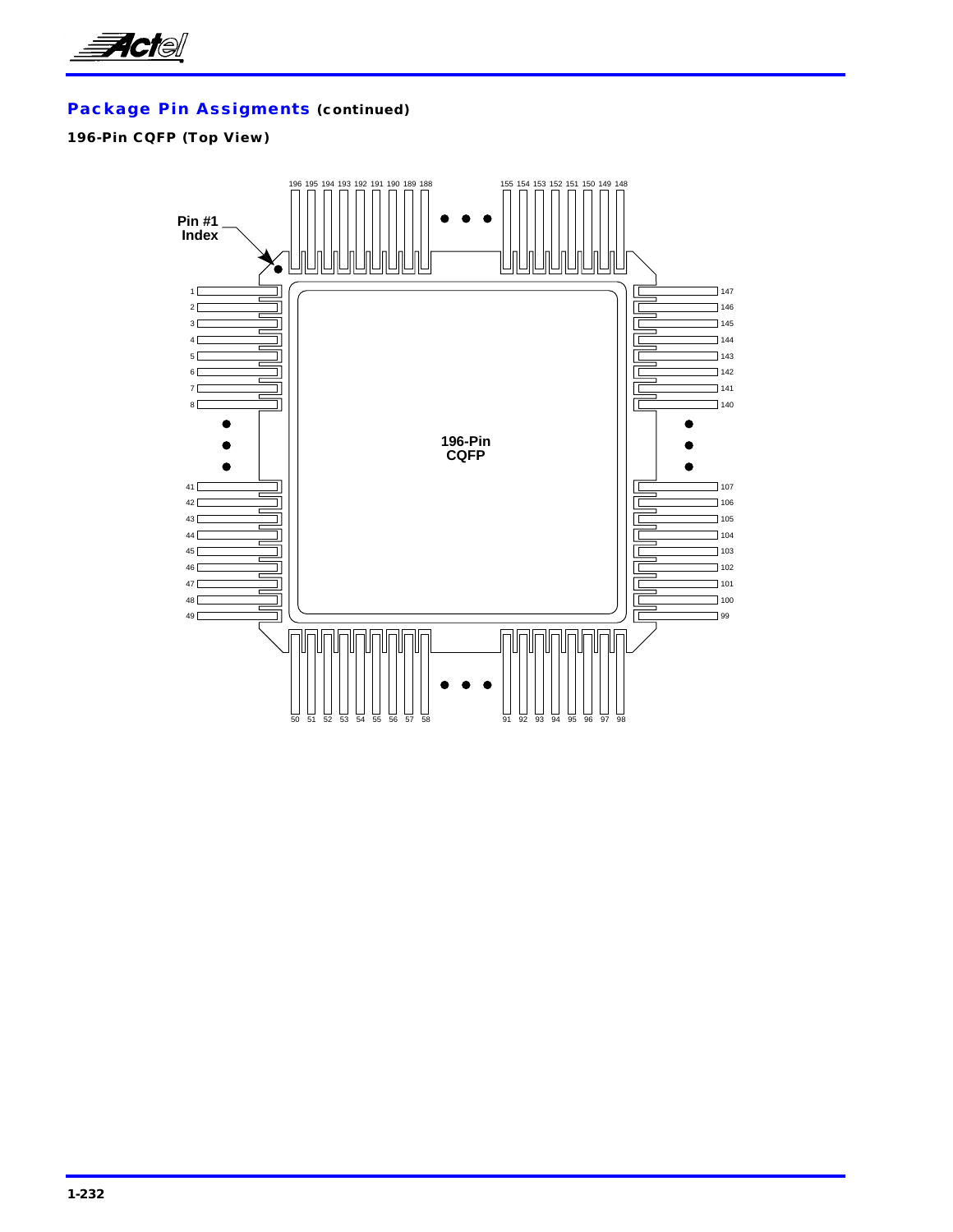| <b>Pin Number</b> | A1460 Function | <b>Pin Number</b> | A1460 Function |
|-------------------|----------------|-------------------|----------------|
| $\mathbf{1}$      | GND            | 110               | VCC            |
| $\overline{c}$    | SDI, I/O       | 111               | <b>VCC</b>     |
| 11                | <b>MODE</b>    | 112               | GND            |
| 12                | VCC            | 137               | VCC            |
| 13                | GND            | 138               | GND            |
| 37                | GND            | 139               | GND            |
| 38                | <b>VCC</b>     | 140               | VCC            |
| 39                | <b>VCC</b>     | 148               | IOCLK, I/O     |
| 51                | <b>GND</b>     | 149               | GND            |
| 52                | GND            | 155               | VCC            |
| 59                | <b>VCC</b>     | 162               | GND            |
| 64                | GND            | 172               | CLKA, I/O      |
| 77                | HCLK, I/O      | 173               | CLKB, I/O      |
| 79                | PRB, I/O       | 174               | PRA, I/O       |
| 86                | GND            | 183               | GND            |
| 94                | <b>VCC</b>     | 189               | VCC            |
| 98                | GND            | 193               | GND            |
| 100               | IOPCL, I/O     | 196               | DCLK, I/O      |
| 101               | GND            |                   |                |

### **196-Pin CQFP**

*Notes:*

*1. All unlisted pin numbers are user I/Os.*

*2. NC : Denotes No Connection*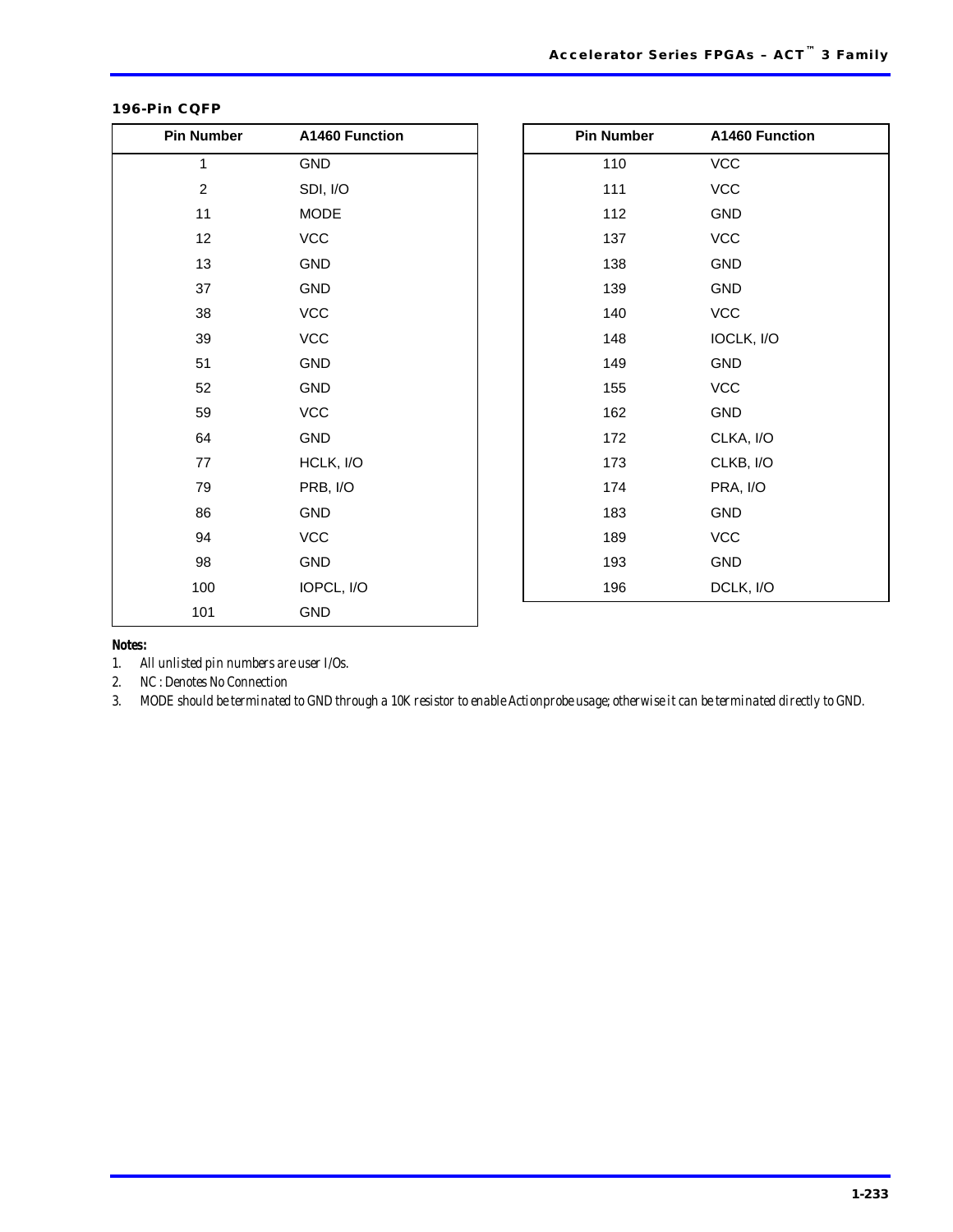![](_page_59_Picture_0.jpeg)

### **256-Pin CQFP (Top View)**

![](_page_59_Figure_3.jpeg)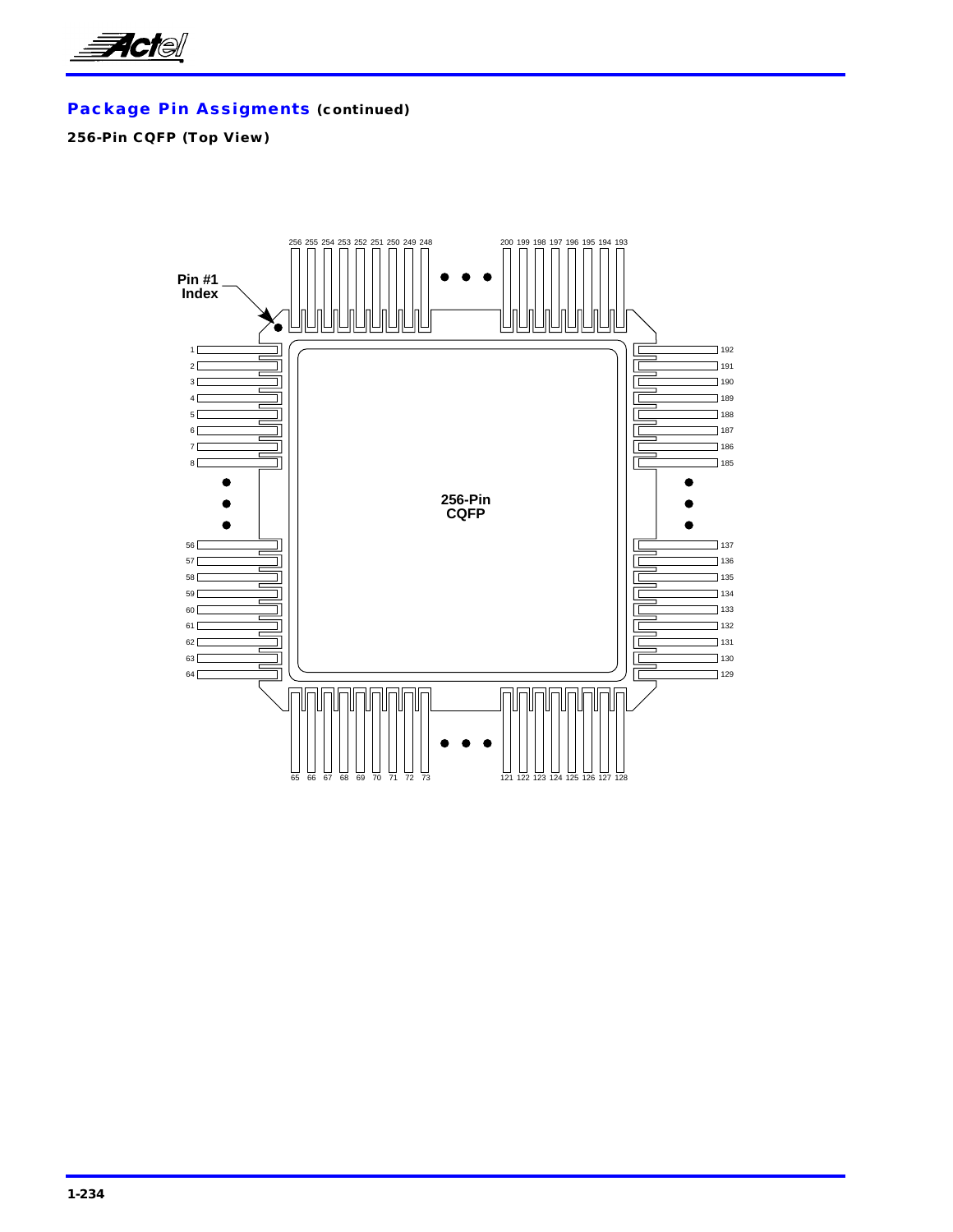| <b>Pin Number</b> | A14100 Function | <b>Pin Number</b> | A14100 Function |
|-------------------|-----------------|-------------------|-----------------|
| $\mathbf{1}$      | <b>GND</b>      | 158               | GND             |
| $\sqrt{2}$        | SDI, I/O        | 159               | VCC             |
| 11                | <b>MODE</b>     | 160               | GND             |
| 28                | <b>VCC</b>      | 161               | VCC             |
| 29                | GND             | 174               | <b>VCC</b>      |
| 30                | <b>VCC</b>      | 175               | GND             |
| 31                | <b>GND</b>      | 176               | <b>GND</b>      |
| 46                | VCC             | 188               | IOCLK, I/O      |
| 59                | GND             | 189               | GND             |
| 90                | PRB, I/O        | 219               | CLKA, I/O       |
| 91                | GND             | 220               | CLKB, I/O       |
| 92                | <b>VCC</b>      | 221               | <b>VCC</b>      |
| 93                | <b>GND</b>      | 222               | <b>GND</b>      |
| 94                | VCC             | 223               | VCC             |
| 96                | HCLK, I/O       | 224               | <b>GND</b>      |
| 110               | GND             | 225               | PRA, I/O        |
| 127               | IOPCL, I/O      | 240               | GND             |
| 128               | <b>GND</b>      | 256               | DCLK, I/O       |
| 141               | VCC             |                   |                 |

### **256-Pin CQFP**

*Notes:*

*1. All unlisted pin numbers are user I/Os.*

*2. NC: Denotes No Connection*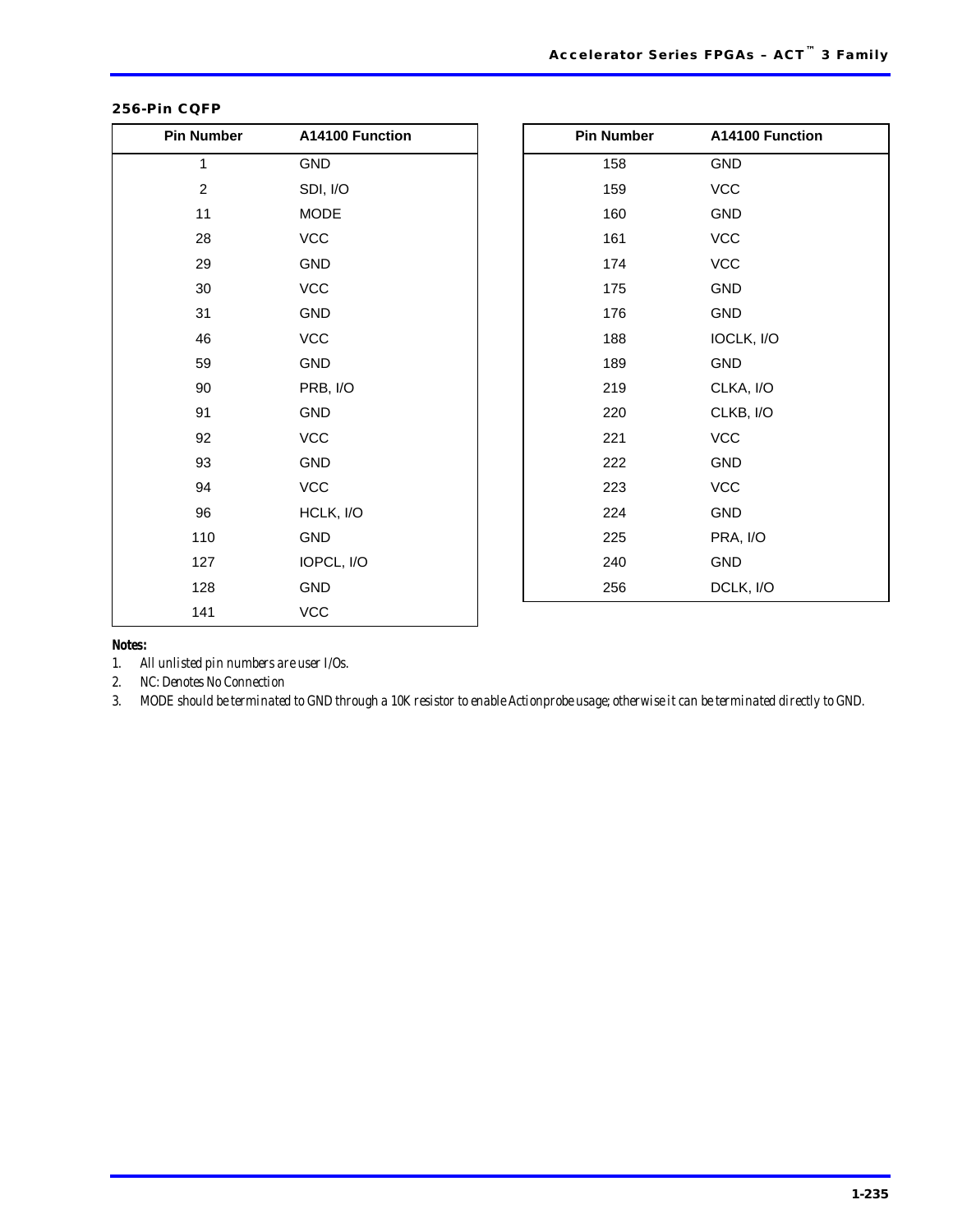![](_page_61_Picture_0.jpeg)

### **225-Pin BGA (Top View)**

![](_page_61_Figure_3.jpeg)

| A1460 Function      | Location                                                                            |
|---------------------|-------------------------------------------------------------------------------------|
| CLKA or I/O         | C <sub>8</sub>                                                                      |
| CLKB or I/O         | B <sub>8</sub>                                                                      |
| DCLK or I/O         | <b>B2</b>                                                                           |
| <b>GND</b>          | A1, A15, D15, F8, G7, G8, G9, H6, H7, H8, H9, H10, J7, J8, J9, K8, P2, R15          |
| HCLK or I/O         | P9                                                                                  |
| <b>IOCLK or I/O</b> | <b>B14</b>                                                                          |
| <b>IOPCL or I/O</b> | P <sub>14</sub>                                                                     |
| <b>MODE</b>         | D1                                                                                  |
| NC.                 | A11, B5, B7, D8, D12, F6, F11, H1, H12, H14, K11, L1, L13, N8, P5, R1, R8, R11, R14 |
| PRA OR I/O          | A7                                                                                  |
| PRB or I/O          | L7                                                                                  |
| SDI or I/O          | D <sub>4</sub>                                                                      |
| $V_{\rm CC}$        | A8, B12, D5, D14, E3, E8, E13, H2, H3, H11, H15, K4, L2, L12, M8, M15, P4, P8, R13  |

#### *Notes:*

*1. Unused I/O pins are designated as outputs by ALS and are driven low.*

*2. All unassigned pins are available for use as I/Os.*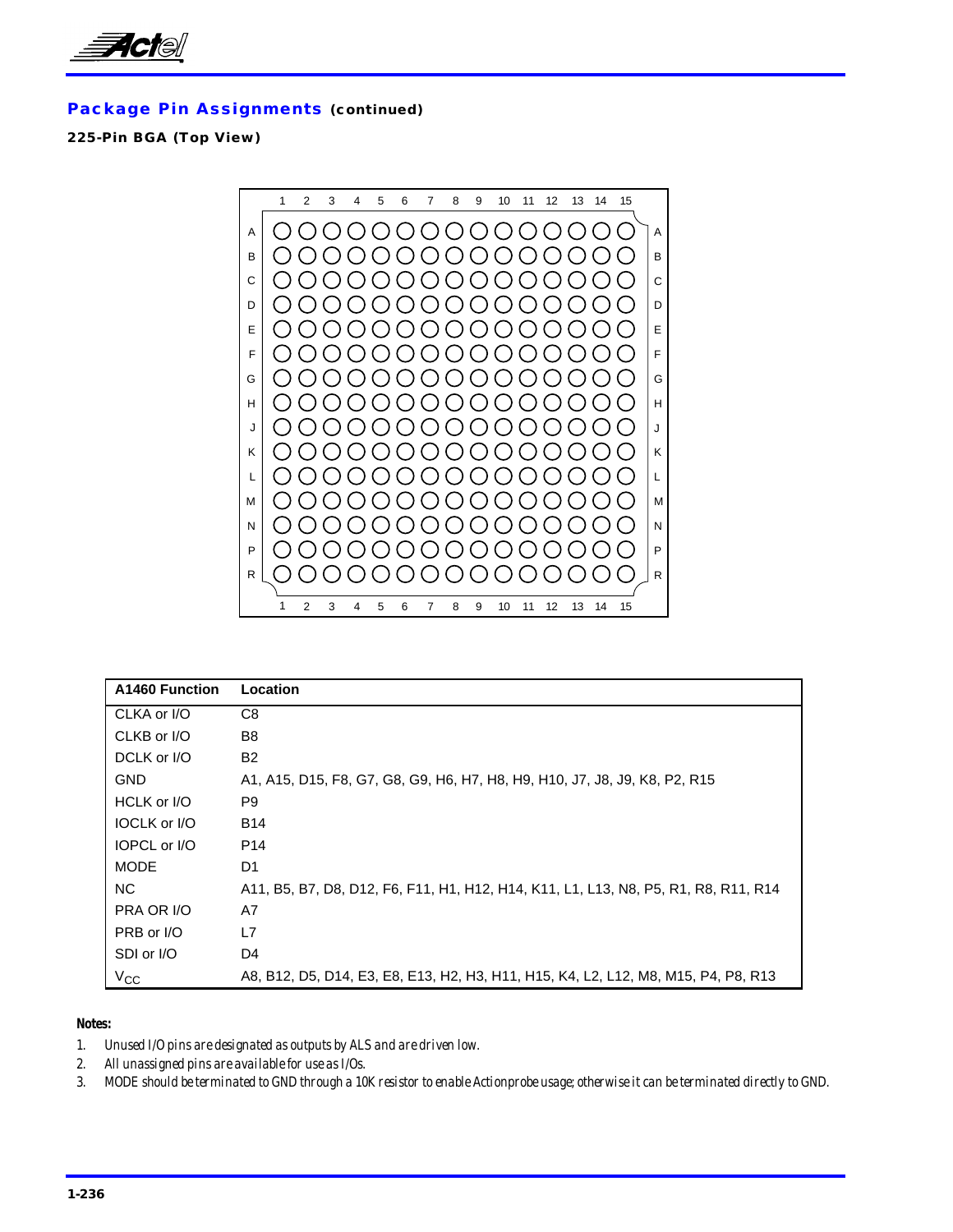### **313-Pin BGA (Top View)**

![](_page_62_Figure_3.jpeg)

| A14100<br>A14V100 Function | Location                                                                                                                                                                                                                                                  |
|----------------------------|-----------------------------------------------------------------------------------------------------------------------------------------------------------------------------------------------------------------------------------------------------------|
| CLKA or I/O                | J13                                                                                                                                                                                                                                                       |
| CLKB or I/O                | G13                                                                                                                                                                                                                                                       |
| DCLK or I/O                | <b>B2</b>                                                                                                                                                                                                                                                 |
| <b>GND</b>                 | A1, A25, AD2, AE25, J21, L13, M12, M14, N11, N13, N15, P12, P14, R13                                                                                                                                                                                      |
| HCLK or I/O                | T14                                                                                                                                                                                                                                                       |
| <b>IOCLK or I/O</b>        | <b>B24</b>                                                                                                                                                                                                                                                |
| IOPCL or I/O               | AD <sub>24</sub>                                                                                                                                                                                                                                          |
| <b>MODE</b>                | G <sub>3</sub>                                                                                                                                                                                                                                            |
| NC.                        | A3, A13, A23, AA5, AA9, AA23, AB2, AB4, AB20, AC13, AC25, AD22, AE1, AE21, B14, C5, C25,<br>D4, D24, E3, E21, F6, F10, F16, G1, G25, H18, H24, J1, J7, J25, K12, L15, L17, M6, N1, N5, N7,<br>N21, N23, P20, R11, T6, T8, U9, U13, U21, V16, W7, Y20, Y24 |
| PRA OR I/O                 | H <sub>12</sub>                                                                                                                                                                                                                                           |
| PRB or I/O                 | AD <sub>12</sub>                                                                                                                                                                                                                                          |
| SDI or I/O                 | C <sub>1</sub>                                                                                                                                                                                                                                            |
| $V_{CC}$                   | AB18, AD6, AE13, C13, C19, E13, G9, H22, K8, K20, M16, N3, N9, N25, U5, W13, V2, V22, V24                                                                                                                                                                 |

*Notes:*

*1. Unused I/O pins are designated as outputs by ALS and are driven low.*

*2. All unassigned pins are available for use as I/Os.*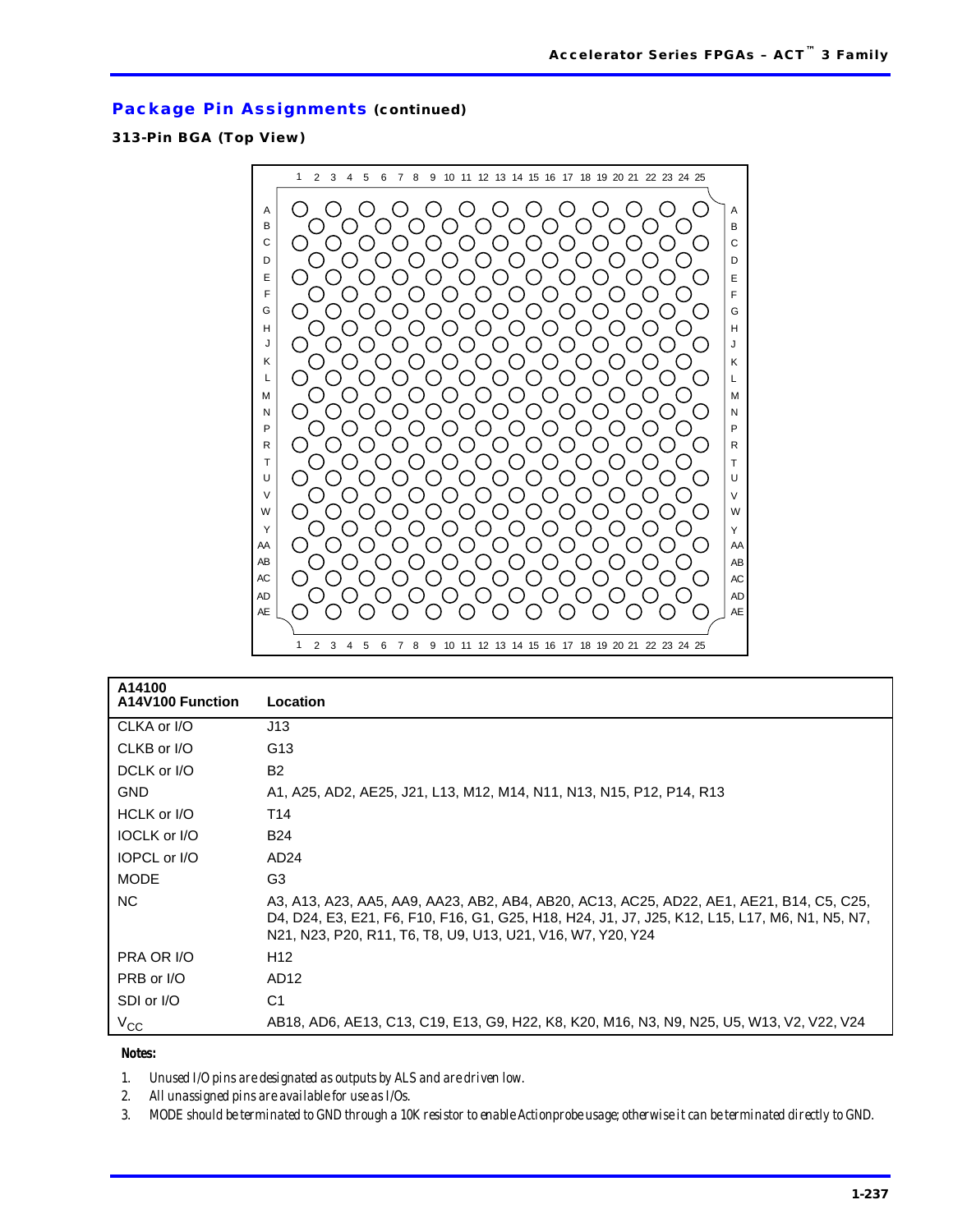![](_page_63_Picture_0.jpeg)

### **100-Pin CPGA (Top View)**

![](_page_63_Figure_3.jpeg)

**Orientation Pin** 

| A1415 Function      | Location                               |
|---------------------|----------------------------------------|
| CLKA or I/O         | C7                                     |
| CLKB or I/O         | D <sub>6</sub>                         |
| DCLK or I/O         | C4                                     |
| GND                 | C3, C6, C9, E9, F3, F9, J3, J6, J8, J9 |
| HCLK or I/O         | H6                                     |
| <b>IOCLK or I/O</b> | C <sub>10</sub>                        |
| IOPCL or I/O        | K9                                     |
| <b>MODE</b>         | C <sub>2</sub>                         |
| PRA OR I/O          | A6                                     |
| PRB or I/O          | L <sub>3</sub>                         |
| SDI or I/O          | B <sub>3</sub>                         |
| $V_{\rm CC}$        | B6, B10, E11, F2, F10, G2, K2, K6, K10 |

- *1. Unused I/O pins are designated as outputs by ALS and are driven low.*
- *2. All unassigned pins are available for use as I/Os.*
- *3. MODE should be terminated to GND through a 10K resistor to enable Actionprobe usage; otherwise it can be terminated directly to GND.*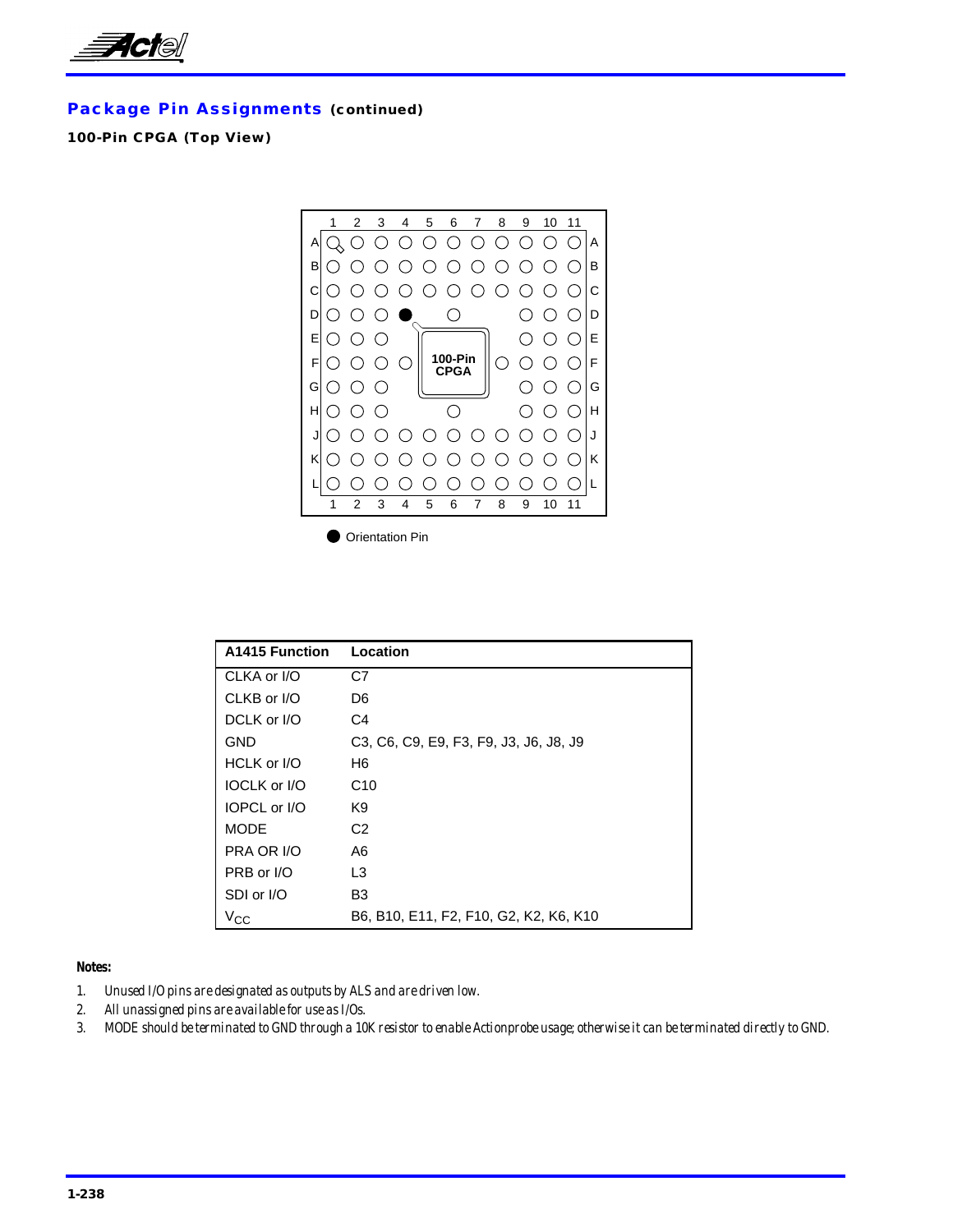### **133-Pin CPGA (Top View)**

![](_page_64_Picture_3.jpeg)

| <b>A1425 Function</b> | Location                                                 |
|-----------------------|----------------------------------------------------------|
| CLKA or I/O           | D7                                                       |
| CLKB or I/O           | B6                                                       |
| DCLK or I/O           | D4                                                       |
| GND                   | A2, C3, C7, C11, C12, F10, G3, G11, L3, L7, L11, M3, N12 |
| HCLK or I/O           | K7                                                       |
| <b>IOCLK or I/O</b>   | C <sub>10</sub>                                          |
| IOPCL or I/O          | L <sub>10</sub>                                          |
| <b>MODE</b>           | E3                                                       |
| <b>NC</b>             | A1, A7, A13, G1, G13, N1, N7, N13                        |
| PRA OR I/O            | A6                                                       |
| PRB or I/O            | L6                                                       |
| SDI or I/O            | C <sub>2</sub>                                           |
| $V_{\rm CC}$          | B2, B7, B12, E11, G2, G12, J2, J12, M2, M7, M12          |

#### *Notes:*

- *1. Unused I/O pins are designated as outputs by ALS and are driven low.*
- *2. All unassigned pins are available for use as I/Os.*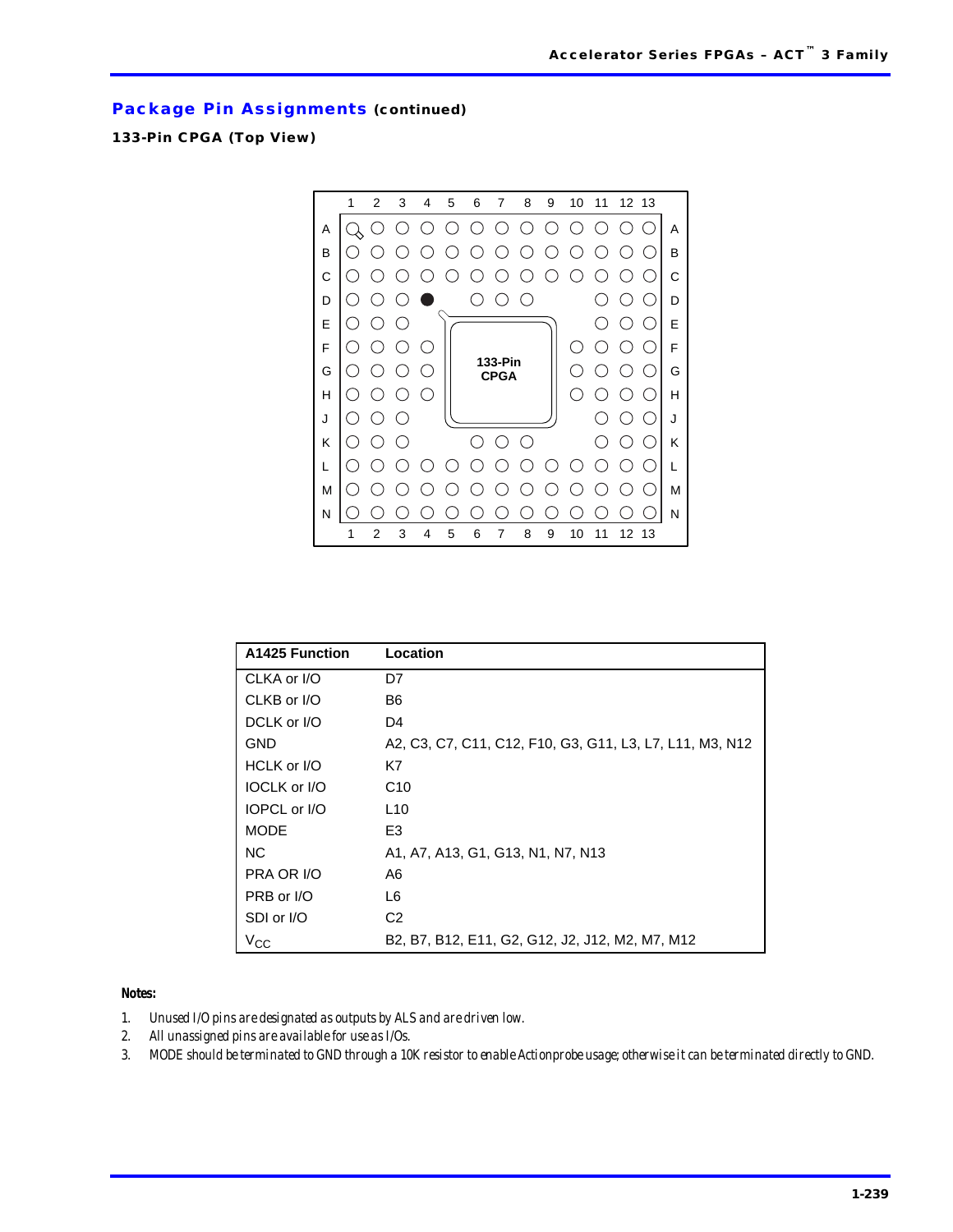![](_page_65_Picture_0.jpeg)

### **175-Pin CPGA (Top View)**

![](_page_65_Figure_3.jpeg)

| <b>A1440 Function</b> | Location                                                    |
|-----------------------|-------------------------------------------------------------|
| CLKA or I/O           | C9                                                          |
| CLKB or I/O           | A9                                                          |
| DCLK or I/O           | D <sub>5</sub>                                              |
| <b>GND</b>            | D4, D8, D11, D12, E4, E14, H4, H12, L4, L12, M4, M8,<br>M12 |
| HCLK or I/O           | R8                                                          |
| <b>IOCLK or I/O</b>   | E <sub>12</sub>                                             |
| <b>IOPCL or I/O</b>   | P <sub>13</sub>                                             |
| <b>MODE</b>           | F <sub>3</sub>                                              |
| <b>NC</b>             | A1, A2, A15, B2, B3, P2, P14, R1, R2, R14, R15              |
| PRA OR I/O            | B8                                                          |
| PRB or I/O            | R7                                                          |
| SDI or I/O            | D3                                                          |
| $V_{CC}$              | C3, C8, C13, E15, H3, H13, L1, L14, N3, N8, N13             |

- *1. Unused I/O pins are designated as outputs by ALS and are driven low.*
- *2. All unassigned pins are available for use as I/Os.*
- *3. MODE should be terminated to GND through a 10K resistor to enable Actionprobe usage; otherwise it can be terminated directly to GND.*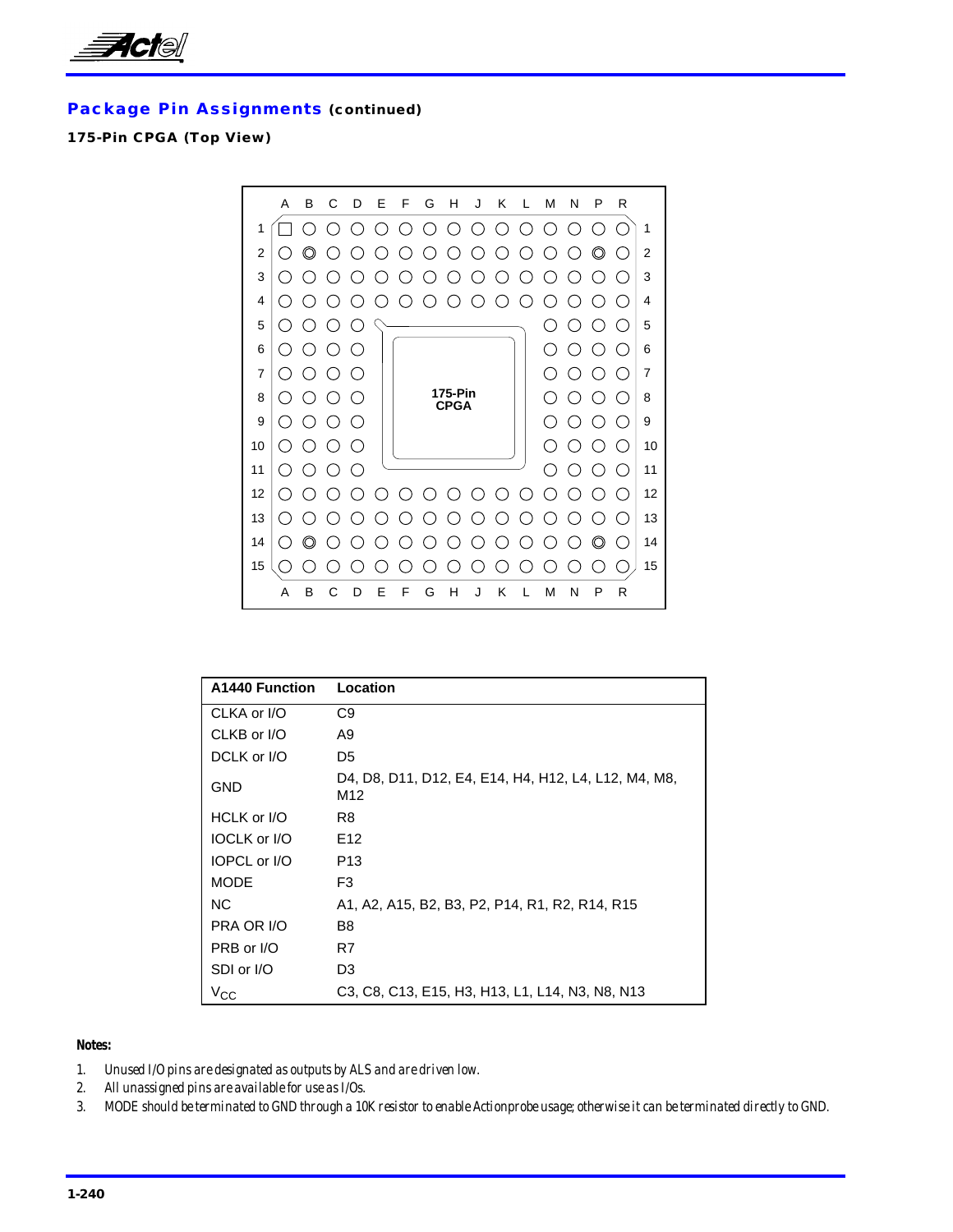### **207-Pin CPGA (Top View)**

![](_page_66_Figure_3.jpeg)

| A1460 Function      | Location                                                         |
|---------------------|------------------------------------------------------------------|
| CLKA or I/O         | K1                                                               |
| CLKB or I/O         | J3                                                               |
| DCLK or I/O         | E4                                                               |
| <b>GND</b>          | C15, D4, D5, D9, D14, J4, J14, P3, P4, P7, P9, P14, R15          |
| HCKL or I/O         | J15                                                              |
| <b>IOCLK</b> or I/O | P5.                                                              |
| <b>IOPCL or I/O</b> | N14                                                              |
| <b>MODE</b>         | D7                                                               |
| NC.                 | A1, A2, A16, A17, B1, B17, C1, C2, S1, S3, S17, T1, T2, T16, T17 |
| PRA OR I/O          | H1                                                               |
| PRB or I/O          | K <sub>16</sub>                                                  |
| SDI or I/O          | C <sub>3</sub>                                                   |
| $V_{\rm CC}$        | B2, B9, B16, D11, J2, J16, P12, S2, S9, S16, T5                  |

- *1. Unused I/O pins are designated as outputs by ALS and are driven low.*
- *2. All unassigned pins are available for use as I/Os.*
- *3. MODE should be terminated to GND through a 10K resistor to enable Actionprobe usage; otherwise it can be terminated directly to GND.*